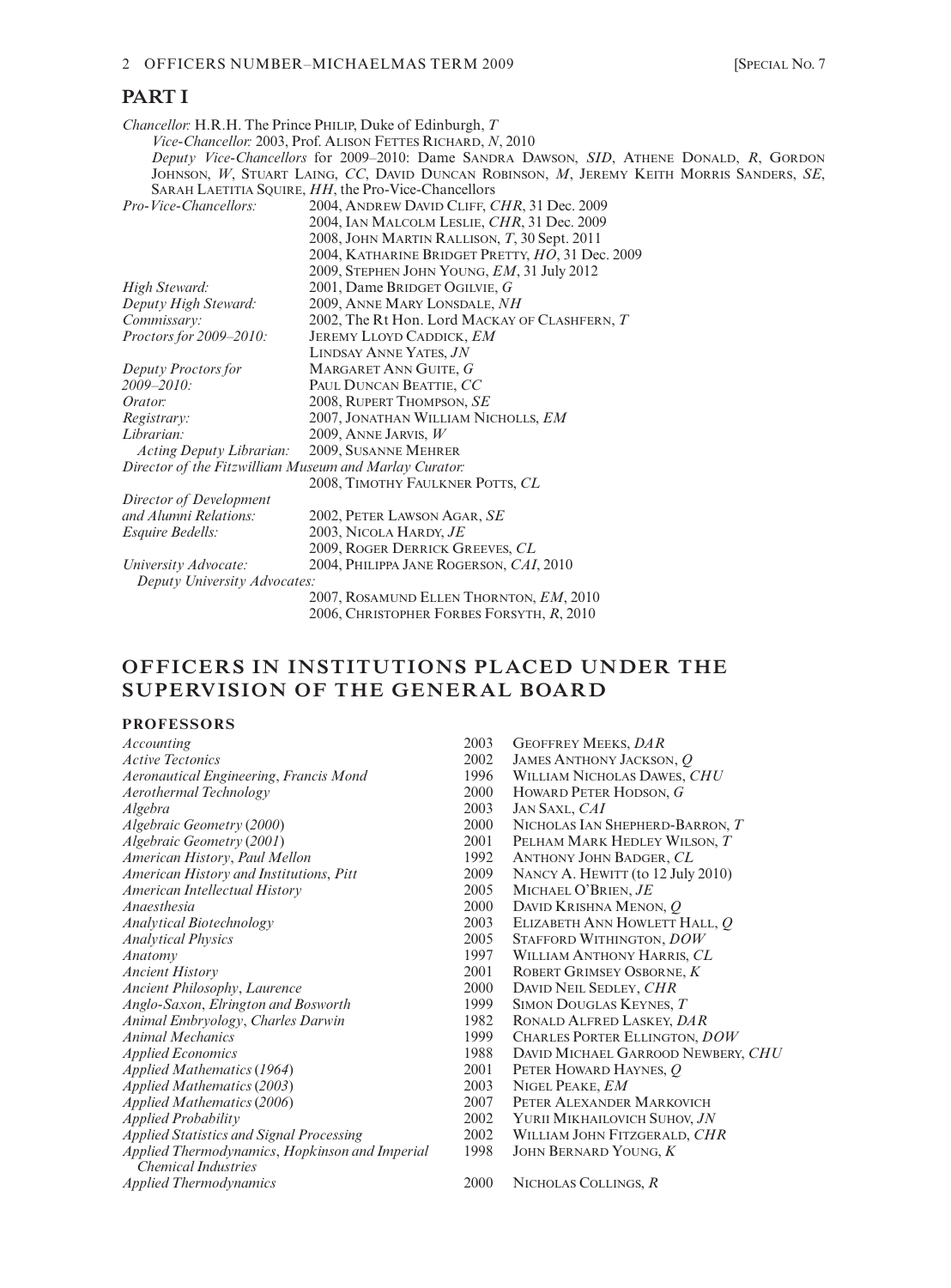*Arabic*, *Sir Thomas Adams's* Vacant *Archaeological Science, George Pitt-Rivers* 1990<br>*Archaeology, Disney* 2004 *Archaeology*, *Disney* 2004 GRAEME WILLIAM WALTER BARKER, *JN Architectural History* 2001 DEBORAH JANET HOWARD, *JN Assyriology* 1994 JOHN NICHOLAS POSTGATE, T<br> *Astronomy, Royal Society* 2002 ANDREW CHRISTOPHER FABIA *Astronomy and Experimental Philosophy, Plumian* 2006 ROBERT CHARLES KE<br>Astronomy and Geometry, Lowndean 2000 BURT JAMES TOTARO *Astronomy and Geometry, Lowndean* 2000<br> *Astrophysical Fluid Dynamics* 2000 *Astrophysics* (1909) 1997 GEORGE PETROS EFSTATHIOU, *K*<br> *Astrophysics* (2009) 1997 2009 NEIL WYN EVANS. *K Astrophysics (2009)* 2009<br> *Astrophysics and Cosmology* 2000 *Atmospheric Science* (*2005*) 2005<br> *Auditory Perception* 2995 *Auditory Perception*<br> *Behavioural Ecology*<br>
1995 **BRIAN CECIL JOSEPH MOORE,** *W*<br>
1995 **NICHOLAS BARRY DAVIES,** *PEM Behavioural Neuroscience* (*1997*) 1997<br> *Behavioural Neuroscience* (2009) 2000 *Behavioural Neuroscience* (*2009*) 2000 ANGELA CHARLOTTE ROBERTS, *G Biochemical Engineering* 2000 HOWARD ALLAKER CHASE, *M*<br>*Biochemistry. Sir William Dunn* 2009 GERARD JAN EVAN. *K Biochemistry*, *Sir William Dunn* 2009 GERARD IAN EVAN, *K Biochemistry*, *Herchel Smith* 2006<br> *Biological Chemistry* 2002 *Biology*, *Quick* 1995 STEPHEN PHILIP JACKSON, *JN Biomedical Magnetic Resonance* 2005<br> *Biophysical Chemistry* 2007 *Biophysical Chemistry* 2007 DAVID KLENERMAN, *CHR* **Bone Medicine** 2003 **JULIET ELIZABETH COMPSTON,** *JE* **Botany** 2007 **Sir DAVID BAULCOMBE** *Botany* 2007 Sir DAVID BAULCOMBE<br>British and Irish History 2007 2007 2008 JOHN STEPHEN MORRII *Cancer Biology, Royal Society Napier* 2001<br> *Cancer Research, Ursula Zoëllner* 2007 *Cancer Research (Bioinformatics)* 2003<br> *Cancer Research (Cell Biology)* 2002 *Cancer Research* (*Cell Biology*) 2002 GILLIAN MURPHY, *W Cancer Research (Surgical Oncology)* 2002<br> *Cancer Therapeutics* 2008 **Cancer Therapeutics** 2008 DUNCAN IAN JODRELL<br>
Cardiopulmonary Medicine 2007 NICHOLAS MORRELL, 1 *Cardiothoracic Surgery* Vacant *Cardiovascular Sciences*, *British Heart Foundation* 2000 MARTIN RICHARD BENNETT *Cell Biology and Parasitology Cell Physiology* 2002 CHRISTOPHER LI-HUR HUANG, NH<br> *Cellular Neuroscience* 2006 ROGER CLAYTON HARDIE, *EM Cellular Pharmacology* 2001 COLLIN WILLIAM TAYLOR, *DOW Chemical and Structural Biology*, *John Humphrey Plummer Chemical Engineering* (*1999*) 2000 NIGEL KENNETH HARRY SLATER, *SID Chemical Engineering* (*2009*) 2009 MARKUS KRAFT, *CHU Chemical Engineering, Shell* 2004<br> *Chemical Physics* (1999) <sup>1999</sup> *Chemical Physics (1999)* 1999 STEPHEN RICHARD ELLIOTT, *T*<br> *Chemical Physics (2000)* 2000 JACEK MARIA KLINOWSKI, *PE Chemical Physics* (2008) 2008 DAVID JOHN WALES, *DOW*<br> *Chemistry* (1968) 2007 DANIEL FRENKEL *Chemistry* (1968) 2007 DANIEL FRENKEL Chemistry (1996) 2007 DANIEL FRENKEL *Chemistry*, *BP* (1702) 1992 STEVEN VICTOR LEY, *T* (*Chemistry*, *Geoffrey Moorhouse Gibson* 2009 CLARE PHILOMENA GREY *Chemistry, Geoffrey Moorhouse Gibson* 2009 CLARE Chemistry, Alexander Todd Visiting Vacant *Chemistry, Alexander Todd Visiting Chemistry*, *John Wilfrid Linnett Visiting* Vacant *Child and Adolescent Psychiatry* 1992 IAN MICHAEL GOOD<br> *Chinese History, Science, and Civilization*, 2007 ROEL STERCKX, CL *Chinese History, Science, and Civilization, Joesph Needham Chinese Management*, *Sinyi* 1997 PETER HUGH NOLAN, *JE*<br> *Civil Engineering* 2007 KENICHI SOGA, *CHU Civil Engineering* 2007 KENICHI SOGA, *CHU Civil Law*, *Regius* 2000 DAVID JOHN IBBETSON, *CC*

*Architecture* (*1970*) 2001 CHARLES ALAN SHORT, *CLH Art History* 2004 PAUL EVDOROS ALEXANDER JOANNIDES, *CLH Astronomy*, *Royal Society* 2002 ANDREW CHRISTOPHER FABIAN, *DAR* 2000 MICHAEL RICHARD EDWARD PROCTOR, *T*<br>1997 George Petros Efstathiou. *K Astrophysics and Cosmology* 2000 ANTHONY NORDEN LASENBY, *Q Behavioural Ecology* 1995 NICHOLAS BARRY DAVIES, *PEM* 2001 STEPHEN ROBERT SUTTON<br>2000 Howard Allaker Chase *Biological Chemistry* 2002 CHRISTOPHER ABELL, *CHR Biostatistics* 2002 DAVID GEORGE CLAYTON, *K* (to 30 Sept. 2010)<br>*Biotechnology* 1999 CHRISTOPHER ROBIN LOWE, *T Biotechnology* 1999 CHRISTOPHER ROBIN LOWE, *T* 1998 JOHN STEPHEN MORRILL, *SE*<br>2001 TONY KOUZARIDES, *F*. 2013 *Cancer Research*, *Ursula Zoëllner* 1998 ASHOK RAMAKRISHNAN VENKITARAMAN, *NH Cardiopulmonary Medicine* 2007 NICHOLAS MORRELL, *DOW* **ROGER CLAYTON HARDIE,** *EM Chemical Biology* 2007 SHANKAR BALASUBRAMANIAN, *T Chemical Physics* (*2000*) 2000 JACEK MARIA KLINOWSKI, *PET Chemistry* (*1996*) 1996 JEREMY KEITH MORRIS SANDERS, *SE Classical Arabic* 2007 JAMES EDWARD MONTGOMERY, *TH*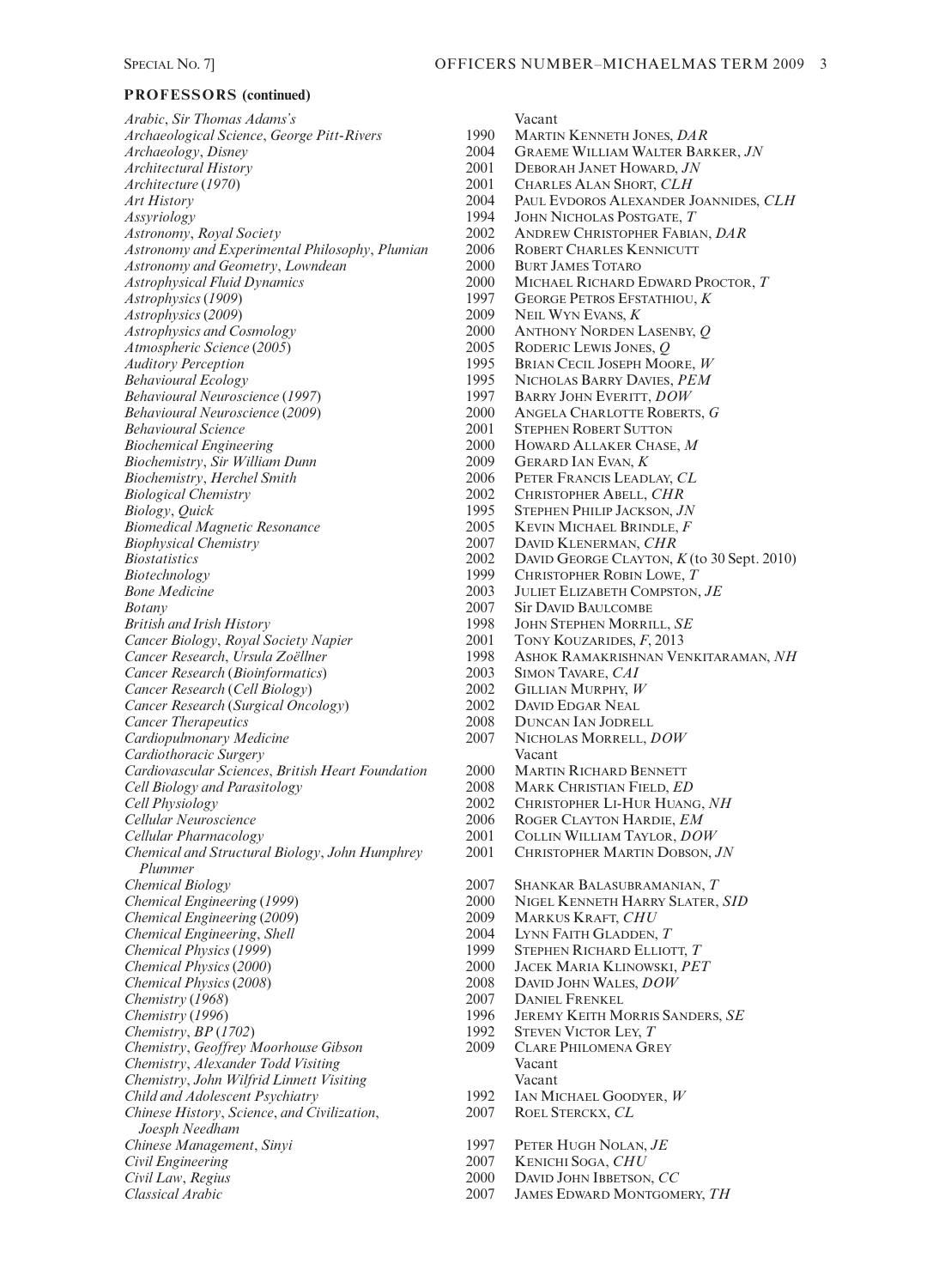*Classical Archaeology*, *Laurence* 2001 MARTIN JOHN MILLETT, *F Classics* (2003) 2003 JOHN GRAHAM WILMOT H *Classics (2003)* 2003 JOHN GRAHAM WILMOT HENDERSON, *K Classics (2004*) 2004 WINIFRED MARY BEARD, *N Clinical Biochemistry and Medicine* 2002<br>*Clinical Gerontology* 1989 *Clinical Magnetic Resonance Imaging* 2001 DAVID JOHN LOMAS, *EM Clinical Microbiology* 2009 SHARON JAYNE PEACOCK *Clinical Neuropsychology* 2002 BARBARA JACQUELYN SAHAKIAN, *CLH Clinical Pharmacology* 1985 MORRIS JONATHAN BROWN, *CAI Collaborative Anthropology*, *Sigrid Rausing* 2006 CAROLINE HUMPHREY, *K Combinatorial Mathematics* 2004 ANDREW GORDON THOMASON, *CL*<br>
2004 ANDREW GORDON THOMASON, *CL*<br>
2009 MALCOLM ALISTAIR CLARKE, *JN*  $Commonwealth History, Smuts$ *Communication Systems, Marconi* 2001 JONATHON ANDREW CROWCROFT, *T Company and Securities Law* 2005 EILIS VERONICA FERRAN, *CTH Comparative and Developmental Criminology* 2009<br> *Comparative Coenition* 2005 *Comparative Cognition*<br> *Comparative Embryology*<br>
2002 **PATRICIA ANN SIMPSON,** *N* (to *Comparative Immunogenetics* 2007 JAMES FREDERICK KAUFMAN<br> *Comparative Pathology* 2007 JONATHAN LUKE HEENEY *Comparative Pathology*<br> *Comparative Philology*<br>
2007 **JONATHAN LUKE HEENEY**<br>
2007 **JONATHAN LUKE HEENEY** *Comparative Philology* 1997 GEOFFREY CHARLES HORROCKS, *JN*<br> *Comparative Psychology* 1999 ANTHONY DICKINSON. HH *Complex Physical Systems, Schlumberger* 2006 RAYMOND ETHAN GOLDSTEIN<br> *Computational Engineering* 2008 ROBERT STEWART CANT, *SE Computational Engineering* 2008 ROBERT STEWART CANT, *SE Computational Linguistics* 2004<br> *Computational Logic Computational Mineral Physics Computational Physics* 2000 MICHAEL CHRISTOPHER PAYNE, *PEM Computer Assisted Reasoning* 1996 MICHAEL JOHN CALDWELL GORDON, *K Computer Science, Robert Sansom* 1998<br> *Computer Science* 2000 *Computer Technology (1997)* 1997 ANDREW HOPPER, *CC*<br> *Computer Technology (2005)* 2005 PETER ROBINSON, *CAI Computer Technology (2005)* 2005<br> *Computer Vision and Pattern Recognition* 2009 *Computer Vision and Pattern Recognition* 2009 JOHN GUSTAV DAUGMAN<br> *Computing* 2004 ALAN MYCROFT, R *Computing* 2004 ALAN MYCROFT, *R*<br> *Condensed Matter Physics* 2004 2007 GILBERT GEORGE L *Conservation and Development*, *Moran* 2004<br> *Conservation Biology, Miriam Rothschild* 2006 *Conservation Biology*, *Miriam Rothschild* 2006 WILLIAM JAMES SUTHERLAND *Control Engineering (2002) Control Engineering* (*2006*) 2006 JAN MARIAN MACIEJOWSKI, *PEM Corporate Governance, Robert Monks Corporate Law, S. J. Berwin* 1998 BRIAN ROBERT CHEFFINS, TH Cosmology *Cosmology* 2008 EDWARD PAUL SCOTT SHELLARD, *T* 2007 EDWARD PAUL SCOTT SHELLARD, *T Criminology and Criminal Justice* 2006 ALISON LIEBLING, *TH Cultural History and Aesthetics* 2009 PETER LESLIE DE BOLLA, *K Developmental Biology* 2008 SARAH JANE BRAY, *DOW Developmental Biology*, *John Humphrey Plummer* 2001 JAMES CUTHBERT SMITH, *CHR Developmental Genetics (2002)* 2002<br> *Developmental Genetics (2008)* 2008 *Developmental Mechanick* 2003 ALFONSO MARTINEZ-ARIAS *Developmental Neuroscience* 2003 CHRISTINE ELIZABETH HOLT, *CAI*<br> *Developmental Psychopathology* 2001 SIMON BARON-COHEN, *T Developmental Psychopathology* 2001<br> *Device Materials* 2004 *Device Materials* 2004 MARK GIFFARD BLAMIRE, *HH*<br>*Distributed Systems* 2005 JEAN MARGARET BACON, *JE Divinity*, *Lady Margaret's Divinity*, *Norris-Hulse* 2007 SARAH ANNE COAKLEY, *NH*<br>*Divinity*, *Regius* 2007 2007 DAVID FRANK FORD, *SE Divinity*, *Regius* 1991 DAVID FRANK FORD, *SE*<br> *East Asian Studies* 2001 PETER FRANCIS KORNICK *Ecclesiastical History, Dixie* Vacant<br> *Ecological and Developmental Criminology* 2001 PER-OLOF HELGE WIKSTROM, G *Ecological and Developmental Criminology* 2001<br> *Ecology amd Evolutionary Biology* 2007 *Ecology amd Evolutionary Biology* 2007 TIMOTHY HUGH CLUTTON-BROCK, *M*<br>*Econometric Theory and Economic Statistics* 2006 RICHARD JOHN SMITH, *CAI Econometric Theory and Economic Statistics* 2006<br>*Econometrics* 1996

*Classics* (*2004*) 2004 WINIFRED MARY BEARD, *N Clinical Gerontology* 1989 KAY-TEE KHAW, *CAI Clinical Oncology* 2002 CARLOS MANUEL SIMAO DA SILVA CALDAS<br>
2002 CARLOS MORRIS JONATHAN BROWN, CAI LORRAINE KOMISARJEVSKY TYLER, CL 1999 MALCOLM ALISTAIR CLARKE, *JN*<br>2003 MEGAN ANNE VAUGHAN, *K Company and Securities Law* 2005 EILIS VERONICA FERRAN, *CTH Comparative Embryology* 2002 PATRICIA ANN SIMPSON, *N* (to 31 July 2010) **ANTHONY DICKINSON, HH** 2002 LAWRENCE CHARLES PAULSON, *CL*<br>2003 MARTIN TRAVIS DOVE, *T* 2000 GLYNN WINSKEL, *EM*<br>1997 ANDREW HOPPER, *CC* **CONDERT GEORGE LONZARICH, T** 2004 WILLIAM MARK ADAMS, *DOW Conservation Science* 2007 ANDREW PAUL BALMFORD, *G* LAWRENCE WILLIAM SHERMAN *Developmental Genetics* (*2008*) 2008 ANNE CARLA FERGUSON-SMITH, *DAR Distributed Systems* 2005 JEAN MARGARET BACON, *JE East Asian Studies* 2001 PETER FRANCIS KORNICKI, *R* **ANDREW CHARLES HARVEY, CC**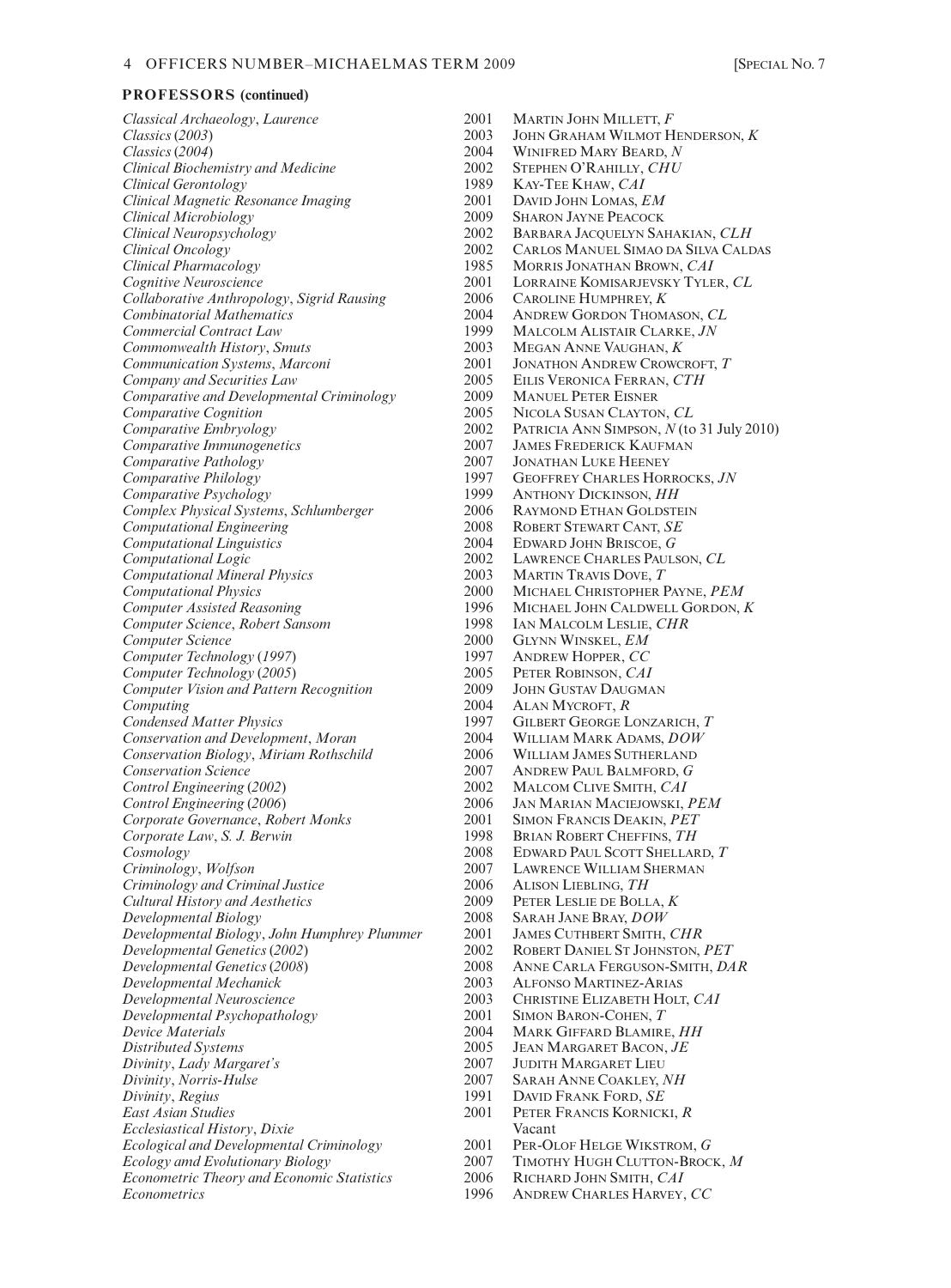*Economic Geography* 2000 RONALD LEONARD MARTIN, *CTH*<br>*Economic History* (1928) 2001 1997 MARTIN JAMES DAUNTON, *TH Economic History* (*1928*) 1997 MARTIN JAMES DAUNTON, *TH Economics, Frank Ramsey* 1985<br> *Economics* (1970) 1995 *Economics* (1988) 1988 MOHAMMAD HASHEM PESARAN, *T*<br>*Economics* (2007) 2007 SANJEEV GOYAL *Economics (2007)* 2007 SANJEEV GOYAL<br> *Economics and Game Theory* 2005 HAMID SABOURIAN, *K Economics and Game Theory* 2005<br> *Education* (1938) 2003 *Education* (1938) 2003 USHA CLAIRE GOSWAMI, *JN*<br> *Education* (2000) 2006 NEIL MCKAY MERCER, *HH Education (2000)* 2006 NEIL MCKAY MERCER, *HH*<br>*Education (2000)* 2008 MARIA NIKOLAJEVA *Education* (2002) 2002 JOHN MICHAEL GRAY, *HO*<br>*Education* (2004) 2005 DIANE REAY *Education* (*2004*) 2005<br> *Education* (*2004*) 2005 *Education and Development*, *Commonwealth* 2004 CHRISTOPHER LOUIS (*Eevptology, Herbert Thompson* 2005 JOHN DAVID RAY, *SE Egyptology, Herbert Thompson* 2005<br>*Electrical Engineering* 1996 *Electron Device Physics, Hitachi* 2004<br>*Electronics* 2001 *Electronics* 2001 JOHN ROBERTSON, *CHU*<br> *Empirical Sociology* 2005 JACQUELINE LILIAN SCO *Empirical Sociology* 2005 JACQUELINE LILIAN SCOTT, *Q Engineering* (1875) 2005 DANIEL MARK WOLPERT, T<br> *Engineering* (1966, *Grace 5 of 1 Dec. 1965*) 1998 GEHAN ANIL JOSEPH AMAR *Engineering* (1966, *Grace 6 of 1 Dec. 1965*) 1998 ROBERT JAMES MAIR<br>*Engineering* (1974) 1989 KEITH GLOVER, *SID Engineering* (1974) 1989<br> *Engineering* (2008) 2008 *Engineering*, *Rank* 2007 PAUL TUCKER<br> *Engineering*, *Van Eck* 2001 IAN HUGH WHITE, *JE Engineering, Van Eck* 2001<br> *Engineering Design* 2004 *Engineering Design* 2004 PETER JOHN CLARKSON, *TH English (1966, Grace 2 of 1 Dec. 1965)* 2000<br>*English (2000)* 2001 *English (2000)* 2001 JOHN FRANCIS KERRIGAN, *JN*<br> *English (2001)* 2001 BARRY ALEXANDER WINDEAT *English and Applied Linguistics* 2004 JOHN ALAN HAWKINS, *TH English and French Literature and Culture* 2005<br> *English Law, Rouse Ball English Law*, *Rouse Ball* 2004 DAVID JOHN FELDMAN, *DOW English Literature* (2007) 2007 <br>*English Literature. King Edward VII* 2002 DAVID TROTTER. *CAI English Literature*, *King Edward VII*<br>*English Private Law Enterprise Studies, Margaret Thatcher Environment and Policy* 2004 SUSAN ELIZABETH OWENS, *N*<br>*Environmental Systems Analysis* 2003 HANS-FRIEDRICH GRAF. *PEN Environmental Systems Analysis* 2003 HANS-FRIEDRICH GRAF, *PEM Epidemiology and Medicine 2001* JOHN DANESH<br> *Equine and Farm Animal Science, Alborada* 2008 JAMES LIONEL NORMAN WOOD, *W Equine and Farm Animal Science, Alborada* 2008 *European Law* Vacant *European Union and Employment Law* 2008 CATHERINE SARAH BARNARD, *T Evolutionary Genetics* **2008** WILLIAM AMOS, *G*<br>*Evolutionary Palaeobiology* **2008** 2008 MONWAY MORRIS, *JN Evolutionary Palaeobiology* 1995<br> *Evolutionary Primatology* 2009 *Experimental Astrophysics* Vacant *Experimental Combustion* 2002 SIMONE HOCHGREB *Experimental Neurology* (*Merck Company Foundation*) *Experimental Neuroscience* Vacant *Experimental Particle Physics* 2008 MARK ANDREW THOMSON, *EM*<br> *Experimental Philosophy* 2000 GERARD FRANCIS GILMORE, *K Experimental Philosophy* 2000 GERARD FRANCIS GILMORE, *K*<br>*Experimental Physics* (1998) 2000 GERARD FRANCIS GILMORE, *K Experimental Physics (2002)* 2002 DAVID ALASTAIR RITCHIE, *R*<br>*Experimental Physics (2008)* 2008 JOHN ROBERT COOPER, *DAR Experimental Physics (2008)* 2008<br> *Experimental Psychology* 2002 *Experimental Quantum Physics* 2005<br> *Family Research* 2006

*Economic History* (*2004*) 2004 SHEILAGH CATHEREN OGILVIE, *T Economics* (*1970*) 1995 CHRISTOPHER JOHN HARRIS, *K Education* (*2000*) 2008 MARIA NIKOLAJEVA *Education* (2004) 2005 **KENNETH BORTHWICK HOWARD RUTHVEN**, *HH*<br>*Education* (2005) 2006 CHRISTINE JOYCE HOWE, *N Education* (*2005*) 2006 CHRISTINE JOYCE HOWE, *N Education (2008)* 2008 PETER CHRISTIAN GRONN<br> *Education and Development, Commonwealth* 2004 CHRISTOPHER LOUIS COLCLOUGH, CC *Electrical Engineering* 1996 WILLIAM IRELAND MILNE, *CHU Endocrinology* 1998 VENGALIL KRISHNA KUMAR CHATTERJEE, *CHU* EPAMINONDAS MASTORAKOS, *F Engineering* (*1966*, *Grace 5 of 1 Dec. 1965*) 1998 GEHAN ANIL JOSEPH AMARATUNGA, *CHU Engineering* (*2008*) 2008 RICHARD WILLIAM PRAGER, *Q Engineering Tribology* 2005 JOHN AUSTIN WILLIAMS, *R English* (*2001*) 2001 BARRY ALEXANDER WINDEATT, *EM English Literature* (*2004*) 2004 ADRIAN DOUGLAS BRUCE POOLE, *T English Private Law* 2007 GRAHAM JOHN VIRGO, *DOW Evolutionary Primatology* 2009 WILLIAM CLEMENT MCGREW, *CC* **EXPERIMENTAL MEDICINE CONFIDELL SMITH, PEM** 2002 JAMES WILLIAM FAWCETT, *K* **EXPREMENTAL PHYSICS PHYSICS ATHENE MARGARET DONALD,** *R* 2002 DAVID ALASTAIR RITCHIE, *R* 

- 
- *Experimental Psychology* 2002 TREVOR WILLIAM ROBBINS, *DOW*
- 
- *SUSAN ESTHER GOLOMBOK, N*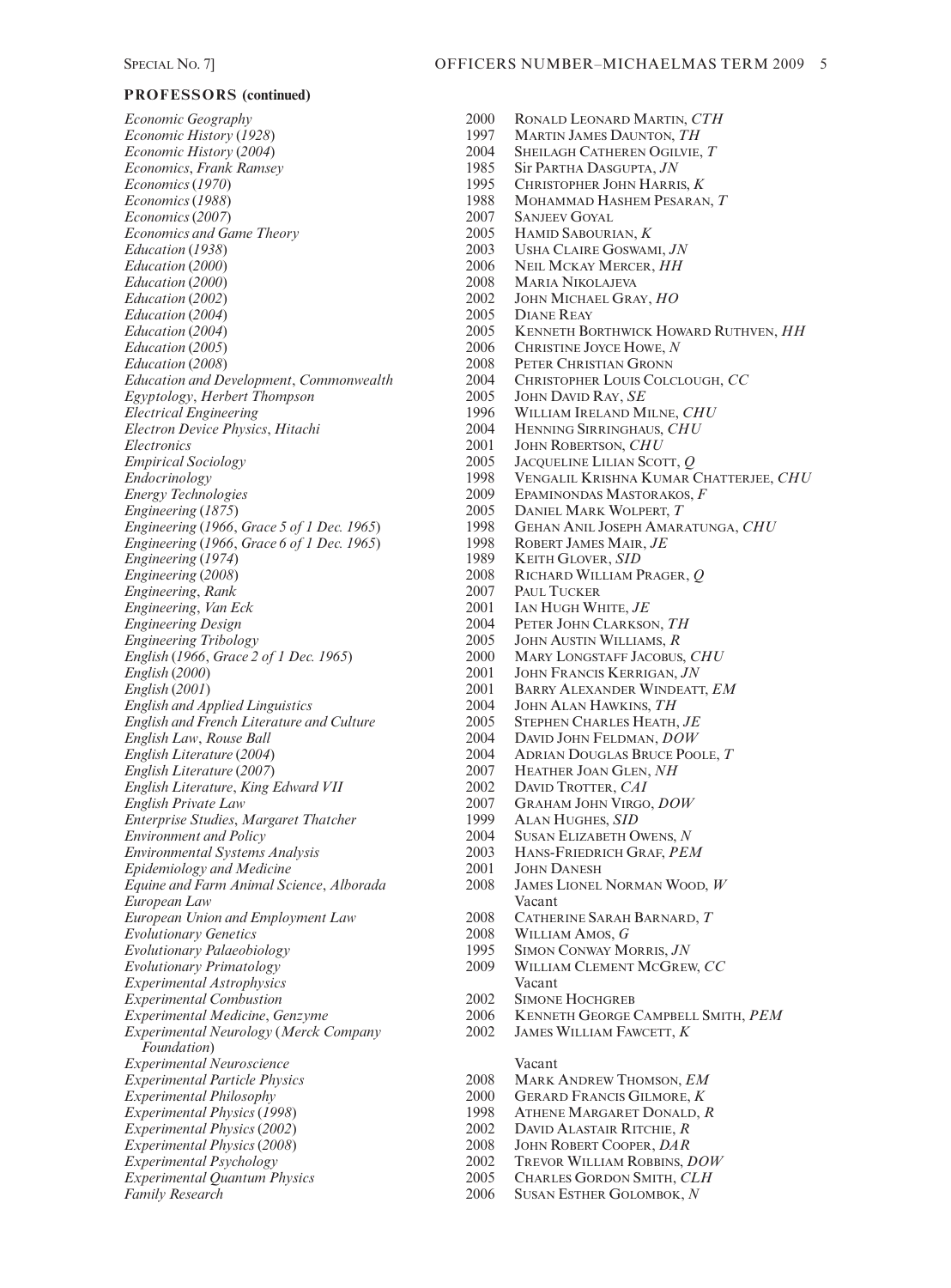| Farm Animal Health, Food Science and Food<br>Safety, Marks and Spencer | 1996 | DUNCA                |
|------------------------------------------------------------------------|------|----------------------|
| Finance, Sir Evelyn de Rothschild                                      |      | Vacant               |
| <b>Financial Policy</b>                                                | 2002 | Lord E               |
| Fine Art, Slade, Visiting                                              |      | Vacant               |
| <b>Fluid Dynamics</b>                                                  | 2004 | Micha                |
| Fluid Mechanics (1998)                                                 | 1998 | EDWAR                |
| Fluid Mechanics (2006)                                                 | 2006 | JOHN F               |
| Fluid Mechanics (2006)                                                 | 2006 | PETER.               |
| Fluid Mechanics (2007)                                                 | 2007 | JOHN N               |
| Fluid Mechanics, G. I. Taylor                                          | 1996 | <b>TIMOTI</b>        |
| <b>Foundations of Mathematics</b>                                      | 2002 | PETER                |
| Fourier Analysis                                                       | 2002 | <b>Тном</b>          |
| French, Drapers                                                        | 1985 | PETER                |
| French and Neo-Latin Literature                                        | 2004 | PHILIP               |
| French Government, Visiting                                            |      | Vacant               |
| <b>French History</b>                                                  | 2007 | <b>ROBER</b>         |
| <b>French Philology and Linguistics</b>                                | 2005 | <b>WEND</b>          |
| Gastroenterology                                                       |      | Vacant               |
| <b>General Practice</b>                                                | 1997 | Ann-L                |
| Genetic Epidemiology                                                   | 2003 | Dougi                |
| Genetics, Arthur Balfour                                               | 1999 | <b>DAVID</b>         |
| Geography (1931)                                                       | 1996 | <b>ROBER</b>         |
| Geography (1993)                                                       | 1995 | Keith                |
| Geology, Woodwardian                                                   | 2008 | DAVID                |
| Geophysics                                                             | 1989 | <b>ROBER</b>         |
| German, Schröder                                                       | 2006 | <b>NICHO</b>         |
|                                                                        | 2001 |                      |
| Greek, Regius                                                          |      | <b>RICHA</b>         |
| Greek (2002)                                                           | 2002 | <b>SIMON</b>         |
| Greek and Latin                                                        | 1995 | <b>JAMES</b>         |
| Greek Culture, A. G. Leventis                                          | 2008 | Paul A               |
| Haemato-oncology                                                       | 1999 | ANTHC                |
| Haematology                                                            | 2003 | ALAN J               |
| Health Management, Dennis Gillings                                     |      | Vacant               |
| Health Neuroscience, Bernard Wolfe                                     | 2008 | PAUL C               |
| Health Services Research                                               | 2009 | MARTI                |
| Hebrew, Regius                                                         | 1995 | <b>ROBER</b>         |
| <b>Hebrew and Jewish Studies</b>                                       | 2001 | <b>NICHO</b>         |
| High Energy Physics (2003)                                             | 2003 | <b>MICHA</b>         |
| High Energy Physics (2009)                                             | 2009 | VALERI               |
| Hinduism and the Comparative Study of Religion                         | 2003 | <b>JULIUS</b>        |
| Histopathology                                                         | 1997 | <b>VINCE</b>         |
| <b>Historical Anthropology</b>                                         | 2006 | <b>NICHO</b>         |
| <b>Historical Geography and Demography</b>                             | 2003 | <b>RICHA</b>         |
| Historical Musicology                                                  | 2005 | <b>IAIN A</b>        |
| <b>History and Philosophy of Science</b>                               | 2002 | JAMES.               |
| History and Philosophy of Science, Hans Rausing                        |      | Vacant               |
| History and Philosophy of the Sciences (1992)                          | 1992 | <b>NICHO</b>         |
| History and Philosophy of the Sciences (2000)                          | 2000 | <b>JOHN</b> P        |
| History of Art                                                         | 2004 | <b>MICHE</b>         |
| <b>History of Christianity</b>                                         | 2002 | EAMON                |
| <b>History of European International Relations</b>                     | 2008 | <b>BREND</b>         |
| <b>History of International Relations</b>                              | 2003 | <b>J</b> OHNA        |
| History of Medieval Art                                                | 2006 | Paul B               |
| <b>History of Science</b>                                              | 2003 | <b>SIMON</b>         |
| Human Evolution, Leverhulme                                            | 2003 | <b>ROBER</b>         |
|                                                                        | 2000 | <b>ROBER</b>         |
| Human Geography                                                        | 1999 |                      |
| Human Population Biology and Health                                    |      | <b>CHRIST</b><br>CHl |
| <b>Image Science</b>                                                   | 2009 | CRAIG                |
| Immunobiology                                                          | 2000 | Anne (               |

*Immunogenetics* 2002 LINDA SUSAN WICKER, *K*<br> *Immunology* 2007 JOHN TROWSDALE *Immunology* 1997 JOHN TROWSDALE *Immunology*, *Sheila Joan Smith Immunology and Cell Biology* Vacant *Immunology and Medicine*<br> *Imperial and Naval History, Vere Harmsworth*2005 PAUL JOSEPH LEHNER<br>
2005 PAUL JOSEPH LEHNER ALAN BAYLY, CTH *Imperial and Naval History, Vere Harmsworth* 

*Farm Animal Health*, *Food Science and Food* 1996 DUNCAN JOHN MASKELL, *W Financial Policy* 2002 Lord EATWELL, *Q Fluid Dynamics* 2004 MICHAEL GRAE WORSTER, *T Fluid Mechanics* (*1998*) 1998 EDWARD JOHN HINCH, *T* 2006 JOHN RONALD LISTER, *T*<br>2006 PETER ALAN DAVIDSON. *Fluid Mechanics* (*2006*) 2006 PETER ALAN DAVIDSON, *CHU* 2007 JOHN MARTIN RALLISON, *T*<br>1996 TIMOTHY JOHN PEDLEY, *CA Fluid Mechanics*, *G. I. Taylor* 1996 TIMOTHY JOHN PEDLEY, *CAI Foundations of Mathematics* 2002 PETER TENNANT JOHNSTONE, *JN Fourier Analysis* 2002 THOMAS WILLIAM KÖRNER, *TH* 1985 PETER JAMES BAYLEY, *CAI*<br>2004 PHILIP JOHN FORD, *CL French and Neo-Latin Literature* 2004 PHILIP JOHN FORD, *CL French History* 2007 ROBERT PAUL TOMBS, *JN* **WENDY MARGARET BENNETT, NH** *General Practice* 1997 ANN-LOUISE KINMONTH, *NH* 2003 DOUGLAS FREDERICK EASTON, *TH*<br>1999 DAVID MOORE GLOVER F **FIGURE BALFOUR BANJID MOORE GLOVER,** *F*<br>**ARTHUR BENNETT.** *C* **1996** ROBERT JOHN BENNETT, *CTH*<br>1995 KEITH SHELDON RICHARDS, *E Geography* (*1993*) 1995 KEITH SHELDON RICHARDS, *EM Geology*, *Woodwardian* 2008 DAVID HODELL 1989 ROBERT STEPHEN WHITE, *ED*<br>2006 NICHOLAS BOYLE, *M* 2006 NICHOLAS BOYLE, *M*<br>2001 RICHARD LAWRENCE 2001 RICHARD LAWRENCE HUNTER, *T*<br>2002 SIMON DAVID GOLDHILL, *K Greek* (*2002*) 2002 SIMON DAVID GOLDHILL, *K Greek and Latin* 1995 JAMES DIGGLE, *Q* **2008** PAUL ANTHONY CARTLEDGE, *CL*<br>1999 ANTHONY RICHARD GREEN. *O Haemato-oncology* 1999 ANTHONY RICHARD GREEN, *Q Haematology* 2003 ALAN JOHN WARREN, *CAI Health Neuroscience*, *Bernard Wolfe* 2008 PAUL CHARLES FLETCHER, *CL Health Services Research* 2009 MARTIN ROLAND 1995 ROBERT PATTERSON GORDON, *CTH*<br>2001 NICHOLAS ROBERT MICHAEL DE LAI **2001 NICHOLAS ROBERT MICHAEL DE LANGE,** *W* **2003** MICHAEL ANDREW PARKER, *PET High Energy Physics* (*2003*) 2003 MICHAEL ANDREW PARKER, *PET High Energy Physics* (*2009*) 2009 VALERIE GIBSON, *T Hinduism and the Comparative Study of Religion* 2003 JULIUS JOSEPH LIPNER, *CLH VINCENT PETER COLLINS* 2006 NICHOLAS JEREMY THOMAS, *T*<br>2003 RICHARD MICHAEL SMITH, *DC Historical Geography and Demography* 2003 RICHARD MICHAEL SMITH, *DOW Historical Musicology* 2005 IAIN ALEXANDER FENLON, *K* **JAMES ANDREW SECORD, CHU**<br>Vacant *History and Philosophy of the Sciences* (*1992*) 1992 NICHOLAS JARDINE, *DAR History and Philosophy of the Sciences* (*2000*) 2000 JOHN PETER FORRESTER, *K History of Art* 2004 MICHEL MASSING, *K History of Christianity* 2002 EAMON DUFFY, *M History of European International Relations* 2008 BRENDAN PETER SIMMS, *PET History of International Relations* 2003 JOHNATHAN GEORGE HASLAM, *CC History of Medieval Art* 2006 PAUL BINSKI, *CAI* 2003 SIMON JOHN SCHAFFER, *DAR*<br>2003 ROBERT ANDREW FOLEY, *K Human Evolution*, *Leverhulme* 2003 ROBERT ANDREW FOLEY, *K* 2000 ROBERT PATTRICK HAINING, *F*<br>1999 CHRISTOPHER GUY NICHOLAS CHRISTOPHER GUY NICHOLAS MASCIE-TAYLOR, *CHU* 2009 CRAIG DOUGLAS MACKAY, *CC*<br>2000 ANNE COOKE, *K* 2000 ANNE COOKE, *K*<br>2002 LINDA SUSAN WI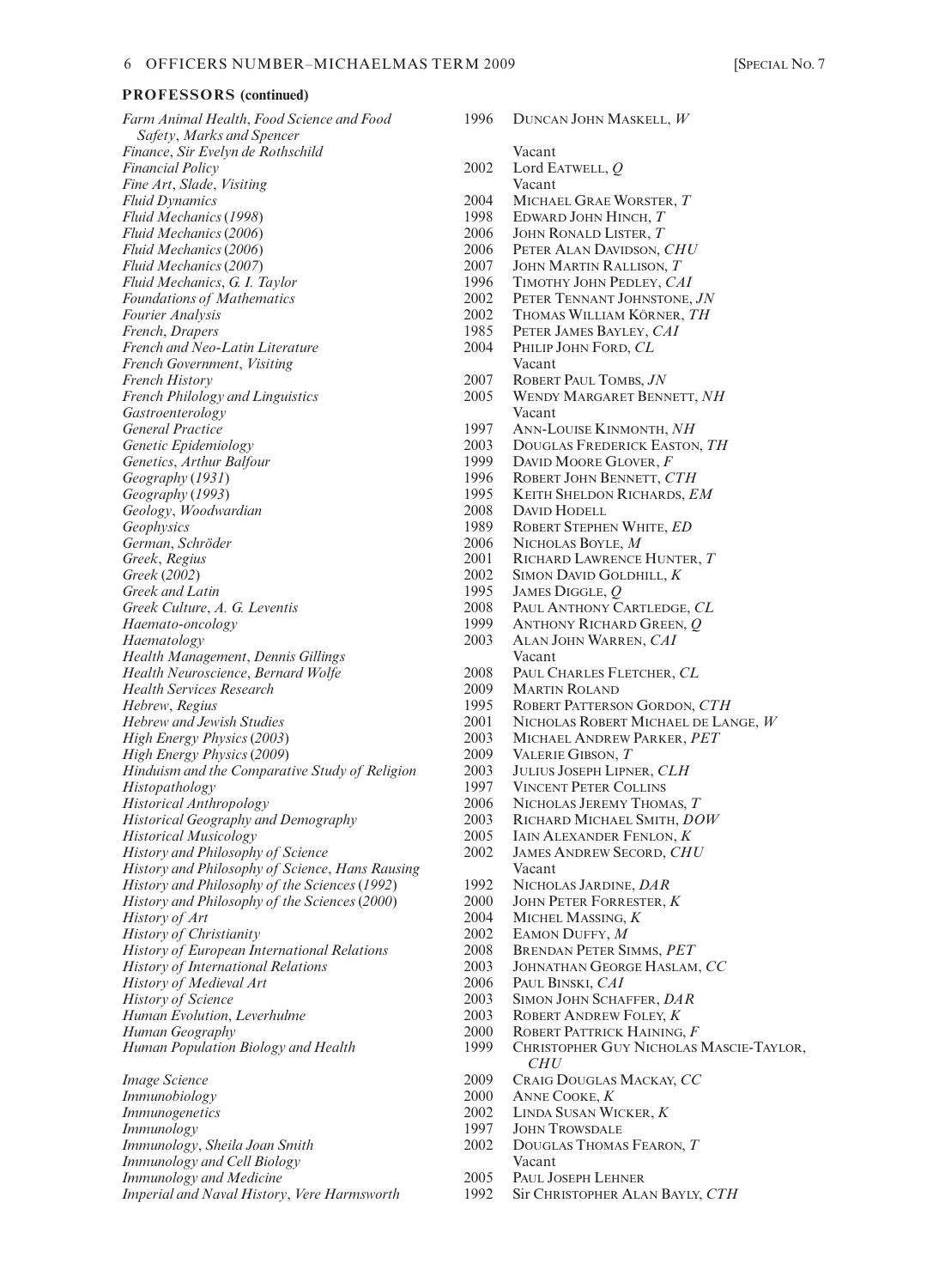*Indian Business and Enterprise, Jawaharlal Nehru* 2008 JAIDEEP PRABHU<br>*Industrial Relations, Montague Burton* 1985 WILLIAM ARTHUR BROWN, *DAR Industrial Relations, Montague Burton* 1985 WILLIAM ARTHUR BR<br>1985 Disease Informatics 2007 DEREK JAMES SMITH *Infectious Disease Informatics* 2007<br>*Infectious Diseases* 2000 *Information Engineering* (1994) *Information Engineering* (*2000*) 2000 ROBERTO CIPOLLA, *JE Information Engineering (2002)* 2002 PHILIP CHARLES WOODLAND, *PET*<br>*Information Engineering (2004)* 2006 ZOUBIN GHAHRAMANI *Information Engineering (2004)* 2006 ZOUBIN GHAHRAMANI<br> *Intellectual History and English Literature* 2000 STEFAN ANTHONY COLLINI. *CLH Intellectual History and English Literature* 2000<br> *Intellectual Property Law, Herchel Smith* 2004 *International Law* 2006 CHRISTINE DIANA GRAY, *JN*<br>*International Law, Whewell* 2006 2006 2006 CHRISTINE DIANA GRAY, *JN International Law*, *Whewell* 1992 JAMES RICHARD CRAWFORD, *JE International Relations, Sir Patrick Sheehy Italian and English Literature* 2002 ROBIN KIRKPATRICK, *R*<br>*Italian, Serena* 2002 ZYGMUNT GUIDO BARA *Italian*, *Serena* 2002 ZYGMUNT GUIDO BARANSKI, *NH Jewish and Early Christian Studies* 1998<br> *Land Economy* 2008 *Land Use and Transport Studies* 1993 MARCIAL HERNAN ECHENIQUE, *CHU*<br> *Latin, Kennedy* 2007 STEPHEN PHELPS OAKLEY, *EM Latin*, *Kennedy* 2007 STEPHEN PHELPS OAKLEY, *EM*<br> *Latin-American Studies. Simón Bolívar* 2007 Vacant  $Latin$ -American Studies, Simón Bolívar *Law* (*1973*) 2001 JOHN STEPHEN BELL, *PEM Law* (*1992*) 1993 KEVIN JOHN GRAY, *T Law* (*2006*) 2006 SIMON FRANCIS DEAKIN, *PET Laws of England*, *Downing* 1998 Sir JOHN BAKER, *CTH Learning Disability Psychiatry Legal and Political Philosophy* 2002 MATTHEW HENRY KRAMER, *CHU Legal Science, Arthur Goodhart Visiting* 2009 Sir ROBIN AULD (to 31 Aug. 2010)<br> *Linguistics* 2000 LAN GARETH ROBERTS, *DOW Logic and Algorithms* 2009 ANUJ DARGE 2009 ANUJ DARGE 2009 ANUJ DARGE 2009 ANUJ DARGE 2009 ANUJ DARGE 2009 ANU *Macroeconomics* Vacant *Macromolecular Biochemistry Macromolecular Chemistry* 2007 WILHELM HUCK, *CAI*<br> *Management Science* 2003 STEFAN SCHOLTES *Management Science* 2003 STEFAN Science 2003 STEFAN SCHOLTES And SCHOLTES And SCHOLTES ASSESSMENT SCHOLTES ASSESSMENT SCHOLTES ASSESSMENT SCHOLTES ASSESSMENT SCHOLTES ASSESSMENT SCHOLTES ASSESSMENT SCHOLTES ASSESSMENT SCH *Management Studies*, *Beckwith* Vacant *Management Studies, Diageo* 2008<br> *Management Studies, KPMG* 1995 *Management Studies, KPMG* 1995 Dame SANDRA DAWSON, *SID*<br> *Management Studies* (2001) 2001 GEOFFREY WALSHAM, JN *Management Studies* (*2001*) 2001<br> *Management Studies* (*2006*) 2006 *Manufacturing Engineering* 1995 MICHAEL JOHN GREGORY, *CHU Manufacturing Engineering*, *GKN* 2000 IAN MICHAEL HUTCHINGS, *JN Marketing*, *Strategy and Innovation*, *Visiting* Vacant<br> *Materials Chemistry* 2007 WILLIAM JONES, *SID Materials Chemistry* 2007 WILLIAM JONES, *SID* **Materials Chemistry and Corrosion** *Materials Science* (*1988*) Vacant *Materials Science* (*2001*) 2001 ALAN LINDSAY GREER, *SID Materials Science* (2007) 2007 PAUL ANTHONY MIDGLEY, *PEM*<br> *Materials Science* (2008) 2008 JUDITH LOUISE DRISCOLL, *T Materials Science* (2008) 2008 JUDITH LOUISE DRISCOLL, *T*<br> *Materials Science* (2009) 2009 SERENA MICHELLE BEST, *JN Materials Science* (*2009*) 2009 SERENA MICHELLE BEST, *JN Materials Science*, *Goldsmiths'* 2008 ANTHONY CHEETHAM, *T Mathematical Biology* 1999 CHRISTOPHER AIDAN GILLIGAN, *K Mathematical Logic* 2003 JOHN MARTIN ELLIOTT HYLAND, *K Mathematical Physics* (*1967*) *Mathematical Sciences*, *N. M. Rothschild & Son* 2006 Sir DAVID WALLACE, *CHU Mathematical Sciences* 2001 JOHN DAVID BARROW, *CLH Mathematical Statistics* 1992 GEOFFREY RICHARD GRIMMETT, *CHU*<br>*2008* GABRIEL PEDRO PATERNAIN, *T Mathematics* 2008 GABRIEL PEDRO PATERNAIN, *T*<br> *Mathematics*, *Lucasian* 2009 MICHEAL BORIS GREEN, CLH *Mathematics, Rouse Ball* 1998 WILLIAM TIMOTHY GOWERS, T<br>*Mathematics for Operational Research, Churchill* 1994 RICHARD ROBERT WEBER, O *Mathematics for Operational Research, Churchill* 1994<br>*Mathematics of Systems* (1990)

*Infectious Diseases* 2000 ANDREW MICHAEL LINDSAY LEVER, *PET Intellectual Property Law*, *Herchel Smith* 2004 LIONEL ALEXANDER FIENNES BENTLY, *PEM* DAVID JAMES REYNOLDS, *CHR International Macroeconomics* 2004 SEPPO MIKKO SAKARI HONKAPOHJA, *CL Japanese Studies* 1985 RICHARD JOHN BOWRING, *SE Land Economy* 2008 PHILIP MICHAEL ALLMENDINGER 1995 JOHN RASON SPENCER, *SE*<br>2006 SIMON FRANCIS DEAKIN. P *Linguistics* 2000 IAN GARETH ROBERTS, *DOW* 2006 **ARNOUD CYRIEL LEO DE MEYER,** *JE*<br>1995 MICHAEL JOHN GREGORY, CHU *Materials Science* (*2009*) 2009 RUTH ELIZABETH CAMERON, *LC Mathematical Physics (1978)* 2005 JOHN CHRISTOPHER BAILLIE PAPALOIZOU<br> *Mathematical Physics (1998)* 2005 1998 NICHOLAS STEPHEN MANTON, JN *Mathematical Physics* (*1998*) 1998 NICHOLAS STEPHEN MANTON, *JN Mathematics*, *Lucasian* 2009 MICHEAL BORIS GREEN, *CLH Mathematics of Systems* 1990 FRANCIS PATRICK KELLY, *CHR*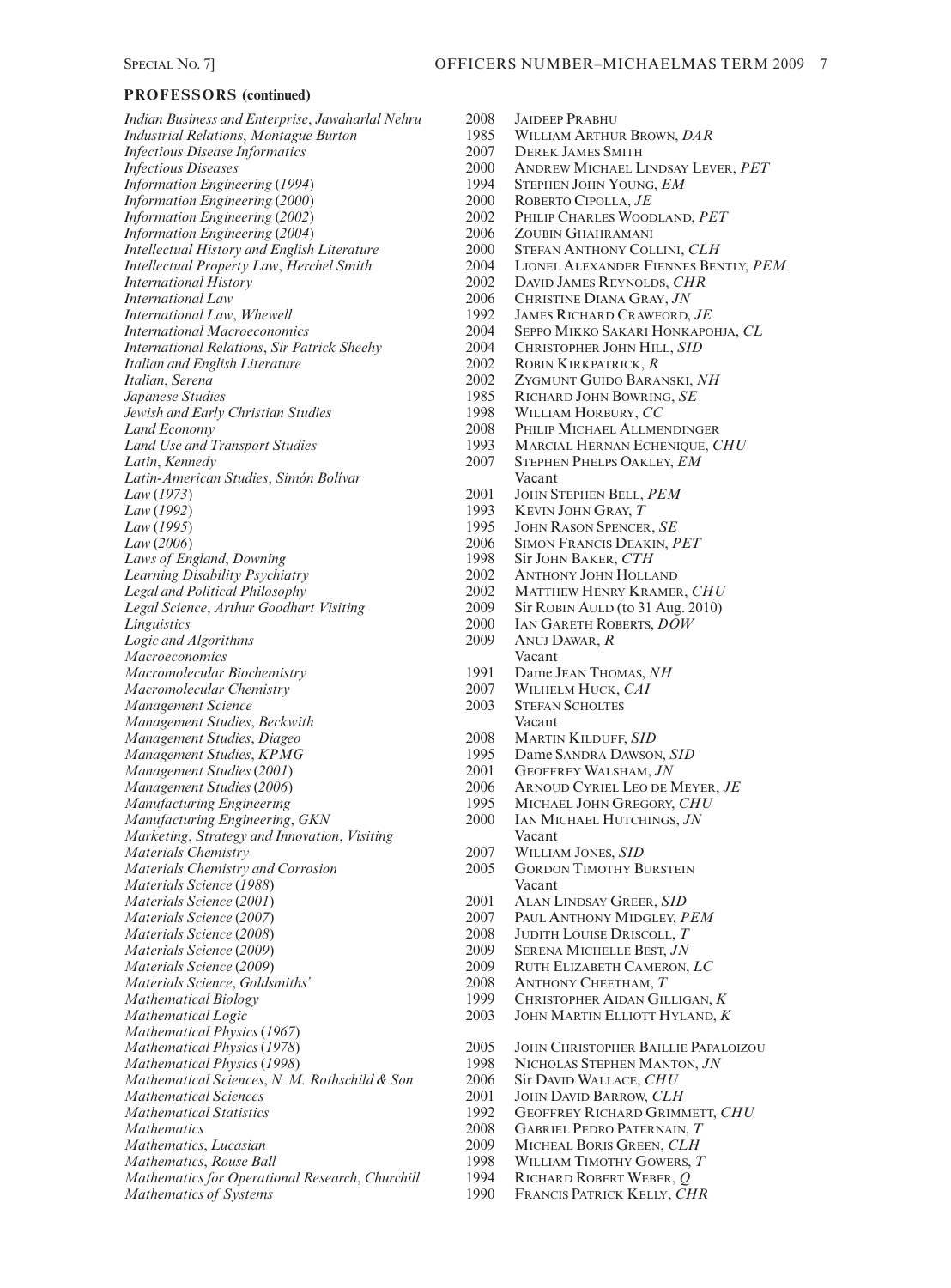$Matrix Biochemistry$ *Mechanical Engineering (1993) Mechanical Engineering (1997) Mechanical Engineering* (2006) *Mechanics of Materials* (1997) *Mechanics of Materials (1999) Medical Genetics (1997) Medical Genetics* (2007) **Medical Oncology Medical Physics** *Medicinal Chemistry*, *Herchel Smith Medicine* (1962) *Medicine* (1987) *Medieval and Renaissance English Medieval English History*  $Medieval French Literature$  $Medieval History$  $Medieval Music$ *Mediterranean History Metabolic Medicine Metallurgy*, *Tata Steel*  $Microbiology$ *Mineral Physics Mineralogy and Mineral Physics Mineralogy and Petrology Modern Arabic Studies, His Majesty Sultan Oaboos Bin Said Modern British History (2007) Modern British History (2009)*  $Modern$  *Chinese History*  $Modern$  *Cultural History Modern European History*  $Modern$  Greek *Modern History*  $Modern History, Regius$ *Modern Languages Modern Spanish Literature and Intellectual History Molecular and Cellular Biochemistry*  $Molecular Biology$  $Molecular Biology, Herchel Smith$ *Molecular Cell Biology*  $Molecular Endocrinology, Serono$ *Molecular Genetics, Herchel Smith Molecular Genetics and Genomics Molecular Immunology Molecular Membrane Biology*  $Molecular Microbiology$ *Molecular Neurogenetics Molecular Neurology Molecular Nutrition and Metabolism*  $Molecular$  Parasitology, Glaxo *Molecular Pathology Molecular Pharmacology Molecular Pharmacology, Royal Society Molecular Sciences Informatics, Unilever Molecular Virology Music* 2008 NICHOLAS JOHN COOK *Musical Composition* **Musical Performance Studies**  $N$ anotechnology  $Natural Philosophy$  $Natural Philosophy, Jacksonian$  $Nephrology$  $Newrobiology (2004)$ *Neurobiology* (2005)<br>*Neurology Neurology* 1989 DAVID ALASTAIR STANDISH COMPSTON, *JE Neuropathology* 1998 WILLIAM FREDERICK BLAKEMORE, *W*

| 2008         | RICHARD WILLIAM FARNDALE, F          |
|--------------|--------------------------------------|
| 1993         | ANN PATRICIA DOWLING, SID            |
| 1998         | ROBIN STEWART LANGLEY, F             |
| 2006         | DAVID CEBON, $Q$                     |
| 1997         | NORMAN ANDREW FLECK, PEM             |
| 1999         | TREVOR WILLIAM CLYNE, DOW            |
| 1998         | JOHN ANDREW TODD, CAI                |
|              | Vacant                               |
| 2006         | TIMOTHY GEORGE QUENTIN EISEN         |
|              | Vacant                               |
| 2008         | SHANKAR BALASUBRAMANIAN, T           |
| 1989         | TIMOTHY MARTIN COX, SID              |
|              | Vacant                               |
| 2004         | ELIZABETH HELEN COOPER, NH           |
| 2005         | MARY CHRISTINE CARPENTER, NH         |
| 2007         | SYLVIA HUOT, PEM                     |
| 1999         | ROSAMOND DEBORAH MCKITTERICK, SID    |
| 2005         | SUSAN KATHLEEN RANKIN, EM            |
| 2000         | DAVID SAMUEL HAVARD ABULAFIA, CAI    |
|              | Vacant                               |
| 2009         | Vacant                               |
| 2001         | COLIN HUGHES, T                      |
| 2005         | SIMON ANTHONY TURNER REDFERN, JE     |
| 2001         | MICHAEL ALLAN CARPENTER, M           |
| 1994         | EKHARD KARL HERMAN SALJE, CLH        |
| 2007         | YASIR SULEIMAN                       |
|              |                                      |
| 2007         | ANDREW JOHN BOYD HILTON, T           |
| 2009         | JONATHAN PHILIP PARRY, PEM           |
| 2004         | HANS JOHAN JACOB VAN DE VEN, CTH     |
| 2009         | PETER MANDLER, CAI                   |
| 2008         | CHRISTOPHER MUNRO CLARK, CTH         |
| 2006         | DAVID WILLIAM HOLTON, SE             |
|              | Vacant                               |
| 2008         | RICHARD JOHN EVANS, CAI              |
|              | Vacant                               |
| 2002         | ALISON SEATON SINCLAIR, CL           |
| 2009         | NICHOLAS JOHN GAY, CHR               |
| 2004         | VASSILIS KORONAKIS, W                |
| 2007         | ANDREA HILARY BRAND, K               |
| 2002         | <b>MARGARET SCOTT ROBINSON</b>       |
| 1990         | <b>KENNETH SIDDLE, CHU</b>           |
| 2006         | FIONA MARY WATT, NH                  |
| 2005         | NABEEL AHMED AFFARA, HH              |
| 2006         | <b>CHRISTOPHER RUDD</b>              |
| 2001         | JOHN PAUL LUZIO, ED                  |
| 1996         | GEORGE PEACOCK COPLAND SALMOND, W    |
| 2005         | <b>DAVID CHAIM RUBINSZTEIN</b>       |
| 2007         | MARIA GRAZIA SPILLANTINI, CLH        |
| 2009         | <b>ANTONIO VIDAL-PUIG</b>            |
|              |                                      |
|              | Vacant                               |
| 2009<br>2009 | Vacant                               |
|              | JOHN MICHAEL EDWARDSON, CHR          |
| 1996         | ROBIN FRANCIS IRVINE, CC             |
| 1999         | ROBERT CHARLES GLEN, CL              |
| 2005         | JOHN HENRY SINCLAIR, W               |
| 2008         | NICHOLAS JOHN COOK                   |
| 2001         | ROBIN GREVILLE HOLLOWAY, CAI         |
| 2009         | J. S. RINK                           |
| 1999         | MARK EDWARD WELLAND, JN              |
| 2003         | DAVID JOHN CAMERON MACKAY, DAR       |
| 2008         | WILLIAM JAMES STIRLING, PET          |
| 2005         | <b>FIONA EVE KARET</b>               |
| 2004         | SIMON BARRY LAUGHLIN, CHU            |
| 2005         | ANNE JENNIFER MORTON, N              |
| 1989         | DAVID ALASTAIR STANDISH COMPSTON, JE |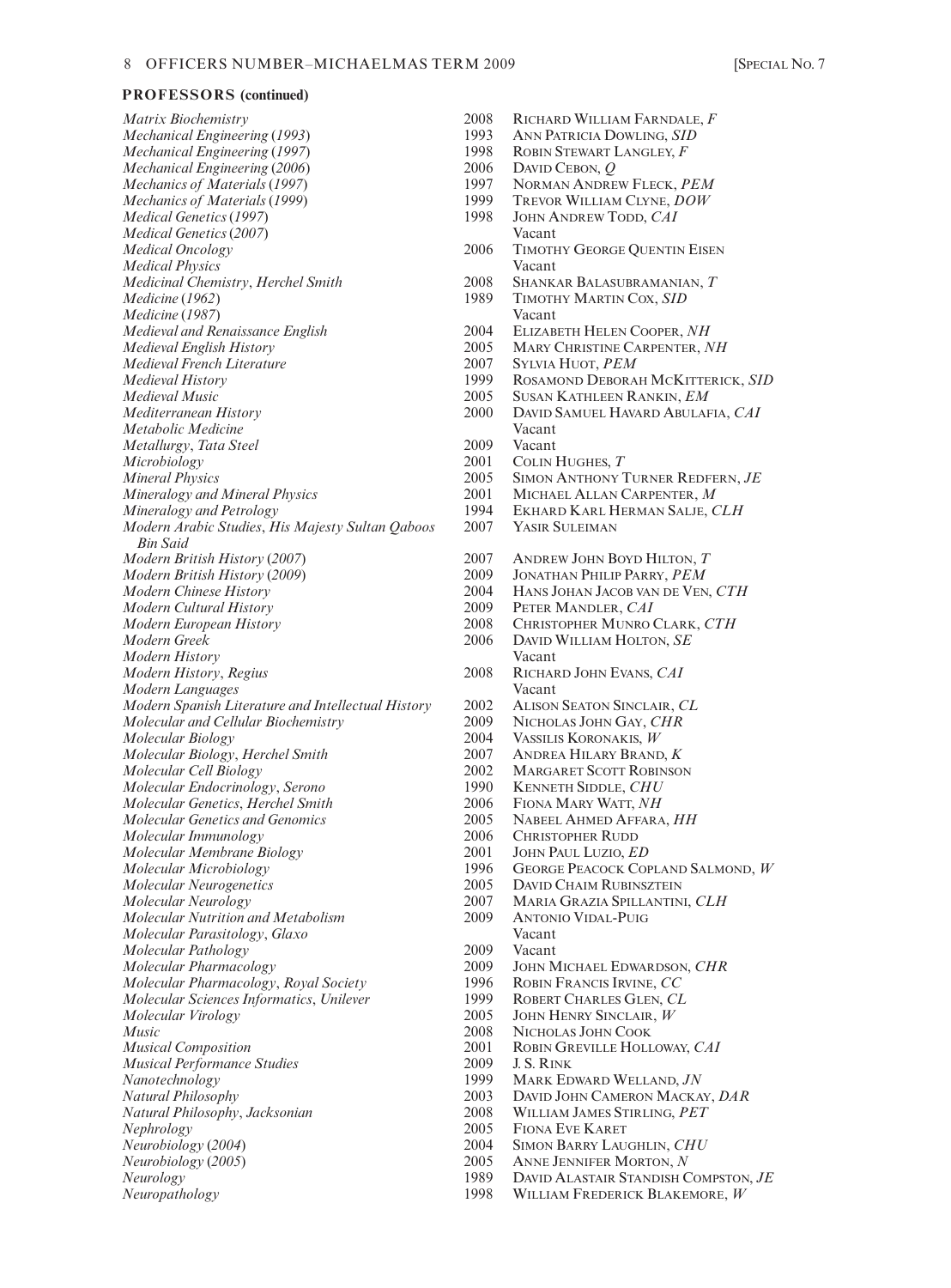*Neurophysiology* 1992 ANDREW CHARLES CRAWFORD, *T Neuroradiology* 2008 JONATHAN HARVEY GILLARD, *CHR Neuroscience* (*2002*) 2002 WOLFRAM SCHULTZ, *CHU Neurosurgery* 1991 JOHN DOUGLAS PICKARD, *CTH Nuclear Medicine* Vacant *Number Theory and Algebra, Kuwait* 2002 ANTHONY JAMES S<br>*Numerical Analysis of Differential Equations* 2999 ARIEH ISERLES, K *Numerical Analysis of Differential Equations* 1999 ARIEH ISERLE<br> *Observational Astronomy* 2002 MAX PETTINI  $Observational Astronomy$ *Observational Cosmology and Astrophysics* 2007 PAUL CHARLES HEWETT, *CC*<br>*Obstetrics and Gynaecology* (1975) Vacant *Obstetrics and Gynaecology (1975)*<br>*Obstetrics and Gynaecology (2000)* 2001 **Ocean Geochemistry and Palaeochemistry**<br>**Ocean Physics** *Ocean Physics* 2001 PETER WADHAMS, *CHU*<br> *Old Testament Studies* 2001 GRAHAM IVOR DAVIES. *Oncological Pathology* 2003<br> *Oncology*, *Li Ka Shing* 2007 *Oncology*, *Li Ka Shing* 2007 BRUCE ANTHONY JOHN PONDER, *JE*<br> *Operations Research* 2007 DANIEL RALPH, *CHU Organic Chemistry (2001)* 2001 IAN PATERSON, *JE*<br> *Organic Chemistry. Herchel Smith* 1988 Sir ALAN FERSHT. CAI *Organic Chemistry*, *Herchel Smith* 1988<br> *Orthopaedics* 2003 *Orthopaedics* 2003 NEIL RUSHTON, *M*<br> *Paediatrics* (1978) 1989 IEUAN ARWEL HUG *Paediatrics* (*1998*) 2000 DAVID BRIAN DUNGER Parasitology<br> *Particle Physics*<br>
2005 DAVID ROBERT WARD, Q *Particle Physics* 2005 DAVID ROBERT WARD, *Q Persian History* 2008 CHARLES PETER MELVILLE, *PEM Petroleum Science*, *BP* 2000 ANDREW WILLIAM WOODS, *JN Philosophical Theology* 2009 JANET MARTIN SOSKICE, *JE Philosophy, Knightbridge* 2009 TIMOTHY MARTIN CRANE, *PET*<br> *Philosophy* (1896) 2001 SIMON WALTER BLACKBURN, *T Philosophy (1896)* 2001 SIMON WALTER BLACKBURN, *T*<br> *Philosophy (1999)* 2001 BARBARA JANE HEAL, *JN Philosophy (2007)* 2007<br> *Phonetic Sciences* 2003 *Phonetic Sciences* 2003 SARAH HAWKINS, *CLH*<br>*Phonetics* 2004 FRANCIS JOSEPH DAVID Photonics<br> *Photonics* of *Molecular Materials*<br>
2002 HARRY JAMES COLES. CTH *Photonics of Molecular Materials* 2002<br> *Physic, Regius* 2005 *Physic*, *Regius* 2005 JOHN GERALD PATRICK SISSONS, *DAR*<br> *Physical Chemistry* 2008 JOHN ADRIAN PYLE, *CTH Physical Chemistry* 2008 JOHN ADRIAN PYLE, *CTH Physical Geography* 2002 JULIAN ANDREW DOWDESWELL, *JE Physics* (1966) (*Grace* 7 of 1 Dec. 1965) 1997 *Physics* (2002) 2002 STEPHEN FRANK GULL, *JN*<br> *Physics* (2005) 2005 CHRISTOPHER ALLIM HANI *Physics (2005)* 2005 CHRISTOPHER ALLIM HANIFF, *DOW Physics (2006)* 2007 JEREMY JOHN BAUMBERG, *JE Physics (2006)* 2007 JEREMY JOHN BAUMBERG, *JE*<br> *Physics (2009)* 2009 NEIL CLEMENT GREENHAM, *C Physics (2009)* 2009 **NEIL CLEMENT GREENHAM,** *CL*<br> *Physics Cavendish* 2009 **2009 NEIL CLEMENT GREENHAM,** *CL Physics*, *Herchel Smith* Vacant *Physics of Materials, John Humphrey Plummer* 2004 ULLRIC<br>*Physiology* Vacant Physiology<br> *Physiology of Reproduction, Mary Marshall and* 1992 MOHAMED AZIM HABIB SURANI, *K Physiology of Reproduction, Mary Marshall and Arthur Walton Plant Biochemistry* 2007 ALISON GAIL SMITH, *CC Plant Cytogenetics* 1996 JOHN STEWART PARKER, *CTH*<br> *Plant Ecology* 2000 HOWARD GRIFFITHS, *CL Plant Molecular Biology* 1996 JOHN C<br> *Plant Systematics and Evolution* Vacant *Plant Systematics and Evolution*<br> *Poetry and Poetics, Gorley Putt*2008 SIMON PETER JARVIS, R *Poetry and Poetics, Gorley Putt* **2008**<br> *Political Economy* 2007 *Political Economy* 2007 ALDO RUSTICHINI

*Neuroscience* (*2005*) 2005 ROBIN JAMES MILROY FRANKLIN, *PEM Neuroscience* (*2006*) 2006 ROGER JOHN KEYNES, *T Nonlinear Mathematical Science* 2002 ATHANASSIOS SPYRIDON FOKAS, *CLH* **2001 GORDON CAMPBELL SINCLAIR SMITH**<br>1999 HENRY ELDERFIELD, CTH 2001 GRAHAM IVOR DAVIES, *F*<br>2003 MING-OING DU 2007 DANIEL RALPH, *CHU*<br>2001 IAN PATERSON, *JE Paediatrics* (*1978*) 1989 IEUAN ARWEL HUGHES, *CLH* Pathology<br> *Pathology* 1998 ANDREW DAVID HAMILTON WYLLIE, *JN*<br>
2002 ABIGAIL LESLEY FOWDEN, G **ABIGAIL LESLEY FOWDEN, G** *Pharmacology*, *Sheild* 1999 PETER ANTHONY MCNAUGHTON, *CHR Philosophy* (*1999*) 1999 BARBARA JANE HEAL, *JN Phonetics* 2004 FRANCIS JOSEPH DAVID NOLAN, *F Physical Electronics* 1999 PIERO MIGLIORATO, *T Physical Metallurgy* 1999 HARSHAD KUMAR DHARAMSHI HANSRAJ BHADESHIA, *DAR*<br>PETER BRENT LITTLEWOOD. T **Sir RICHARD FRIEND,** *JN Plant and Microbial Biochemistry* 2005 CHRISTOPHER JONATHAN HOWE, *CC* 2000 HOWARD GRIFFITHS, *CL*<br>1996 JOHN CLINTON GRAY, *R Political Science* 1997 GARETH STEDMAN JONES, *K*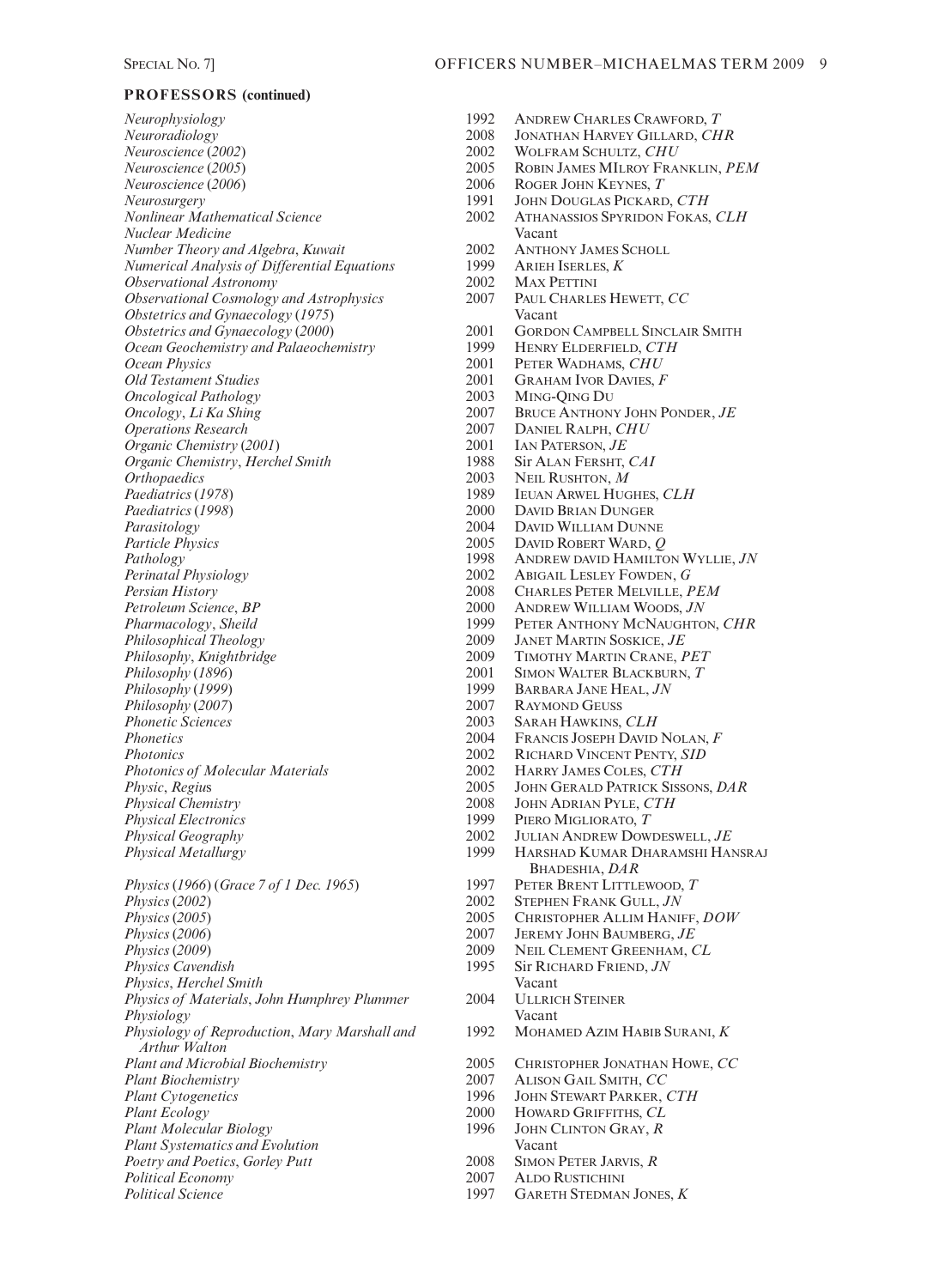| Politics                                                                 | 2007         | <b>ANDREW MICHAEL GAMBLE</b>                                     |
|--------------------------------------------------------------------------|--------------|------------------------------------------------------------------|
| <b>Polymer Physics</b>                                                   | 2005         | <b>EUGENE MICHAEL TERENTJI</b>                                   |
| Portuguese Literature and Culture                                        | 2009         | <b>MARIA MANUEL GABAO LIS</b>                                    |
| Primary Care Research                                                    | 2008         | <b>JONATHAN WILLIAM FRENCI</b>                                   |
| <b>Process Innovation</b>                                                | 1999         | <b>MALCOLM ROBERT MACKLE</b>                                     |
| Protein Crystallography                                                  | 2001         | <b>RANDY JOHN READ</b>                                           |
| Psychiatry (1999)                                                        | 1999         | <b>EDWARD THOMAS BULLMOR</b>                                     |
| Psychiatry (2000)                                                        | 2000         | PETER BRIAN JONES, W                                             |
| Psychological Criminology                                                | 1992         | DAVID PHILIP FARRINGTON,                                         |
| Psychology (2004)                                                        | 2004         | FELICIA ADINA HUPPERT, D.                                        |
| Psychology (2007)                                                        | 2007         | MELISSA MARIE HINES, CH                                          |
| Psychology in the Social Sciences                                        | 2004         | <b>MICHAEL ERNEST DE LESTAI</b>                                  |
| Public Health Medicine (2000)                                            | 2001<br>2003 | <b>CAROL ELSPETH GOODEVE B</b><br><b>TREVOR ROBERT SEAWARD A</b> |
| Public Law and Jurisprudence<br>Public Law and Private International Law | 2005         | <b>CHRISTOPHER FORBES FORS'</b>                                  |
| Public Understanding of Risk, Winton                                     | 2007         | <b>DAVID JOHN SPIEGELHALTER</b>                                  |
| <b>Pure Mathematics</b>                                                  | 2005         | IMRE BENNETT LEADER, T                                           |
| Pure Mathematics, Herchel Smith                                          | 2006         | <b>BEN JOSEPH GREEN, T</b>                                       |
| Pure Mathematics, Sadleirian                                             | 1986         | JOHN HENRY COATES, EM                                            |
| Quantum Field Theory                                                     | 2001         | HUGH OSBORN, T                                                   |
| Quantum Physics                                                          | 2005         | RICHARD THOMAS PHILLIPS,                                         |
| Quantum Physics, Leigh Trapnell                                          |              | Vacant                                                           |
| Quaternary Palaeoenvironments                                            | 2005         | PHILIP LEONARD GIBBARD,                                          |
| RNA Biochemistry                                                         | 2000         | RICHARD JAMES JACKSON, P.                                        |
| RNA Molecular Biology                                                    | 2006         | <b>CHRISTOPHER WILLIAM JOSE</b>                                  |
| Radio Astronomy                                                          | 1990         | RICHARD EDWIN HILLS, ED                                          |
| Radiology                                                                | 1994         | <b>ADRIAN KENDAL DIXON, PE</b>                                   |
| Real Estate Finance, Grosvenor                                           | 2009         | <b>COLIN MARTYN LIZIERI</b>                                      |
| <b>Receptor Biochemistry</b>                                             | 2008         | RICHARD WILLIAM FARNDA                                           |
| Regenerative Medicine                                                    | 2002         | <b>ROGER ARNOLD LUGO PEDE</b>                                    |
| Representation Theory                                                    | 2006         | <b>IAN GROJNOWSKI</b>                                            |
| Reproductive Biology                                                     | 2004         | <b>GRAHAM JAMES BURTON, JN</b>                                   |
| Reproductive Immunology                                                  | 2008         | ASHLEY MOFFETT, K                                                |
| Reproductive Physiology                                                  | 2009<br>1992 | <b>WILLIAM HENRY COLLEDGE</b>                                    |
| Reproductive Sciences                                                    | 1998         | <b>MARTIN HUME JOHNSON, CI</b><br>DAVID ARTHUR LOMAS, T          |
| <b>Respiratory Biology</b><br><b>Respiratory Medicine</b>                | 1998         | <b>EDWIN ROY CHILVERS, ED</b>                                    |
| Rheumatology                                                             | 1995         | <b>JOHN STANLEY HILL GASTON</b>                                  |
| Rural Economy                                                            | 2006         | IAN DAVID HODGE, HH                                              |
| Security Engineering                                                     | 2003         | ROSS JOHN ANDERSON, T                                            |
| Seismology                                                               | 2009         | KEITH FERRIN PRIESTLEY, Q                                        |
| Semiconductor Engineering                                                | 2009         | FLORIN UDREA, EM                                                 |
| Semitic Philology                                                        | 2002         | <b>GEOFFREY ALLAN KHAN, W</b>                                    |
| <b>Service and Support Engineering</b>                                   | 2006         | <b>DUNCAN CAMPBELL MCFAR</b><br>2011)                            |
| <b>Signal Processing</b>                                                 | 2007         | NICHOLAS GEOFFREY KINGS                                          |
| Signalling Pharmacology                                                  | 2005         | <b>DREMOT MICHAEL FINTAN (</b>                                   |
| <i><b>Slavonic Studies</b></i>                                           | 2004         | SIMON COLIN FRANKLIN, CI                                         |
| <b>Small Animal Medicine</b>                                             | 2008         | <b>MICHAEL EDWARD HERRTAC</b>                                    |
| Social Anthropology, William Wyse                                        | 2008         | HENRIETTA LOUISE MOORE,                                          |
| Sociology (1985)                                                         |              | Vacant                                                           |
| Sociology (2001)                                                         | 2001         | <b>JOHN BROOKSHIRE THOMPSO</b>                                   |
| Sociology, Anthropology, and Music                                       | 2006         | <b>GEORGINA EMMA MARY BOI</b>                                    |
| Sociology of Education                                                   | 2003         | MADELEINE MARY ARNOT, J                                          |
| Soil Mechanics                                                           | 2000         | <b>MALCOLM DAVID BOLTON, C</b>                                   |
| Spectroscopy                                                             | 2009<br>1991 | PAUL BRETT DAVIES, CC                                            |
| Spanish<br><b>Statistical Science</b>                                    | 2002         | PAUL JULIAN SMITH, TH<br><b>LEONARD CHRISTOPHER GO</b>           |
| <b>Statistical Signal Processing</b>                                     | 2006         | SIMON JOHN GODSILL, CC                                           |
| Statistics (2005)                                                        | 2005         | STEPEHN PETER BROOKS, W                                          |
| Statistics (2007)                                                        | 2007         | <b>ALEXANDER PHILIP DAWID,</b>                                   |
| <i><b>Statistics in Biomedicine</b></i>                                  |              | Vacant                                                           |
| <b>Stem Cell Biology</b>                                                 | 2006         | <b>AUSTIN GERARD SMITH</b>                                       |
| Stochastic Analysis                                                      | 2006         | <b>JAMES RITCHIE NORRIS, CH</b>                                  |
| <b>Stroke Medicine</b>                                                   | 2000         | <b>JEAN-CLAUDE BARON, CLH</b>                                    |
| Structural and Molecular Biology                                         | 2009         | <b>DAVID JONATHAN OWEN</b>                                       |
| Structural Biology                                                       | 2000         | ERNEST DOUGLAS LAUE, JN                                          |

*Politics* 2007 ANDREW MICHAEL GAMBLE, *Q Polymer Physics* 2005 EUGENE MICHAEL TERENTJEV, *Q Portuguese Literature and Culture* 2009 MARIA MANUEL GABAO LISBOA, *JN* 2008 JONATHAN WILLIAM FRENCH MANT<br>1999 MALCOLM ROBERT MACKLEY, *R* **MALCOLM ROBERT MACKLEY,** *R Protein Crystallography* 2001 RANDY JOHN READ *Psychiatry* (*1999*) 1999 EDWARD THOMAS BULLMORE, *W Psychiatry* (*2000*) 2000 PETER BRIAN JONES, *W Psychological Criminology* 1992 DAVID PHILIP FARRINGTON, *DAR Psychology* (*2004*) 2004 FELICIA ADINA HUPPERT, *DAR Psychology* (*2007*) 2007 MELISSA MARIE HINES, *CHU* 2004 MICHAEL ERNEST DE LESTANG LAMB<br>2001 CAROL ELSPETH GOODEVE **BRAYNE** *Public Health Medicine* (*2000*) 2001 CAROL ELSPETH GOODEVE BRAYNE, *DAR* **2003 TREVOR ROBERT SEAWARD ALLAN, PEM**<br>**Public CHRISTOPHER FORBES FORSYTH, R Public 2005** CHRISTOPHER FORBES FORSYTH, *R* 2007 DAVID JOHN SPIEGELHALTER. *T* 2007 DAVID JOHN SPIEGELHALTER, *T*<br>2005 DARE RENNETT LEADER *T* 2005 IMRE BENNETT LEADER, *T*<br>2006 BEN JOSEPH GREEN, *T Pure Mathematics*, *Herchel Smith* 2006 BEN JOSEPH GREEN, *T* **Pure Mathematics** JOHN HENRY COATES, *EM*<br>2001 HUGH OSBORN, *T* 2001 HUGH OSBORN, *T*<br>2005 RICHARD THOMAS **RICHARD THOMAS PHILLIPS, CL**<br>Vacant *Quaternary Palaeoenvironments* 2005 PHILIP LEONARD GIBBARD, *DAR RNA Biochemistry* 2000 RICHARD JAMES JACKSON, *PEM RNA Molecular Biology* 2006 CHRISTOPHER WILLIAM JOSEPH SMITH *Radio Astronomy* 1990 RICHARD EDWIN HILLS, *ED Radiology* 1994 ADRIAN KENDAL DIXON, *PET Real Estate Finance*, *Grosvenor* 2009 COLIN MARTYN LIZIERI *Receptor Biochemistry* 2008 RICHARD WILLIAM FARNDALE, *F Regenerative Medicine* 2002 ROGER ARNOLD LUGO PEDERSEN, *SID* 2006 IAN GROJNOWSKI<br>2004 GRAHAM JAMES B 2004 GRAHAM JAMES BURTON, *JN*<br>2008 ASHLEY MOFFETT, *K Reproductive Immunology* 2008 ASHLEY MOFFETT, *K Reproductive Physiology* 2009 WILLIAM HENRY COLLEDGE, *CHU* **Reproductive Sciences** MARTIN HUME JOHNSON, *CHR*<br>1998 DAVID ARTHUR LOMAS. *T* **Respirator Biology** Biology<br>**Respirator Biology** Chilvers, *ED*<br>*Respirator* Chilvers, *ED* **Respirator CHILVERS, ED<br>1995 LOHN STANLEY HILL GAST** *Rheumatology* 1995 JOHN STANLEY HILL GASTON, *ED* 2006 IAN DAVID HODGE, *HH*<br>2003 ROSS JOHN ANDERSON. 2003 ROSS JOHN ANDERSON, *T*<br>2009 KEITH FERRIN PRIESTLEY *Seismology* 2009 KEITH FERRIN PRIESTLEY, *Q Semiconductor Engineering* 2009 FLORIN UDREA, *EM Semitic Philology* 2002 GEOFFREY ALLAN KHAN, *W Service and Support Engineering* 2006 DUNCAN CAMPBELL MCFARLANE, *JN* (to 30 Sept. 2011) *Signal Processing* 2007 NICHOLAS GEOFFREY KINGSBURY, *T* 2005 DREMOT MICHAEL FINTAN COOPER<br>2004 SIMON COLIN FRANKLIN. CL **SIMON COLIN FRANKLIN, CL** *Small Animal Medicine* 2008 MICHAEL EDWARD HERRTAGE, *ED* 2008 **HENRIETTA LOUISE MOORE,** *N*<br>Vacant *Sociology* (*2001*) 2001 JOHN BROOKSHIRE THOMPSON, *JE Sociology*, *Anthropology*, *and Music* 2006 GEORGINA EMMA MARY BORN, *EM Sociology of Education* 2003 MADELEINE MARY ARNOT, *JE Soil Mechanics* 2000 MALCOLM DAVID BOLTON, *CHU Spectroscopy* 2009 PAUL BRETT DAVIES, *CC Spanish* 1991 PAUL JULIAN SMITH, *TH Statistical Science* 2002 LEONARD CHRISTOPHER GORDON ROGERS, *JN* 2006 SIMON JOHN GODSILL, *CC*<br>2005 STEPEHN PETER BROOKS, *V Statistics* (*2005*) 2005 STEPEHN PETER BROOKS, *W Statistics* (*2007*) 2007 ALEXANDER PHILIP DAWID, *TH Stem Cell Biology* 2006 AUSTIN GERARD SMITH *Stochastic Analysis* 2006 JAMES RITCHIE NORRIS, *CHU Stroke Medicine* 2000 JEAN-CLAUDE BARON, *CLH Structural and Molecular Biology* 2009 DAVID JONATHAN OWEN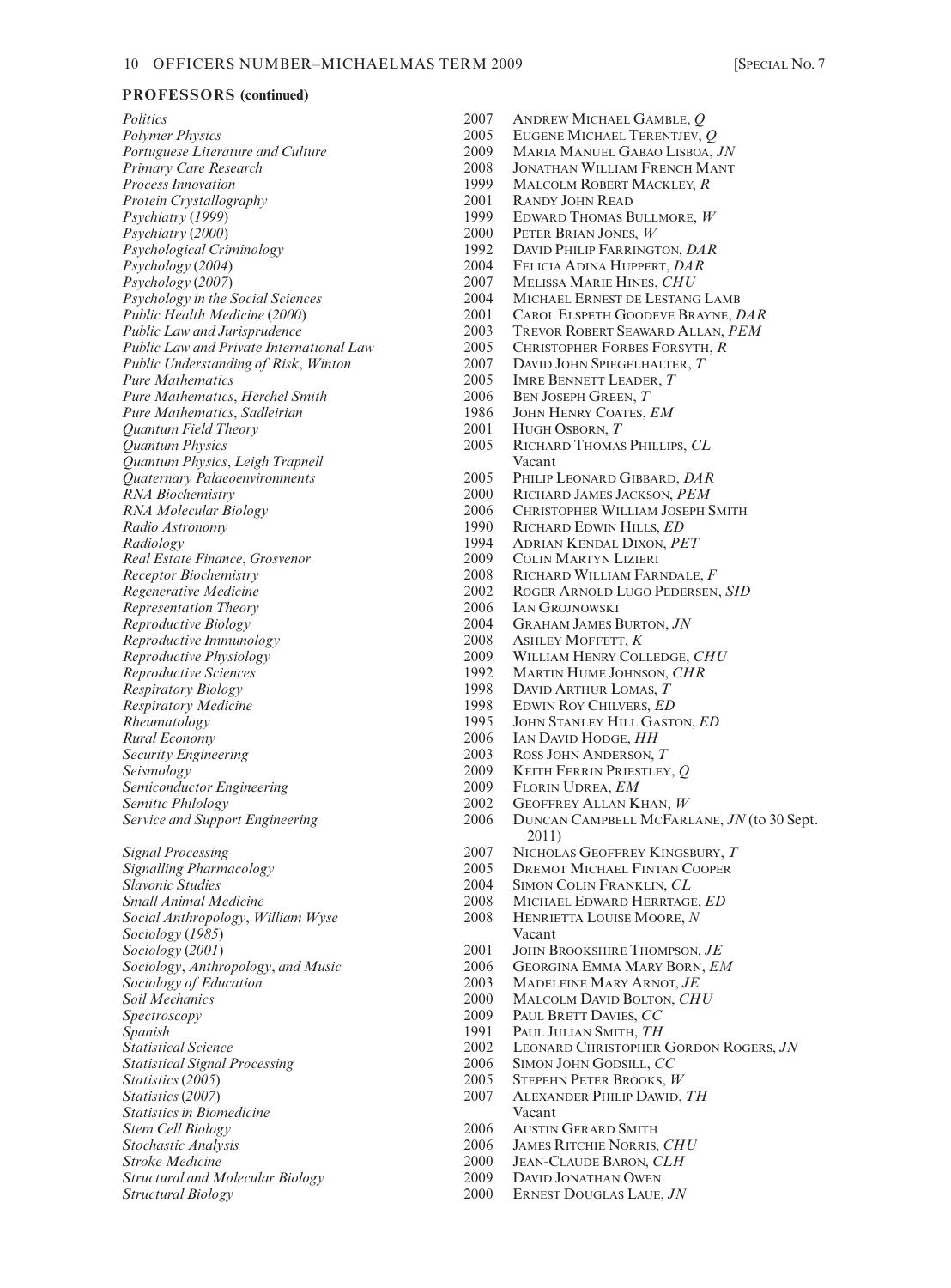| <b>Structural Dynamics</b>                   | 1999 | <b>JAMES</b>      |
|----------------------------------------------|------|-------------------|
|                                              | 2003 | DAVID.            |
| <b>Superconducting Engineering</b>           | 1994 | WEI Y             |
| Superconductivity                            | 1999 | <b>RICHA</b>      |
| <i>Surface Chemistry</i>                     | 1997 | JOHN A            |
| Surgery                                      | 2005 | <b>KOEN</b>       |
| Sustainable Design                           | 2007 |                   |
| Systems Biology, and Biochemistry            |      | <b>STEPHE</b>     |
| Technology, Prince Philip                    | 2002 | <b>MICHA</b>      |
| <b>Tectonics</b>                             | 2000 | <b>MICHA</b>      |
| <b>Theoretical and Computational Physics</b> | 2003 | <b>RICHA</b>      |
| Theoretical and Mathematical Physics         | 2004 | <b>RONAL</b>      |
| <b>Theoretical Astronomy</b>                 | 1999 | <b>JAMES</b>      |
| <b>Theoretical Astrophysics</b>              | 2008 | <b>CATHE</b>      |
| <b>Theoretical Chemistry</b>                 | 2004 | MICHII            |
| <b>Theoretical Computer Science</b>          | 2001 | ANDRE             |
| Theoretical Geography                        | 1997 | ANDRE             |
| <b>Theoretical Geophysics</b>                | 1989 | <b>HERBE</b>      |
| <b>Theoretical Mineral Physics</b>           | 2006 | <b>EMILIC</b>     |
| Theoretical Physics (1997)                   | 1997 | GARY <sup>V</sup> |
| Theoretical Physics (1998)                   | 1998 | PAUL K            |
| Theoretical Physics (1999)                   | 1999 | <b>BRYAN</b>      |
| Theoretical Physics (2001)                   | 2001 | <b>MARK</b>       |
| Theoretical Physics (2002)                   | 2002 | <b>BENJAN</b>     |
| Theoretical Physics (2002)                   | 2002 | <b>ANNE</b>       |
| Theoretical Physics (2003)                   | 2003 | FERNA             |
| Theoretical Physics (2005)                   | 2005 | <b>MALCO</b>      |
| Theoretical Physics (2007)                   | 2007 | <b>NICHO</b>      |
| Theoretical Physics (2007)                   | 2007 | <b>NIGEL</b>      |
| Theoretical Physics, John Humphrey Plummer   |      | Vacant            |
| <b>Transfusion Medicine</b>                  | 2009 | Vacant            |
| <b>Urban and Regional Economics</b>          | 2005 | <b>PETER</b>      |
| Vertebrate Palaeontology                     | 2006 | <b>JENNIF</b>     |
| Veterinary Clinical Studies                  | 2006 | <b>NICHO</b>      |
| Veterinary Diagnostic Pathology              | 2009 | ALUN <sup>1</sup> |
| Virology                                     | 1991 | <b>ANTHC</b>      |
| Visual Neuroscience                          | 1998 | <b>JOHN</b> L     |
| Zoology (1866)                               | 1996 | <b>MALCO</b>      |
| Zoology (1997)                               | 1997 | Micha             |

*Structural Dynamics* 1999 JAMES WOODHOUSE, *CL Superconducting Engineering* 2003 DAVID ANTONY CARDWELL, *F Superconductivity* 1994 WEI YAO LIANG, *CAI Surface Chemistry* 1999 RICHARD MICHAEL LAMBERT, *K Surgery* 1997 JOHN ANDREW BRADLEY, *W Sustainable Design* 2005 KOEN ALEXANDER STEEMERS, *W Systems Biology*, *and Biochemistry* 2007 STEPHEN GEORGE OLIVER *Technology*, *Prince Philip* 2002 MICHAEL JOSEPH KELLY, *TH Tectonics* 2000 MICHAEL JAMES BICKLE, *Q Theoretical and Computational Physics* 2003 RICHARD JAMES NEEDS, *R Theoretical and Mathematical Physics* 2004 RONALD RAYMOND HORGAN, *SID Theoretical Astronomy* 1999 JAMES EDWARD PRINGLE, *EM Theoretical Astrophysics* 2008 CATHERINE JANE CLARKE, *CL Theoretical Chemistry* 2004 MICHIEL SPRIK, *CL Theoretical Computer Science* 2001 ANDREW MAWDESLEY PITTS, *DAR Theoretical Geography* 1997 ANDREW DAVID CLIFF, *CHR Theoretical Geophysics* 1989 HERBERT ERIC HUPPERT, *K Theoretical Mineral Physics* 2006 EMILIO ARTACHO, *CLH Theoretical Physics* (*1997*) 1997 GARY WILLIAM GIBBONS, *CL Theoretical Physics* (*1998*) 1998 PAUL KINGSLEY TOWNSEND, *Q Theoretical Physics* (*1999*) 1999 BRYAN RONALD WEBBER, *EM Theoretical Physics* (*2001*) 2001 MARK WARNER, *CC Theoretical Physics* (*2002*) 2002 BENJAMIN DAVID SIMONS, *JN Theoretical Physics* (*2002*) 2002 ANNE CHRISTINE DAVIS, *K Theoretical Physics* (*2003*) 2003 FERNANDO QUEVEDO, *CAI Theoretical Physics* (*2005*) 2005 MALCOLM JOHN PERRY, *T Theoretical Physics* (*2007*) 2007 NICHOLAS DOREY, *CL Theoretical Physics* (*2007*) 2007 NIGEL ROBERT COOPER, *PEM Urban and Regional Economics* 2005 PETER TYLER, *CTH Vertebrate Palaeontology* 2006 JENNIFER ALICE CLACK, *DAR Veterinary Clinical Studies* 2006 NICHOLAS DAVID JEFFERY, *W Veterinary Diagnostic Pathology* 2009 ALUN WILLIAMS, *W Virology* 1991 ANTHONY CHARLES MINSON, *W Visual Neuroscience* 1998 JOHN DIXON MOLLON, *CAI Zoology* (*1866*) 1996 MALCOLM BURROW, *W Zoology* (*1997*) 1997 MICHAEL EDWIN AKAM, *K*

Professor (subject specified on the occasion of each election) *BBV Foundation*, *Visiting Nehru*, *Jawaharlal*, *Visiting Rothschild*, *Visiting*

#### **READERS**

| Aerodynamics                       |
|------------------------------------|
| American History                   |
| Ancient Middle Eastern Science     |
| Ancient Philosophy                 |
| Anthropology of Africa             |
| Anthropology of Political Economy  |
| Applied Economics                  |
| Applied Superconductivity          |
| Archaeology                        |
| Architecture and the Moving Image  |
| Art and Education                  |
| Astronomy                          |
| Astronomy                          |
| Astrophysics                       |
| Astrophysics                       |
| Astrophysics and Cosmology         |
| Basin Analysis                     |
| Biochemistry (Sir William Dunn)    |
| Biophysics                         |
| $D_{i}$ or leased and Cleansiators |

*Aerodynamics* 2002 HOLGER BABINSKY, *M American History* 1999 BETTY CHRISTINA WOOD, *G* 2009 ELEANOR ROBSON<br>2001 ROBERT BEZALEL I *Ancient Philosophy* 2001 ROBERT BEZALEL BARUCH WARDY, *CTH Anthropology of Africa* 2008 HARRI MIKAEL ENGLUND, *CHU Anthropology of Political Economy* 2009 DAVID ANDREWS SNEATH, *CC Applied Economics* 2002 JOHN STUART LANDRETH MCCOMBIE, *DOW Applied Superconductivity* 2001 BARTLOMIEJ ANDRZEJ GLOWACKI, *DAR* 2001 CHRISTOPHER RALPH CHIPPINDALE, *G*<br>2005 Francois Andre Penz. *DAR* 2005 FRANCOIS ANDRE PENZ, *DAR*<br>2008 RICHARD DOUGLAS HICKMAN *Art and Education* 2008 RICHARD DOUGLAS HICKMAN, *HO* **CHRISTOPHER CHAPMAN** *Astronomy* 2007 CHRISTOPHER ADAM TOUT, *CHU* 2007 MICHAEL JOHN IRWIN, *CHU*<br>2007 JOHN STUART RICHER, *CHU Astrophysics* 2007 JOHN STUART RICHER, *CHU Astrophysics and Cosmology* 2003 MICHALE PAUL HOBSON, *TH Basin Analysis* 2003 NICHOLAS JEREMIAH WHITE, *EM Biochemistry* (*Sir William Dunn*) 2006 BEN FRANCESCO LUISI, *PET* **2009 JOCHEN REINHOLD GUCK<br>2008 SOPHIE ELIZABETH JACKSC** *Biophysical Chemistry* 2008 SOPHIE ELIZABETH JACKSON, *PET*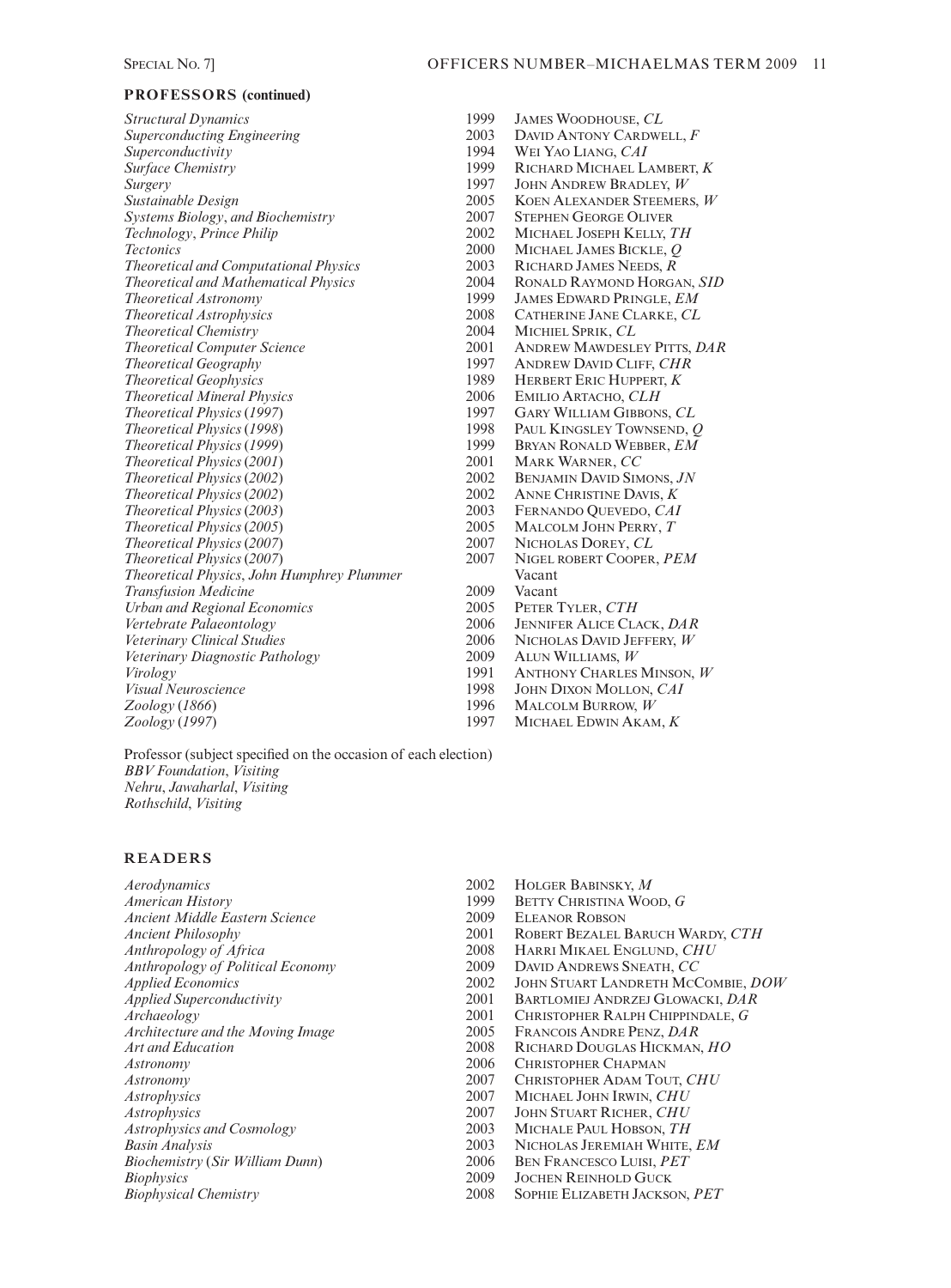*Biotechnology* 2003 ALAN GARTH TUNNACLIFFE, *PEM Brain Physics* 2003 MAREK CZOSNYKA *British Intellectual History* 2008 MARK ADRIAN GOLDIE, *CHU*<br>*Business Economics* 2006 MICHAEL GERALD POLLITT. *SI Business Economics* 2006 MICHAEL GERALD POLLITT, *SID Cancer and Developmental Biology* 2008 ANNA PHILPOTT, *CL*<br>
2008 PAUL ANTHONY WRI *Cancer Biology* 2008 PAUL ANTHONY WRIGHT EDWARDS, *CL*<br> *Cancer Epidemiology* 2009 PAUL DAVID PETER PHAROAH, *CAI Cancer Epidemiology* 2009 PAUL DAVID PETER PHAROAH, *CAI*<br> *Catalan Studies* 2005 DOMINIC KEOWN, F *Catalan Studies* 2005 DOMINIC KEOWN, *F*<br> *Cell Biology* 2007 NICHOLAS BROWN *Cell Biology* 2007 NICHOLAS BROWN<br> *Cell Physiology* 2003 STEWART ONAN SA *Cell Signalling* 2005 CHRISTINE JANNETTE WATSON, *N*<br> *Cellular Biochemistry* 2009 GUY CHARLES BROWN *DOW Cellular Biochemistry* 2009 GUY CHARLES BROWN, *DOW Celtic* 2008 MÁIRE NÍ MHAONAIGH, *JN*<br>*Ceramics* 2008 WILLIAM JOHN CLEGG. *SE Ceramics* 1998 WILLIAM JOHN CLEGG, *SE*<br> *Chemical Engineering* 2005 DAVID JAN WILSON, *JE Chemical Engineering*<br> *Chemical Reaction Engineering*<br>
2008 JOHN STEPHEN DENNIS. SE *Chemical Reaction Engineering* 2008<br> *Chemistry* 2002 *Chemistry* 2002 DOMINIC SIMON WRIGHT, *CAI*<br> *Chemistry* 2009 JONATHAN MICHAEL GOODMAN *Children's Literature and Education* 2004 MORAG STYLES, *HO Civil Justice* 2005 NEIL HOWARD ANDREWS, *CL Classroom Learning and Pedagogy* 2008 *Clinical Cancer Medicine*  $2007$  HELENA MARGARET EARL *Clinical Neurosciences* 2006 ROGER ALISTAIR BARKER, *Cognitive Development* 1998<br> *Comparative Common Law* 2004 *Comparative Common Law* 2004 PAUL GERARD MCHUGH, *SID*<br> *Comparative Virology* 2004 HUGH JOHN FIELD, *O Computational Linguistics* 2003 ANN ALICIA COPESTAKE, *W Computational Material Science* 2002 PUAL DAVID BRISTOWE, *CL Computer Architecture* 2008 SIMON WILLIAM MOORE, TH Computer Science 2008 2008 PETER MICHAEL SEWELL, W *Computer Science* 2008 PETER MICHAEL SEWELL, *W* **Computer Systems** 2009 STEVEN MICHAEL HAND, *W*<br>
2009 CHRISTOPHER JOHN BURGOY *Contemporary French Literature and Film* 2003 EMMA FIONA WILSON, *CC*<br> *Control Engineering* 2008 GLENN VINNICOMBE. *CAI Control Engineering* 2008 GLENN VINNICOMBE, *CAI*<br> *Corporate and Trust Law* 2007 RICHARD CHARLES NOLAN *Cultural Geography* 2004 JAMES STUART DUNCAN, *EM Developmental Biology* 2002 HELEN LE BRETON SKAER, *JE Developmental Biology* 2007 MAGDALENA ZERNICKA-GOETZ, *SID Developmental Cardiovascular Physiology and* 2004 DINO ANTONIO GIUSSANI, *CAI Medicine Developmental Psychology* 2005 CLAIRE HELENE HUGHES, *N Drama and Theatre* 2003 JEAN KATHLEEN CHOTHIA, *SE Early Jewish and Christian Thought* 2008 ANDREW NORMAN CHESTER, *SE Early Modern French Literature and Thought* 2005 NEIL FRANCIS KENNY, *CHU Early Modern French Theatre and Thought* 2004<br>*Economics* 1996 *Economics* 2002 ANTONY LAWSON, *K*<br>*Economics* 2003 ROBERT ANDREW EV *Economics* 2005 MICHAEL JOHN SEAN HOLLY, *F*<br>*Economics* 2005 JOCHEN HEIKO RUNDE. *G Economics* 2005 JOCHEN HEIKO RUNDE, *G*<br>*Economics* 2006 THOMAS FRASER CROSSLE Economics 2006 THOMAS FRASER CROSSLEY, *CAI*<br>
2006 SANJEEV GOYAL *Economics* 2008 PAUL ANTONY KATTUMAN, *CC Economics and Economic History* 2009<br>*Education* 2007 *Education* 2007 Jo-ANNE MARGARET DILLABOUGH<br> *Education* 2007 CIARAN SUGRUE. *ED Education*<br> *Electrical Engineering*<br>
2005 **PATRICK REGINALD P. 2005** *Electrochemistry* 2005 ADRIAN CHARLES FISHER *Electronic Engineering* 2009 ANDREW JOHN FLEWITT, *SID*<br> *Energy Technology* 2009 ROBERT JOHN MILLER, *CAI* 

*Cardiovascular Pharmacology* 2004 ANTHONY PETER DAVENPORT, *CTH Cell Physiology* 2003 STEWART ONAN SAGE, *SE Celtic* 2007 PAUL RUSSELL, *PEM Chemistry* 2009 JONATHAN MICHAEL GOODMAN, *CL* **HENRY ROBERT HURST, CHU<br>LINDA MARY HARGREAVES, HO** *Clinical Neurosciences* 2006 ROGER ALISTAIR BARKER, *SID Comparative Virology* 2004 HUGH JOHN FIELD, *Q Concrete Structures* 1999 CHRISTOPHER JOHN BURGOYNE, *EM Corporate and Trust Law* 2007 RICHARD CHARLES NOLAN, *JN Cosmology and Astrophysics* 2004 MARTIN GERHARD OTTO HAEHNELT, *JN Criminology and Criminal Justice* 2005 LORAINE RUTH RENATA GELSTHORPE, *PEM Crystallography* 2002 DAVID ADAMSON JEFFERSON, *CAI Developmental Biology* 1998 ROBERT ANTHONY HORSBURGH WHITE, *SE* **JEREMY SIMON STRACEY EDWARDS,**  $JN$ *Economics* 2003 ROBERT ANDREW EVANS, *JN* **SANJEEV GOYAL** *Electrical Engineering* 2005 PATRICK REGINALD PALMER, *CTH Energy Technology* 2009 ROBERT JOHN MILLER, *CAI*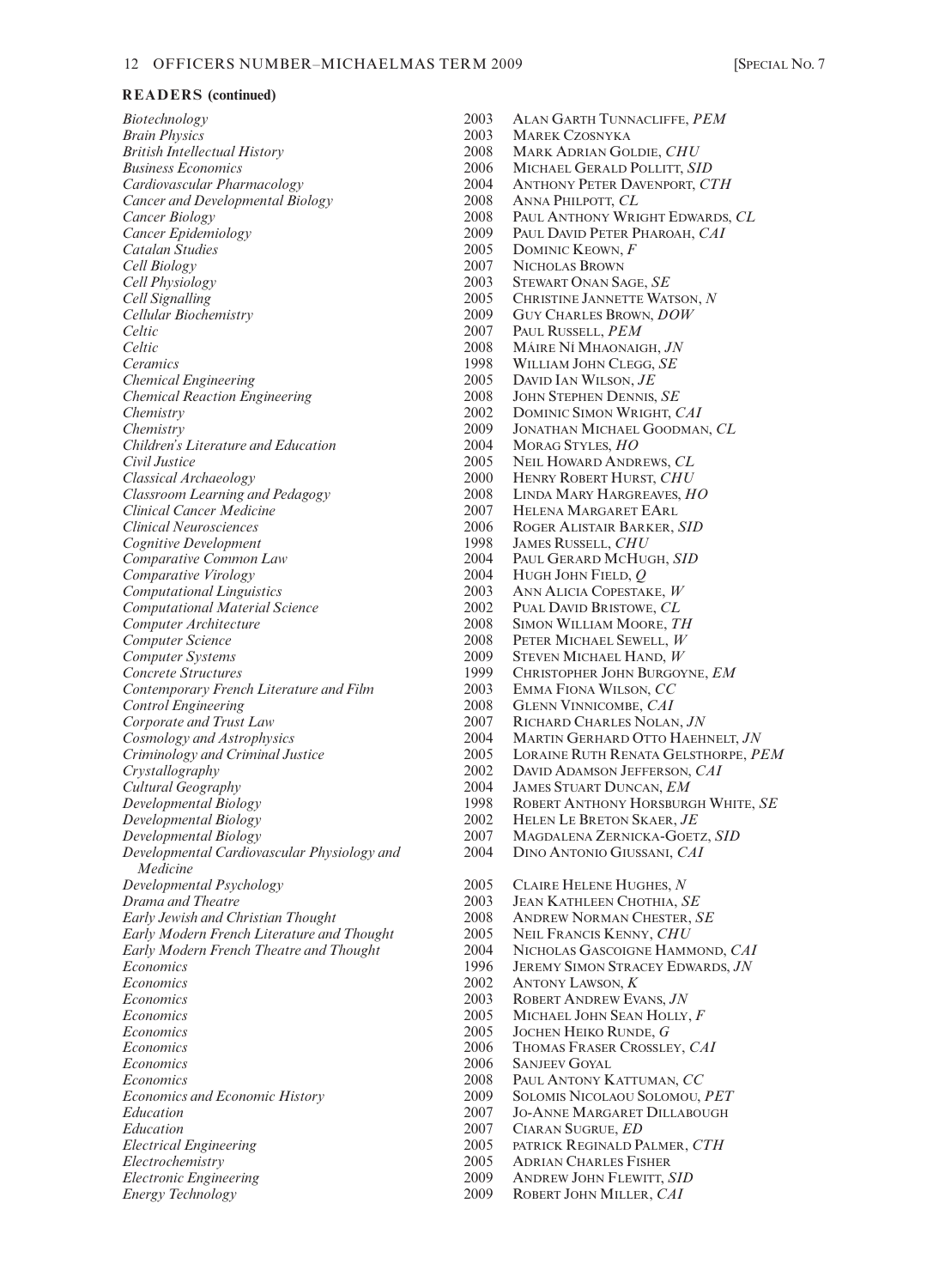*Engineering* 2001 FRANK ALAN MCROBIE, *ED Engineering*<br> *Engineering Colloids*<br>
2008 MICHAEL LESLIE JOHNS, C *Engineering Colloids* 2008 MICHAEL LESLIE JOHNS, *CTH English Language* 2009 LAURA CHARLOTTE WRIGHT, *LC English Literature and Historical Bibliography* 1998 HILTON RICHARD LESLIE BEADLE, *JN European Prehistory* 2008 JOHN ERNEST ROBB, *F Evolution and Animal Behaviour* 2004<br>*Evolutionary Biology* 2009 *Experimental Fluid Mechanics* 2006<br> *Experimental Physics Experimental Physics* 2002 WILLIAM ALLISON, *F*<br> *Experimental Radio Physics* 2004 PETER JAMES DUFFET *Experimental Radio Physics* 2004 PETER JAMES DUFFETT-SMITH, *DOW Financial Econometrics* 2000 STEPHEN ELLWOOD SATCHELL, *T*<br>*Fluid Mechanics and the Environment* 2005 SILVANA SILVA SANTOS CARDOSO *Genetics* 2002 CHARLES JOSEPH O'KANE, *CHU*<br>*Genome Biology* 2008 STEVEN RUSSELL *Genome Biology* 2008<br> *Geoarchaeology* 2005 *Geodesy and Geophysics* 1997 ALAN JOHN HAINES, *ED*<br>*Geographical Economics* 1997 2003 **BERNARD FINGLETON**. *DAR Geographical Economics* 2003 BERNARD FINGLETON,<br>*Geotechnical Engineering* 2005 ABIR AL-TABBAA. *SID Geotechnical Engineering* 2005<br>*Geotechnical Engineering* 2006 *Geotechnical Engineering* 2006 SANTA-PHANI GOPAL MADABHUSHI, *G German Literature and Culture* 2003 DAVID ROBIN MIDGLEY, *JN Graphics and Imaging* 2006 2006 NEIL ANTHONY DODGSON. *Graphics and Imaging* 2006 NEIL ANTHONY DODGSON, *EM*<br> *Gravitational Physics* 2003 JOHN MALCOLM STEWART, *K Gravitational Physics* 2003 JOHN MALCOLM STEWART, *K Hermeneutics and Metaphysics* 2009 ROBERT DOUGLAS HEDLEY, *CL*<br>*Histopathology* 2003 MARK JOHAN ARENDS, *F Historical Anthropology* 2005 SUSAN BANKS BAYLY, *CHR History and Philosophy of Science* 2003 LIBA TAUB, *N*<br>*History and Public Policy* 2002 SIMON RICHA *History of Political Thought* 2008<br> *Human Evolutionary Biology* 2005 *Human Evolutionary Biology* 2005 MARTA BEATRIZ MIRAZON LAHR, *CL Human Metabolism* 2009 ISMAA SADAF FAROOQI *Human Resource Management and Organizational Behaviour Infection and Immunity* 2009 PIETRO MASTROENI, *DAR*<br>*Information Engineering* 2004 MARK JOHN FRANCIS GAI *Information Engineering*<br> *Information Technology and Innovation*<br>
2007 MICHAEL JAN BARRETT, CHU *Information Technology and Innovation* 2007<br> *Interdisciplinary Design* 2007 *International Business and Competitiveness* 2004 CHRISTOS NICHOLAOS PITELIS, *Q International Law and International Relations* 2006 MARC WELLER, *HH*<br>*International Relations* 2009 PHILIP ANTONY TOW *International Relations* 2002 CHARLES ARTHUR JONES, *W Jurisprudence* 1996 NIGEL EDWARD SIMMONDS, *CC Laser Engineering* 2006 WILLIAM O'NEILL, *DOW Latin American Geography* 2008 SARAH ANNE RADCLIFFE, *NH Latin-American Literature* 2006 STEVEN ROWLAND BOLDY, *EM Law of Real Property* 2007 MARTIN JOHN DIXON, *Q Literature and Visual Culture* 2000<br> *Macromolecular Pharmacology* 2005 *Management Economics and Accounting* 2004<br> *Manufacturing* 2000 *Materials Engineering* 2001 PETER WILLIAM ROBERT BEAUMONT, *W Materials Engineering* 2008 VIKRAM SUDHIR DESHPANDE, *PEM Mathematical Astrophysics* 2009 GORDON IAN OGILVIE, *Mathematical Foundations of Computer Science* 2005 MARCELO PABLO, *CHR Mathematical Foundations of Computer Science* 2005<br> *Mathematical Physics* 2002 *Mathematical Physics* 2006 MICHAIL DAFERMOS  $Mathematical Physics$ 

*English Literature* 2001 KATHLEEN MICHELE WHEELER, *DAR European Studies* 2003 GEOFFREY RICHARD EDWARDS, *PEM Evolutionary Biology* 2009 REBECCA MARY KILNER, *SID Family Law and Policy*  $\begin{array}{cc}\n 2002 \\
 2004 \\
 2004\n\end{array}$  ANDREW WILLIAM ERNEST BAINHAM, *CHR*<br>*Finance Finance* 2004 GISHAN ROMESH DISSANAIKE, *T Fluid Mechanics and the Environment* 2005 SILVANA SILVA SANTOS CARDOSO, *PEM* 2005 CHARLES ANDREW IVEY FRENCH, *G*<br>1997 ALAN JOHN HAINES. *ED Histopathology* 2003 MARK JOHAN ARENDS, *F* 2002 SIMON RICHARD STANISLAW SZRETER, *JN* 2008 ISTVAN HONT. *K* 2005 CHRISTOPHER GEOFFREY WOODS<br>2009 ISMAA SADAF FAROOOI 1999 THOMAS ADRIAN CARPENTER, *T*<br>2009 PIETRO MASTROENI, *DAR Information Engineering* 2004 MARK JOHN FRANCIS GALES, *EM Interdisciplinary Design* 2007 ALAN FRANK BLACKWELL, *DAR PHILIP ANTONY TOWLE, Q*<br>2002 CHARLES ARTHUR JONES. **RODERICK JOHN CORBETT MUNDAY, PET** *Linguistics and Philosophy of Language* 2005 KATARZYNA MALGORZATA JASZCZOLT, *N* 2005 ROBERT MICHAEL HENDERSON, *EM*<br>2004 ANDREW DUNCAN COSH, *O Manufacturing* 2000 KENNETH WALTER PLATTS, *F Materials Physics* 2008 NEIL DAVID MATHUR, *CHU Mathematical Physics* 2002 RUTH MARGARET WILLIAMS, *G*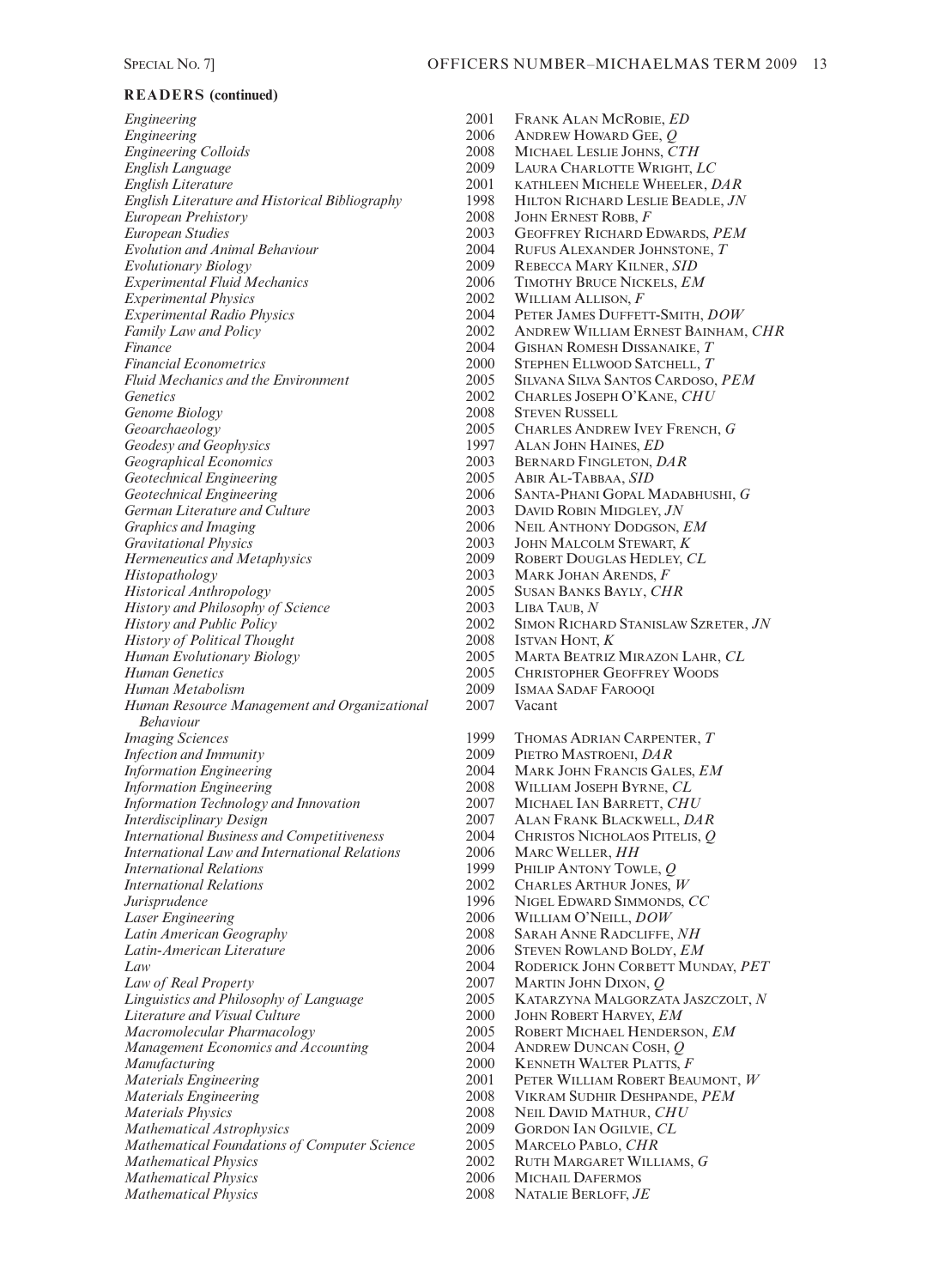*Medieval French and Occitan Literature* 2005<br>*Medieval Literature and Music* 1997 *Mobile Systems* 2009 CECILIA MASCOLO *Modern British and European History* 2001 EUGENIO FREDERICO BIAC<br>*Modern English Literature* 2002 RODERICK MENGHAM. *JE Modern English Literature* 2002<br>*Modern English Literature* 2005 *Modern German and Comparative Culture Modern Germanic Studies*  $2001$  PETER HUTCHINSON, *TH*<br>*Modern Italian Culture*  $2006$  ROBERT SAMUEL CLIVE G *Modern South Asian History* 2009<br>*Molecular Biology* 2006 *Molecular Biophysics* 2007 JANE CLARKE *Molecular Haematology* 2007<br>*Molecular Haemostasis* 2007 *Molecular Haemostasis* 2007 JAMES ANDREW HUNTINGTON *Molecular Virology* 2007<br> *Music History* 2009 *Music History* 2009 MARINA FROLOVA-WALKER, CL 2002 MARINA FROLOVA-WALKER, CL 2002 MARINA FROLOVA-WALKER, CL *Music and Science*<br> *Music Theory and Analysis*<br>
2002 **MICHOLAS JOHN MARSTON,** *K Nanotechnology* 2009 ANDREA CARLO FERRARI, *PEM Neurogenetics* 2008 FRANCES LUCY RAYMOND, *JN Neurogenetics* 2009 STEPHEN JAMES SAWCER, *JE Operations and Information Technology* 2007 Vacant *Operations Management* 2004<br> *Operations Management* 2008 *Operations Management* 2008 MATTHIAS HOLWEG *Organisational Analysis* 2005 JOHN DOMINIC ROBERTS, *CTH*<br> *Pacific Geography* 2004 TIMOTHY PETER BAYLISS-SMITI Pathophysiology 2007 JOHN STANLEY GIBSON, *CL*<br>Petrogenesis 2006 STUART CHRISTIAN ALTHOR *Philosophy of Mathematics* 2004 MICHAEL DAVID POTTER, *F*<br> *Photonic Engineering* 2009 TIMOTHY DAVID WILKINSON *Photonic Engineering* 2009 TIMOTHY DAVID WILKINSON, *JE*<br> *Physics* 2001 Howard Profit Hughes, *JN Physics* 2007 MICHAEL KARL KÖHL *Physics* 2007 FRIEDRICH MALTE GROSCHE, *T Plant Cell Biology* 2005 PAUL DUPREE, *M*<br>*Platelet Biology and Genetics* 2004 WILLEM HENDRIK *Political Economy of Development Political Thought* 2009 DAVID WALTER RUNCIMAN, *TH Primate Biology and Conservation* 2000 DAVID JOHN CHIVERS, *SE Private Law* 2005 DAVID ROSS HOWARTH, *CL*<br>*Protein Chemistry* 2008 KATHRYN SUSAN LILLEY Protein Chemistry **2008** KATHRYN SUSAN LILLEY<br>Protein Quality Control 2006 KARIN BRIGITTE ROMIS *Pure Mathematics* 2006 IVAN SMITH, *CAI*<br>*Pure Mathematics* 2007 JACOB RASMUSSE Pure Mathematics<br> *Quantum Electronics*<br>
2004 CHRISTOPHER JOHI *Radiation Oncology* 2007 NEIL GUNN BURNET, *CL*<br> *Radio Astronomy* 2008 PAUL ALEXANDER JE *Radio Astronomy* 2008 PAUL ALEXANDER, *JE*

*Mechanics of Materials* 2007 MICHAEL PATRICK FORBES SUTCLIFFE, *CTH* 2008 THOMAS PAUL HYNES, *JN*<br>2005 WILLIAM BURGWINKLE, *K Medieval Literature and Music* 1997 CHRISTOPHER HOWARD PAGE, *SID*<br> *Membrane Pharmacology* 2003 STEPHEN BALDWIN HLADKY, *JE Membrane Pharmacology* 2003 STEPHEN BALDWIN HLADKY, *JE Modern and Medieval German Studies* 2008 CHRISTOPHER JOHN YOUNG, *PEM* 2005 MARA ISOLDE KALNINS, *CC*<br>2004 ANDREW JOHN WEBBER, *CHU Modern Italian Culture* 2006 ROBERT SAMUEL CLIVE GORDON, *CAI Molecular Biology* 2006 DAVID MARK CARRINGTON, *JN Molecular Neurobiology* 2009 SARAH CATHERINE RUTH LUMMIS, *K Music Theory and Analysis* 2002 NICHOLAS JOHN MARSTON, *K Nanoelectronics* 2000 GERAINT ALWYN CLAYTON JONES, *R Neurobiology* 2006 BERTHOLD GERHARD HEDWIG, *W* PETER JOHN ASHTON HUTCHINSON, *R Nonlinear Partial Differential Equations* 2004 DAVID MICHAEL ADDIS STUART, *JN Numismatics and Monetary History* 2004 MARK ALISTAIR SINCLAIR BLACKBURN, *CAI Observational Astronomy* 2001 RICHARD GERARD MCMAHON, CLH *Oculomotor Physiology* 2001 ROGER HUGH STEPHEN CARPENTER, *Oculomotor Physiology* 2001 ROGER HUGH STEPHEN CARPENTER, *CAI Optical Measurement Science* 2004 CLEMENS FRIEDRICH KAMINSKI, *R Pacific Geography* 2004 TIMOTHY PETER BAYLISS-SMITH, *JN Petrogenesis* 2006 STUART CHRISTIAN ALTHORPE, *K Petrology* 2001 TIMOTHY JOHN BARRINGTON HOLLAND, *F Philosophy* 2005 ALEXANDER DUNCAN OLIVER, *CAI*<br>*Philosophy and Theology* 2007 2007 CATHERINE JANE CROZIER PICKSTOC *Philosophy and Theology* 2007 CATHERINE JANE CROZIER PICKSTOCK, *EM Physics* 2001 HOWARD PROFIT HUGHES, *JN Platelet Biology and Genetics* 2004 WILLEM HENDRIK OUWEHAND, *T*<br> *Policy Modelling* 2007 CHRISTOPHER WILLIAM HOPE 2007 CHRISTOPHER WILLIAM HOPE<br>2005 HA-JOON CHANG, W *Private International Law* 1999 RICHARD GRIFFITH FENTIMAN, *Q*<br>*Private Law* 2005 DAVID ROSS HOWARTH. *CL* **KARIN BRIGITTE ROMISCH** *Quantum Electronics* 2004 CHRISTOPHER JOHN BRISTOW FORD, *G Quantum Physics* 2006 ADRIAN PATRICK ANTONY KENT, *W* 2009 RICHARD CHARLES PREECE<br>2007 Neil Gunn Burnet, CL

- 
- *Reformation History* 2006 RICHARD ANDREW WILLIAM REX, *Q*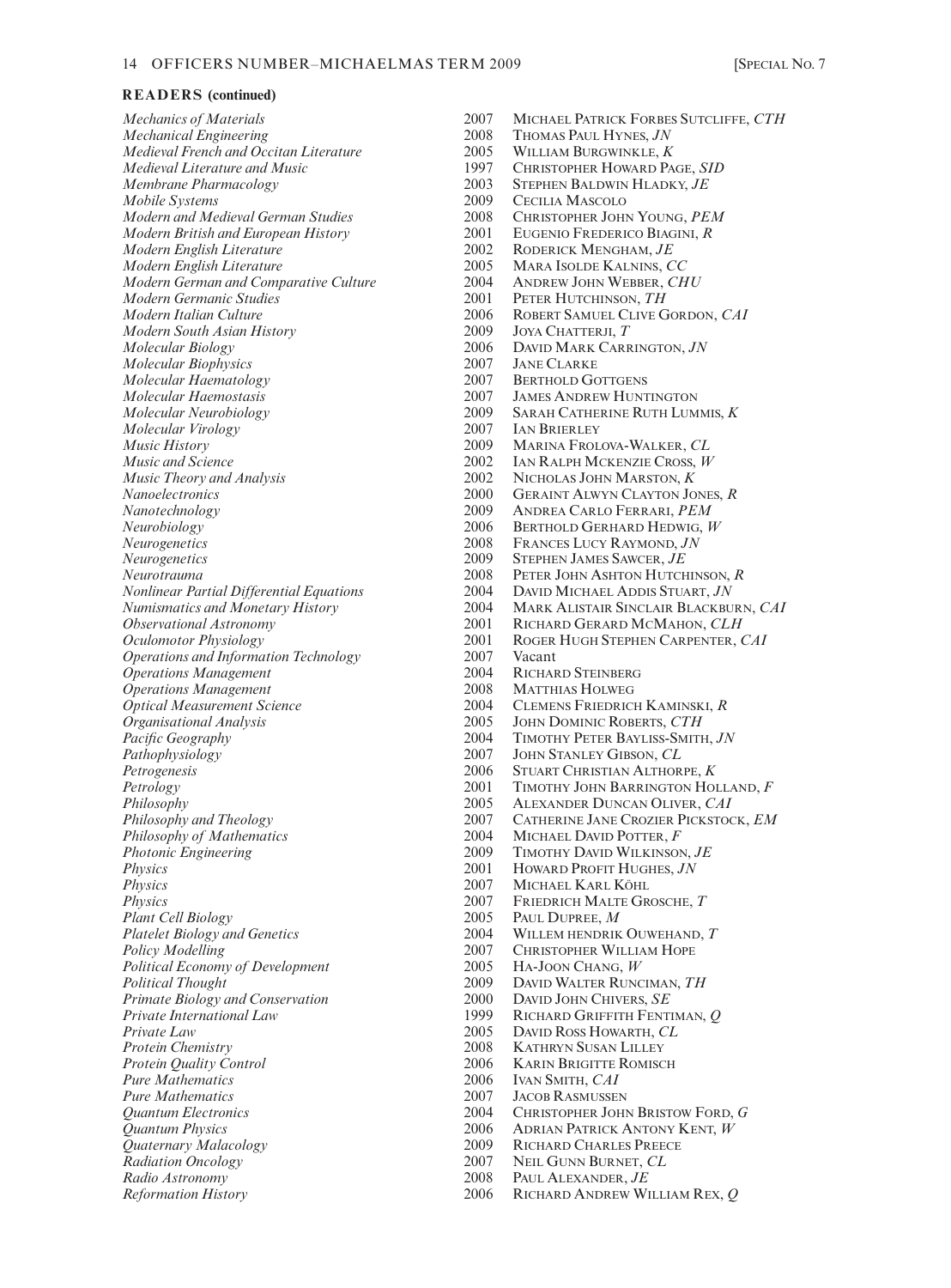| <b>Renal Genetics</b>                               |
|-----------------------------------------------------|
| Reproductive Biology                                |
| Russian Literature and Cultural History             |
| Sanskrit                                            |
| <b>Sensorimotor Neuroscience</b>                    |
| Sensory Physiology                                  |
| Social Anthropology                                 |
| Social Science                                      |
| <b>Social Theory</b>                                |
| Sociology                                           |
| Southeast Asian and Imperial History                |
| <b>Stochastic Analysis and Quantitative Finance</b> |
| <b>Strategy and Organization</b>                    |
| <b>Strategy and Policy</b>                          |
| Structural Geology                                  |
| <b>Structural Mechanics</b>                         |
| Surgery                                             |
| Synthetic Biology                                   |
| Tax Law                                             |
| Technology Management                               |
| <b>Theology and Science</b>                         |
| <b>Theoretical Chemical Biology</b>                 |
| <b>Theoretical Chemistry</b>                        |
| <b>Theoretical Chemistry</b>                        |
| <b>Theoretical Physics</b>                          |
| <b>Theoretical Physics</b>                          |
| Therapeutic and Molecular Immunology                |
| <b>Transfusion Medicine</b>                         |
| Twentieth-Century History                           |
| Vascular Pharmacology                               |
| Vertebrate Palaeobiology                            |
| Veterinary Oncology                                 |
| Virology                                            |
| <i>Volcanology and Remote Sensing</i>               |
|                                                     |

- *Renal Genetics* 2005 RICHARD NICHOLA SANDFORD, *CLH Reproductive Biology* 2004 DAVID STEPHEN CHARNOCK-JONES, *CC Russian Literature and Cultural History* 2007 ALEXANDER ETKIND, *K Sanskrit* 2003 EIVIND GEORG KAHRS, *Q Sensorimotor Neuroscience* 2004 STEPHEN ALAN EDGLEY, *JN Sensory Physiology* 2003 HUGH RICHARD MATTHEWS, *JN Social Anthropology* 2007 URADYN ERDEN BULAG, *CC Social Science* 1999 ALBERT DAVID LEHMANN, *W Social Theory* 2008 PATRICK JACQUES BAERT, *SE* 2006 LAWRENCE PETER KING<br>2007 TIMOTHY NORMAL HARI 2007 TIMOTHY NORMAL HARPER, *M*<br>2007 PETER KARL FRIZ, *K* 2007 **PETER KARL FRIZ,** *K* 2007 **MARK FINONDUS** JA *Strategy and Organization* 2007 MARK EDMONDUS JAN DE ROND, *DAR Strategy and Policy* 2009 KAMAL AHAMED MUNIR 2008 NIGEL HOWARD WOODCOCK, *CL*<br>2005 SIMON DAVID GUEST, *TH Structural Mechanics* 2005 SIMON DAVID GUEST, *TH Surgery* 2007 CHRISTOPHER JOHN EDWARD WATSON, *HH*  2009 JAMES PHILLIP HASELOFF<br>2008 PETER ANDREW HARRIS, 0 *Tax Law* 2008 PETER ANDREW HARRIS, *CHU* 2004 DAVID RHYS PROBERT, *CTH*<br>2004 FRASER NORMAN WATTS, *Q Theology and Science* 2004 FRASER NORMAN WATTS, *Q* 2008 MICHELE VENDRUSCOLO,  $\tilde{C}LH$ <br>2005 ALI ALAVI, *T Theoretical Chemistry* 2005 ALI ALAVI, *T Theoretical Chemistry* 2006 STUART CHRISTIAN ALTHORPE, *K* 2007 BENJAMIN CHRISTOPHER ALLANACH<br>2008 DAVID TONG 2008 DAVID TONG<br>2007 MICHAEL RO 2007 MICHAEL RONALD CLARK, *DAR*<br>2005 LORNA MCLEOD WILLIAMSON, *L* 2005 LORNA MCLEOD WILLIAMSON, *LC*<br>2007 JOHN ADAM TOOZE, *JE* JOHN ADAM TOOZE,  $JE$
- *Vascular Pharmacology* 2005 CHARLES ROBIN HILEY, *NH*
- 2003 DAVID BRUCE PERCIVAL ARTHUR NORMAN, *CHR*<br>2008 JANE MARGARET DOBSON, *DAR*
- 2008 JANE MARGARET DOBSON, *DAR*<br>2002 STATHI EFSTATHIOU. *CHU*
- **2002 STATHI EFSTATHIOU,** *CHU*<br>**2003** CLIVE MATTHEW MARTIN
- *Volcanology and Remote Sensing* 2003 CLIVE MATTHEW MARTIN OPPENHEIMER, *SID*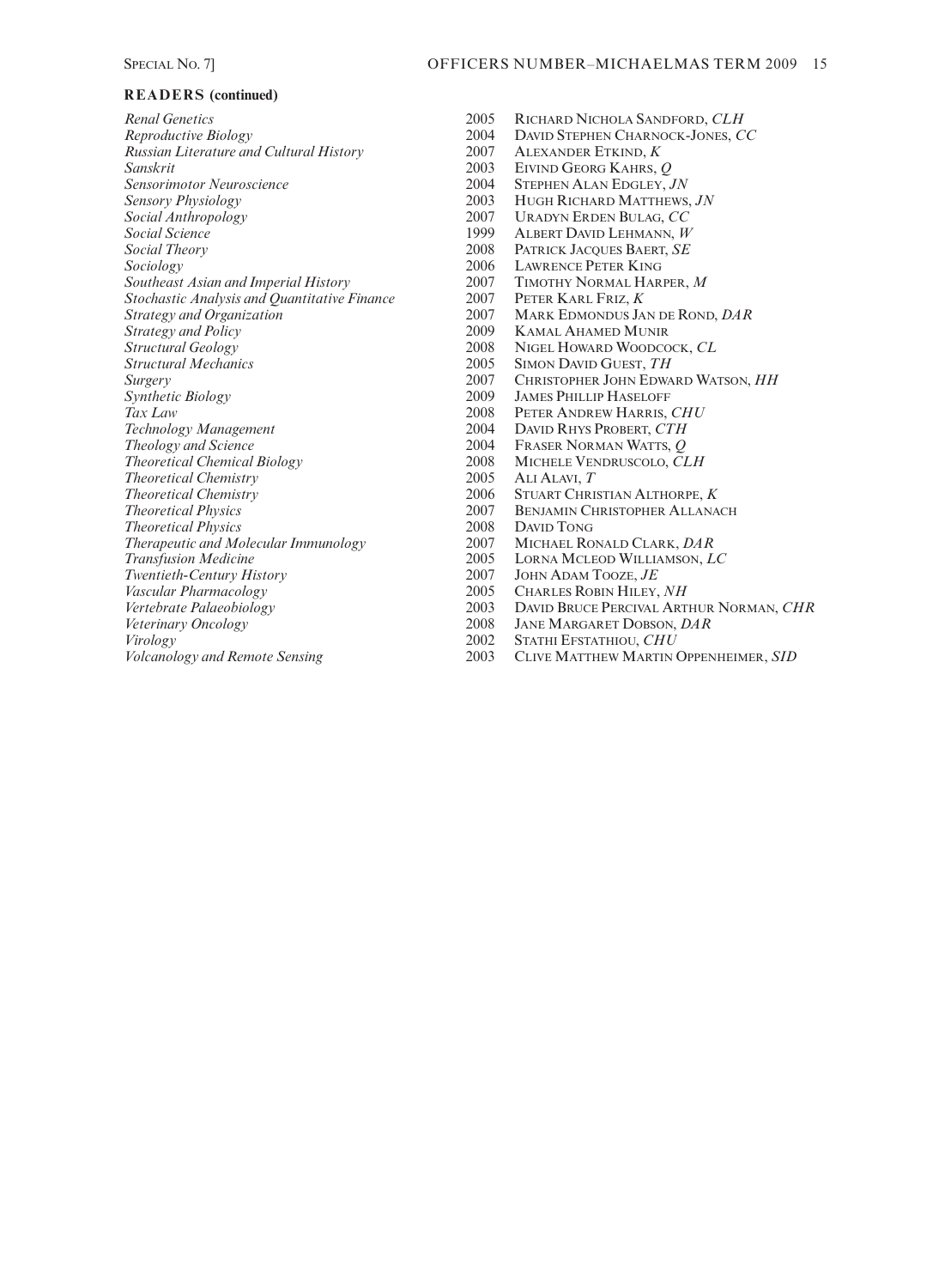# **COMPOSITION OF THE SCHOOLS**

*The School of Arts and Humanities* comprises the Faculties of Architecture and History of Art, Asian and Middle Eastern Studies, Classics, Divinity, English, Modern and Medieval Languages, Music, Philosophy, and the Research Centre of English and Applied Linguistics.

*The School of the Biological Sciences* comprises the Faculties of Biology and Veterinary Medicine, and the Wellcome Trust and Cancer Research UK Gurdon Institute.

*The School of Clinical Medicine* comprises the Faculty of Clinical Medicine.

*The School of the Humanities and Social Sciences* comprises the Faculties of Archaeology and Anthropology, Economics, Education, History, Law, and Politics, Psychology, Sociology, and International Studies, the Department of History and Philosophy of Science, the Department of Land Economy, and the Centres of African Studies, Latin-American Studies, and South Asian Studies.

*The School of the Physical Sciences* comprises the Faculties of Earth Sciences and Geography, Mathematics, Physics and Chemistry, and the Isaac Newton Institute for Mathematical Sciences.

*The School of Technology* comprises the Faculties of Business and Management, Computer Science and Technology, and Engineering, the Department of Chemical Engineering and Biotechnology, and the Cambridge Programme for Sustainability Leadership.

In the following pages the Faculties are arranged alphabetically (pp. 17–38) and other institutions mentioned above will be found on pp. 39–43.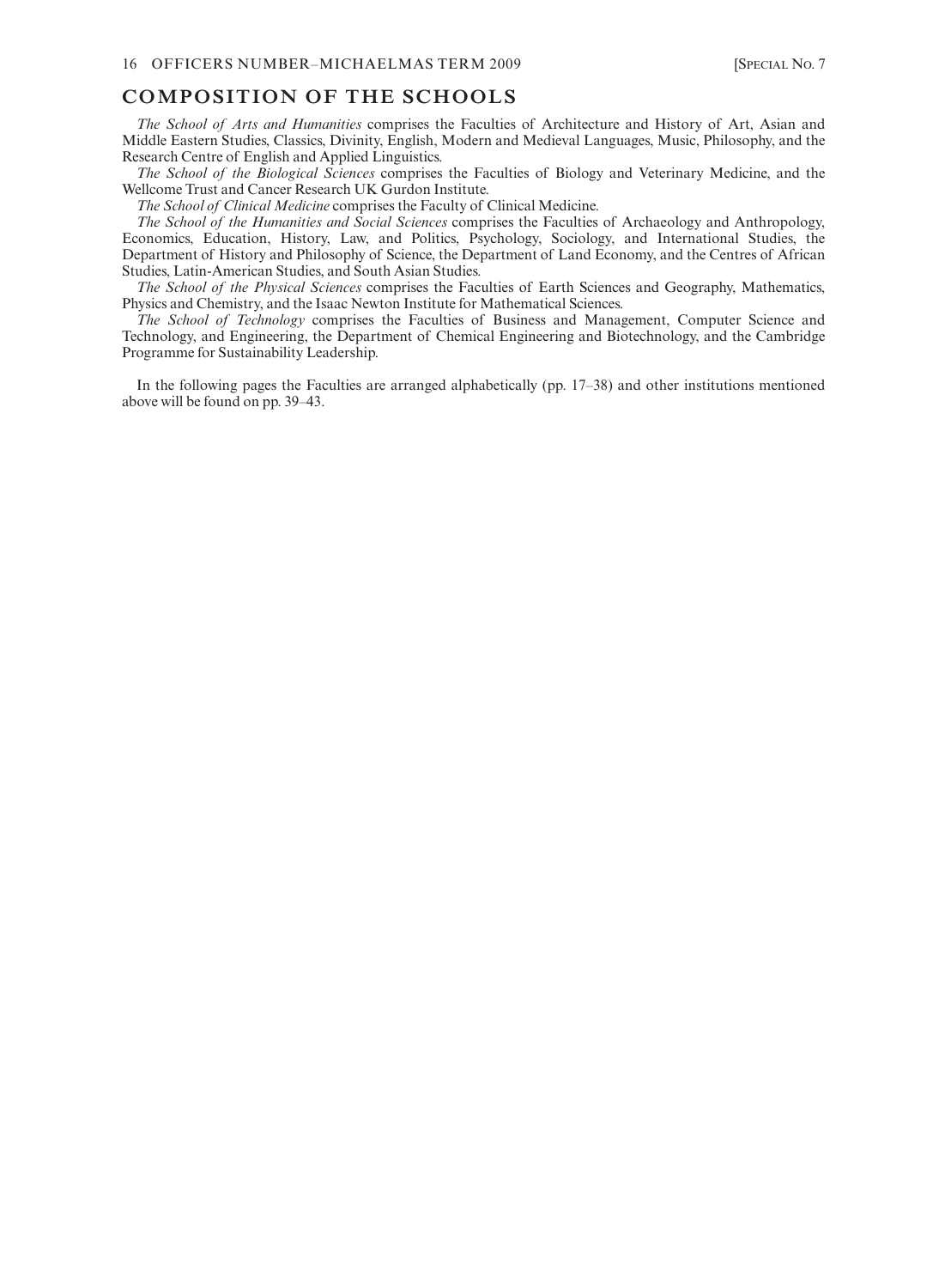# **FACULTIES**

These lists do not show membership of Faculties. Complete lists of members of Faculties will be found in Special No. 5.

# **FACULTY OF ARCHAEOLOGY AND ANTHROPOLOGY**

**Department of Archaeology** *Professors* G. W. W. BARKER, *JN*, Head of Department (1 Jan. to 31 Dec. 2012) M. K. JONES, *DAR*, Head of Department (1 Apr. to 31 Dec. 2009) J. N. POSTGATE, *T* J. D. RAY, *SE*

*Readers* C. A. I. FRENCH, *G* J. E. ROBB, *F*

*University Senior Lecturers* C. M. HILLS, *N* A. M. MCMAHON, *N* P. MIRACLE, *JN* M. L. S. SØRENSEN, *JE* S. K. F. STODDART, *M*

*University Lecturers* E. DEMARRAIS, *CHU* T. O'CONNELL, *N* K. E. SPENCE, *HO*

*Director of Research* P. A. M. MELLARS, *CC*

*Assistant Directors of Research* L. JANIK, *NH*

*Computer Officers* I. HITCHMAN D. I. REDHOUSE

#### **Department of Biological Anthropology**

*Professors* R. A. FOLEY, *K*, Head of Department, 31 Aug. 2010 W. C. MCGREW, *CC* C. G. N. MASCIE-TAYLOR, *CHU*

*Reader*  M. B. M. R. LAHR, *CL*

*University Senior Lecturer*  L. A. KNAPP, *EM* 

*University Lecturers* T. KIVISILD J. T. STOCK, *DOW*

*Computer Officer* F. LAHR

**Department of Social Anthropology** *Professors* C. HUMPHREY, *K* H. MOORE, *JE Readers*  S. B. BAYLY, *CHR* U. E. BULAG, *SE* H. M. ENGLUND, *CHU* D. A. SNEATH, *CC*, Head of Department, 30 Sept. 2011 *University Senior Lecturers* L. E. A. Howe, *DAR* Y. NAVARO-YASHIN, *N University Lecturers* J. A. LAIDLAW, *K* S. LAZAR, *CL* N. V. SSORIN-CHAIKOV, *SID Computer Officer* P. SUMPTION **Museum of Archaeology and Anthropology** *Professor* N. J. THOMAS, *T*, Director and Curator *Senior Assistant Curators* R. B. BOAST, *HH* C. R. CHIPPINDALE, *G* A. C. HERLE, *Q* **McDonald Institute for Archaeological Research** *Director* G. W. W. BARKER, *JN*, 2009 *Deputy Director* J. H. BARRETT **Faculty** *Professor*  N. J. THOMAS, *T Reader* C. R. CHIPPINDALE, *G Librarian* A. ST J. BAKER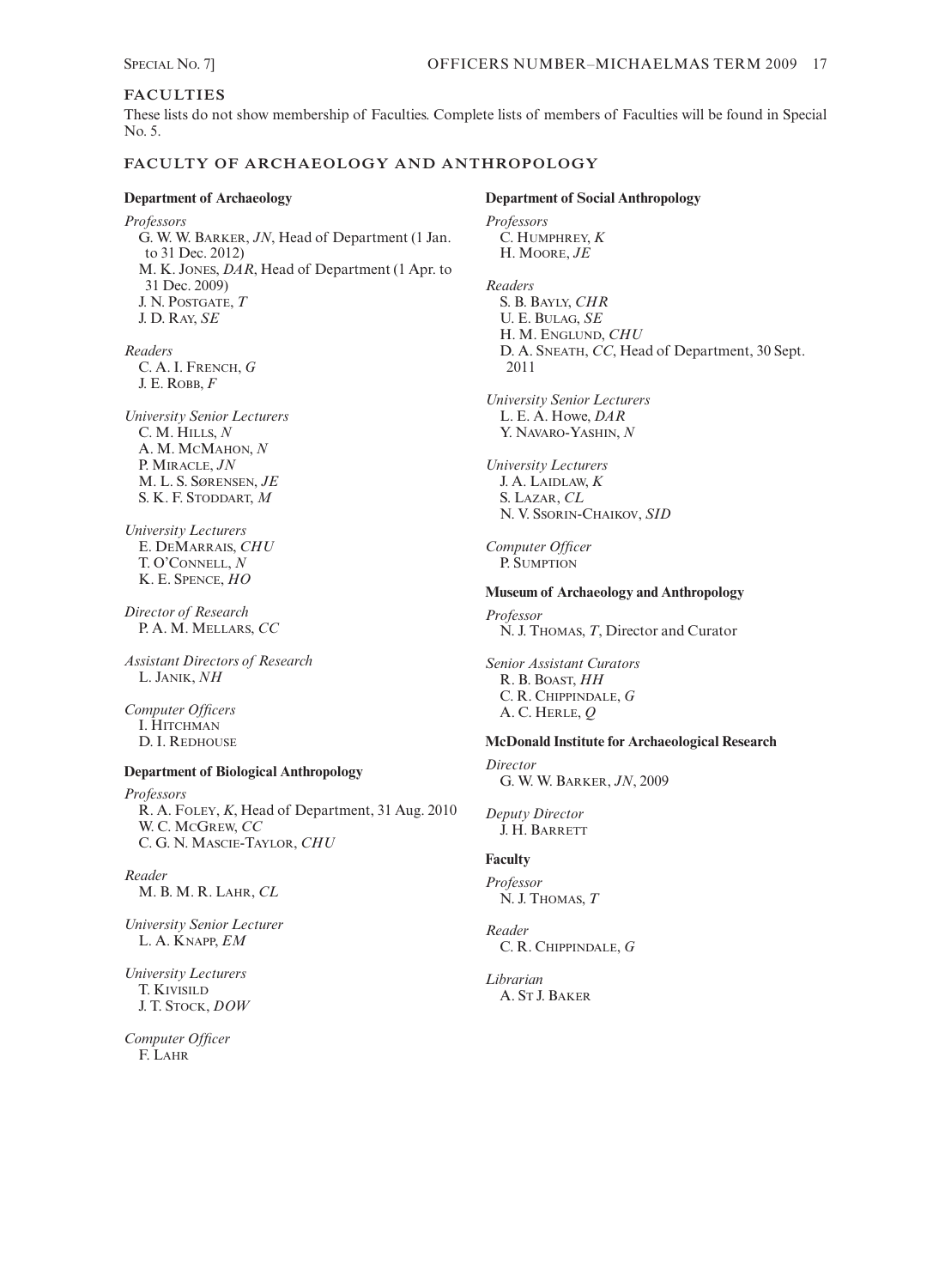#### **FACULTY OF ARCHITECTURE AND HISTORY OF ART**

#### **Department of Architecture**

*Professors* M. H. ECHENIQUE, *CHU*, 2010 C. A. SHORT, *CLH*, K. A. STEEMERS, *W*, Head of Department, 2013

*Readers* N. O. A. BULLOCK, *K* F. A. PENZ, *DAR*

*University Senior Lecturers* J. W. P. CAMPBELL, *Q* W. A. PULLAN, *CL*

*University Lecturers*

T. CHENVIDYAKARN, *M* F. HERNÁNDEZ Y. JIN, *Q* M. H. RAMAGE, *SID* A. SCHAFER M. A. STEANE, *NH* M. M. SUNIKKA, *CHU*

#### **Department of the History of Art**

*Professors* P. BINSKI, *CAI* P. E. A. JOANNIDES J. M. MASSING, *K*

*University Senior Lecturers* R. P. BLAKESLEY, *PEM* A. A. H. MAHON, *T*

*University Lecturer* F. E. SALMON, *JN*, Head of Department, 2012

#### **Faculty**

*Professor* D. J. HOWARD, *JN*, Head of Department, 2009

*Faculty Librarian*  Vacant

*Computer Officer* S. W. FINNEY

#### **FACULTY OF ASIAN AND MIDDLE EASTERN STUDIES**

#### **Department of East Asian Studies**

*Professors* R. J. BOWRING, *SE* P. F. KORNICKI, *R* R. STERCKX, *CL*, Head of Department, 2010 H. J. VAN DE VEN, *CTH*

*University Senior Lecturers* S. F. DARUVALA, *T*, Chinese J. H. SWENSON-WRIGHT, *DAR*, Japanese (Fuji Bank) B. YUAN, *CHU*, Chinese

*University Lecturers* Y. CHAU, *F*, Chinese B. KUSHNER, *CC*, Japanese J. P. MCDERMOTT, *JN*, Chinese M. R. MORRIS, *T*, Japanese (Kawashima) B. STEGER, *DOW*, Modern Japanese

*Senior Language Teaching Officer* H. U. LAURIE, *SE*, Japanese

*Lector* E. L. WU, Chinese

#### **Department of Middle Eastern Studies**

*Professors* R. P. GORDON, *CTH* G. A. KHAN, *W* C. P. MELVILLE, *PEM* J. E. MONTGOMERY, *TH* Y. SULEIMAN, *K*, Head of Department, 2010 *University Senior Lecturer* K. N. BENNISON, *CTH*, Arabic

*University Lecturers* L. ALLEN, Arabic M. MARZANSKA, Hebrew B. F. MUSALLAM, *K*, Arabic C. VAN RUYMBEKE, Persian

*Senior Language Teaching Officers* N. AUTY, Arabic, Half-time R. M. HARRIS, *CL*, Arabic, Half-time

*Language Teaching Officer* R. WILLIAMS, Hebrew

#### **Faculty**

*Reader* E. G. KAHRS, *Q*

*Assistant Director of Research* M. CONE, *DAR*

*Language Teaching Officer* A. KUMAR, Hindi

*Computer Officer* S. L. FAGG

*Librarian* F. SIMMONS, *W*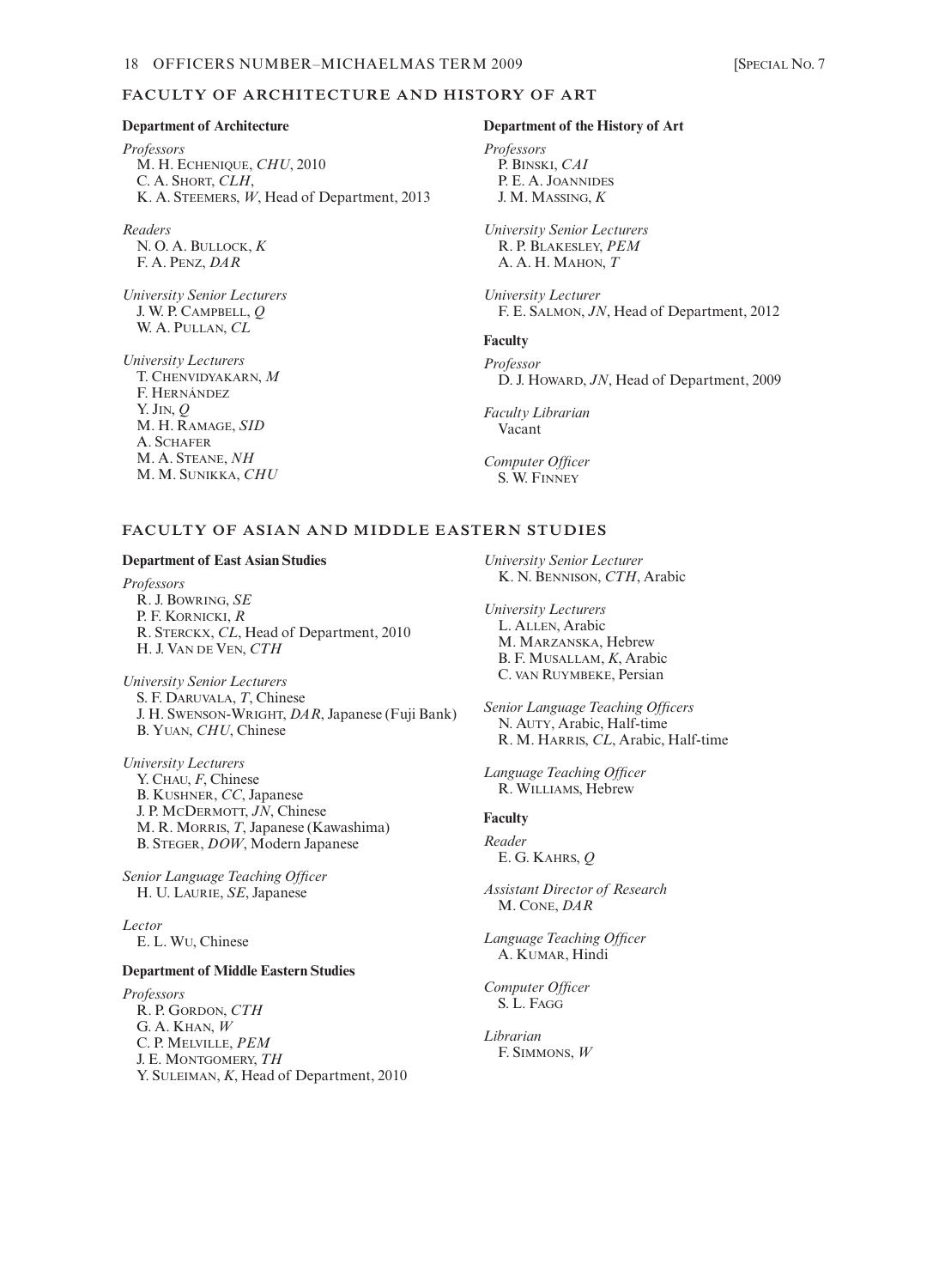# **FACULTY OF BIOLOGY**

#### **Department of Biochemistry**

*Professors* K. M. BRINDLE, *F* G.I. EVAN, Head of Department R. W. FARNDALE, *F* N. J. GAY, *CHR* C. J. HOWE, *CC*, Deputy Head of Department, 31 Mar. 2012 S. P. JACKSON E. D. LAUE, *JN* P. F. LEADLAY, *CL* S. G. OLIVER G. P. C. SALMOND, *W* A. G. SMITH C. W. J. SMITH, Deputy Head of Department Dame JEAN THOMAS, *CTH*

*Readers* D. M. CARRINGTON, *JN*

G. C. BROWN, *DOW* P. DUPREE, *M* K. S. LILLEY B. F. LUISI, *PET*  S. C. L. LUMMIS, *K*

*University Senior Lecturers* T. R. HESKETH, *SE* A. P. JACKSON, *SID* F. J. LIVESEY, *Q* L. PELLEGRINI N. M. STANDART, *G*

*University Lecturers* J. L. GRIFFIN, *K* F. HOLLFELDER, *TH* M. J. HYVONEN J. I. MATA A. D. J. SCADDEN M. WELCH, *NH*

*Assistant Directors of Research* R. W. BROADHURST H. R. MOTT, *CAI* N. V. MURZINA D. NIETLISPACH D. OWEN L. C. PACKMAN

*Senior Technical Officer* Vacant

*Computer Officers* J. C. J. BARNA, *K* E. TIMMERS

*Superintendent of the Laboratory* P. A. HAYNES

# **Department of Experimental Psychology**

*Professors* N. S. CLAYTON, *CL* A. DICKINSON, *HH* B. J. EVERITT, *DOW* J. D. MOLLON, *CAI* B. C. J. MOORE,*W*, Deputy, Head of Department, 2010 T. W. ROBBINS, *DOW*, Head of Department, 2012 L. K. TYLER, *CL*, 2012

*Reader* J. RUSSELL, *CHU University Senior Lecturers* T. J. BUSSEY, *PEM* K. C. PLAISTED, *JN*  L. M. SAKSIDA, *N University Lecturers* M. R. F. AITKEN J. I. ALCANTARA, *F* L. CLARK, *CLH* J. W. DALLEY G. J. DAVIS, *DAR* A. MILTON, *DOW* M. MIOZZO, 2010 J. S. SIMONS, *DOW Secretary of the Department* K. J. STACEY **Department of Genetics** *Professors* D. M. GLOVER, *F* A. MARTINEZ-ARIAS R. D. ST JOHNSTON, *PET* F. M. WATT, *NH Readers* C. J. O'KANE, *CHU* S. RUSSELL *University Senior Lecturers* D. W. B. MACDONALD, *W* D. K. SUMMERS, *CAI*, Head of Department, 2009 *University Lecturers* C. J. FARR I. J. FURNER F. M. JIGGINS, *EM* P. OLIVER, *CTH* M. SEGAL *Senior Technical Officer* J. S. ROOTE *Computer Officer* D. P. JUDGE **Department of Pathology** *Professors* N. A. AFFARA, *HH* V. P. COLLINS A. COOKE, *K* M. Q. DU D. W. DUNNE M. C. FIELD, *ED*  C. HUGHES, *T* J. KAUFMAN V. KORONAKIS, *W* T. KOUZARIDES A. C. MINSON, *W* A. MOFFETT, *K* C. E. RUDD J. TROWSDALE A. D. H. WYLLIE, *JN*, Head of Department, 2011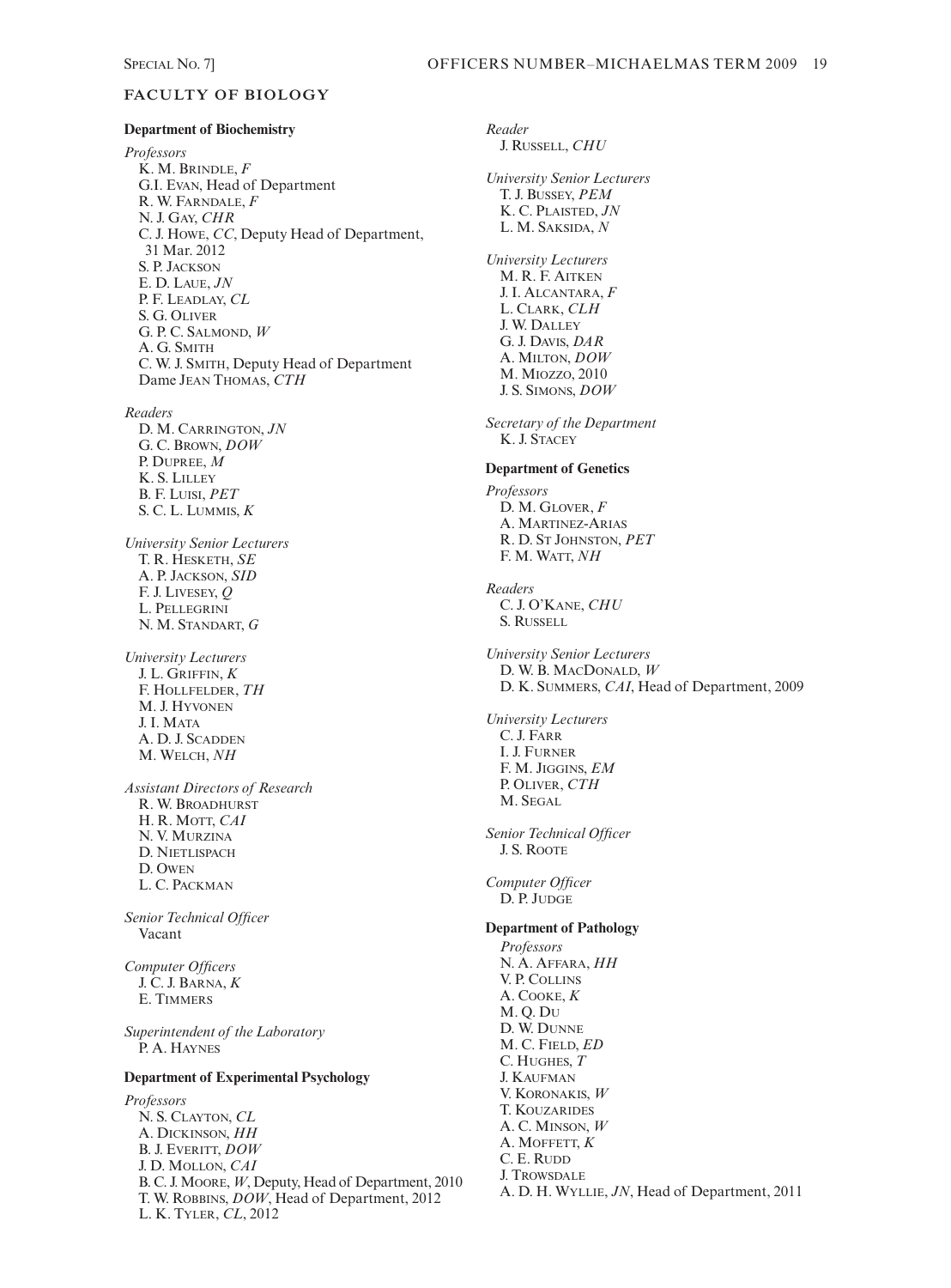# **FACULTY OF BIOLOGY (continued)**

*Readers* M. J. ARENDS I. BRIERLEY M. R. CLARK, *DAR* P. A. W. EDWARDS, *CL* S. EFSTATHIOU, *CHU* C. J. WATSON, *N University Senior Lecturers* J. W. AJIOKA, *JE* T. D. K. BROWN P. DIGARD, *PET* N. J. HOLMES, *T* J. H. XUEREB, *CTH University Lecturers* P. P. D'AVINO G. M. FRASER, *W* A. P. KELLY I. B. KINGSTON, *CC* H. LAMAN H. T. REYBURN, *F Associate Lecturers* N. BROWN, 10 April 2013 A. D. CLUROE, 12 Mar. 2012 N. COLEMAN, *DOW*, 30 Dec. 2010 B. COTTRELL, *PEM*, 30 Sept. 2010 M. L. O'DONOVAN, 7 May 2012 M. FARRINGTON, 30 Sept. 2011 J. W. GRANT, *EM*, 30 Sept. 2014 M. H. GRIFFITHS, 15 Jan. 2014 F. JESSOP, 14 Jan. 2014 H. A. LUDLAM, 30 Sept. 2013 A. J. MARKER, 30 Sept. 2010 M. O'DONOVAN, 8 May 2012 A. SHARKEY, 31 May 2014 V. E. SAVE, 13 Mar. 2012 T. G. WREGHITT, 2010 *Clinical Lecturer* C. SMITH 28 Feb. 2010 *Secretaries of the Department* A. KIRBY F. MCLOUGHLIN *Senior Technical Officer* M. GREEN J. WATSON *Computer Officer* P. BRERETON **Department of Pharmacology** *Professors* D. M. F. COOPER J. M. EDWARDSON, *CHR*, Deputy Head of Department, 2011 R. F. IRVINE, *CC* P. A. MCNAUGHTON, *CHR*, Head of Department, 2014 A. J. MORTON, *N* C. W. TAYLOR, *DOW Readers* R. M. HENDERSON, *EM* C. R. HILEY, *NH*

S. B. HLADKY, *JE*

*Computer Officer* A. ABBIOUI **Department of Physiology, Development, and Neuroscience** *Professors*  $\overline{A}$  H  $\overline{B}$ *RAND*  $\overline{K}$ S. J. BRAY, *DOW* G. J. BURTON, *JN* R. H. S. CARPENTER, *CAI* W. H. COLLEDGE, *CHU* A. C. CRAWFORD, *T* A. C. FERGUSON-SMITH, *DAR* A. L. FOWDEN, *G* R. C. HARDIE, *EM* W. A. HARRIS, *CL*, Head of Department, 31 Dec. 2010 C. E. HOLT, *CAI* C. L.-H. HUANG, *NH* M. H. JOHNSON, *CHR* R. J. KEYNES, *T* A. C. ROBERTS, *G* W. SCHULTZ, *CHU* M. A. H. SURANI, *K Readers* N. BROWN D. J. CHIVERS, *SE* S. A. EDGLEY, *JN* D. A. GIUSSANI, *CAI* H. R. MATTHEWS, *JN* S. O. SAGE, *SE* R. A. H. WHITE, *SE* M. ZERNICKA-GOETZ, *SID University Clinical Anatomists* C. BRASSETT C. CONSTANT *University Clinical Veterinary Anatomist* D. R. J. BAINBRIDGE, *EM University Physiologist* M. J. MASON, *CTH University Senior Lecturers* R. J. BARNES, *EM* H. P. C. ROBINSON, *T* P. N. SCHOFIELD, *CC* D. J. TOLHURST, *EM* I. M. WINTER, *JN University Lecturers* R. J. ADAMS C. V. H. BAKER, *PET*

*University Senior Lecturers* T.-P. D. FAN, *EM*

H. W. VAN VEEN, *CL*

*Secretary of the Department* J. DEKKERS, *W*

*University Lecturers* B. J. BILLUPS L. K. HEISLER Z. SARNYAI, *PEM*

R. D. MURRELL-LAGNADO, *N*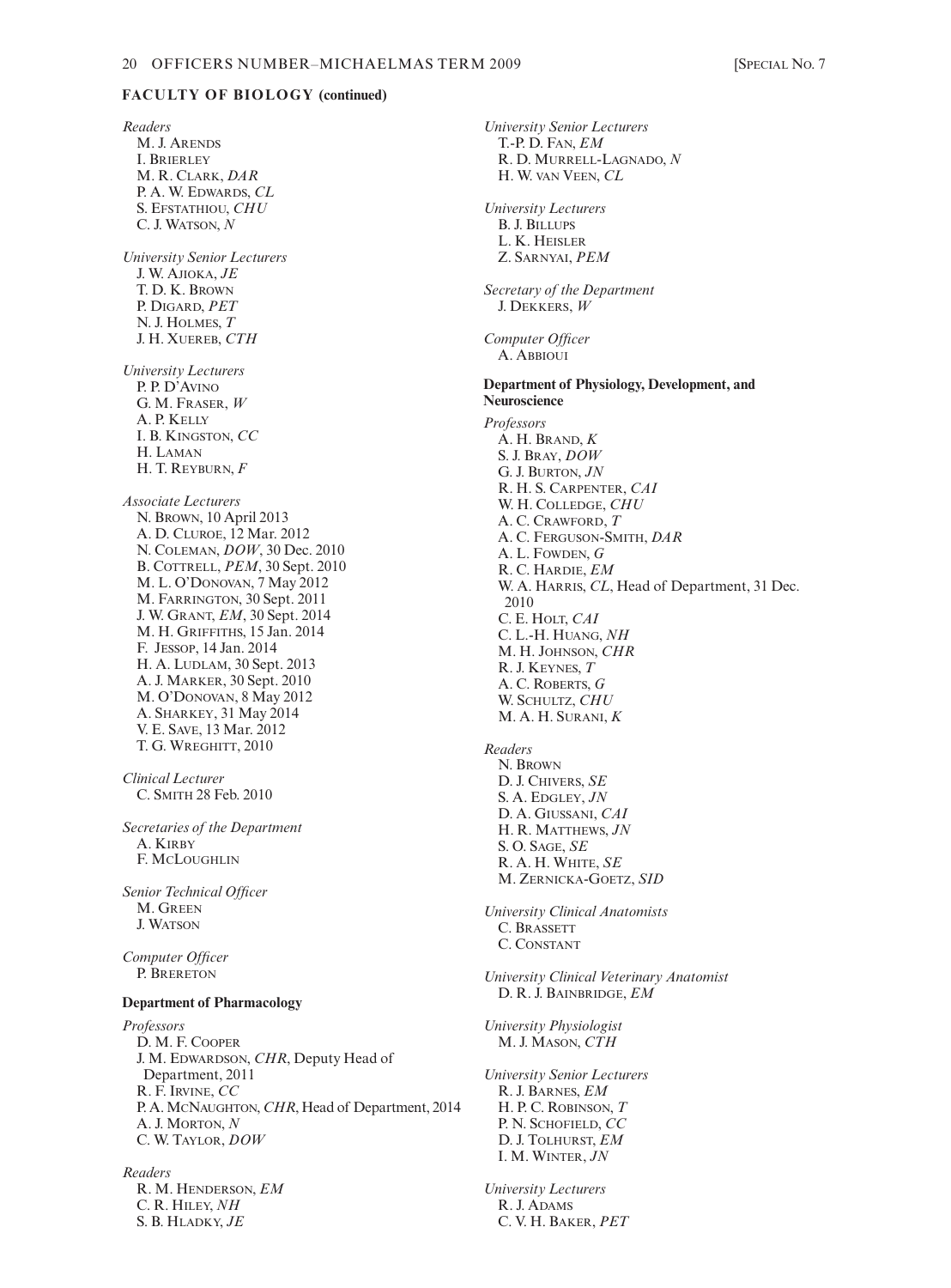# **FACULTY OF BIOLOGY (continued)**

J. H. BRACKENBURY, *W* A. J. FORHEAD, *N*, 2009 S. JONES, *CHR* M. J. MASON D. J. PARKER, *W* J. H. ROGERS, *T* B. SANSON C. J. SCHWIENING

*Assistant Director of Research* J. NICHOLS

*Senior Technical Officers* A. J. GRAHAM J. N. SKEPPER, *JN* M. SPEAR

*Computer Officers* T. R. CARTER W. SONG

*Secretary of the Department* F. E. DUNCAN, *W*

### **Department of Plant Sciences**

*Professors* Sir DAVID BAULCOMBE, Head of Department, 30 Sept. 2014 C. A. GILLIGAN, *K* J. C. GRAY, *R* H. GRIFFITHS, *CL* J. S. PARKER, *CTH* A. G. SMITH, *CC*

*Reader* J. P. HASELOFF

*University Senior Lecturers* J. P. CARR D. A. COOMES, *F* J. M. DAVIES, *R* B. J. GLOVER, *Q* D. E. HANKE, *JE* J. M. HIBBERD, *EM* K. JOHNSTONE, *Q* E. V. J. TANNER, *CAI*  A. A. R. WEBB, *CHU*

*Secretary of the Department*  C. BUTLER

#### **Herbarium**

*Curator*  J. S. PARKER, *CTH*, 2011

*Senior Assistant Curator* J. G. MURRELL

#### **Botanic Garden**

*Director* J. S. PARKER, *CTH*

*Senior Technical Officer* T. M. UPSON, Superintendent of the Botanic Garden

*Technical Officer* P. J. ATKINSON

### **Department of Zoology**

*Professors* M. E. AKAM, *DAR* W. AMOS, *G* A. P. BALMFORD, *CL* M. BURROWS, *W*, Head of Department, 2010 J. A. CLACK, *DAR* T. H. CLUTTON-BROCK, *M* N. B. DAVIES, *PEM* C. P. ELLINGTON, *DOW* S. P. JACKSON, *JN* R. A. LASKEY, *DAR* S. B. LAUGHLIN, *CHU*, P. A. SIMPSON, *N*, 31 July 2010 D. SMITH W. J. SUTHERLAND, *CL Readers* B. G. HEDWIG, *W*

R. A. JOHNSTONE, *T* R. M. KILNER, *SID* R. C. PREECE H. L. B. SKAER, *JE University Senior Lecturers*

R. S. K. BARNES, *CTH* W. A. FOSTER, *CL*, Deputy Head (Teaching), 31 Dec. 2011 A. MANICA, *CL*

*University Lecturers* R. J. ASHER, 2011 H. A. BAYLIS W. FEDERLE, *JE*, 2010 C. D. JIGGINS, *JN*, 2011 T. KRUDE, *DAR* B. J. MCCABE, *R* N. I. MUNDY, *NH*

*Departmental Administrator* J. JACOBS

*Computer Officer* K. L. GRIFFIN

#### **Museum of Zoology**

*Director* M. E. AKAM, *DAR*

#### *Curators*

R. J. ASHER, Vertebrates J. A. CLACK, *DAR*, Vertebrate Palaeontology W. A. FOSTER, *CL*, Insects

*Senior Assistant Curator in Malacology* (*Watson*) R. C. PREECE

*Strickland Curator of Ornithology* M. DE L. BROOKE, 2015

#### **Faculty Appointment**

*Director of Medical and Veterinary Education in the Faculty of Biology* D. W. B. MACDONALD, *W*, 31 May 2010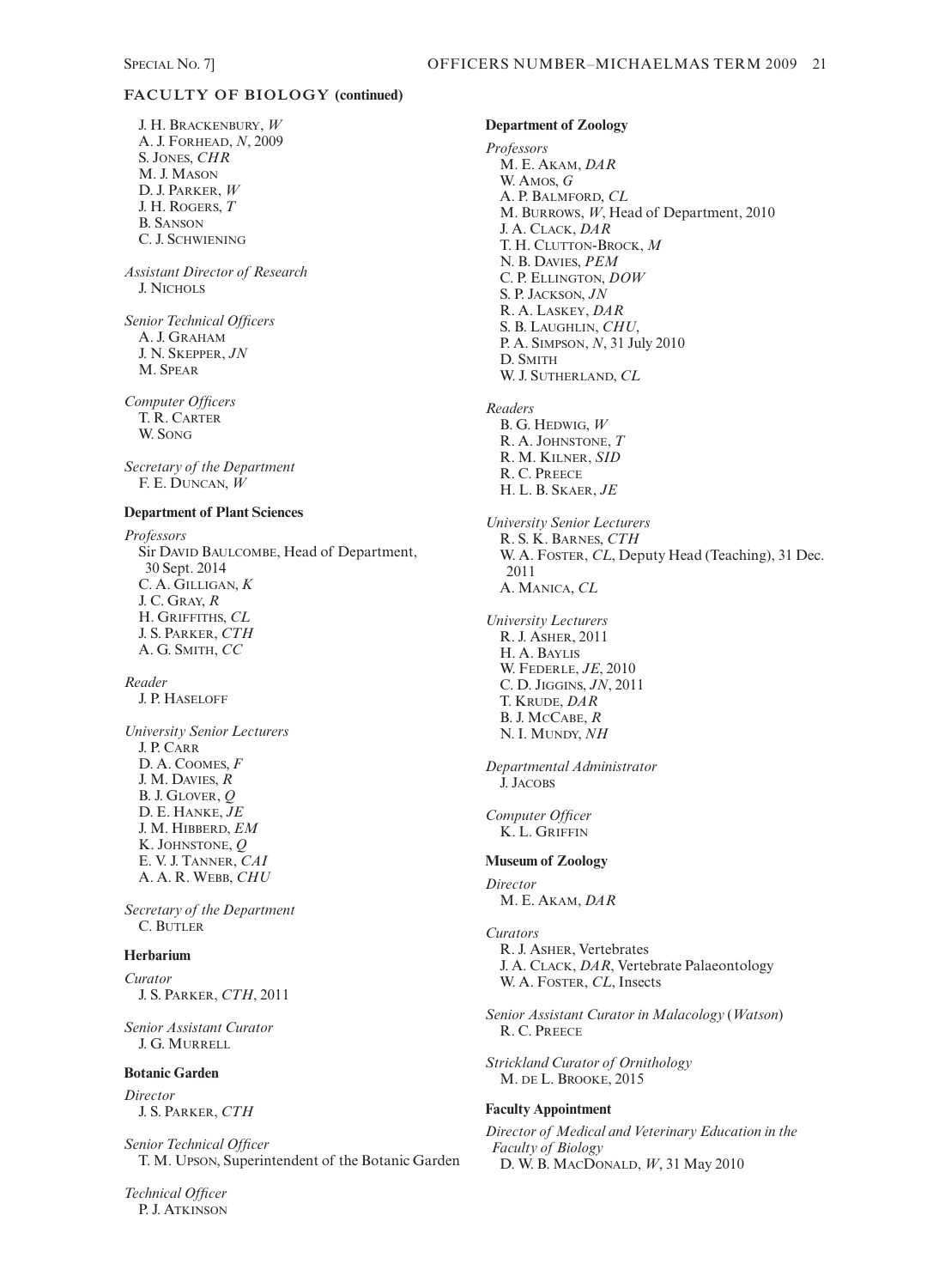#### **Judge Business School**

*Professors* Dame SANDRA DAWSON, *SID* A. C. L. DE MEYER, *JE*, Director of the School, 31 Aug. 2012 Lord EATWELL, *Q*, Director of the Cambridge Endowment for Research in Finance A. HUGHES, *SID* M. KILDUFF, *SID* G. MEEKS, *DAR* P. H. NOLAN, *JE* J. PRABHU D. RALPH, *CHU* S. SCHOLTES G. WALSHAM, *JN*

- *Readers*
	- M. I. BARRETT, *CHU* M. E. J. DE ROND, *DAR* G. R. DISSANAIKE, *T* C. W. HOPE, *CLH* M. HOLWEG P. A. KATTUMAN, *CC* K. A. MUNIR C. N. PITELIS, *Q* M. G. POLLITT, *SID* J. H. RUNDE, *G*, Director of the M.B.A. Course

*University Senior Lecturers* R. G. BARKER, *W*  H. JIANG M. KITSON, C*TH* 

# **FACULTY OF CLASSICS**

*Professors* W. M. BEARD, *N* P. A. CARTLEDGE, *CL* J. DIGGLE, *Q* S. D. GOLDHILL, *K* J. G. W. HENDERSON, *K* G. C. HORROCKS, *JN* R. L. HUNTER, *T* M. J. MILLETT, *F* S. P. OAKLEY, *EM* R. G. OSBORNE, *K* D. N. SEDLEY, *CHR*

*Readers* H. R. HURST, *CHU* R. B. B. WARDY, *CTH*

*University Senior Lecturers* J. P. T. CLACKSON, *JE* N. C. DENYER, *T* R. E. FLEMMING, *JE* E. J. GOWERS, *JN* C. M. KELLY, *CC* T. MEISSNER, *PEM* P. C. MILLETT, *DOW* J. R. PATTERSON, *M*

B. LAWSON P. G. STILES P. J. TRACEY Y. E. YIN, *ED University Lecturers* A. AMEL-ZADEH S. M. ANSARI, *ED* D. CHAMBERS J. DAVIES A. L. HADIDA, *M*  W. S. V. MAK O. MERLO, *ED*  J. MENGER N. ORAIOPOULOS A. RICHTER P. G. SZILAGYI M. P. A. THOMPSON, *TH*  J. TREVOR, *DAR* C. K. VELU, *DAR* J. ZHANG, *W*, 31 Aug. 2010 S. S. C. ZYGLIDOPOULOS *Departmental Secretary* Vacant

*Computer Officer* Vacant

*Librarian* A. PRIESTNER

> N. J. SPIVEY, *EM* C. VOUT, *CHR* J. I. WARREN, *CC*

- *University Lecturers* R.GAGNÉ, *PEM* L. PRAUSCELLO, *TH* L. J. PRESTON, *N* R. J. E. THOMPSON, *SE*
- *Senior Language Teaching Officer* R. S. OMITOWOJU, *K*

*Language Teaching Officers* F. G. G. BASSO, *DOW* C. WEISS, *CL*

*Curator of the Museum of Classical Archaeology* R. G. OSBORNE, *K*

*Librarian* L. K. BAILEY

*Computer Officer*  S. J. KIMBERLEY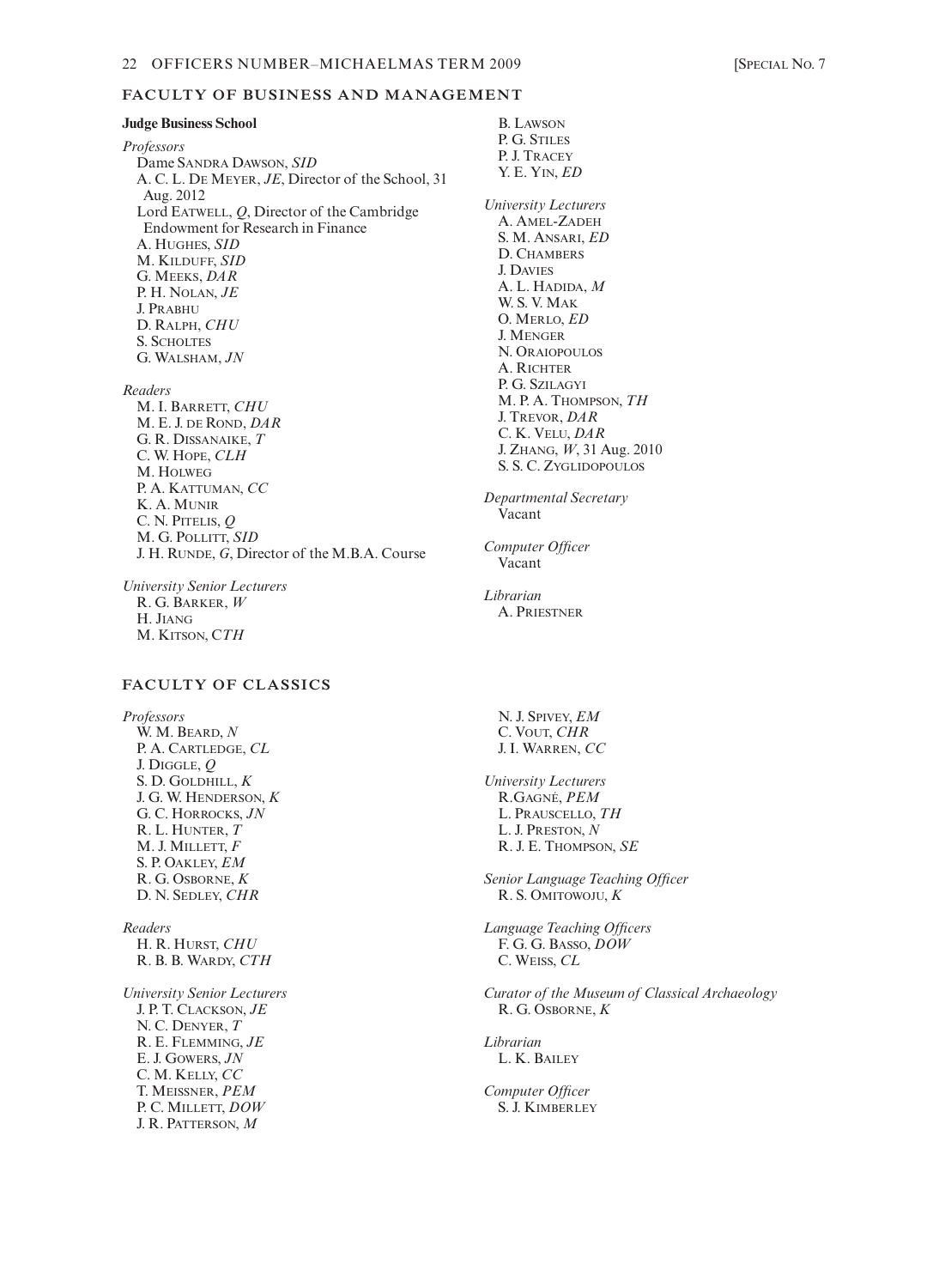# **FACULTY OF CLINICAL MEDICINE**

*Departmental Secretaries* J. M. GREEN S. J. KNAPPER S. P. REEDER T. RICHARDS S. SMITH *Senior Technical Officers* D. CHEESMAN M. GREEN K. TIBBLES *Computer Officers* A. E. CULVER J. GILL M. GREEN L.-Y. LAU D. J. TASKER J. R. WILSON *Associate Deans* P. W. L. SIKLOS, 30 Nov. 2010 J. D. SILVERMAN, 2011 *Director of Medical Education* D. F. WOOD, *ED Associate Lecturers* C. M. C. ALLEN, *W*, 2011 L. E. ALLEN, 31 Mar. 2013 N. M. ANTOUN, 30 Apr. 2010 P. R. T. ATKINSON, 31 May 2011 T. P. BAGLIN, 30 Nov. 2012 K. K. BALAN, 31 May 2011 P. W. P. BEARCROFT, *NH*, 31 Mar. 2013 S. A. BINGHAM, *Q*, 30 Nov. 2012 S. BOOTH, 31 May 2011 J. R. BOYLE, 2010 J. R. BRADLEY, *TH*, 31 July 2011 K. N. BULLOCK, *SE*, 31 Jan. 2013 N. P. BURROWS, 31 May 2011 G. A. CAMPBELL, *ED*, 31 Dec. 2010 C. A. CARNE, 31 Aug. 2013 C. R. CONSTANT, 2010 P. G. CORRIE, 30 June 2013 J. I. O. CRAIG, 31 May 2012 R. A. F. CRAWFORD, 30 June 2011 A. J. CRISP, 31 Dec. 2010 L. S. CULANK, 30 Nov. 2012 T. R. DENING, 31 Mar. 2011 F. M. C. DENMAN, *T*, 2010 A. DOBLE, 31 May 2011 P. W. EWAN, *CLH*, 31 Dec. 2009 J. D. FIRTH, *W*, 30 June 2011 D. W. FLANAGAN, 30 June 2011 D. R. FORSYTH, 30 Nov. 2010 A. H. FREEMAN, 30 Apr. 2011 M. E. GAUNT, 31 May 2011 A. E. S. GIMSON, 30 Oct. 2013 D. M. GIRLING, *NH*, 2010 C. W. GLAZEBROOK, 31 May 2013 R. F. GRAY, 30 Apr. 2014 C. A. GREGORY, 31 Mar. 2013 K. E. J. GUNNING, 30 June 2012 A. K. GUPTA, 31 July 2011 G. HACKETT, 30 June 2011 N. R. HALL, 2010 B. L. HAZLEMAN, *CC*, 30 Apr. 2011

N. J. HUNT, *Q*, 31 Dec. 2009 N. F. S. HYMAS, *K*, 31 May 2011 A. J. JAFFA, *JE*, 31 Aug. 2014 N. V. JAMIESON, *TH*, 31 May 2014 J. R. JENNER, 31 Mar. 2011 R. M. JONES, *LC*, 30 Apr. 2011 A. W. KELSALL, 30 Apr. 2010 M. G. KERR-MUIR, 31 Dec. 2012 P. K. KIRKPATRICK, 31 Oct. 2013 D. S. KUMARARATNE, 31 May 2012 R. J. C. LAING, *T*, 31 Oct. 2013 S. R. LARGE, 31 Dec. 2009 R. W. LATCHAM, 31 Aug. 2013 K. K. LEONG ONG, *JN*, 1 Apr. 2012 M. S. LILLICRAP, *R*, 31 Mar. 2012 M. J. LINDOP, *CAI*, 30 Apr. 2011 M. LONDON, 31 May 2011 M. J. MACDOUGALL, *N*, 31 Mar. 2013 R. MACFARLANE, *SE*, 31 Oct. 2013 G. A. MAGUIRE, *DOW*, 31 Dec. 2009 R. MAHADEVA, 31 May 2010 C. MAIMARIS, 31 July 2011 M. R. A. MANFORD, 31 Oct. 2013 H. R. MARKAR, 30 Mar. 2013 B. F. MATTA, 31 Dec. 2012 S. J. MIDDLETON, 2010 R. MILLER, 31 May 2011 D. A. MOFFAT, 31 May 2011 S. NASSER, 31 May 2011 V. U. NAVAPURKAR, 31 May 2011 D. K. NEWMAN, *CL*, 31 Mar. 2013 C. G. NICHOLL, 30 June 2011 P. G. NORRIS, *F*, 28 Feb. 2011 D. R. O'DONNELL, 31 Mar. 2013 A. J. K. ÖSTÖR, 31 May 2011 G. R. PARK, 30 Apr. 2011 A. PARKER, 31 Mar. 2013 M. PARKES, 31 May 2012 D. J. PERRY, 31 May 2011 M. C. PETCH, *JN*, 30 Apr. 2013 R. K. PRASEEDOM, 2010 A. D. PURUSHOTHAM, 31 Oct. 2013 R. RAMANA, 31 Oct. 2014 S. ROBINSON, 31 Oct. 2013 R. I. ROSS RUSSELL, *PET*, 28 Feb. 2012 N. J. C. SARKIES, *K*, 2010 P. M. SCHOFIELD, 31 Jan. 2012 P. A. K. SET, 28 Feb. 2011 L. M. SHAPIRO, 30 June 2012 J. M. SHNEERSON, 30 Apr. 2009 I. P. SNEAD, 31 Oct. 2012 H. L. SMITH, 2010 I. E. SMITH, 31 Oct. 2013 M. P. SNEAD, 31 Oct.2012 C. SONNEX, 31 Aug. 2011 S. SRINATH, 30 June 2011 M. STEFAN, 30 Apr. 2010 D. L. STONE, 31 Dec. 2012 P. M. TODD, 30 June 2011 K. VARTY, 2010 C. M. VERITY, 30 Nov. 2011 D. VICKERS, 30 June 2011 C. M. WALSH, 31 Mar. 2013 R. M. L. WARREN, *G*, 31 Mar. 2013 F. C. WELLS, 2011 R. WINTER, 31 May 2012 G. C. WISHART, 31 May 2012 R. L. ZIMMERN, *T*, 31 Aug. 2012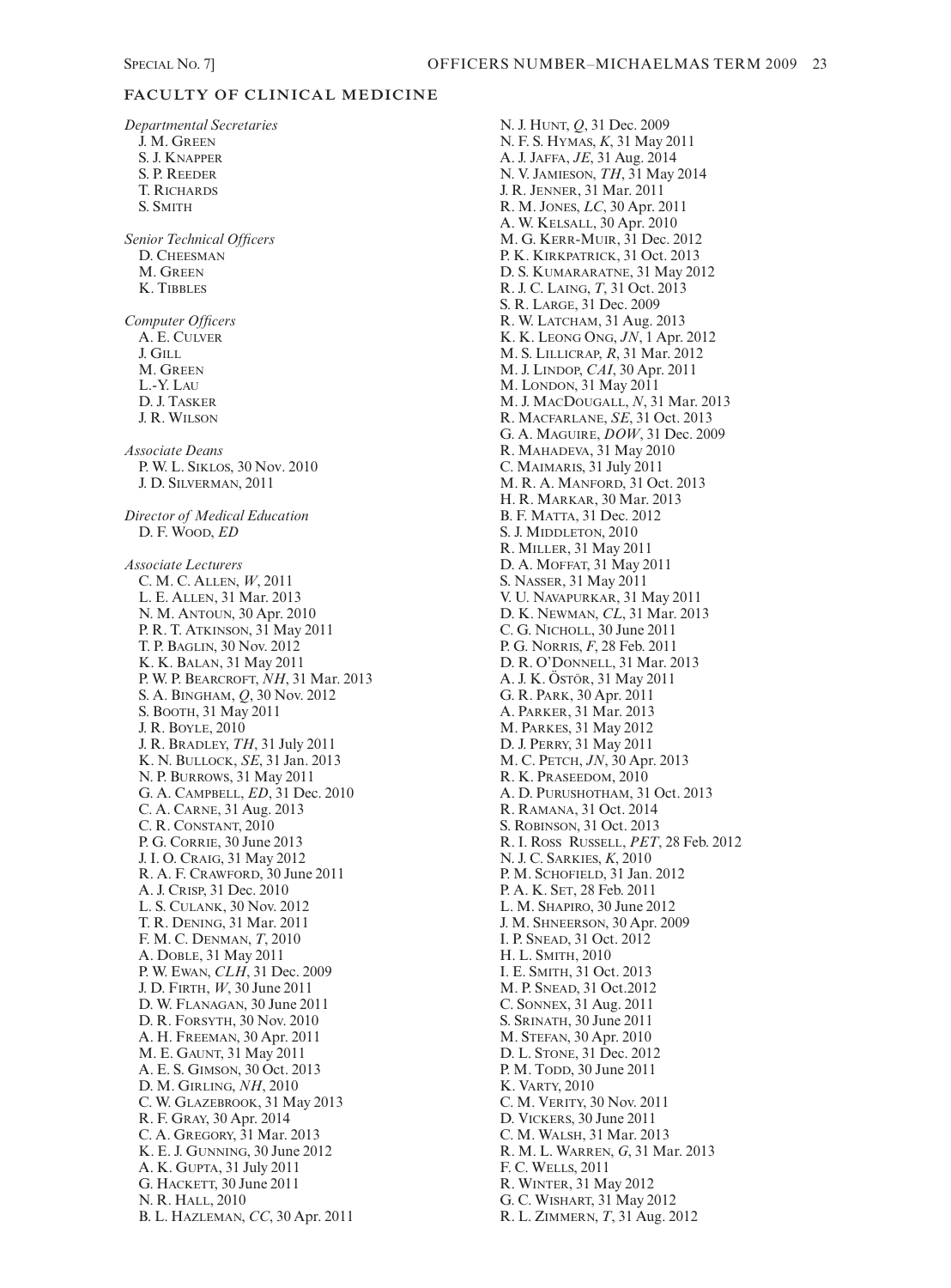#### **Department of Clinical Biochemistry**

*Professors* J. P. LUZIO, *ED* S. O'RAHILLY, *CHU*, Head of Department, 2012 D. J. OWEN, *EM* M. S. ROBINSON K. SIDDLE, *CHU*  A. VIDAL-PUIG

#### *Reader*

I. S. FAROOQI

### **Department of Clinical Neurosciences**

*Professors* J. C. BARON, *CLH* D. A. S. COMPSTON, *JE*, Head of Department, 31 Dec. 2013 J. W. FAWCETT, *K* J. D. PICKARD, *CTH* M. G. SPILLANTINI, *CLH*

#### *Readers*

R. A. BARKER, *SID* T. A. CARPENTER, *T* M. CZOSNYKA P. J. A. HUTCHINSON, *R* S. J. SAWCER, *JE*

*University Lecturers* A. J. COLES, *CC* K. R. G. MARTIN, *CTH*, 2 Jan. 2010

*Director* F. I. AIGBIRHIO (PET Scientific Services)

*Assistant Director of Research* T. D. FRYER (Wolfson Brain Imaging Centre)

*Senior Technical Officers* P. BURKE R. SMITH

*Clinical Lecturers* J. L. JONES, *JE* M. R. KOTTER, *PEM*, 15 Jan. 2013

#### **Department of Haematology**

*Professors* A. R. GREEN, Head of Department, 4 Jan. 2015 R. J. READ A. J. WARREN, *CAI*

*Readers* B. GOTTGENS J. A. HUNTINGTON W. H. OUWEHAND, *T*

*University Senior Lecturer* B. J. P. HUNTLY, *CAI*

#### **Department of Medical Genetics**

*Professors* D. G. CLAYTON, 2010 F. E. KARET D. C. RUBINSZTEIN

J. A. TODD, *CAI*, Acting Head of Department, 31 Mar. 2010 L. S. WICKER *Readers* F. L. RAYMOND, *JN* R. N. SANDFORD, *CLH* C. G. WOODS *University Lecturer* D. W. WHEELER, *Q Clinical Lecturers* P. A. BEER, 1 June 2013 J. CARMICHAEL, *DAR*, 4 Feb. 2011 **Centre for Medical Genetics and Policy** *Director* L. A. F. BENTLY, 2012 **Department of Medicine** *Professors* M. R. BENNETT M. J. BROWN, *CAI* V. K. K. CHATTERJEE, *CHU* E. R. CHILVERS, *ED* J. E. COMPSTON, *JE* T. M. COX, *SID*, Acting Head of Department, 31 Mar. 2010 D. T. FEARON, *T* J. S. H. GASTON, *ED* P. J. LEHNER A. M. L. LEVER, *PET* D. A. LOMAS, *T* D. K. MENON, *Q* N. W. MORRELL, *DOW* S. J. PEACOCK J. H. SINCLAIR, *W* J. G. P. SISSONS, *DAR* K. G. C. SMITH, *PEM Reader* A. P. DAVENPORT, *CTH University Senior Lecturers* K. M. O'SHAUGHNESSEY, *CAI* J. C. STERLING, *N University Lecturers* T. J. BURTON, *DOW*, 1 Feb. 2013 D. P. DUTKA M. L. EVANS M. GURNELL, *JN* F. C. HALL, 29 Feb. 2011 J. H. F. RUDD, *W* L. A. TOMLINSON, 23 Mar. 2013 *Clinical Lecturers* A. ERCOLE, *T*, 16 Nov. 2012 S. J. MARCINIAK, *F*, 28 Feb. 2011 M. WEEKS L. C. WILLCOCKS, 1 Mar. 2013 *Associate Lecturer*

C. A. MACLEOD, 2010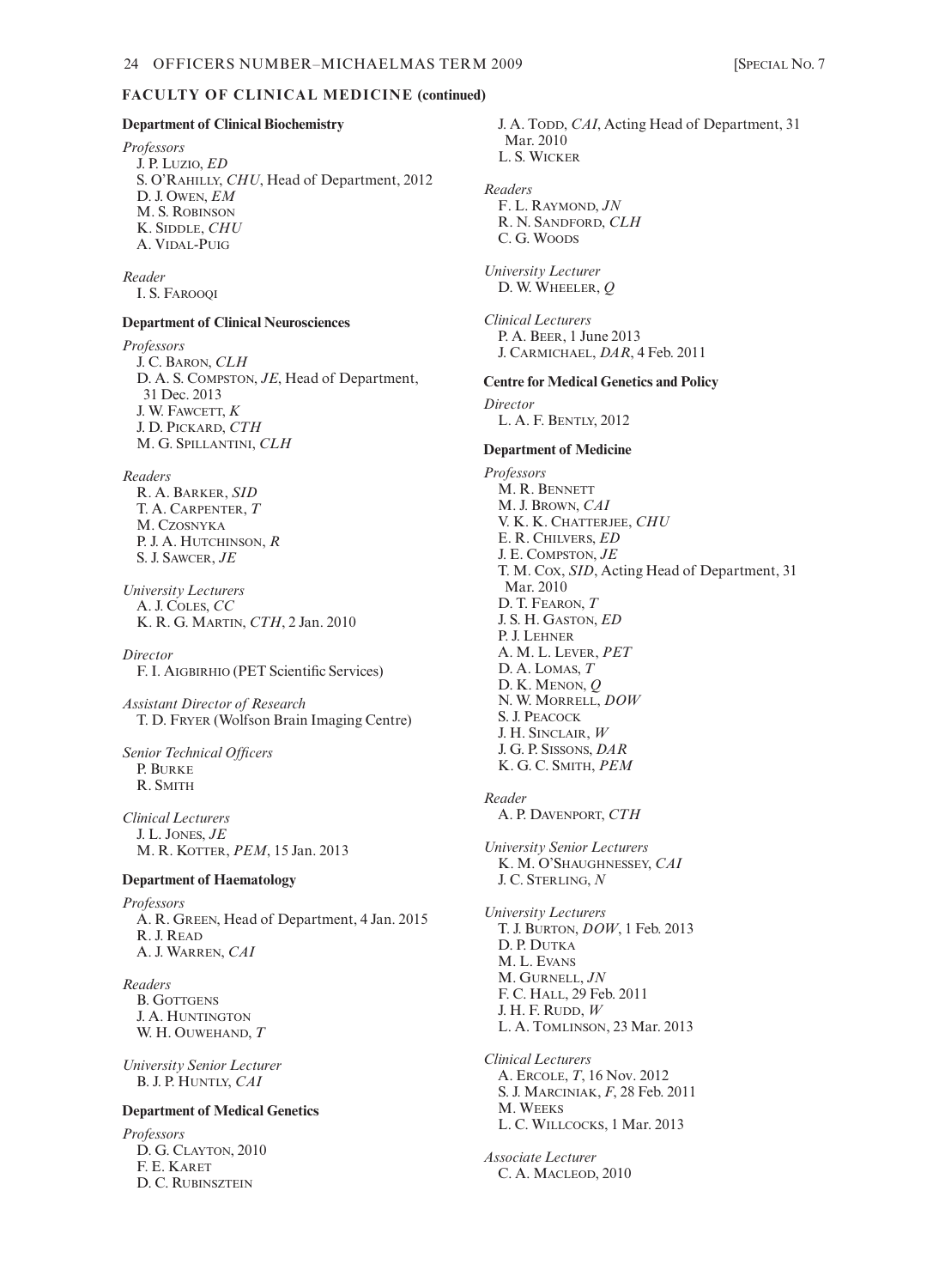# **FACULTY OF CLINICAL MEDICINE (continued)**

#### **Department of Obstetrics and Gynaecology**

*Professor* G. C. S. SMITH, Head of Department, 31 Dec. 2013

*Reader* D. S. CHARNOCK-JONES, *CC*

*University Lecturers* M. CONSTÂNCIA, *K* A. PRENTICE

#### **Department of Oncology**

*Professors* C. M. S. D. S. CALDAS T. G. Q. EISEN D. JODRELL G. MURPHY, *W*, Deputy Head of Department to 2013 B. A. J. PONDER, *JE*, Head of Department to 31 Dec. 2011 S. TAVARÉ A. R. VENKITARAMAN, *NH*

# *Readers*

N. G. BURNET, *CL*  H. M. EARL A. PHILPOTT, *SE*

*Secretary* V. A. SPARKES

*Computer Officer* A. SCULLY

#### **Department of Paediatrics**

*Professors* D. B. DUNGER I. A. HUGHES, *CLH*, Head of Department, 2014

*University Senior Lecturers* C. L. ACERINI R. C. TASKER, *SE*

*Clinical Lecturers* H. L. MILES, 31 July 2010 R. M. WILLIAMS, 31 July 2010

#### **Department of Psychiatry**

*Professors* S. BARON-COHEN, *T* E. T. BULLMORE, *W* I. M. GOODYER, *W* A. J. HOLLAND F. A. HUPPERT, *DAR* P. B. JONES, *W*, Head of Department, 2010 B. J. SAHAKIAN, *CLH*

*Reader* P. C. FLETCHER

*University Lecturers* J. H. DOWSON, *Q* H. A. RING P. O. WILKINSON

#### **Department of Public Health and Primary Care**

*Director of Institute* C. E. G. BRAYNE, *DAR*, 31 May 2013 *Professors* C. E. G. BRAYNE, *DAR* J. DANESH, Head of Department, 31 Aug. 2011 D. F. EASTON, *TH* K.-T. KHAW, *CAI* A.-L. KINMONTH, *JN* J. W. F. MANT M. ROLAND S. R. SUTTON *Reader* P. D. P. PHAROAH, *CAI Consultant Occupational Physician* P. J. BAXTER *University Senior Lecturers* J. A. BENSON W. POWLES *University Lecturers* S. COHN M. S. SANDHU, *CAI* A. M. WOOD *Clinical Lecturer* N. MAVADDAT, *W*, 31 Mar. 2013 F. M. WALTER, *NH*, 29 Mar. 2011 *Director of Studies in General Practice* R. G. DAVIES, *CL*, 31 July 2011 *Assistant Directors of Studies in General Practice* T. S. J. ALDERSON, *TH*, 2011 L. ATKINSON W. J. S. WEBB, 2011 *Assistant Director of Research* C. R. PALMER, *HH Departmental Secretary*  Vacant **Department of Radiology** *Professors* J. H. GILLARD, *CHR* D. J. LOMAS, *EM University Lecturers* L. H. BERMAN, *Q* T. F. MASSOUD E. SALA, *JN Clinical Lecturer* F. A. GALLAGHER, *CAI Associate Lecturer* A. SHAW, 1 June 2014 **Department of Surgery** *Professors* J. A. BRADLEY, *W*, Head of Department, 2013 D. E. NEAL R. A. L. PEDERSEN, *SID* N. RUSHTON, *M*

# *Reader*

C. J. E. WATSON, *F*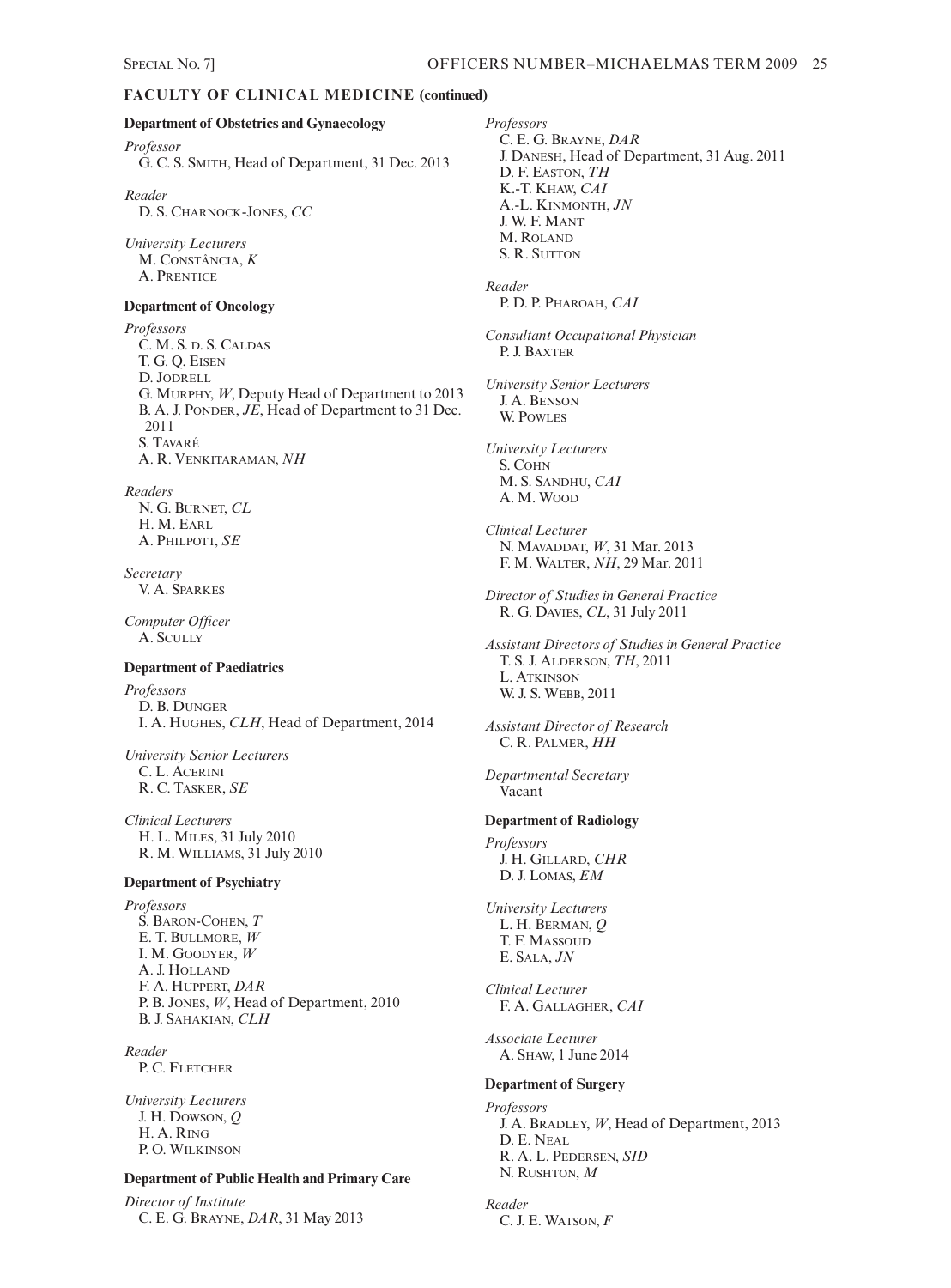# **FACULTY OF EARTH SCIENCES AND GEOGRAPHY (continued)**

*University Lecturers* A. J. BUTLER P. GIBBS G. J. PETTIGREW

*Assistant Director of Research* E. M. BOLTON

*Clinical Lecturers* K. SAEB-PARSY, *F*, 30 Mar. 2011 M. G. B. TRAN, 30 Mar. 2011

### **FACULTY OF COMPUTER SCIENCE AND TECHNOLOGY**

#### **Computer Laboratory**

*Professors* R. J. ANDERSON, *T* J. M. BACON, *JE* E. J. BRISCOE, *G* J. A. CROWCROFT, *W* J. G. DAUGMAN, *K* A. DAWAR, *R* M. J. C. GORDON, *K* A. HOPPER, *CC*, Head of Department, 2014 I. M. LESLIE, *CHR* A. MYCROFT, *R* L. C. PAULSON, *CL* A. M. PITTS, *DAR* P. ROBINSON, *CAI*, Deputy Head of Department, 2010 G. WINSKEL, *EM*

*Readers*

A. A. COPESTAKE, *W* A. F. BLACKWELL, *DAR* N. A. DODGSON, *EM* S. M. HAND, *W* M. FIORE, *CHR* C. MASCOLO S. W. MOORE, *TH*  P. M. SEWELL, *W*

*University Senior Lecturers* S. C. CLARK R. J. GIBBENS, *CAI* D. J. GREAVES, *CC*

# **FACULTY OF DIVINITY**

*Professors* S. A. COAKLEY, *NH* G. I. DAVIES, *F* N. R. M. DE LANGE, *W* E. DUFFY, *M* D. F. FORD, *SE* J. M. LIEU J. J. LIPNER, *CLH* J. M. SOSKICE, *JE*

*Readers* A. N. CHESTER, *SE* D. HEDLEY, *CL* C. J. C. PICKSTOCK, *EM* R. A. W. REX, *Q* F. N. WATTS, *Q*

*University Senior Lecturers* J. N. B. CARLETON PAGET, *PET* K. J. DELL, *CTH* T. GRAUMANN

T. G. GRIFFIN, *CHU* S. B. HOLDEN, *T* P. LIO, *F* F. M. STAJANO S. TEUFEL, *K* I. J. WASSELL, *CHU University Lecturers* M. JAMNIK, *W* M. G. KUHN, *W* A. W. MOORE, *CC* R. D. MULLINS *Assistant Directors of Research* R. K. HARLE, *HO*  A. RICE *Senior Computer Officer* M. A. JOHNSON, *CHU Computer Officers Grade* P. N. B. BROOKS, *T* R. FAIRBAIRNS C. K. HADLEY, *G* C. H. NORTHEAST, *CHU* G. TITMUS, *CAI Secretaries of the Department* M. A. LEVITT, *T* J. M. SAMOLS C. SPEED (Finance) *University Lecturers* J. K. AITKEN, *F*

S. J. GATHERCOLE, *K* A. N. WILLIAMS, *CC* T. J. WINTER, *W*

*Assistant Directors of Research* T. D. JENKINS, *JE* A. D. STREET, *CLH*

*Librarian* P. DUNSTAN, *ED*

*Computer Officer* D. J. GOODE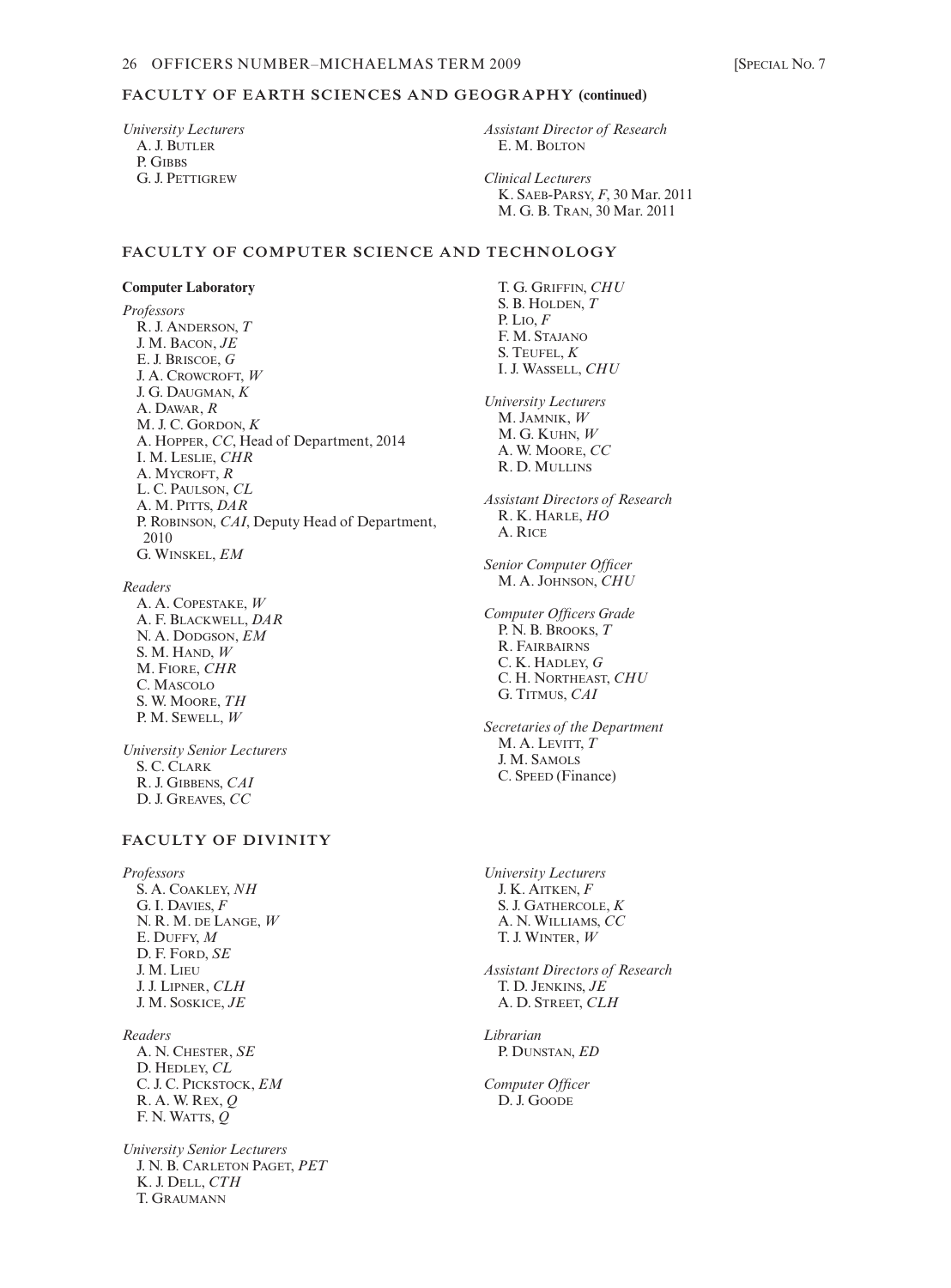## **FACULTY OF EARTH SCIENCES AND GEOGRAPHY**

#### **Department of Earth Sciences**

*Professors* E. ARTACHO, *CLH* M. J. BICKLE, *Q* M. A. CARPENTER, *M* S. CONWAY MORRIS, *JN*  M. T. DOVE, *T* H. ELDERFIELD, *CTH* D. HODELL J. A. JACKSON, *Q*, Head of Department, 2013 D. P. MCKENZIE, *K* K. F. PRIESTLEY, *Q* S. A. T. REDFERN, *JE* E. K. H. SALJE, *CLH* J. F. SCOTT R. S. WHITE, *ED* A. W. WOODS, *JN*

*Readers*

T. J. B. HOLLAND, *F* M. B. HOLNESS, *T* D. B. P. A. NORMAN, *CHR* N. J. WHITE, *EM* H. WOODCOCK, *CL*

*University Senior Lecturers* N. J. BUTTERFIELD, *SE* I. FARNAN, *CLH* A. J. B. GALY, *JN* S. A. GIBSON

*University Lecturers* A. F. DEUSS, *T* M. EDMONDS, *JE* R. J. HARRISON, *JE* N. HOVIUS, *DAR* J. C. MACLENNAN, *EM* K. J. MCNAMARA, *DAR* F. J. TILMANN, *TH* A. V. TURCHYN

*Senior Technical Officers* A. BUCKLEY, *F* M. A. HALL

*Technical Officer* C. M. PETRONE

*Computer Officers* J. AIZAWA D. G. LYNESS C. N. RICHARDSON, *CAI*

*Director and Curator of the Sedgwick Museum of Earth Sciences* D. B. P. A. NORMAN, *CHR*

*Curator of the Museums of Mineralogy and Petrology* M. A. CARPENTER, *M*, 31 Dec. 2009

*Secretary of the Department* M. I. JOHNSTON, *NH*

#### **Department of Geography**

*Professors* W. M. ADAMS, *DOW* R. J. BENNETT, *CTH*

A. D. CLIFF, *CHR* J. A. DOWDESWELL, *JE* P. L. GIBBARD, *DAR* H. F. GRAF, *CLH* R. P. HAINING, *F* R. L. MARTIN, *CTH* S. E. OWENS, *N* K. S. RICHARDS, *EM*, Deputy Head of Department, 2010 R. M. SMITH, *DOW*, Head of Department, 2010 *Readers* T. P. BAYLISS-SMITH, *JN* C. M. M. OPPENHEIMER, *SID* S. A. RADCLIFFE, *NH*  J. S. DUNCAN, *EM University Senior Lecturers* M. T. BRAVO, *DOW* A. D. FRIEND, *DOW* P. M. GRAY, *G* P. M. R. HOWELL, *EM* G. P. KEARNS, *JE* E. E. MAWDSLEY, *N* W. G. REES, *CHR* T. SPENCER, *M* S. T. TRUDGILL, *R* B. VIRA, *F* M. J. WARRINGTON, *HO* I. C. WILLIS, *CTH University Lecturers* H. D. ALLEN, *G* N. S. ARNOLD, *JN* J. M. BROWNE, *K* P. CHRISTOFFERSEN, *NH* B. J. DEVEREUX, *SID* M. HERZOG D. P. NALLY, *F* E. E. WATSON, *N Assistant Directors of Research* M. BITHELL P. G. VITEBSKY, *K Librarian* R. C. CARTER *Senior Technical Officer* A. HAYES *Technical Officers* S. BOREHAM, *G* P. J. STICKLER *Computer Officers* S. P. HARVEY M. V. LUCAS-SMITH, *K* D. SCOTT **Scott Polar Research Institute** *Director* J. A. DOWDESWELL, *JE*, 2012 *Librarian* H. E. LANE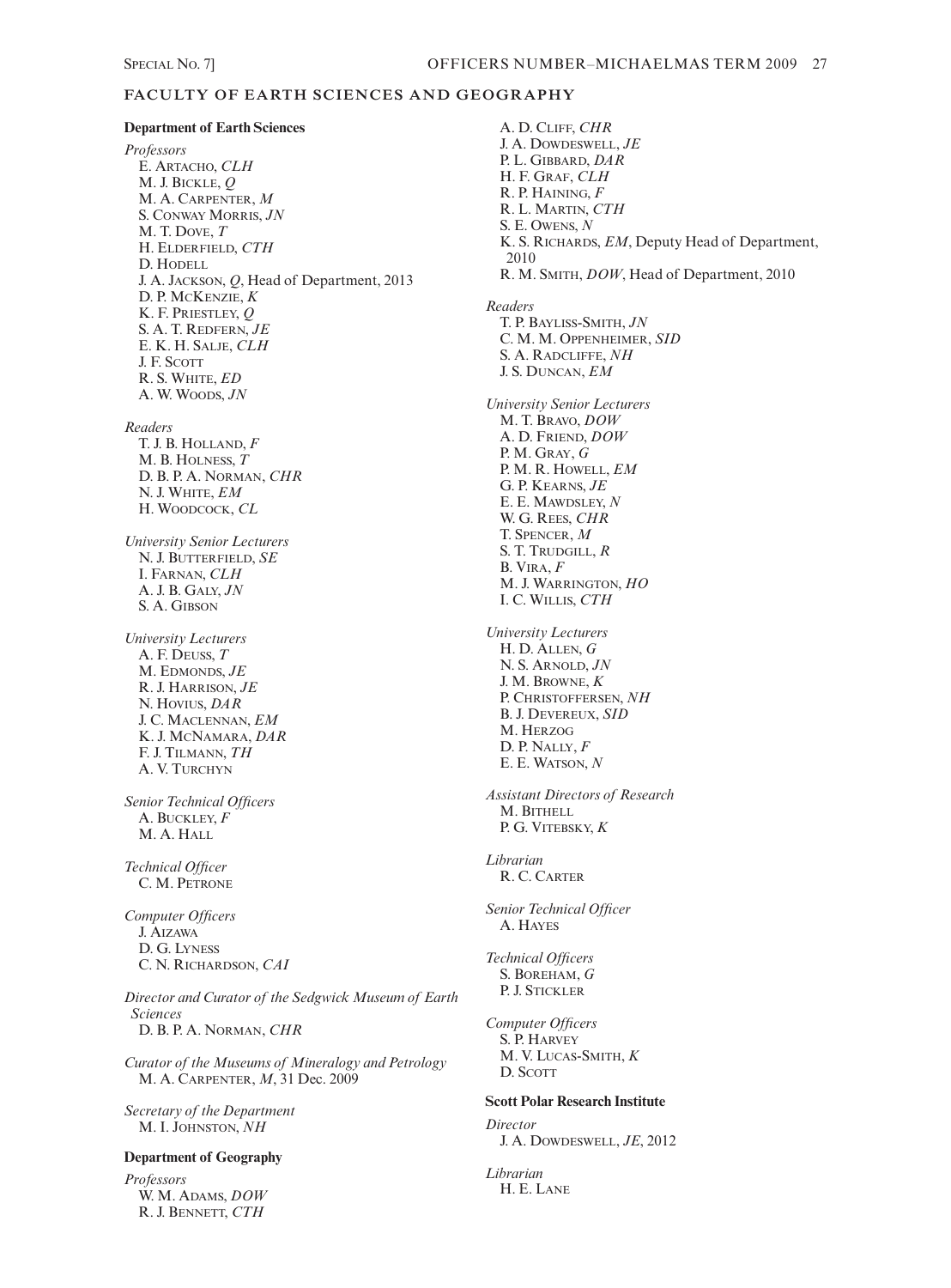#### 28 OFFICERS NUMBER-MICHAELMAS TERM 2009 [SPECIAL No. 7]

# **FACULTY OF ECONOMICS**

*Professors* W. A. BROWN, *DAR* Sir PARTHA DASGUPTA, *JN* S. GOYAL, *CHR* C. J. HARRIS, *K* A. C. HARVEY, *CC* D. M. G. NEWBERY, *CHU* S. C. OGILVIE, *T* M. H. PESARAN, *T* H. SABOURIAN, *K* R. J. SMITH, *CAI*

*Readers*

H.-J. CHANG, *W* T. F. CROSSLEY, *CAI* J. S. S. EDWARDS, *JN* R. A. EVANS, *JN* M. J. S. HOLLY, *F* A. LAWSON, *K* S. N. SOLOMOU, *PET*

*University Senior Lecturers* T. S. AIDT, *JE* J. GIANNITSAROU, *CHU* S. H. HORRELL, *NH* P. KRISHNAN, *JE* H. W. LOW, *T* J. G. PALMA, *SID* D. ROBERTSON, *PEM* M. J. WEEKS, *CL*

## **FACULTY OF EDUCATION**

*Professors* M. M. ARNOT, *JE* C. L. COLCLOUGH U. C. GOSWAMI, *JN* J. M. GRAY, *HO* P. C. GRONN C. J. HOWE, *N* N. M. MERCER, *HH* M. NIKOLAJEVA D. REAY K. B. H. RUTHVEN, *HH*

*Readers* J.-A. M. DILLABOUGH M. STYLES, *HO* L. M. HARGREAVES, *HO* R. D. HICKMAN, *HO* C. SUGRUE, *ED*

*University Senior Lecturers* P. R. ANDREWS S. BRINDLEY, *LC* C. BURKE P. A. BURNARD, *HO* G. CLIFF-HODGES, *HO* C. E. COUNSELL, *W* H. CREMIN C. D. M. DODDINGTON, *HO* M. J. EVANS, *CLH*, Deputy Head of Department, 31 Dec. 2011 E. J. FINNEY, *HO*

*University Lecturers* S. ALAN, *N* T. V. D. V. CAVALCANTI, *CHU* J. V. GANGULI, *K* P. M. GERAATS, *JN* A. W. A. PETERSON, *CHR* S. K. REICHE F. M. O. TOXVAERD, *CL*

*Executive Director of Research*  M. J. S. HOLLY, *F*

*Assistant Director of Research* K. J. COUTTS, *SE*

*Computer Officers* P. H. COBB C. J. PEACOCK

*Librarian* R. THOMAS

*Deputy Librarian* S. H. FROST

D. C. FROST, *W* P. W. GARDNER, *ED* P. S. P. GOALEN, *HO* C. MCLAUGHLIN, *CLH*, Deputy Head of Department, 31 Dec. 2011 R. MOORE, *HO* V. D. OPFER D. G. PEDDER, *CLH* T. ROWLAND, *HO* A. SINKINSON, *HO* P. M. STEPHENSON, *HO* S. E. SWAFFIELD K. S. TABER, *HO* D. G. WHITEBREAD, *HO* E. G. WILSON, *HO* B. D. WYSE M. R. YOUNGER, *HO*, Head of Department and Dean of Educational Studies, 31 Dec. 2011 *University Lecturers*

K. BLACK-HAWKINS R. G. BYERS P. COLTMAN, *HO* M. M. EARL, *HO* M. ELLEFSON L. FISHER, *HO* I. L. FROWE, *HO* S. HENNESSY F. M. HILTON, *HO* P. B. HIRSCH, *N* J. E. HOPKINS, *HO*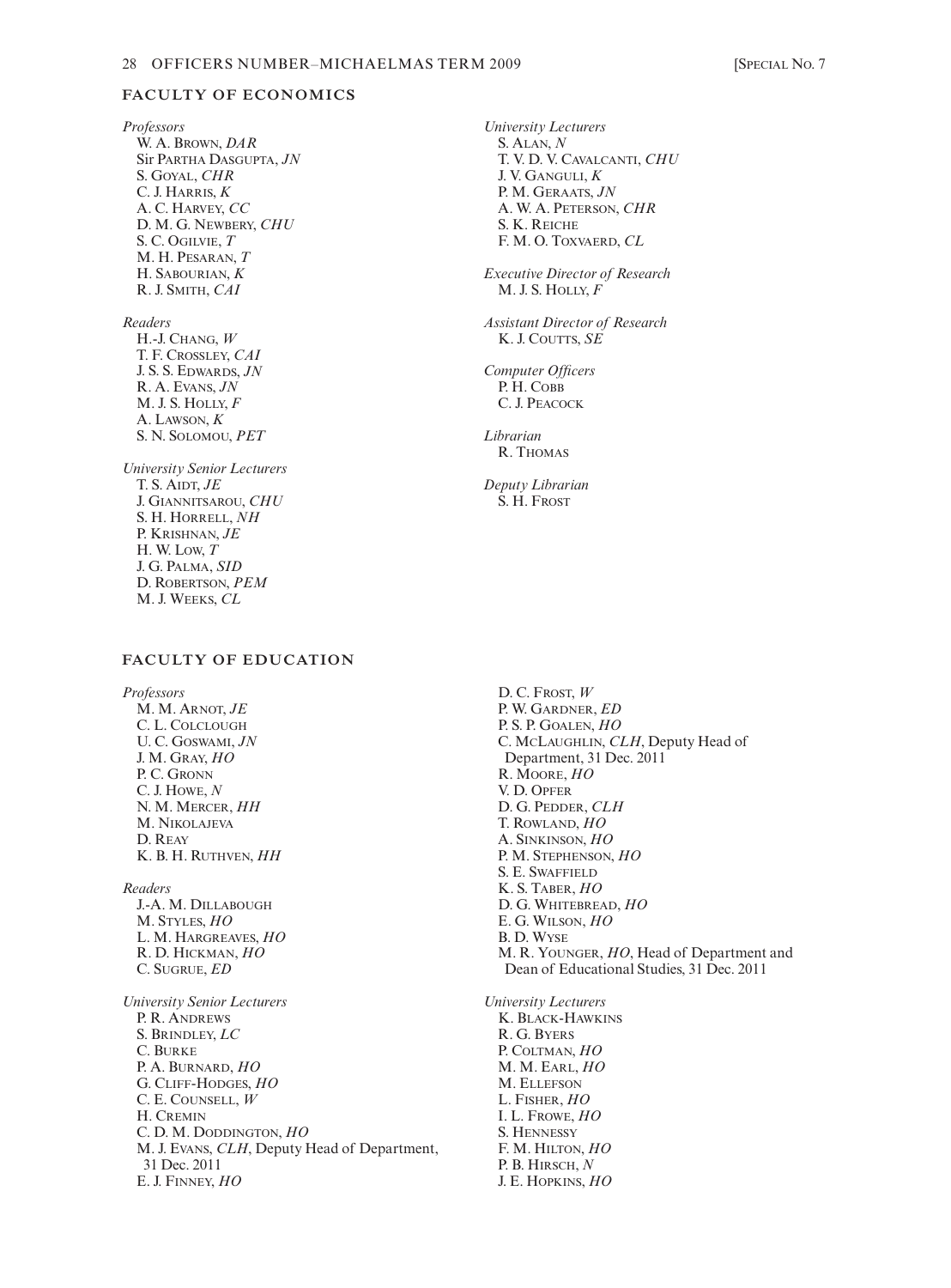# **FACULTY OF EDUCATION (continued)**

P. J. HUCKSTEP, *HO* S. C. HUNT E. C. JARED, *HO* R. S. KERSHNER, *HO* M. MADDOCK R. W. MCLELLAN, *Q* M. G. MORRISON, *HO* W. P. NICHOLL P. C. POINTON, *HO* N. SINGAL, *HH* A. STYLIANIDES D. SZUCS E. J. TAYLOR, *N* C. ULLER P. T. WARWICK, *HO* J. M. WHITEHEAD, *W*

# **FACULTY OF ENGINEERING**

*Professors* G. A. J. AMARATUNGA, *CHU* M. D. BOLTON, *CHU* R. S. CANT, *SE* D. A. CARDWELL, *F* D. CEBON, *Q* R. CIPOLLA, *JE* P. J. CLARKSON, *TH* H. J. COLES, *CTH* N. COLLINGS, *R* P. A. DAVIDSON, *CHU* W. N. DAWES, *CHU* A. P. DOWLING, *SID*, Head of Department W. J. FITZGERALD, *CHR* N. A. FLECK, *PEM* Z. GHAHRAMANI K. GLOVER, *SID* S. J. GODSILL, *CC* M. J. GREGORY, *CHU* S. HOCHGREB H. P. HODSON, *G* I. M. HUTCHINGS, *JN* M. J. KELLY, *TH* N. G. KINGSBURY, *T* R. S. LANGLEY, *F* D. C. MCFARLANE, *JN*, 2011 J. M. MACIEJOWSKI, *PEM* R. J. MAIR, *JE* E. MASTORAKOS, *F* P. MIGLIORATO, *T* W. I. MILNE, *CHU* R. V. PENTY, *SID* R. W. PRAGER, *Q*, Deputy Head of Department, 31 Mar. 2012 J. ROBERTSON, *CHU* M. C. SMITH, *CAI* K. SOGA, *CHU* P. TUCKER F. UDREA, *EM* M. E. WELLAND, *JN* I. H. WHITE, *JE* J. A. WILLIAMS, *R* D. M. WOLPERT, *T* J. WOODHOUSE, *CL* P. C. WOODLAND, *PET* J. B. YOUNG, *K* S. J. YOUNG, *EM*

D. A. WHITLEY, *HO* M. WINTERBOTTOM, *JN Secretary* M. A. BODFISH *Assistant Secretary* J. BLOOMFIELD D. J. CARTER P. A. VALE *Computer Officer* J. PEMA *Librarian* A. L. CUTTS *Readers* A. AL-TABBAA, *SID* H. BABINSKY, *M* P. W. R. BEAUMONT, *W* C. J. BURGOYNE, *EM* W. J. BYRNE, *CL* A. D. COSH, *Q* V. S. DESHPANDE, *PEM* A. C. FERRARI, *PEM* A. J. FLEWITT, *SID* M. J. F. GALES, *EM* A. H. GEE, *Q* S. D. GUEST, *TH* T. P. HYNES, *JN* S.-P. G. MADABHUSHI, *G* F. A. MCROBIE, *ED* R. J. MILLER, *CAI* T. B. NICKELS, *EM* W. O'NEILL P. R. PALMER, *CTH* K. W. PLATTS, *F* D. R. PROBERT, *CTH* M. P. F. SUTCLIFFE, *CTH* G. VINNICOMBE, *CAI*  T. D. WILKINSON, *JE University Senior Lecturers* J. M. ALLWOOD, *CAI* C. Y. BARLOW, *N* D. J. COLE, *F* T. A. COOMBS, *M* T. W. DRUMMOND, C*TH* W. R. GRAHAM, *T* D. M. HOLBURN, *CAI* H. E. M. HUNT, *T* A. L. JOHNSON, *CL* M. P. JUNIPER, *JN* J. M. LEES, *JN* J. P. LONGLEY, *SID* R. A. MCMAHON, *CC* C. R. MIDDLETON, *K* T. H. W. MINSHALL, *CHR* J. MOULTRIE, *SE* G. T. PARKS, *JE* K. A. SEFFEN, *CC* H. R. SHERCLIFF, *G*

A. J. WHITE, *PET*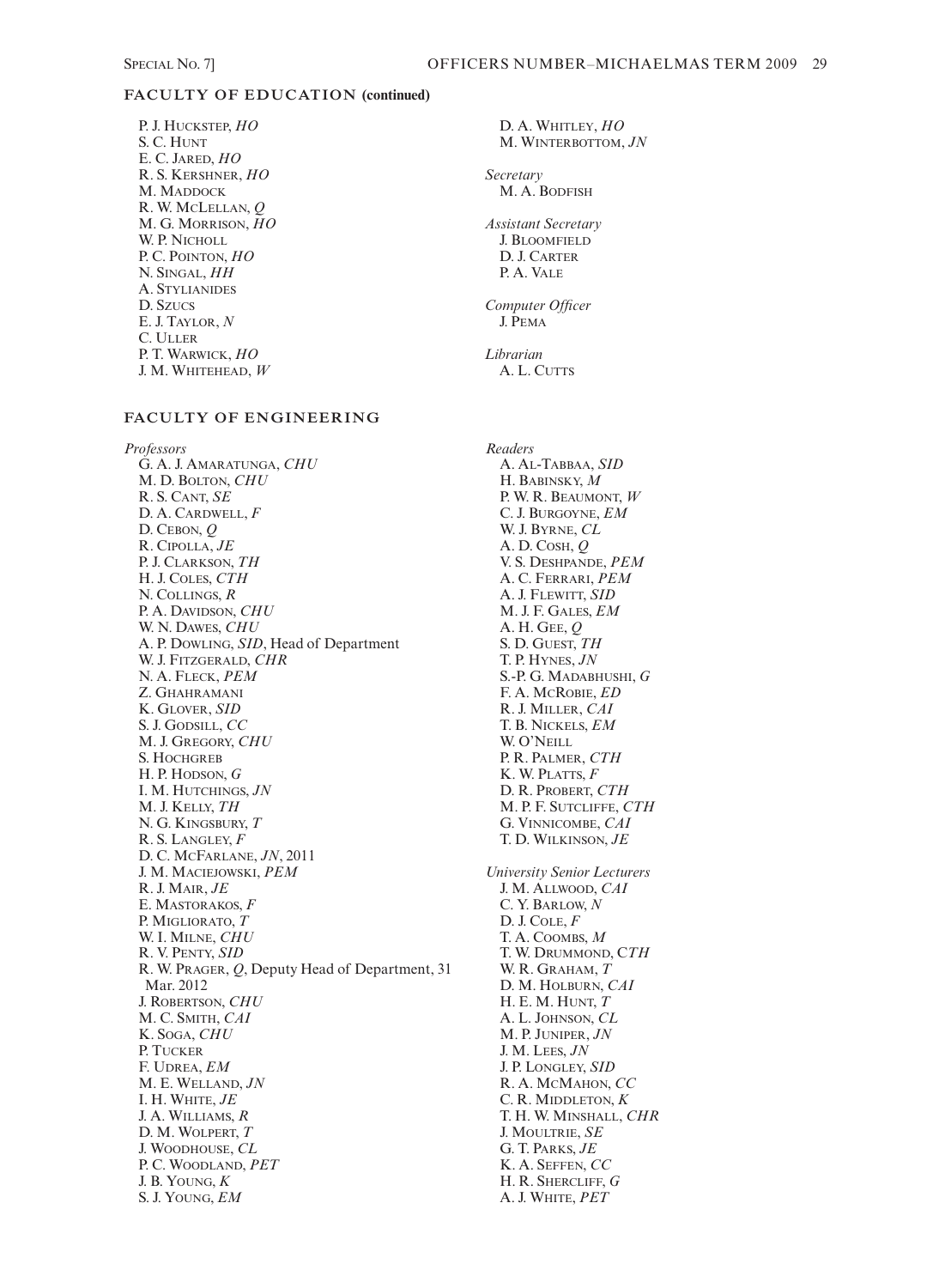#### **FACULTY OF ENGINEERING (continued)**

*University Lecturers* S. H. R. BARRETT, *PEM* R. CHOUDHARY F. CIRAK N. CRILLY, *HH* C. CSÁNYI A. DE GISPERT RAMIS M. DEJONG C. DURKAN, *G* T. J. FLACK, *K* A. GUILLÉN I FÀBREGAS J. M. GONCALVES S. K. HAIGH, *G* C. A. HALL, *K* P. B. HEFFERNAN, *CLH* S. HOFMANN, *PET* J. P. JARRETT, *TH* M. R. JONES, *DAR* A. J. KABLA J. LASENBY, *T* M. LENGYEL J. LI D. LIANG, *CHU* G. J. MCSHANE A. E. MARKAKI, *R* M. OVEREND M. L. OYEN M. J. PLATTS, *CHU* C. E. RASMUSSEN T. W. RIDGMAN, *W* P. A. ROBERTSON, *JE* S. A. SCOTT, *G* A. A. SESHIA, *Q* Y. SHI, *W* S. S. SINGH N. SWAMINATHAN, *R* D. D. SYMONS, *PET* G. TREECE, *CHR* G. N. WELLS L. XU, *CC*

*Director of Research* (*Administration and Development*) P. M. GUILDFORD, *JE*

*Senior Design Engineers* D. DUKIC N. E. HOUGHTON P. J. G. LONG, *R*

# **FACULTY OF ENGLISH**

*Professors* S. A. COLLINI, *CLH* E. H. COOPER, *M* P. L. DE BOLLA, *K* H. J. GLEN, *NH* J. A. HAWKINS, *TH*, Director of the Research Centre for English and Applied Linguistics S. C. HEATH, *JE* M. L. JACOBUS, *CHU*, Director of the Centre for Research in the Arts, Humanities, and Social Sciences, 2010 S. P. JARVIS, *R*

*Design Engineer* S. P. TEBBOTH *Senior Technical Officers* R. J. LYNCH I. SLACK A. J. THORNE *Technical Officer* A. LISTER *Principal Computer Officer* J. M. R. MATHESON, *SE Senior Computer Officer* C. E. BLACKMUN, *CHU Computer Officers* T. A. ABLETT E. C. BLAIR A. M. BRITTO, *CHU* J. P. M. GOSLING, *CAI* P. M. LONG T. P. LOVE S. J. MOUNSEY, *M* P. N. TAYLOR, *R* R. M. WAREHAM P. D. WHITEHOUSE *Superintendent of the Engineering Workshops* D. S. GREEN *Departmental Secretaries* R. J. COLLET-FENSON, *W* S. D. W. COLLINS-TAYLOR, *JE*  J. E. LINDLEY *Assistant Secretary* I. WOWK *Senior Language Teaching Officer* C. D'ANGELO *Librarian* H. M. MCOWAT, *SID*

J. F. KERRIGAN, *JN* A. D. B. POOLE, *T* W. D. TROTTER, *CAI* B. A. WINDEATT, *EM*

*Readers* H. R. L. BEADLE, *JN* J. K. CHOTHIA, *SE* R. MENGHAM, *JE* C. H. PAGE, *SID* K. M. WHEELER, *DAR* L. C. WRIGHT, *LC*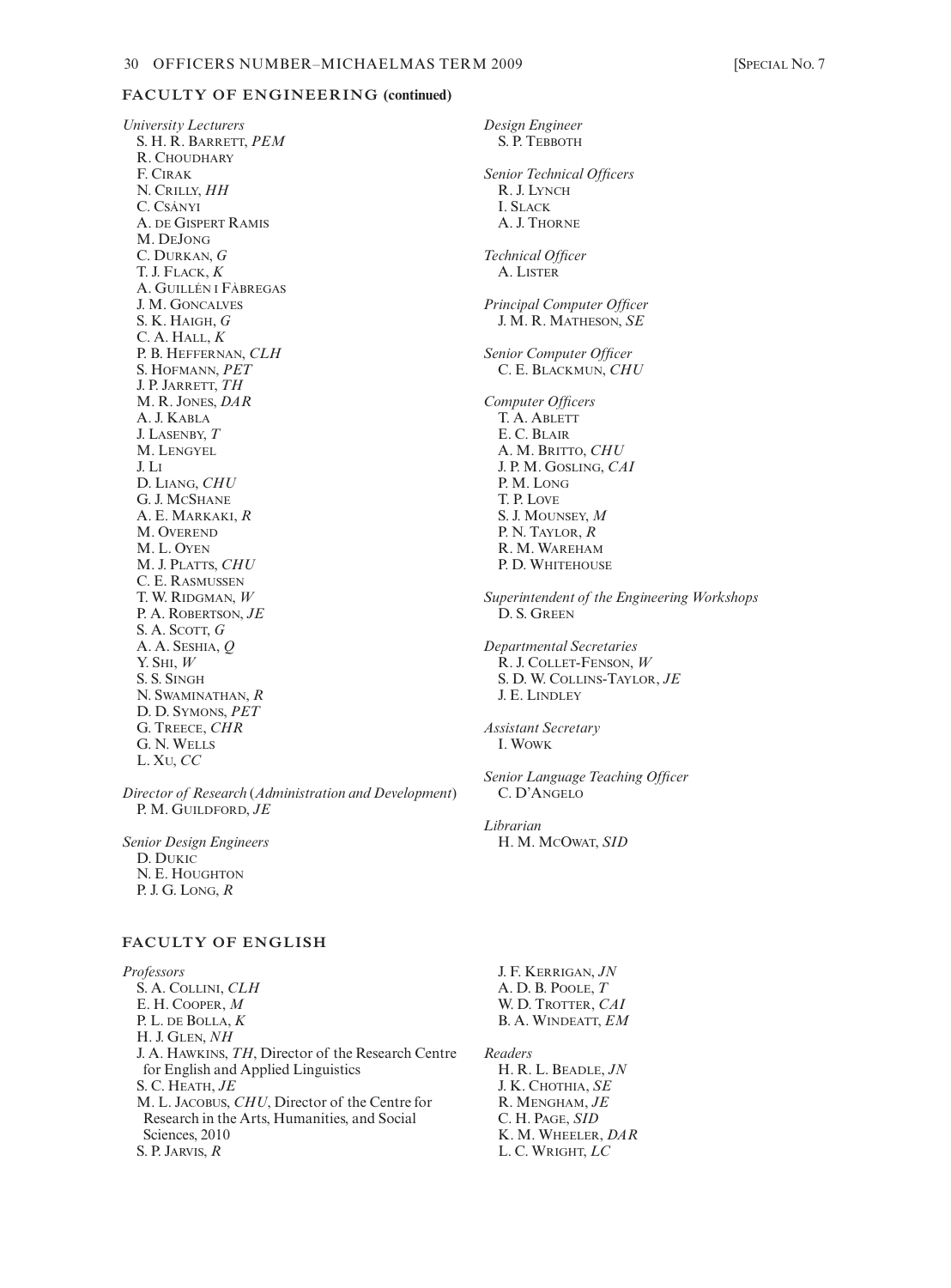# **FACULTY OF ENGLISH (continued)**

*University Senior Lecturers* G. R. ALEXANDER, *CHR* P. GOPAL, *CHU* D. A. HILLMAN, *K* R. T. R. LYNE, *NH* S. MEER, *SE* G. F. PARKER, *CL* J. E. SCOTT-WARREN, *CAI*

*University Lecturers* P. J. CONNELL, *SE* A. FERNIHOUGH, *G* M. GORJI, *PEM* F. M. GREEN, *JE* E. GRIFFITHS, *T* A. HOUEN, *PEM* R. G. MACFARLANE, *EM* A. G. MILNE A. M. E. MORRIS S. MUKHERJI, *DOW* S. C. N. READ, *CHR* C. D. J. TILMOUTH, *PET* M.J. WAITHE D. L. WAKELIN, *CHR* C. G. WARNES, *JN*

# **FACULTY OF HISTORY**

*Professors* D. S. H. ABULAFIA, *CAI* A. J. BADGER, *CL* Sir CHRISTOPHER BAYLY, *CTH* M. C. CARPENTER C. M. CLARK, *CTH* M. J. DAUNTON, *TH* R. J. EVANS, *CAI* M. J. HATCHER, *CC* A. J. B. HILTON, *T* P. MANDLER, *CAI* R. D. MCKITTERICK, *SID* J. S. MORRILL, *SE* M. O'BRIEN, *JE* J. P. PARRY, *PEM* D. J. REYNOLDS, *CHR* G. STEDMAN JONES, *K* R. P. TOMBS, *JN* M. A. VAUGHAN, *K Readers*

E. F. BIAGINI, *SID* J. CHATTERJI, *T* M. A. GOLDIE, *CHU* T. N. HARPER, *M* I. HONT, *K* S. R. S. SZRETER, *JN* B. C. WOOD, *G*

*University Senior Lecturers* N. D. BEREND, *CTH* A. S. BRETT, *CAI*

*Librarian* E. A. TILLEY

*Computer Officer* J. L. POLLARD

**Department of Anglo-Saxon, Norse, and Celtic** *Professor* S. D. KEYNES, *T*

*Readers* M. A. S. BLACKBURN, *CAI* M. NÍ MHAONAIGH, *JN*, Nora Chadwick Lecturer in Celtic Studies and Head of Department P. RUSSELL, *PEM*

*Senior University Lecturers* R. W. DANCE, *CTH* R. C. LOVE, *R* J. E. QUINN, *N*

*University Lecturer* F. L. EDMONDS, *CL*

H. F. JAHN, *CL* L. E. KLEIN, *EM* M. R. LAVEN, *JE* J. M. LAWRENCE, *EM* J. C. MULDREW, *Q* A. M. PRESTON, *SID* U. RUBLACK, *JN* P. A. V. SARRIS, *T* M. T. J. WEBBER, *T*

*University Lecturers* S. A. ALFORD, *K* S. KAPILA, *CC* N. MORA-SITJA *DOW* W. T. O'REILLY, *TH* G. RAMOS, *N* M. J. RYAN, *PET* L.M. W. SHAW-TAYLOR C. S. WATKINS, *M* R. I. WATSON, *N* P. WITHINGTON, *CHR*

*Senior Language Teaching Officer* N. WRIGHT, *G*

*Computer Officers* J. DOLAN J. ROBB

*Librarian* L. WASHINGTON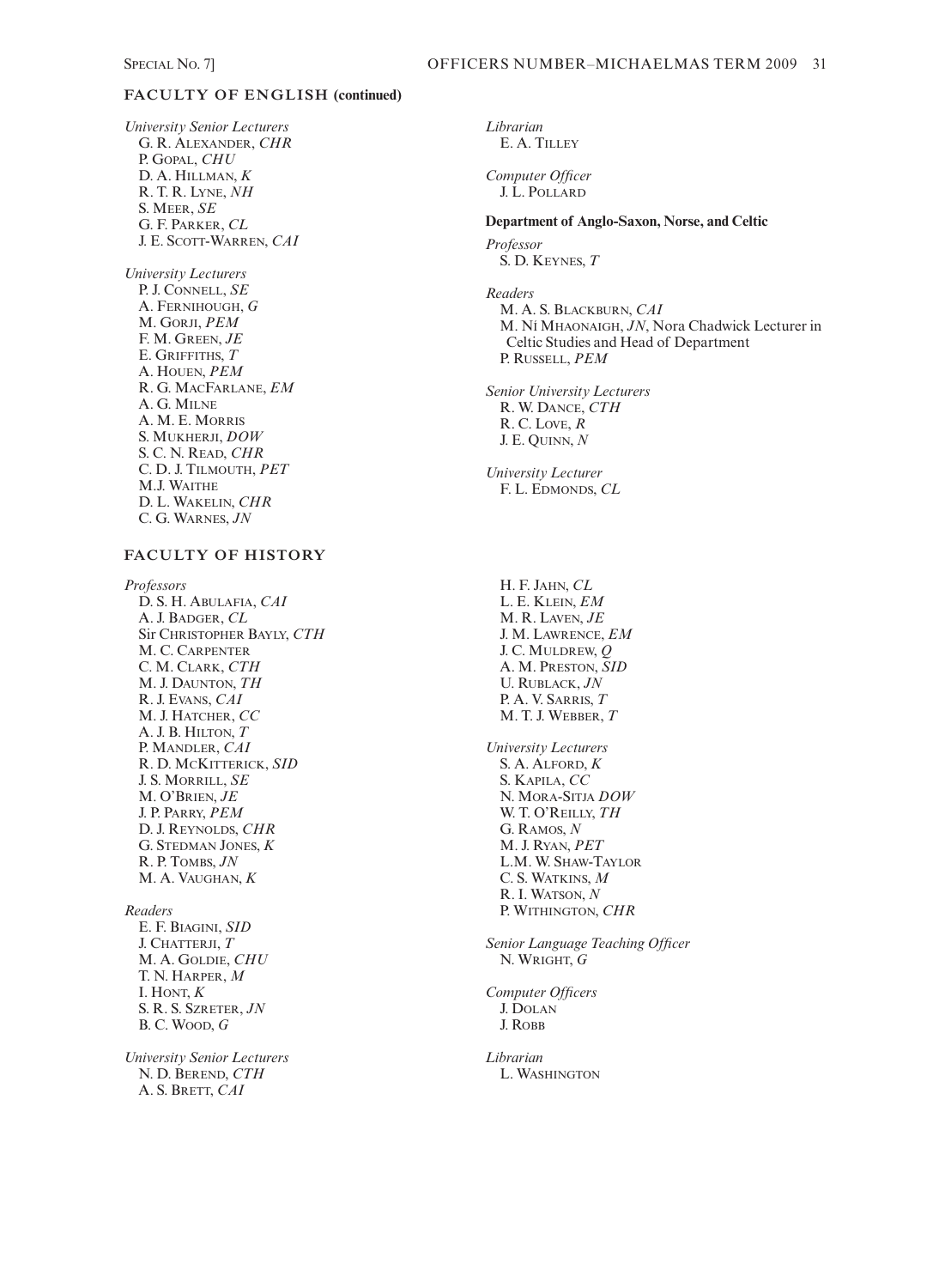#### **FACULTY OF LAW**

*Professors* T. R. S. ALLAN, *PEM* Sir JOHN BAKER, *CTH* C. S. BARNARD, *T* J. S. BELL, *PEM* L. A. F. BENTLY, *EM* B. R. CHEFFINS, *TH* M.A. CLARKE, *JN* J. R. CRAWFORD, *JE* S. F. DEAKIN, *PET* D. J. FELDMAN, *DOW* E. V. FERRAN, *CTH* C. F. FORSYTH, *R* C. D. GRAY, *JN* K. J. GRAY, *T* D. J. IBBETSON, *CC* M. H. KRAMER, *CHU* J. R. SPENCER, *SE* G. J. VIRGO, *DOW*

#### *Readers*

- N. H. ANDREWS, *CL* A. W. E. BAINHAM, *CHR* R. G. FENTIMAN, *Q* P. A. HARRIS, *CHU* R. J. C. MUNDAY, *PET* R. C. NOLAN, *JN* N. E. SIMMONDS, *CC*
- *University Senior Lecturers* A. ALBORS-LLORENS, *G* J. W. F. ALLISON, *Q* M. D. J. CONAGLEN, *TH* M. C. ELLIOTT, *CTH* D. M. FOX, *JN* A. C. JOHNSTON, *TH* N. G. JONES, *M* K. M. LIDDELL, *DOW* R. M. O'KEEFE, *M* J. A. O'SULLIVAN, *SE* N. M. PADFIELD, *F* S. PALMER, *G* P. J. ROGERSON, *CAI*

*University Lecturers* L. A. BARTELS

# **FACULTY OF MATHEMATICS**

#### **Department of Applied Mathematics and Theoretical Physics**

*Professors* J. D. BARROW, *CLH* A. C. DAVIS, *K* N. DOREY, *CL* A. S. FOKAS, *CLH* G. W. GIBBONS, *T* R. E. GOLDSTEIN, *CHU* M. B. GREEN, *CLH* S. W. HAWKING, *CAI* P. H. HAYNES, *Q*, Head of Department, 2010 E. J. HINCH, *T* R. R. HORGAN, *SID* H. E. HUPPERT, *K*

S. N. BRIDGE, *Q* Z. DOUGLAS A. L. DU-BOIS-PEDAIN, *M* L. A. MERRETT, *T* J. K. MILES, *T* M. P. C. OLDHAM, *JE* A. C. R. PERREAU-SAUSSINE, *N* J. ROWBOTTOM, *K* J. M. SCHERPE, *CAI* C. A. SEVILLE, *N* R. E. THORNTON, *EM* G. VERDIRAME, *CC Computer Officer* A. C. GERRARD **Institute of Criminology** *Director* F. A. LÖSEL *Professors* M. P. EISNER, Deputy Director, 2012 D. P. FARRINGTON, *DAR* A. LIEBLING, *TH* L. W. SHERMAN P. O. H. WIKSTRÖM, *G Reader* L. R. R. GELSTHORPE, *PEM University Senior Lecturer* A. T. GROUNDS, *DAR Librarian* F. M. GOWER *Computer Officer* M. T. SKIPPER **Lauterpacht Research Centre for International Law** *Director* J. R. CRAWFORD, *JE Deputy Director* R. M. O'KEEE, *M*, 31 Mar. 2010

A. ISERLES, *K* J. R. LISTER, *T* N. S. MANTON, *JN* P. MARKOWICH, *CLH* H. OSBORN, *T* J. C. B. PAPALOIZOU N. PEAKE, *EM* M. J. PERRY, *T* M. R. E. PROCTOR, *T* J. M. RALLISON, *T* E. P. S. SHELLARD, *T* F. QUEVEDO, *CAI* P. K. TOWNSEND, *Q* P. WADHAMS, *CHU* M. G. WORSTER, *T*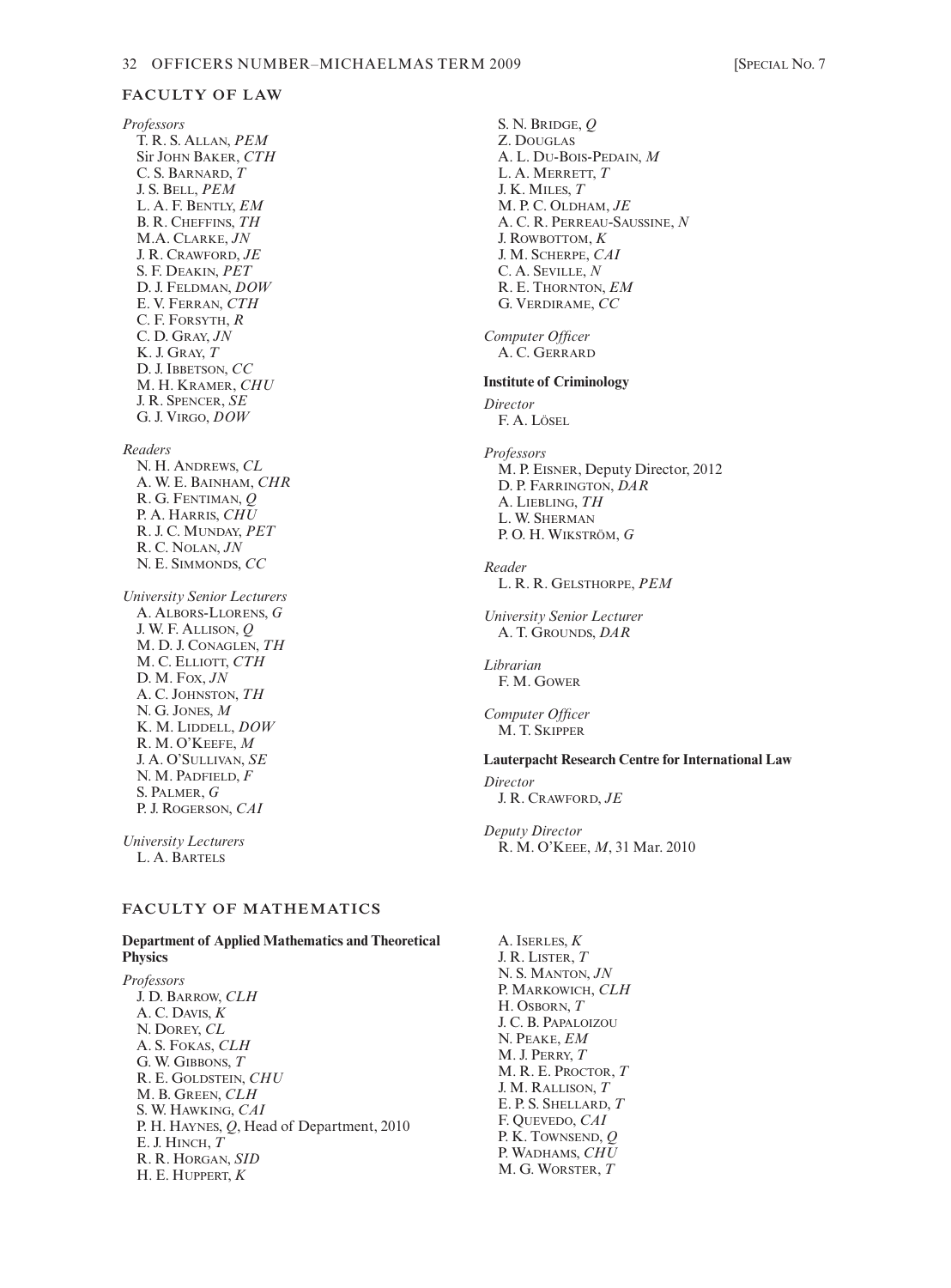# **FACULTY OF MATHEMATICS (continued)**

*Readers* B. C. ALLANACH N. G. BERLOFF, *JE* A. P. A. KENT, *W* G. I. OGILVIE, *CL* J. M. STEWART, *K* D. M. A. STUART, *JN* D. TONG, *T* R. M. WILLIAMS, *G University Senior Lecturers* C.-C. P. CAULFIELD, *K* S. J. COWLEY, *SE* S. B. DALZIEL, *SID* S. J. EGLEN *University Lecturers* P. D. D'EATH, *W* J. M. EVANS, *CAI* J. R. GOG, *Q* H. S. REALL, *R* A. SHADRIN M. B. WINGATE *Assistant Director of Research* H. E. MASON, *ED*, 2012 *Senior Technical Officer* M. A. HALLWORTH *Senior Computer Officer* M. ROSE *Computer Officers* D. M. FINUCANE J. S. PEATFIELD, *CAI Secretary of the Department* A. MOBBS, *ED Departmental Secretary* J. M. TURNER **Department of Pure Mathematics and Mathematical Statistics** *Professors* J. H. COATES, *EM* A. P. DAWID, *TH* W. T. GOWERS, *T* B. J. GREEN, *T* **Department of French** *Professors*

*Readers* W. E. BURGWINKLE, *K*, Head of Department, 2013 N. G. HAMMOND, *CAI* N. F. KENNY, *CHU* E. F. WILSON, *CC*

P. J. BAYLEY, *CAI* P. J. FORD, *CL* S. HUOT, *PEM*

G. R. GRIMMETT, *CHU* I. GROJNOWSKI J. M. E. HYLAND, *K*, Head of Department, 2012 P. T. JOHNSTONE, *JN* F. P. KELLY, *CHR* T. W. KÖRNER, *TH* I. B. LEADER, *T* J. R. NORRIS, *CHU*, (Director of Statistical Laboratory, 31 Mar. 2014) G. P. PATERNAIN, *T* L. C. G. ROGERS, *JN* J. SAXL, *CAI* A. J. SCHOLL N. I. SHEPHERD-BARRON, *T* D. SPIEGELHALTER, *CHU* Y. M. SUHOV, *JN* A. G. THOMASON, *CL* B. J. TOTARO R. R. WEBER, *Q* P. M. H. WILSON, *T Readers* M. DAFERMOS P. K. FRIZ, *K* J. A. RASMUSSEN I. SMITH, *CAI University Senior Lecturers* T. K. CARNE, *K* S. M. PITTS, *N University Lecturers* N. E. BERESTYCKI C. BIRKAR T. A. FISHER, *T* R. B. GRAMACY, *JE* A. G. KOVALEV, *F* R. NICKL, *Q* R. J. SAMWORTH, *JN* B. D. SCHLEIN M. R. TEHRANCHI, *T* N. WICKRAMASEKERA, *CHU* T. YOSHIDA *Computer Officers* A. C. AITCHISON E. R. MYERS, *N Departmental Secretary*

S. LOWE

**FACULTY OF MODERN AND MEDIEVAL LANGUAGES**

*University Senior Lecturers* M. P. V. CROWLEY, *Q* M. R. DARLOW, *CHR* M. C. JONES, *PET* J. S. MANDER, *N* N. J. WHITE, *EM*, Chairman, Faculty Board of Modern and Medieval Languages, 2011

*University Lecturers* E. GILBY, *EM* M. F. GILL, *PEM* I. R. JAMES, *DOW* J. D. LEIGH, *F* A. J. MARTIN, *K*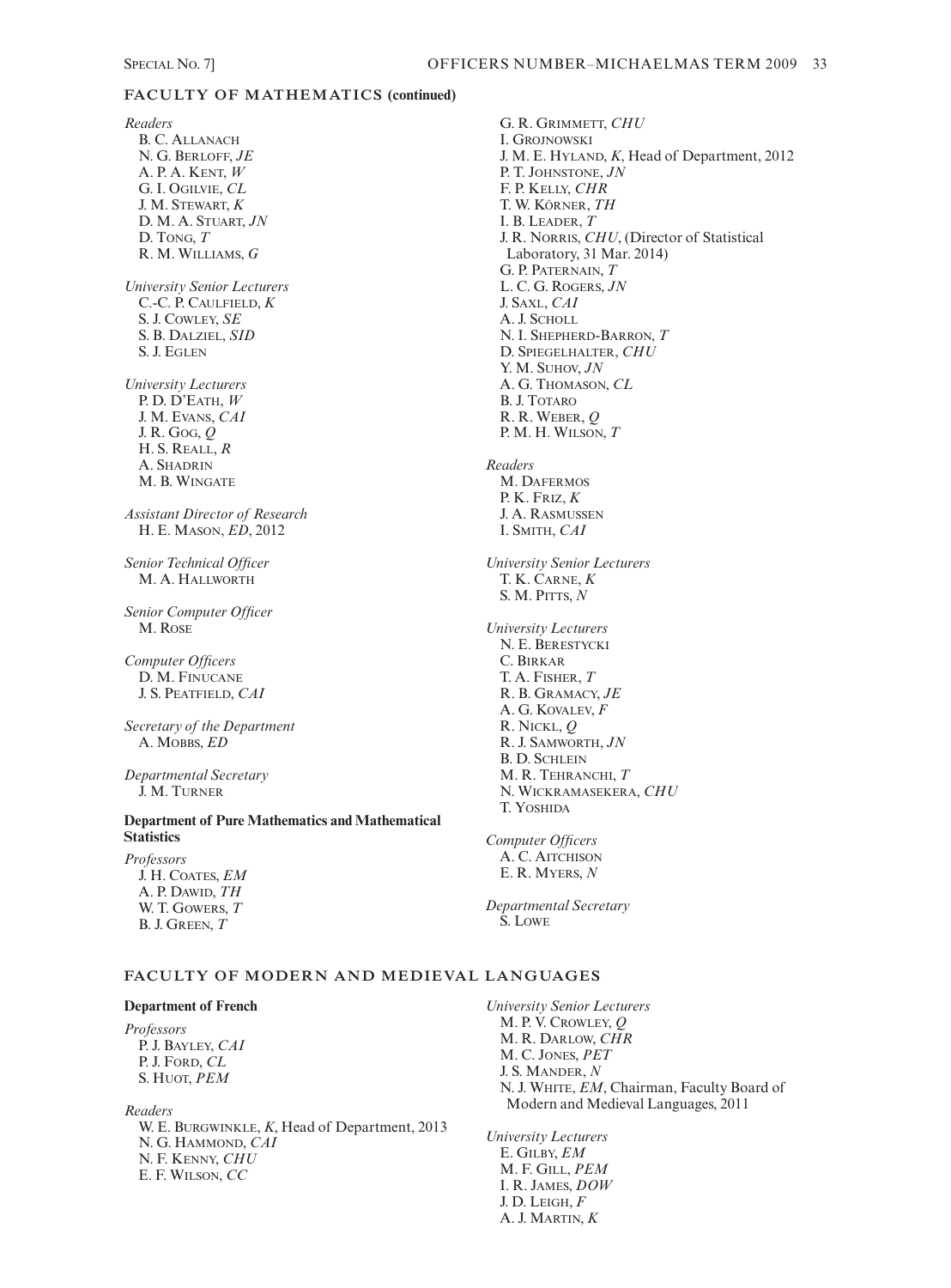# **FACULTY OF MODERN AND MEDIEVAL LANGUAGES (continued)**

*Senior Language Teaching Officers* H. AZÉRAD, *M* C. GAGNE, *Q*

#### **Department of German and Dutch**

*Professor* N. BOYLE, *M*

*Readers* P. HUTCHINSON, *TH* D. R. MIDGLEY, *JN* A. J. WEBBER, *CHU*, Acting Director of the Centre for Research in the Arts, Social Sciences, and Humanities 2010 C. J. YOUNG, *PEM*, Head of Department, 2010

*University Senior Lecturers* M. G. CHINCA, *T* M. R. MINDEN, *JE* E. G. C. STRIETMAN, *NH* J. WHALEY, *CAI*

*University Lecturers* M. A. RUEHL S. WATTS, *N*

*Senior Language Teaching Officers* A. KÜNZL-SNODGRASS, *JE* S. C. MENTCHEN, *M*

#### **Department of Italian**

*Professors* Z. G. BARANSKI, *NH* R. KIRKPATRICK, *R*

*Reader* R. S. C. GORDON, *CAI*

*University Senior Lecturers* P. ANTONELLO, *JN* A. S. BRUNDIN, *CTH* A. N. LEDGEWAY, *DOW*, Head of Department, 31 Dec. 2010

*University Lecturer* H. L. SANSON, *CL*

*Senior Language Teaching Officer* A. G. NATALI, *G*

#### **Department of Linguistics**

*Professors* W. M. BENNETT, *NH* S. HAWKINS, *CLH* F. J. D. NOLAN, *F* I. G. ROBERTS, *DOW*

*Reader* K. M. JASZCZOLT, *N*, Head of Department, 2011

*University Senior Lecturer* D. W. E. WILLIS, *SE*

*University Lecturer* B. VAUX, *K*

#### **Department of Slavonic Studies**

*Professor* S. C. FRANKLIN, *CL*

*Reader* A. ETKIND, *K*

*University Senior Lecturers* C. E. WARD E. K. WIDDIS, *T*, Head of Department, 2013

*University Lecturers* J. R. HOWLETT, *JE* K. R. RICHARDSON, *TH*

*Senior Language Teaching Officer* N. V. FRANKLIN, *SID*, Russian

#### **Department of Spanish and Portuguese**

*Professors* M. M. G. LISBOA, *JN* A. S. SINCLAIR, *CL*, Head of Department, 31 Dec. 2010 P. J. SMITH, *TH*

*Readers* S. R. BOLDY, *EM* D. KEOWN, *F*

*University Senior Lecturers* R. G. CACHO, *CL* L. M. HAYWOOD, *TH* E. G. KANTARIS, *CTH*, Director of the Centre of Latin American Studies, 31 Aug. 2010

*University Lecturers* R. R. O'BRYEN, *TH* I. SITARIDOU, *Q*

*Senior Language Teaching Officer* A. CARRERES, *SE*

*Language Teaching Officer* M. R. NORIEGA-SANCHEZ

# **Faculty**

*Professor* D. W. HOLTON, *SE*, Modern Greek

*Librarian* A. E. COBBY, *G*

*Computer Officer* M. LEGGATT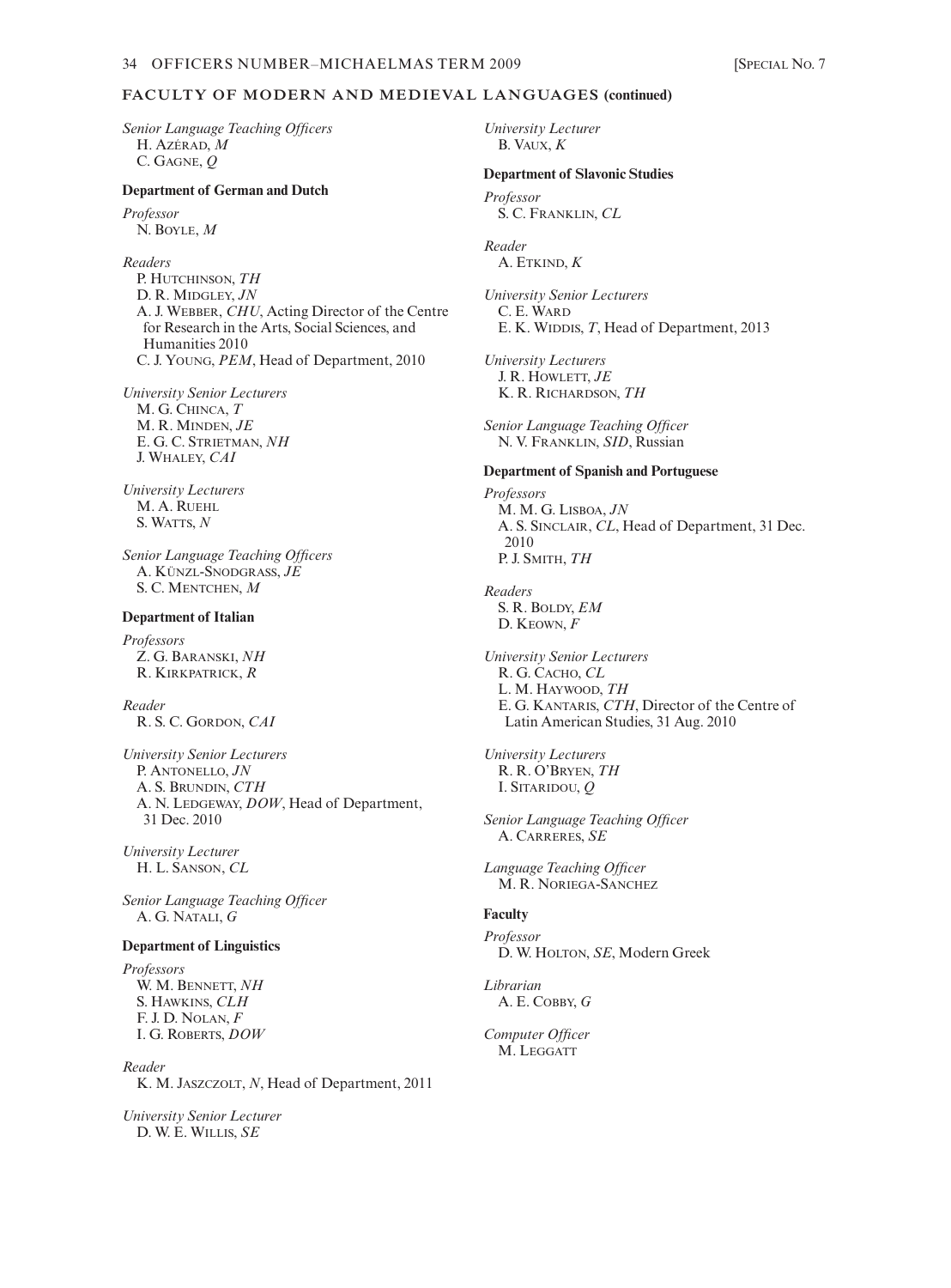# **FACULTY OF MUSIC**

*Professors* N. J. COOK, *K*  I. A. FENLON, *K* R. G. HOLLOWAY, *CAI* S. K. RANKIN, *EM*  J. S. RINK

*Readers* I. R. M. CROSS, *W* M. FROLOVA-WALKER, *CL* N. J. MARSTON, *K*

*University Senior Lecturers* R. F. DAVIS, *CC* M. W. ENNIS, *G* A. V. JONES, *SE*

# **FACULTY OF PHILOSOPHY**

*Professors* S. W. BLACKBURN, *T* T. M. CRANE, *PET* R. GEUSS B. J. HEAL, *JN*

*Readers* A. D. OLIVER, *CAI* M. D. POTTER, *F*

*University Senior Lecturers* H. LILLEHAMMER, *K* M. S. OLSARETTI, *JN* P. J. SMITH, *JE*

# **FACULTY OF PHYSICS AND CHEMISTRY**

#### **Institute of Astronomy**

*Professors* C. J. CLARKE, *CL* G. P. EFSTATHIOU, *K* N. W. EVANS, *K* A. C. FABIAN, *DAR* G. F. GILMORE, *K* P. C. HEWETT, *CC* R. C. KENNICUTT, *CHU*, Director of the Institute and Head of Department, 2013 C. D. MACKAY, *CC* M. PETTINI J. E. PRINGLE, *EM*

### *Readers*

S. C. CHAPMAN M. G. O. HAEHNELT, *JN* M. J. IRWIN, *CHU* R. G. MCMAHON, *CLH*  C. A. TOUT, John Couch Adams Astronomer, *CHU*, 2011

*University Senior Lecturer* I. R. PARRY

*University Lecturers* A. D. CHALLINOR, *Q* M. C. WYATT, *PET*

*University Lecturers* S. J. BARRETT, *PEM* S. CASTELVECCHI, *JN* B. WALTON, *JE*

*Computer Officer* M. N. BEG

*Librarian*  A. M. L. PENSAERT

*University Lecturers* A. M. AHMED, *G* C. E. CHAMBERS F. L. MACBRIDE, *JN*

*Computer Officer* M. F. MOSS

*Librarian* J. E. LECKY-THOMPSON

*Computer Officer* A. D. BATEY

*Secretary of the Institute* P. M. ASLIN

*Assistant Secretary of the Institute* M. E. HARDING

#### **Department of Chemistry**

*Professors* C. ABELL, *CHR* S. BALASUBRAMANIAN, *T* P. B. DAVIES, *CC* C. M. DOBSON, *JN* S. R. ELLIOTT, *T* Sir ALAN FERSHT, *CAI* R. C. GLEN, *CL* W. T. S. HUCK, *CAI* R. L. JONES, *Q* W. JONES, *SID*, Head of Department, 31 Dec. 2011 D. KLENERMAN, *CHR* J. M. KLINOWSKI, *PET* R. M. LAMBERT, *K* S. V. LEY, *T* I. PATERSON, *JE* J. A. PYLE, *CTH* J. K. M. SANDERS, *SE* M. SPRIK, *CL* D. J. WALES, *DOW*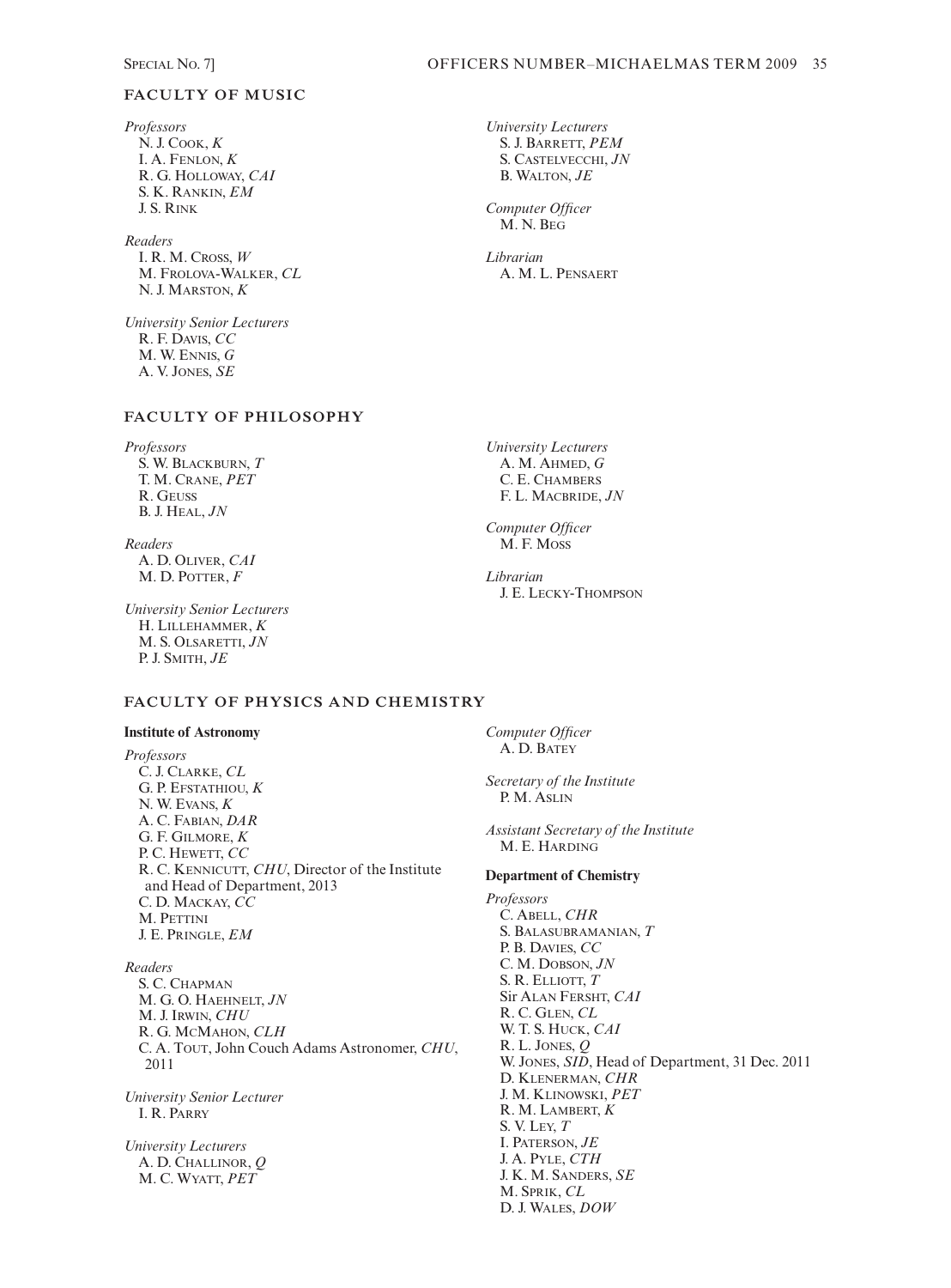# **FACULTY OF PHYSICS AND CHEMISTRY (continued)**

*Readers* A. S. ALAVI, *T* S. C. ALTHORPE, *K* J. CLARKE, *LC* J. M. GOODMAN, *CL* S. E. JACKSON, *PET* D. A. JEFFERSON, *CAI* M. VENDRUSCOLO, *CLH* D. S. WRIGHT, *CAI University Senior Lecturers* S. M. CLARKE, *JE* M. J. DUER, *R* J. H. KEELER, *SE* F. J. LEEPER, *EM* J. M. RAWSON, *M*  D. R. SPRING, *Q University Lecturers* N. BAMPOS, *TH* M. J. GAUNT, *M* J. R. NITSCHKE O. A. SCHERMAN, *JE* A. E. H. WHEATLEY, *F* P. T. WOOD, *JN Senior Technical Officers* M. E. GLENDENNING P. GRICE V. P. OSTANIN M. ZHOU, *CHU Technical Officers* J. E. DAVIES, *G*  R. A. FRESHWATER *Computer Officers* C. R. CHALK T. K. DICKENS P. G. DONNELLY C. E. PITT, *K* M. ROSE *Secretaries of the Department* H. R. N. JONES, *Q* (Academic Matters) M. J. WALSH C. WILSON *Director of the Melville Laboratory for Polymer Synthesis* W. T. S. HUCK, *CAI* **Department of Materials Science and Metallurgy** *Professors* S. M. BEST, *JN* H. K. D. H. BHADESHIA, *DAR* M. G. BLAMIRE, *HH* G. T. BURSTEIN R. E. CAMERON, *LC* A. K. CHEETHAM T. W. CLYNE, *DOW* J. L. DRISCOLL, *NH* D. J. FRAY, *F*, Director of Research A. L. GREER, *SID*, Head of Department C. J. HUMPHREYS, *SE*, Director of Research P. A. MIDGLEY, *PET* A. H. WINDLE, *T*, Director of Research

*Readers* P. D. BRISTOWE, *CL* W. J. CLEGG, *SE* B. A. GLOWACKI, *DAR*  N. D. MATHUR, *CHU University Senior Lecturers* Z. H. BARBER, *DOW* K. M. KNOWLES, *CHU* R. V. KUMAR, *TH* J. A. LITTLE, *CTH* E. R. WALLACH, *K University Lecturers* C. DUCATI J. A. ELLIOTT, *F* R. A. OLIVER, *PET* C. M. F. RAE, *EM Assistant Director of Research* P. E. J. RIVERA H. J. STONE, *Q Senior Technical Officers* J. S. BARNARD K. PAGE A. W. RAYMENT *Technical Officer* N. A. STELMASHENKO, *W Computer Officer* M. R. MANNING, *SE Secretaries of the Department* L. L. DANN R. E. M. WARD (Academic Matters) **Department of Physics** *Professors* J. J. BAUMBERG, *JE* J. R. COOPER, *DAR* N. R. COOPER, *PEM* A. M. DONALD, *R*, Deputy Head of Department, (Finance and Resourcing), 2009 Sir RICHARD FRIEND, *JN* V. GIBSON, *T* N. C. GREENHAM, *CL* S. F. GULL, *JN* C. A. HANIFF, *DOW* R. E. HILLS, *ED* A. N. LASENBY, *Q* W. Y. LIANG, *CAI* P. B. LITTLEWOOD, *T*, Head of Department, 2010 G. G. LONZARICH, *T* D. J. C. MACKAY, *DAR* R. J. NEEDS, *R* M. A. PARKER, *PET* M. C. PAYNE, *PEM* R. T. PHILLIPS, *CL* D. A. RITCHIE, *R* B. D. SIMONS, *JN* W. J. STIRLING H. SIRRINGHAUS, *CHU* C. G. SMITH, *CLH* U. STEINER

E. M. TERENTJEV, *Q*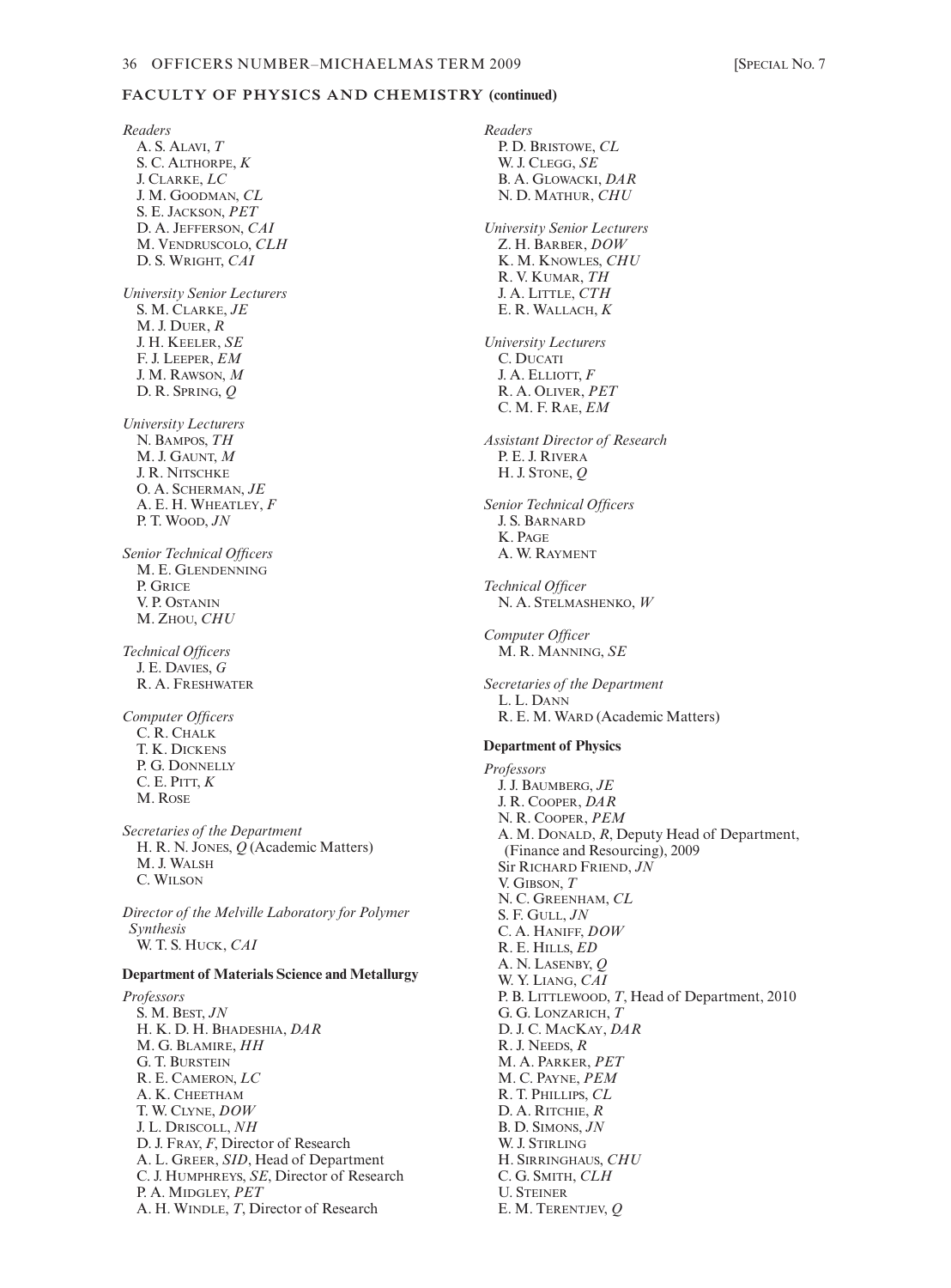# **FACULTY OF PHYSICS AND CHEMISTRY (continued)**

M. A. THOMSON, *EM* D. R. WARD, *Q*, Deputy Head of Department, (Teaching), 2009 M. WARNER, *CC* B. R. WEBBER, *EM* S. WITHINGTON, *DOW*

*Readers*

P. ALEXANDER, *JE* W. ALLISON, *F* P. J. DUFFETT-SMITH, *DOW* C. J. B. FORD, *G* F. M. GROSCHE, *T* J. R. GUCK M. P. HOBSON, *TH* H. P. HUGHES, *JN* G. A. C. JONES, *R* M. K. KÖHL J. S. RICHER, *CHU*

*University Senior Lecturers* R. E. ANSORGE, *F* J. R. BATLEY, *CHR* C. H. W. BARNES, *G* D. A. GREEN, *CHU* R. D. E. SAUNDERS, *DAR*

*University Lecturers* M. ATATÜRE D. F. BUSCHER, *PEM* P. CICUTA, *CHU* E. EISER Z. HADZIBABIC, *T* U. F. KEYSER

C. G. LESTER, *PET* R. PADMAN, *N Assistant Director of Research* J. ELLIS, *CAI Senior Assistant in Research* A. C. IRVINE *Senior Technical Officers* D. M. ASTILL, *PET* R. W. BARKER, *K* F. J. BLUNT, *LC* R. W. GYMER, *EM* L. B. A. HOMMELS C. J. MOSS G. P. WINIECKI *Technical Officers* M. CROFTS D. P. MOLLOY B. SHORES *Computer Officers* M. A. HAYES, *K* R. S. HAYNES I. W. MACKEY D. M. ODELL, *SID* M. J. RUTTER, *Q Secretaries of the Department* M. BURGESS R. A. C. HAY, *Q* (Academic Matters)

# **FACULTY OF POLITICS, PSYCHOLOGY, SOCIOLOGY, AND INTERNATIONAL STUDIES**

#### **Department of Politics and International Studies**

*Professors* A. M. GAMBLE, *Q*, Head of Department, 2012 J. G. HASLAM, *CC* C. J. HILL, *SID* B. P. SIMMS, *PET*

*Readers* G. R. EDWARDS, *PEM* C. A. JONES, *W* D. W. RUNCIMAN, *TH* P. A. TOWLE, *Q* M. WELLER, *HH*

*University Senior Lecturers* T. K. BARKAWI D. J. KELLY, *JE* A. NARLIKAR, *DAR* J. E. SMITH, *R* H. E. THOMPSON, *CL*

*University Lecturers* M. M. ABDEL RAHMAN D. E. A. CURTIS, *EM* M. EILSTRUP-SANGIOVANNI, *SID* Y. LIU, *N* G. RANGWALA, *T*

S. SRINIVASAN, *K* P. J. VAN HOUTEN, *CHU*

# **Department of Social and Developmental Psychology**

D. H. PEET (Administrative Matters)

*Professors* M. E. LAMB, *SID*, Head of Department, 2009 M. M. HINES, *CHU* S. E. GOLOMBOK, *N*

*Reader* C. H. HUGHES, *N*

*University Lecturers* D. A. GOOD, *K* P. J. RENTFROW, *F* S. SCHNALL

#### **Department of Sociology**

*Professors* G. E. M. BORN, *G* J. L. SCOTT, *Q*, Head of Department, 2011 J. B. THOMPSON, *JE*

*Readers* P. J. N. BAERT, *SE* L. P. KING, *EM* A. D. LEHMANN, *W*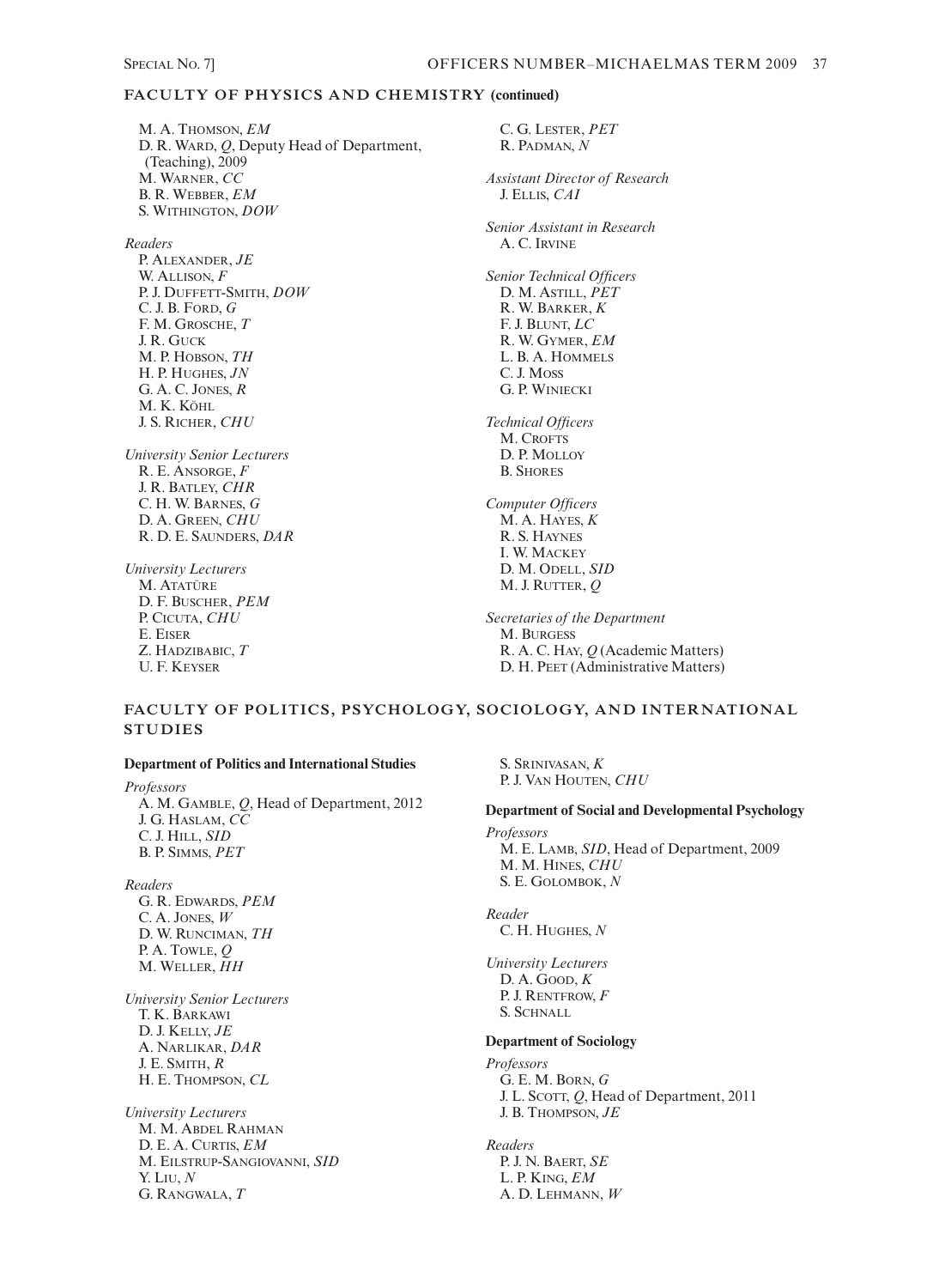# **FACULTY OF POLITICS, PSYCHOLOGY, SOCIOLOGY, AND INTERNATIONAL STUDIES (continued)**

*University Senior Lecturers* B. J. BURCHELL, *M* D. T. WEINBERG, *K*

### **Faculty**

*Librarian* J. W. NICHOLAS

#### **FACULTY OF VETERINARY MEDICINE**

*Professors* R. J. M. FRANKLIN, *PEM* J. L. HEENEY M. E. HERRTAGE, *ED*, Deputy Head of Department, 2012 N. D. JEFFERY, *W* D. J. MASKELL, *W*, Head of Department, 2014 A. E. WILLIAMS, *W* J. L. N. WOOD, *W*

*Readers* J. M. DOBSON, *DAR* H. J. FIELD, *Q* J. S. GIBSON, *CL*  P. MASTROENI, *DAR*

*University Pathologist* A. R. JEFFERIES, *G*

*University Physician* K. MUELLER

*University Surgeon* S. J. LANGLEY-HOBBS, *ED*

*University Equine Surgeon* E. ENGELI

*University Senior Lecturers* B. A. BLACKLAWS, *N* J. C. BREARLEY, *LC* C. E. BRYANT, *Q* R. BUJDOSO, *W* S. D. W. FROST, *T* F. M. D. HENSON, *NH* N. B. HOLDSTOCK, *CL* M. A. HOLMES, *CHU* S. S. LLOYD, *W* D. R. SARGAN, *JN* L. S. TILEY A. W. TUCKER, *PEM* P. J. WATSON, *EM*

*Computer Officer* K. BRADLEY

## **Centre for Family Research**

*Director* S. E. GOLOMBOK, *N*, 31 Dec. 2009

*University Lecturers* J. L. DEMETRIOU J. F. LADLOW, *N* G. P. PEARCE B. J. SKELLY, *N Senior Technical Officer* A. E. SCHWABE, *W Technical Officer* C. J. BROWN *Computer Officers* J. M. SMITHER S. THARAKAN *Assistant Director of Research* C. ZHAO *Senior Assistant in Research* P. N. TONKS *Associate Lecturers* R. W. BLOWEY, 2009 J. E COOPER, 31 Mar. 2011 D. R. ELLIS, 2010 R. D. GLEED, 14 June 2013 F. GORMAN, 14 June 2013 T. R. GREET, 31 Mar. 2011 J. E. F. HOULTON, *CTH*, 31 Dec. 2009 C. E. LATHAM, *R*, 2011 R. C. PILSWORTH, *W*, 2011 D. L. WILLIAMS, *JN*, 31 Dec. 2010

*Departmental Secretaries* J. A. DRINKWATER, *G* J. INGHAM K. M. AYRES G. K. ARNOLD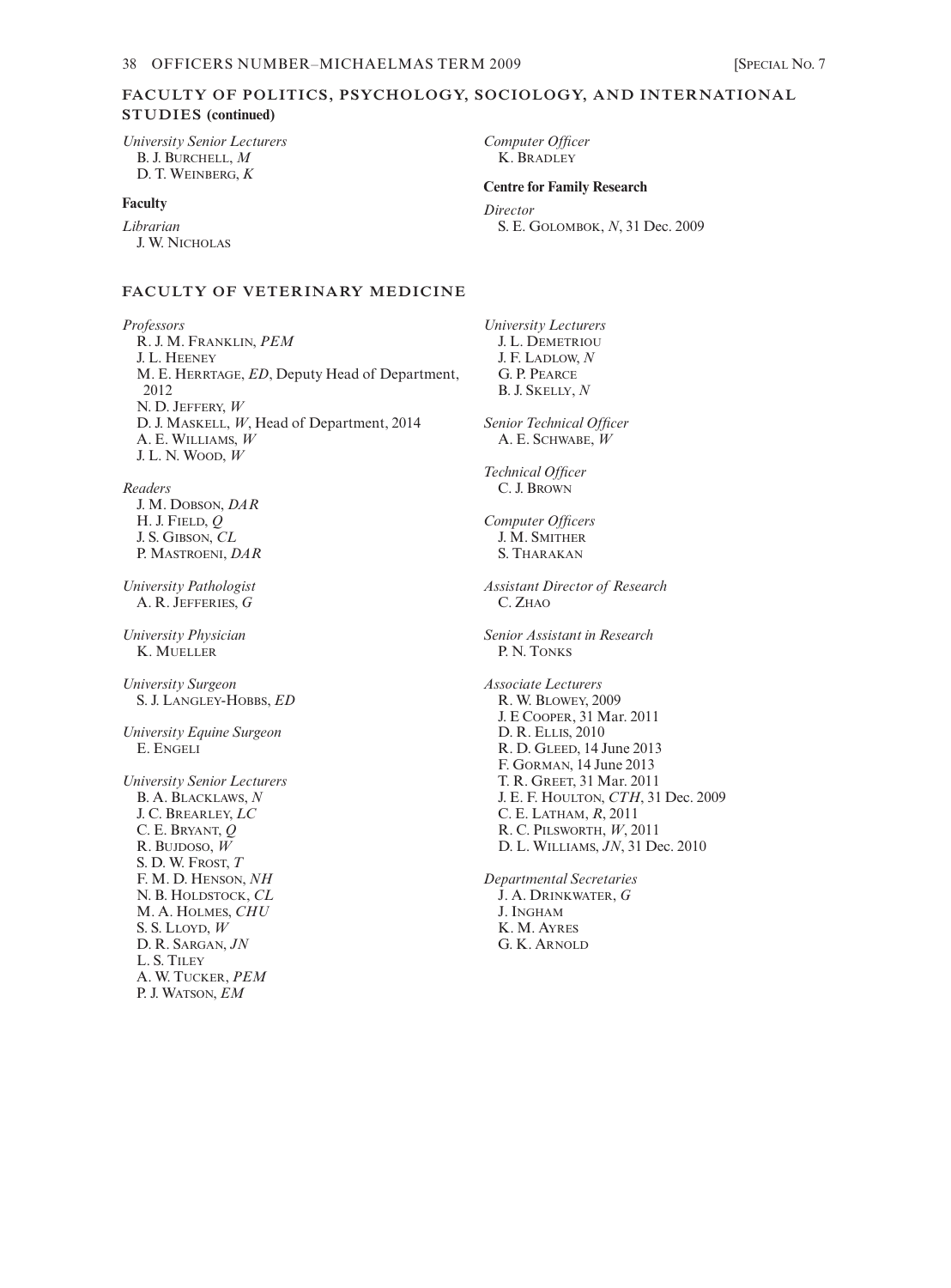# **DEPARTMENTS INDEPENDENT OF ANY FACULTY**

#### **DEPARTMENT OF CHEMICAL ENGINEERING AND BIOTECHNOLOGY**

*Professors* H. A. CHASE, *M* L. F. GLADDEN, *T*, Head of Department, 2011 E. A. H. HALL, *Q* M. KRAFT, *CHU* C. R. LOWE, *T*, Director of Biotechnology M. R. MACKLEY, *R* N. K. H. SLATER, *F*

#### *Readers*

S. S. S. CARDOSO, *PEM* J. S. DENNIS, *SE* A. C. FISHER M. L. JOHNS, *CTH* C. F. KAMINSKI, *R* A. G. TUNNACLIFFE, *PEM* D. I. WILSON, *JE*

*University Senior Lecturers* P. J. BARRIE, *EM* G. D. MOGGRIDGE, *K* A. F. ROUTH, *CAI*

D. M. SCOTT, *F* V. S. VASSILIADIS

*Assistant Directors of Research* M. D. MANTLE, *W* A. J. SEDERMAN, *F*, 31 Dec. 2009

*Senior Technical Officers* S. A. BUTLER, 9 Apr. 2010 S. D. J. CROWE S. S. SALL

*Computer Officers* V. S. BLAKE B. V. D. GODDARD J. W. THOMPSON, *PEM*

*Secretaries of the Department* L. D. CRAFT P. J. FOREMAN T. J. MATTAMS, *CHR*

# **DEPARTMENT OF HISTORY AND PHILOSOPHY OF SCIENCE**

*Professors* J. P. FORRESTER, *K*, Head of Department, 31 Dec. 2010 N. JARDINE, *DAR* S. J. SCHAFFER, *DAR* J. A. SECORD, *CHU*

*University Senior Lecturers* N. D. HOPWOOD, *DAR* L. T. KASSELL, *PEM* T. M. LEWENS, *CL*

*Librarian* T. J. EGGINGTON

*Secretary* T. J. HUG

# *Readers* L. TAUB, *N*, *Director and Curator of the Whipple*

*Museum of the History of Science* E. ROBSON, *CL*

### **DEPARTMENT OF LAND ECONOMY**

*Professors* P. M. ALLMENDINGER, *CL* I. D. HODGE, *JE*, Head of Department, 2011 C. LIZIERI, *PEM* P. TYLER, *CTH*

*Director of the Cambridge Centre for Housing and Planning Research* C. M. E. WHITEHEAD

*Readers*

M. J. DIXON, *Q* D. R. HOWARTH, *CL* J. S. L. MCCOMBIE, *DOW* P. G. MCHUGH, *SID*

*University Lecturers* J. T. ALCOCK X. BAO, *N* E. M. A. DA SILVA, *R* S. FENNELL, *JE* A. KONTOLEON, *DAR* C. P. MACKENZIE, *SE* U. PASCUAL, *HO* K. PATEL, *M* M. ROBERTS, *NH*

*Librarian* W. T. THURLEY

*Computer Officers* D. J. BANKS M. ROGERS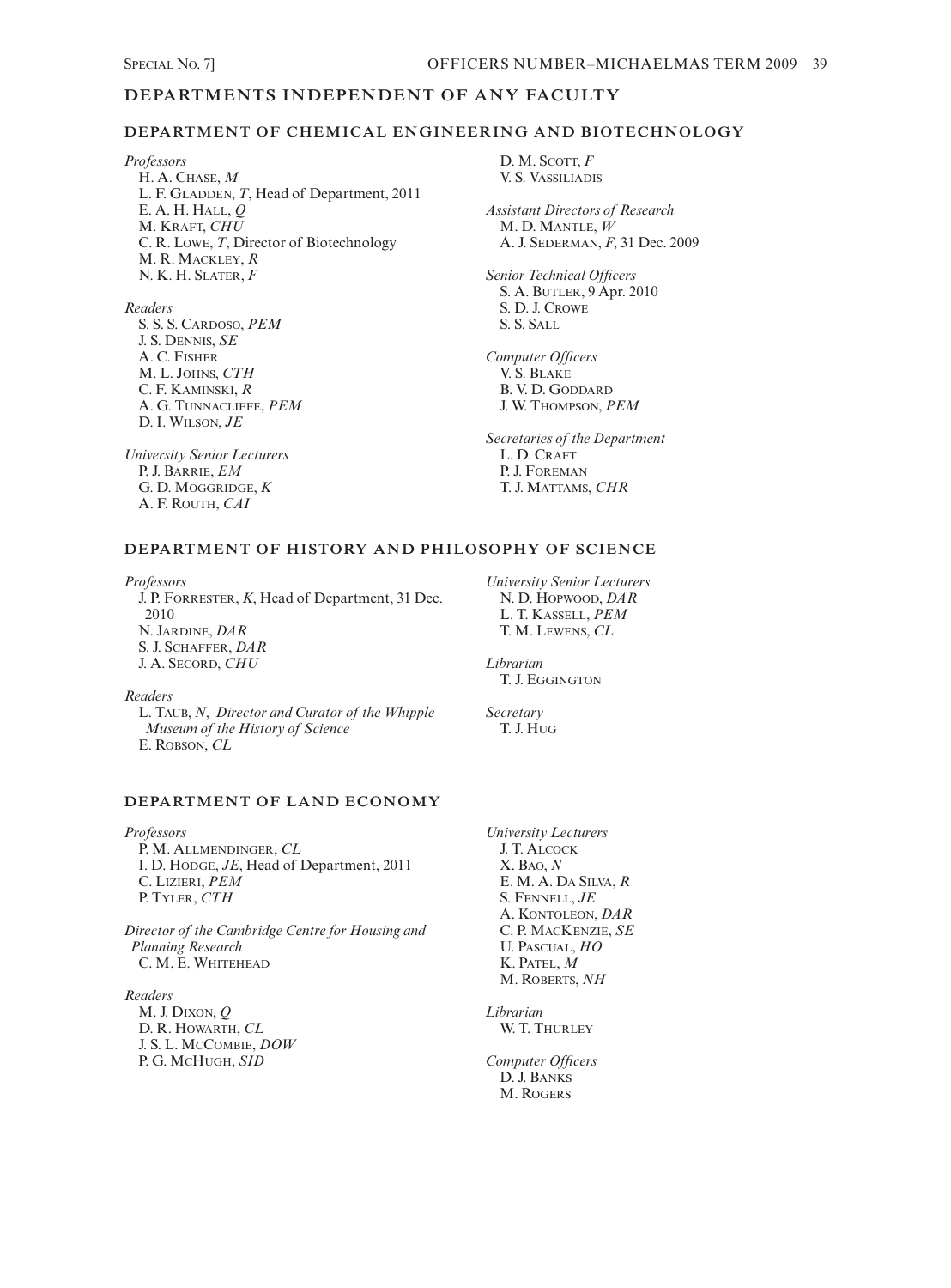# **SCHOOLS AND OTHER INSTITUTIONS AND OFFICERS UNDER THE SUPERVISION OF THE GENERAL BOARD**

**SCHOOLS**

### **SCHOOL OF ARTS AND HUMANITIES**

*Head of the School* S. C. FRANKLIN, *CL*, 31 Dec. 2012

*Secretary* M. P. CHALK, *NH*

*Assistant Secretary* V. R. BENNETT

*Finance Manager* C. R. CAHILL, *K*

# **SCHOOL OF THE BIOLOGICAL SCIENCES**

*Head of the School* C.A. GILLIGAN, *K*, 31 Dec. 2012

*Secretary* K. S. DOUGLAS

*Director of University Biomedical Support Services* C. B. GENTRY

*Assistant Director* J. R. KEELEY, *N*

# **SCHOOL OF CLINICAL MEDICINE**

*Head of the School* J. G. P. SISSONS, *DAR*, 31 Dec. 2012

*Secretary* M. S. EDWARDS, *F*

*Finance Officer* R. G. UTTIN

*Associate Lecturers* G. A. FOLLOWS, 31 May 2013 A. J. JOHNSTON, *EM*, 31 May 2013 R. J. KENDALL, 31 May 2013

#### **SCHOOL OF THE HUMANITIES AND SOCIAL SCIENCES**

*Head of the School* W. A. BROWN, *DAR*, 30 Sept. 2012

*Secretary* J. G. EVANS

*Finance Officer* Vacant

# **SCHOOL OF THE PHYSICAL SCIENCES**

*Head of the School* J. K. M. SAUNDERS, *SE*, 31 Dec. 2010 *Secretary* J. A. DALTON

*Finance Officer* S. WRIGHT

# **SCHOOL OF TECHNOLOGY**

*Head of the School* I. H. WHITE, *JE*, 31 Dec. 2012

*Secretary* S. T. LAM, *T*

*Assistant Secretary* K. LEAL

*Finance Officer* C. ALLEN

# **OTHER INSTITUTIONS**

# **CENTRE OF AFRICAN STUDIES**

*Acting Director* M. A. Vaughan, *K*, 2009

## **CENTRE FOR RESEARCH IN THE ARTS, SOCIAL SCIENCES AND HUMANITIES**

*Acting Director* A. J. WEBBER, *CHU*, 2010

# **CENTRE FOR BUSINESS RESEARCH**

*Director* A. HUGHES, *SID*, 2010

*Assistant Directors* A. D. COSH, *Q* S. F. DEAKIN, *Q*

#### **CAMBRIDGE PROGRAMME FOR SUSTAINABILITY LEADERSHIP**

*Director*  V. A. COURTICE, *NH*

# **WELLCOME TRUST/CANCER RESEARCH UK GURDON INSTITUTE**

*Chairman*

R. D. ST. JOHNSTON, *PET*

*Professor* T. KOUZARIDES, *F*, 2013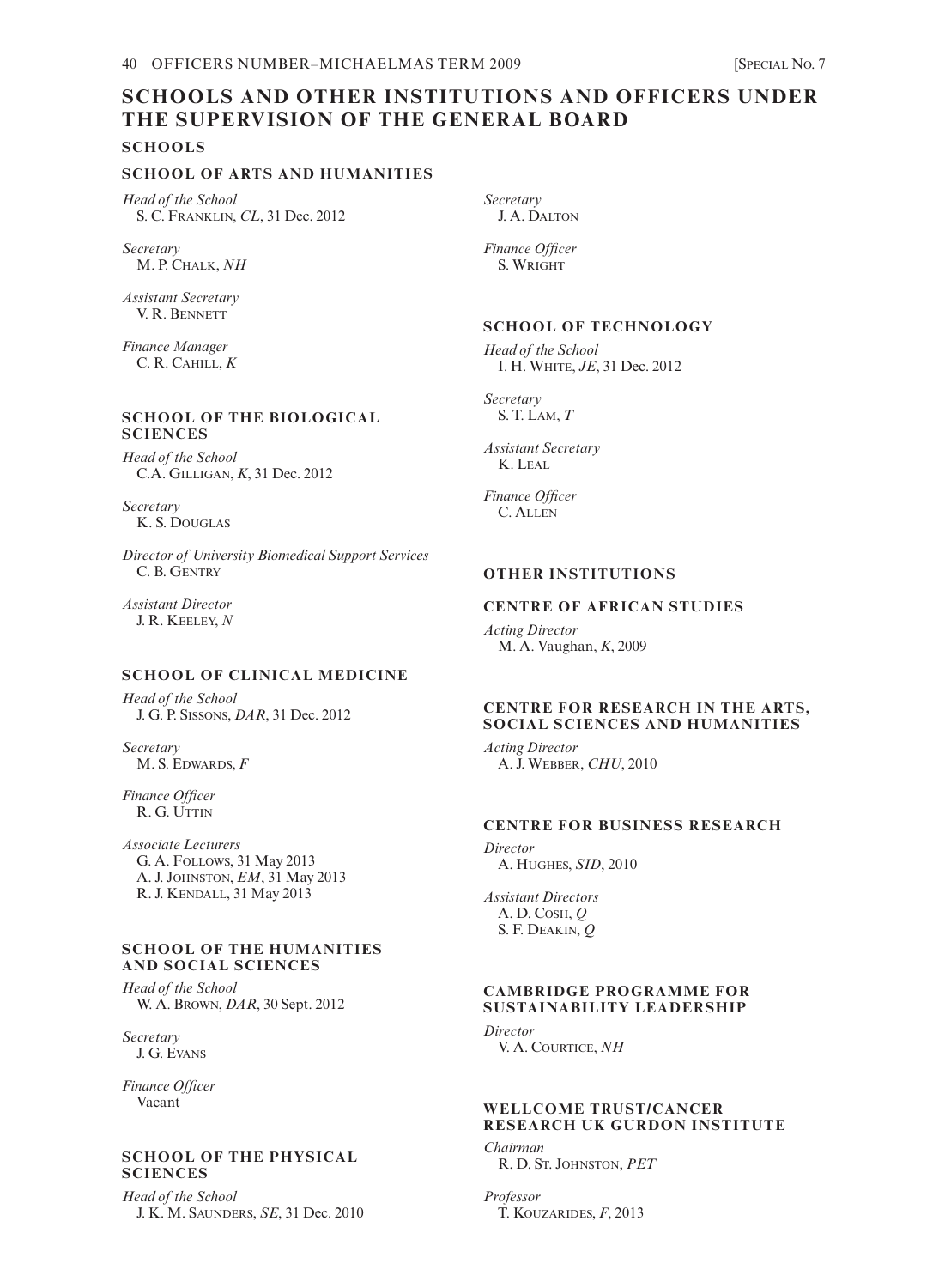# **CENTRE FOR APPLIED RESEARCH IN EDUCATIONAL TECHNOLOGIES**

*Director* J. R. NORMAN, 2009

*Senior Technical Officers* P. T. COOK B. P. C. HASSLER, *DOW*

# **INSTITUTE OF CONTINUING EDUCATION**

*Director* R. LINGWOOD, *PEM*

*Reader* M. I. KALNINS, *CC*

*University Senior Lecturers* J. J. MEGGITT, *HH* S. M. OOSTHUIZEN, *W*

*University Lecturer* G. C. CARR, *CTH*  N. C. KETTLEY M. J. SEWELL, *SE* S. K. WILLIAMS, *TH*

*Senior Assistant Secretaries* S. J. ORMROD S. E. RAWLINGS, *LC*, Deputy Director (Warden of Madingley Hall)

*Junior Assistant Secretaries* L. A. FISHER E. M. MORFOOT M. W. NORRIS K. M. RODDWELL

*Catering Manager* G. I. WILLIS

#### **RESEARCH CENTRE FOR ENGLISH AND APPLIED LINGUISTICS**

*Acting Director* H. P. J. M. HENDRIKS, *LC*

*Assistant Directors of Research* J. P. BLEVINS M. T. J. PARODI J. N. WILLIAMS, *DAR*

# **HRH PRINCE ALWALEED BIN TALAL CENTRE OF ISLAMIC STUDIES**

*Director* Y. K. SULEIMAN, *K*, 2013

# **LANGUAGE CENTRE**

*Director* A. N. KING, *CHU* *Deputy Director* C. ZÄHNER

*Senior Language Advisers* N. RADIC, *CHR*  K. OTTEWELL

*Language Adviser* A. G. OGIER

*Librarian* R.-L. CLEARY

*Departmental Secretary* N. HARDY, *JE*

*Computer Officers* J. F. ANDERSON S. T. CLARK A. J. FAUVERGE J. L. WONG

# **CENTRE OF LATIN-AMERICAN STUDIES**

*Director* E. G. KANTARIS, *CTH*, 2010

*University Lecturer* J. E. PAGE, *R*

# **ISAAC NEWTON INSTITUTE FOR MATHEMATICAL SCIENCES**

*Director and Professor* Sir DAVID WALLACE, *CHU*

*Deputy Director* B. D. Mestel, 2013

# **CENTRE OF SOUTH ASIAN STUDIES**

*Director* Sir CHRISTOPHER BAYLY, *CTH*, 31 Dec. 2011

*Librarian* K. M. GREENBANK, *W*

# **UNIVERSITY COMPUTING SERVICE**

*Director* I. J. LEWIS, *G*

*Deputy Director* S. KEARSEY, *Q*

*Principal Computer Officer* J. D. HORNSBY

*Senior Computer Officers* R. J. DOWLING, *SID* R. C. FRANKLIN R. J. STIBBS, *DOW*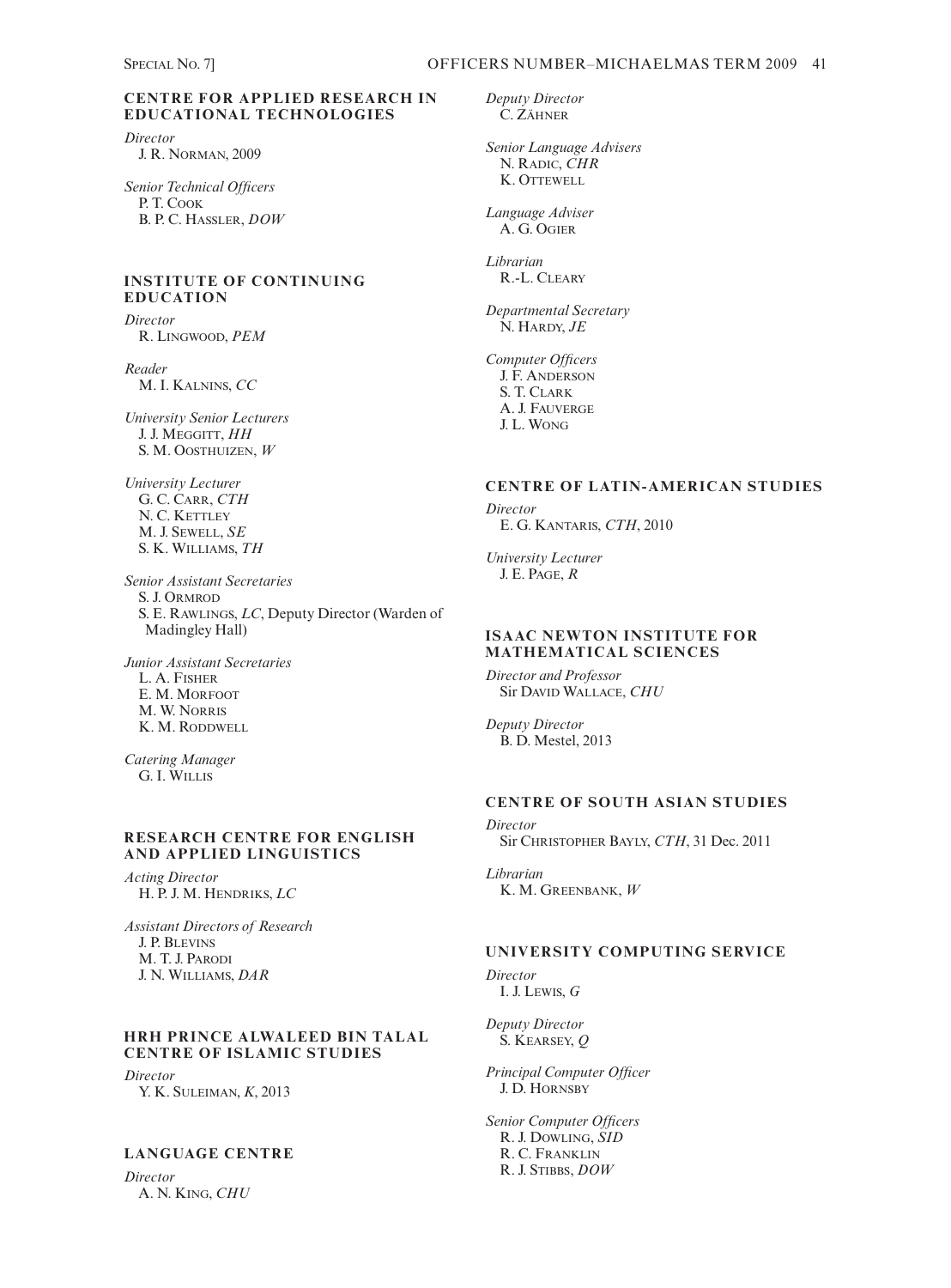*Senior Assistant Treasurer* M. L. ROWLEY, *PEM Computer Officers* A. I. ALTAPARMAKOV, *CHR*  P. R. BADCOCK P. M. BALL C. P. BARTLET, *DAR* M. B. BECKLES, *K* C. R. BROWN D. N. BRYANT, *DOW* R. L. C. CHARLES, *N* D. P. CARTER M. R. W. COLE, *Q* T. T. DANG A. J. EDGAR F. A. N. FINCH, *T* S. M. FLOOD L. T. FOOT J. L. GLUZA, *CHU* M. GONZALEZ-RUBINOS B. S. GRAINGER B. J. HARRIS, *CC* D. J. HARRISON N. J. HARWOOD A. HONT, *G* S. J. ISON C. J. JARDINE, *K* K. M. JEARY A. T. JUDD S. R. KEYNTON J. P. KING A. R. KITCHING J. M. LINE, *SE* N. M. MACLAREN, *CC* I. W. MACKEY S. MACRAE P. MAZUMDAR, *JE* R. A. W. MEE, *M* K. MORGAN B. K. OMOTANI, *DAR* C. E. PASCOE D. POTTER C. QUY D. A. RASHDEED R. RODD, *N* S. C. ROGERS, *DOW* H. V. SARGAN P. M. SHORE R. J. SMITH D. C. STEWART A. D. STONE C. E. THOMPSON, *T* J. WARBRICK, *PEM* G. W. WATSON G. WILD J. M. WILKINS H. C. M. WILTSHER M. TEN WOLDE

*Secretary* F. HIDER

V. R. WOODLEY, *DAR* K. W. YELLOP

#### **UNIVERSITY LIBRARY**

*Librarian* A. JARVIS, *W Acting Deputy Librarian* S. MEHRER *Senior Under-Librarians* A. C. HARPER P. KILLIARD P. B. MORGAN, *SE* J. R. H. TAYLOR, *CAI* D. WILLS *Under-Librarians* M. C. ALLEN-WYTZES C. A. AYLMER, *PEM* I. M. BURKE C. T. CLARKSON, *SID* A. COLLINS J. COX S. M. DALE P. DUNN L. J. GRAY, *W* R. HARDY S. J. HILLS, *Q* R. J. HORNE N. KOYAMA, *SE* V. M. LACEY D. K. LOWE, *JE* P. M. MEADOWS, *PEM* W. A. NOBLETT, *CHR* B. M. OUTHWAITE, *CHR* A. J. PERKINS J. S. RINGROSE, *PEM* R. M. ROWE C. A. SIMMONDS N. A. SMITH, *CC* A. E. M. TAYLOR J. D. WELLS, *TH* J. WHITELOCK, *DAR* G. WIEDERMANN M. L. WILSON P. N. R. ZUTSHI, *CC Assistant Under-Librarians* W. AYLETT C. J. CARTY, *T* J. CAUDWELL E. M. CHAMBERLAIN L. M. DINGLE Y. FAGHIHI A. G. FARRANT J. E. FARRANT W. A. HALE R. C. JAMIESON, *K* E. J. JOHNSON J. E. KELLY I. L. KUHN S. V. LAMBERT M. S. MORCILLO-GARCIA T. H. P. PENTON C. STAUFENBIEL L. M. WALDOCH P. J. ZAWADA

L. ZHU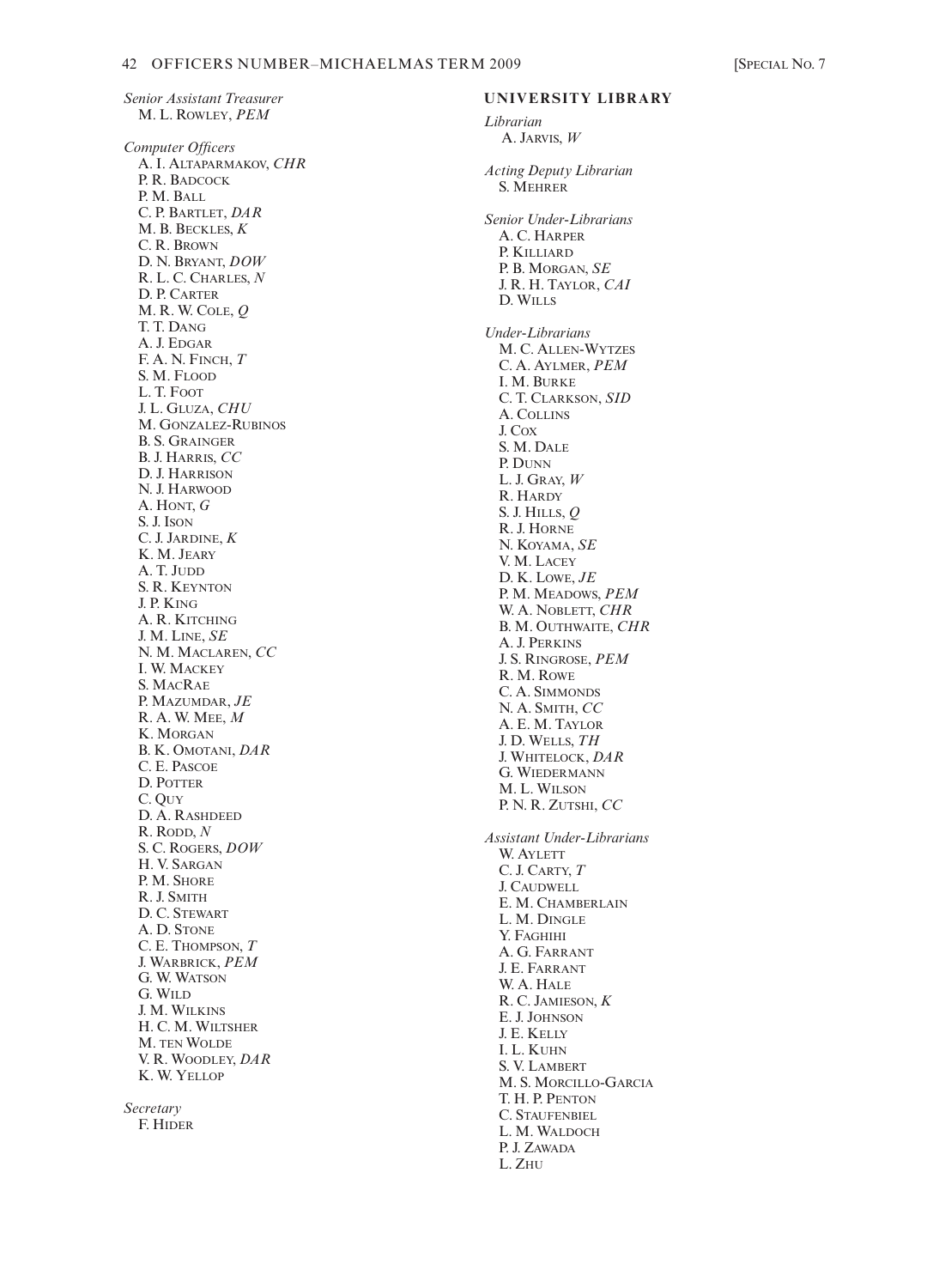*Assistant Library Officers* J. I. DAVIS E. J. DOURISH, *JE* P. J. GIRLING H. JONES

*Administrative Officer* M. DANN, *CC*

*Computer Officer* M. TULADHAR

*Honorary Keeper of the Chinese Books* J. P. MCDERMOTT, *JN*, 31 Dec. 2010

*Honorary Keeper of the Japanese Books* P. F. KORNICKI, *R*, 31 Dec. 2010

*Honorary Keeper of the Slavonic Books* E. P. TYRRELL, *K*, 31 Dec. 2010

*Honorary Keeper of the Taylor-Schechter Genizah Collection* R. P. GORDON, *CTH*, 31 Dec. 2010

# **University Archives**

*Under-Librarian* P. N. R. ZUTSHI, *CC* (Keeper)

*Under-Librarian* J. COX (Deputy Keeper)

# **Science Libraries (Central Science Library, and Betty and Gordon Moore Library)**

*Under-Librarians* S. M. DALE Y. NOBIS

*Assistant Under-Librarian* S. V. LAMBERT

*Assistant Library Officer* J. I. DAVIS, *PEM*

#### **Medical Library**

*Senior Under-Librarian* P. B. MORGAN, *SE*

*Under-Librarian* A. COLLINS

#### **Squire Law Library**

*Senior Under-Librarian* D. WILLS

*Assistant Under-Librarians* L. M. DINGLE P. J. ZAWADA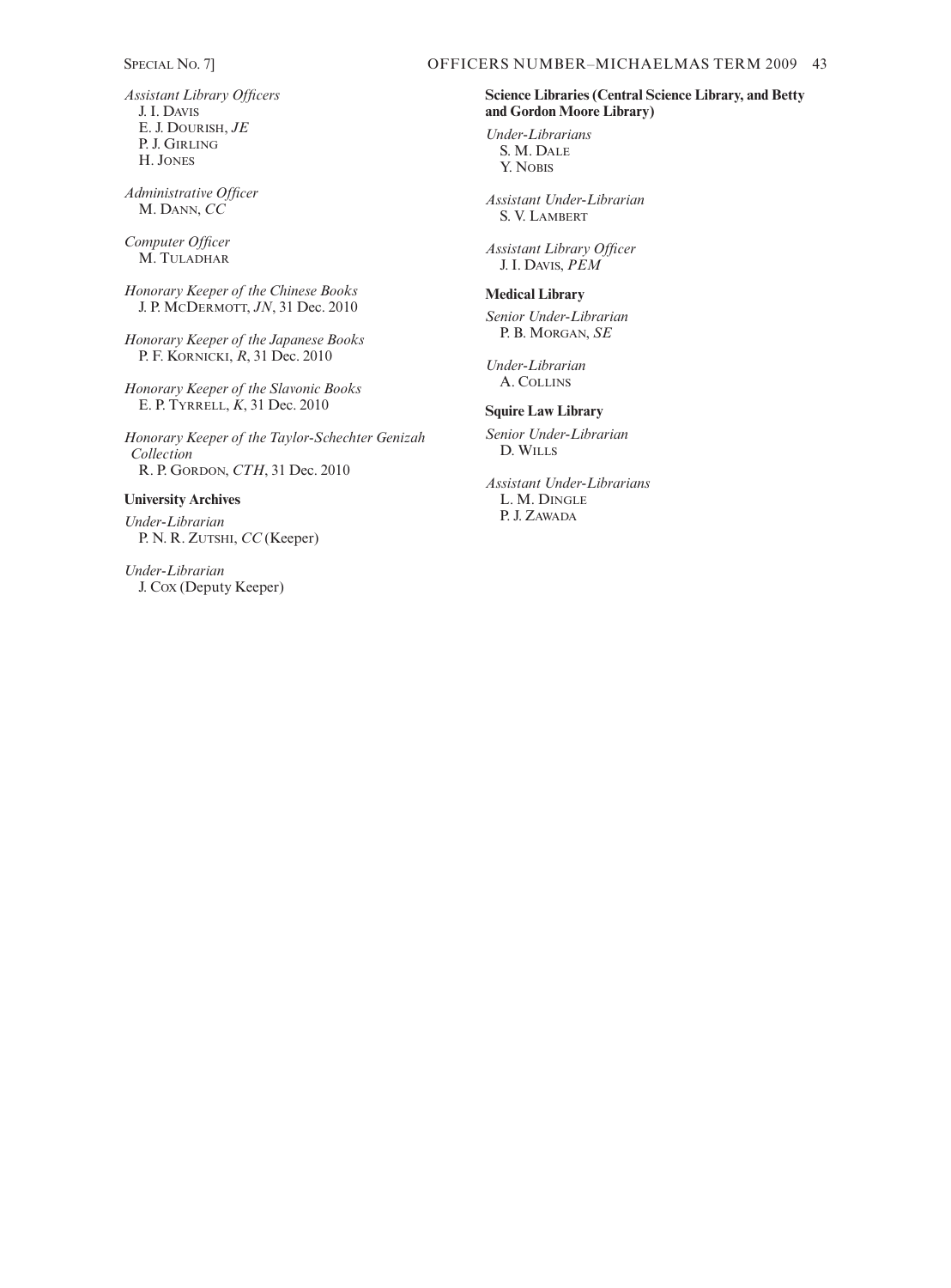# **OFFICERS IN INSTITUTIONS PLACED UNDER THE SUPERVISION OF THE COUNCIL**

# **UNIVERSITY OFFICES**

**PRINCIPAL ADMINISTRATIVE OFFICER** *Registrary:* J. W. NICHOLLS, *EM*

# **ACADEMIC DIVISION**

*Academic Secretary*  G. P. ALLEN, *W*

*Deputy Academic Secretary* D. P. F. MCCALLUM, *W*

*Assistant Directors* J. D. BEARD G. R. MORRISON P. M. STEVENS, *DAR*

*Principal Assistant Registraries* M. P. CHALK, *NH* K. S. DOUGLAS M. S. EDWARDS J. G. EVANS

*Senior Assistant Registraries* K. M.-J. ALLEN A. M. BENTON, *N* C. MAXWELL, *W* D. RAINSBURY N. J. WILSON, *PEM*

*Assistant Registraries* L. M. BIGGS M. A. BODFISH M. A. BUTCHER T.-T. CHANG M. J. S. DIXON S. A. GANNON M. J. C. HALL S. A. HANNAFORD E. HARESNAPE J. JACOBS, *EM* T. M. JAMES, *JN* T. D. LEVINSON F. MCLOUGHLIN B. A. PURKISS, *LC* H. REED F. RUSSELL L. C. SMETHURST

*Administrative Officers* J. A. BABINGTON M. BALLARD C. A. BELCHER V. R. BENNETT A. J. BURGESS J. C. BUTCHER C. E. BUTLER R. COUPE P. J. CRASKE C. C. EDWARDS C. A. FAGE J.C. FAULKNER F. J. FISHER-HUNT, *SE*

S. FORD J. E. GREEN M. C. A. GRIFFIN J. HALL P. J. HARLAND, *CTH* J. HORSLEY M. HOWE T. J. HUG I. J. HUMPHREY D. A. JONES H. E. B. KINNEAR M. J. MCKERCHAR, *JN* L. MARLOW, *W* F. N. MOOLLA A. M. J. NEWMAN T. N. OAKLEY E. B. OLIVER S. J. PICKARD C. PILLINGER A. J. POLLENTINE C. A. READ C. I. REID N. RILEY S. C. ROUND A. C. RUGGLES-BRISE H. SANDERSON W. A. SOLOMOU, *T* B. A. STEVENS A. STRANGE A. E. SWALES, *EM* N. M. THOMPSON N. TOOKE R. TULEY, *W* B. A. WARN J. WASTL L. J. WHITEBREAD

#### **ESTATE MANAGEMENT AND BUILDING SERVICE** *Director*

M. R. BIENIAS, *W*

*Deputy Directors* L. C. DANE (Head of Planning and Property) R. S. DHILLON (Head of Projects) M. J. DOWLING (Head of Maintenance) *Assistant Director* R. F. SIMPSON (Senior Estates Surveyor) *Senior Assistant Registrary* C. D. LEWIS (University Security Adviser), *W Assistant Registraries* C. NORMAN J. L. WELLS *Assistant Treasurers* A. J. CLARKE E. J. PUTTERILL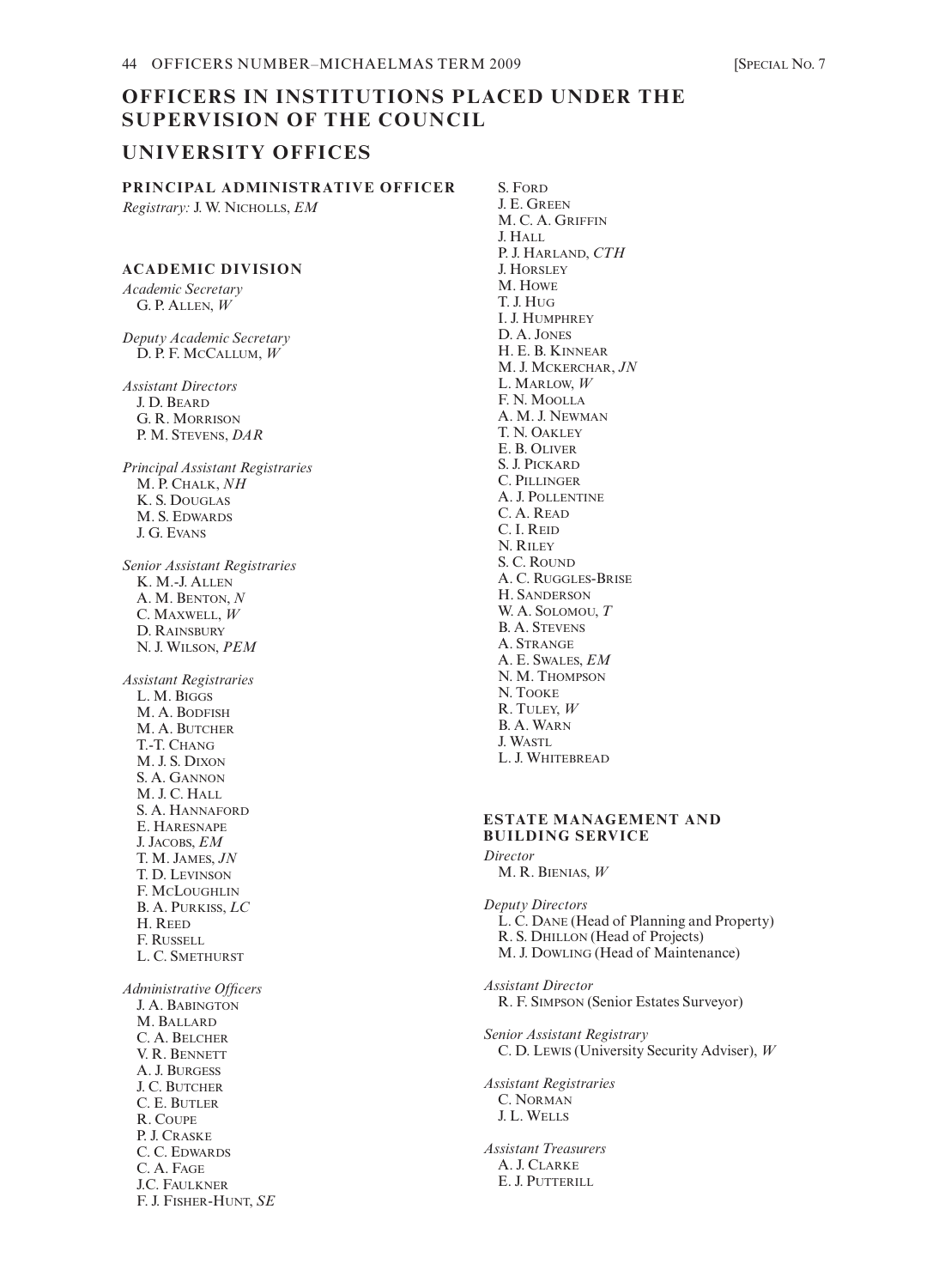*Senior Advisory Officers* K. J. BRADBURY M. J. CLEMENTS G. E. DACEY S. T. GILES J. A. HART P. J. HASLEY G. JENKINS L. H. LAMBERT G. S. MILLAR P. MILLINER J. R. NEVE J. PADLEY H. W. PERCIVAL D. J. PILGRIM M. J. WETTON J. M. WOODS, *T Advisory Officers*  J. R. ABERCROMBIE D. J. BARNARD G. BALMFORTH I. J. BROWN R. M. BUCKINGHAM-HOWARD M. H. CHAPMAN J. E. M. CLARK P. T. COLE A. D. CORCORAN R. GRIFFIN J. M. J. HADLEY P. J. HARDY C. C. HIGH G. JENNINGS T. G. JONES R. D. W. KAY C. LAWRENCE R. P. LINDSAY A. LISTER R. J. PHILLIPS I. N. SCRIVENER D. SOUTHWELL G. B. WALKER D. F. WILLIAMS

*Administrative Officers* C. J. HINTON P. HOPPER M. R. WHITELAND

**Accommodation Service** *Head*

N. BLANNING, *JN*

# **University Farm**

*Senior Advisory Officer* J. L. JONES

*Advisory Officer* W. G. HUGHES

# **University Centre**

*General Manager* T. J. WALSTON, *DOW*, University Catering Adviser

### SPECIAL NO. 7] OFFICERS NUMBER-MICHAELMAS TERM 2009 45

## **FINANCE DIVISION**

*Director of Finance* A. M. REID, *W*

*Deputy Treasurer* K. SYKES, *PEM*

*Principle Assistant Treasurer* S. HUTSON

*Senior Assistant Treasurers* P. A. LIGHT, *TH* J. STEAD R. G. UTTIN

*Assistant Treasurers* C. ALLEN C. R. CAHILL, *CAI* H. C. E. DAVIS C. EDNEY L. GARNER B. E. HOUSDEN D. A. LOTT B. J. M. MCLELLAN D. A. MAN M. MILLARD V. MITCHELL C. J. PASKINS C. PATTEN H. K. PETTIT K. M. SHELDON F. J. C. WEBSTER, *SE* S. WRIGHT, *CL Administrative Officers*  E. BALL E. S. Y. CHALLIS H. C. E. DAVIS

S. C. DAY A. DURRANT D. FORD J. GRANT D. GREENFIELD K. GREYSON P. A. GOODING S. C. HEDGER T. J. HUISH E. KEENAN J. S. LAST S. O. MACAULAY S. MACLAREN M. MONTANES GASSOL A.-M. M. NEWBY M. PLIMMER J. POWELL J. ROSE G. RUSSELL T. SENDALL D. SIZER R. STUCKEY A. WEATHERLEY K. WILSON Y. Q. WU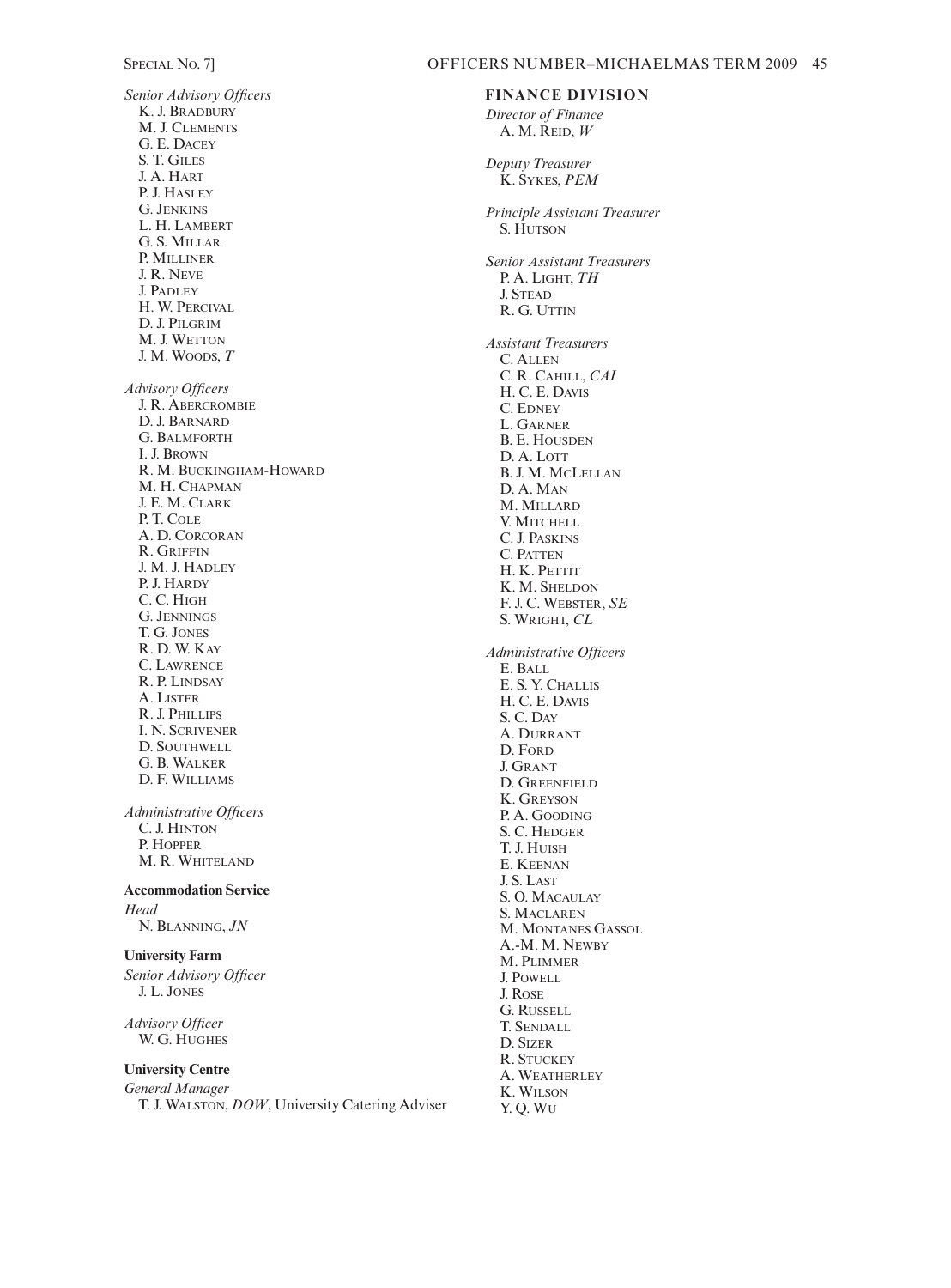# **HUMAN RESOURCES DIVISION**

*Director* I. SEEHRA

*Senior Assistant Registrary* E. J. STONE

*Senior Assistant Treasurer* S. E. CURRYER S. L. BOTCHERBY C. JELLEY D. PILE K. KINGSTON

*Assistant Registraries* A. J. MCDONALD S. PANDEY

*Administrative Officers*  E. BALL G. M. D. BOSSELMAN J. BROWN V. L. CORNWELL K. S. M. COUTINHO A. K. CRICHTON S. R. DAVIS S. J. FOWLER A. J. HARNWELL A. KENNEDY E. J. MACKIE J. C. MONCK S. M. NEVILE B. RANDHAWA H. E. TURTON

# **Health and Safety Section**

*Director of Health and Safety* M. VINNELL, *DOW*

*Senior Assistant Registrary* W. J. HUDSON (Deputy Safety Adviser)

*Assistant Registraries* L. P. HINTON-MEAD (Assistant Safety Adviser) D. R. PLUMB

*Administrative Officers* J. S. HULME A. M. JOHNSON J. P. ROBERTS L. A. YATES

#### **MANAGEMENT INFORMATION SERVICES DIVISION**

*Director*  P. DAMPIER (31 July 2012)

*Deputy Director* C. V. EDWARDS

*Assistant Director* M. B. FINNEGAN

*Principal Assistant Registrary* A. P. COX

*Principle Computer Officer* A. P. RICHARDSON *Senior Computer Officers*  H. BARNES J. P. BURNHAM, *CHU* R. M. COLEMAN FINCH, *NH* S. DONNELLY S. D. LINDSAY N. MATTIN T. MICALLEF E. NUNNS C. J. SENDALL, *TH* S. M. SMITH L. SPINKS P. S. TAYLOR *Assistant Registraries* M. G. SARGEANT M. R. SMITH *Computer Officers* B. D. ARGYLE N. E. COLE C. E. COURTON E. S. DOYLE C. J. EFSTATHIOU M. G. E. EMMERSON M. EVANS C. T. GARRETT M. J. GARRATT P. HAWKINS A. F. HICKIN J. A. KARGER J. LIN R. J. LONGMAN A. I. MALIK N. J. MATHIESON M. NEAL I. W. NELSON P. A. PRENDERGAST J. M. T. SAIU BELL A. SCOTT R. W. SMITH P. SMITH M. A. STOUTE F. J. WELLS J. P. WOSAHLO M. YOUNG D. YOUNGSON *Administrative Officers* A. R. KENT D. T SALMON C. S. REAP

# **RESEARCH SERVICES DIVISION**

*Director* M. REAVLEY, *R*

D. J. WILD

*Assistant Registrary* D. G. EDWARDS

*Senior Assistant Treasurer* A. P. PETERS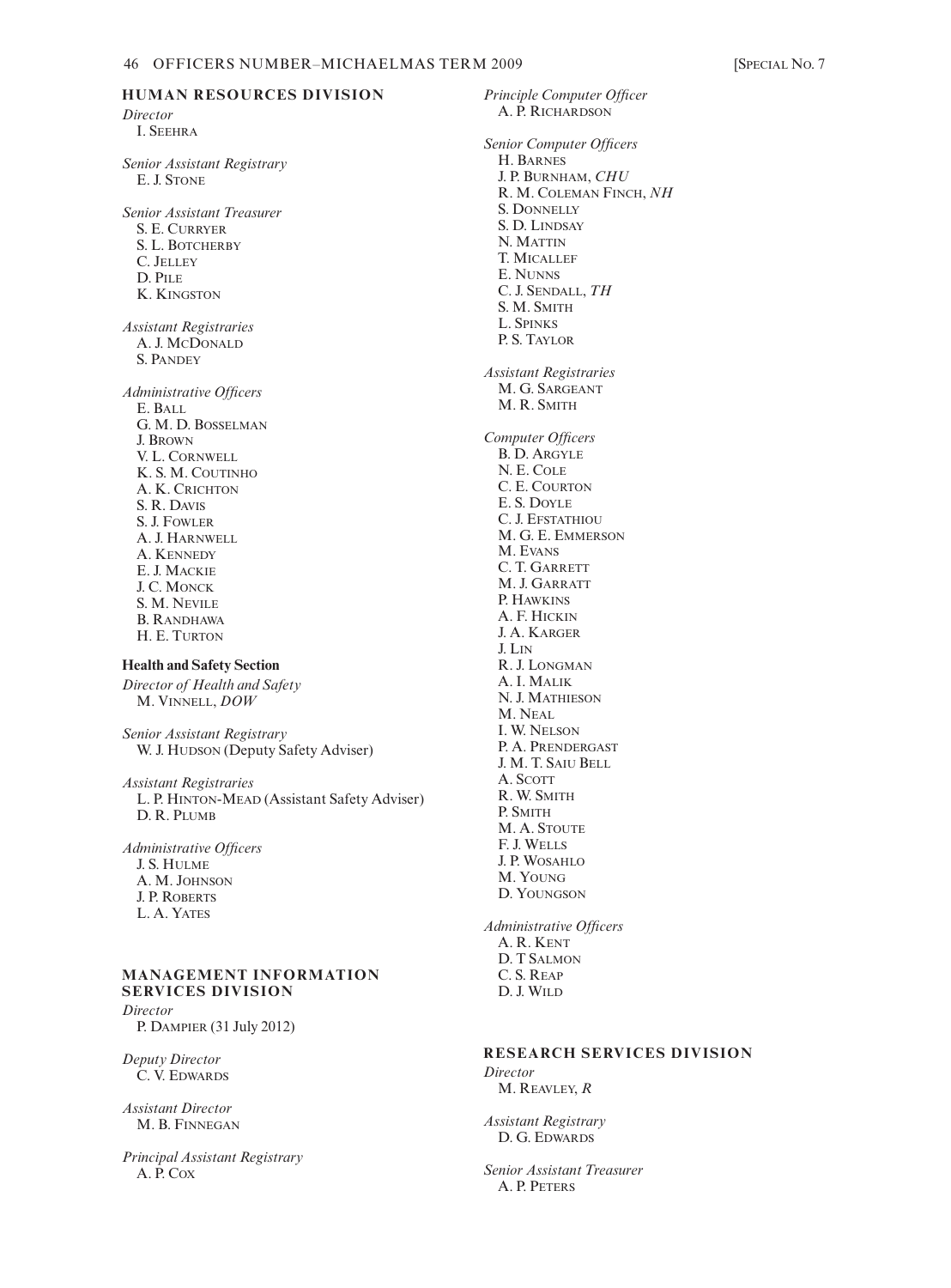*Assistant Treasurer* R. LAMONT-ABRAMS

*Administrative Officers*  N. MOLCHANOVA, *JE* M. PERRY L. A. WALSH D. WEST-LEWIS

# **SECRETARIAT**

*Administrative Secretary* A. CLARK, *F*

*Senior Assistant Registraries* K. A. ALLEN, *JN* R. A. BOYLE, *SE* S. BOWRING, *W* (University Draftsman) J. H. CHEFFINS, *N* G. HAYMAN H. M. JACKSON, *NH*  T. R. KRAWEC D. PARSONS, *Q* A. D. TAMAKLOE J. C. TAYLOR

*Assistant Registraries* A. BENNETT, *TH* I. HUNTER, *CTH* M. N. H. MOSS, *JN*

### SPECIAL NO. 7] OFFICERS NUMBER–MICHAELMAS TERM 2009 47

*Administrative Officers*  S. L. BYRNE, *F* M. DEZILLE, *LC* E. R. EASTERBROOK, *T* G. E. MAUL, 31 July 2011 T. N. MILNER, *PET*

**Office of External Affairs and Communications** *Director* S. JOLLY, *CL*, 31 May 2010

*Senior Assistant Registraries* G. HAYMAN G. LUFF

*Computer Officer* B. J. BROWN

*Administrative Officers*  A. J. ALDRIDGE L. CAPEWELL L. COSTELLO G. E. MAUL, 31 July 2011 S. J. ROBERTS S. K. TENKANEN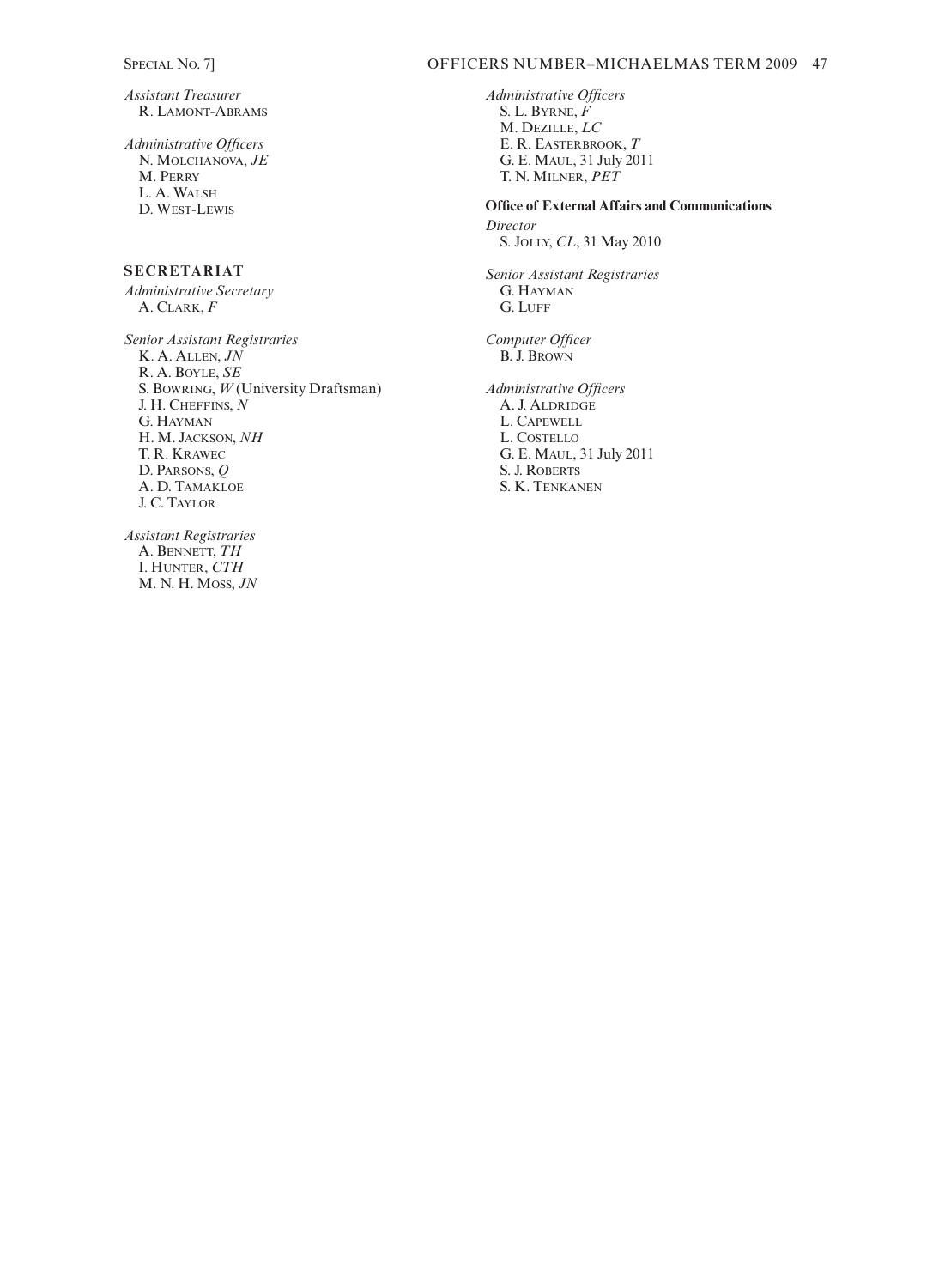#### **OTHER INSTITUTIONS UNDER THE SUPERVISION OF THE COUNCIL**

#### **ADC THEATRE**

*Manager* (Filled on an unestablished basis)

#### **CAREERS SERVICE**

*Director of the Service and Secretary of the Syndicate* G. CHESTERMAN, *CTH*

*Careers Advisers* D. A. AINSCOUGH, *SE* M. V. S. BLACKMAN, *SE* P. G. HARDING F. MEEGAN C. A. MICHAELIDES A. NORMAN S. F. Topp. A. J. WALSHAM, *TH* L. A. WATERS, *EM*

*Computer Officers* R. J. SPARKES L. C. SPARKES

*Administrative Officer* C. M. COLLET

#### **CAMBRIDGE UNIVERSITY DEVELOPMENT OFFICE**

*Director of Development and Alumni Relations* P. AGAR, *SE*

# **FITZWILLIAM MUSEUM**

*Director and Marlay Curator* T. POTTS, *CL*

*Assistant Directors*  K. E. CARRENO, *DOW* R. D. FEATHERSTONE, *M* M. GREEVES, *W* D. E. SCRASE, *NH*

*Keepers* M. A. S. BLACKBURN, *CAI* L. M. BURN, *N*  S. D. PANAYOTOVA, *LC* J. E. POOLE, *W* J. K. TOZER

*Senior Assistant Keepers* S. A. ASHTON J. DAWSON, *T* C. HARTLEY, *JN* J. A. MUNRO, *R* A. POPESCU T. R. SMITH, *LC*

*Assistant Keepers* M. R. ALLEN, *W* E. M. FIELDEN C. S. LIN

*Computer Officer* S. M. OSBORNE

*Technical Officer*

*Honorary Keepers* D. ALEXANDER (British Prints) J. J. G. ALEXANDER (Italian Illuminated Manuscripts) J. CHARLES (Metalwork) I. A. FENLON, *K* (Music) G. GIFFORD (Music) Sir NICHOLAS GOODISON, *K* (Furniture) C. A. HUMPHREY (Textiles) C. R. LATTIMORE (Clocks and Watches) J. H. MARROW (Northern European Illuminated Manuscripts) D. J. MCKITTERICK, *T* (Rare Printed Books) A. RADCLIFFE (Renaissance and Baroque Sculpture) G. REYNOLDS (Portrait Miniatures) M. A. ROBERTSON, *LC* (Historical Manuscripts) Emerita C. VAN HASSELT, *K* (Dutch Drawings) W. WATSON, *CAI* (Chinese Art) R. and D. WILLIAMS (American Prints)

*Administrative Officer* A. Kingsbury

#### **Hamilton Kerr Institute**

*Director* R. D. FEATHERSTONE, *M*

*Assistants to the Director* M. L. J. SAUERBERG R. WOUDHUYSEN

# **HEALTH SERVICES**

#### **Dental Service:**

*Dental Officer* (Filled on an unestablished basis)

#### **Counselling Service:**

*Counsellors*  J. A. COLLINS L. KING, *CL* R. A. PARKINSON (half-time) C. M. PHIPPEN, *TH* (Head of the Service) S. D. PARKIN (half-time)

# **KETTLE'S YARD COLLECTION**

*Director* M. A. HARRISON, *M*

# **SPORTS SYNDICATE**

*Director of Physical Education* A. D. LEMONS, *HH*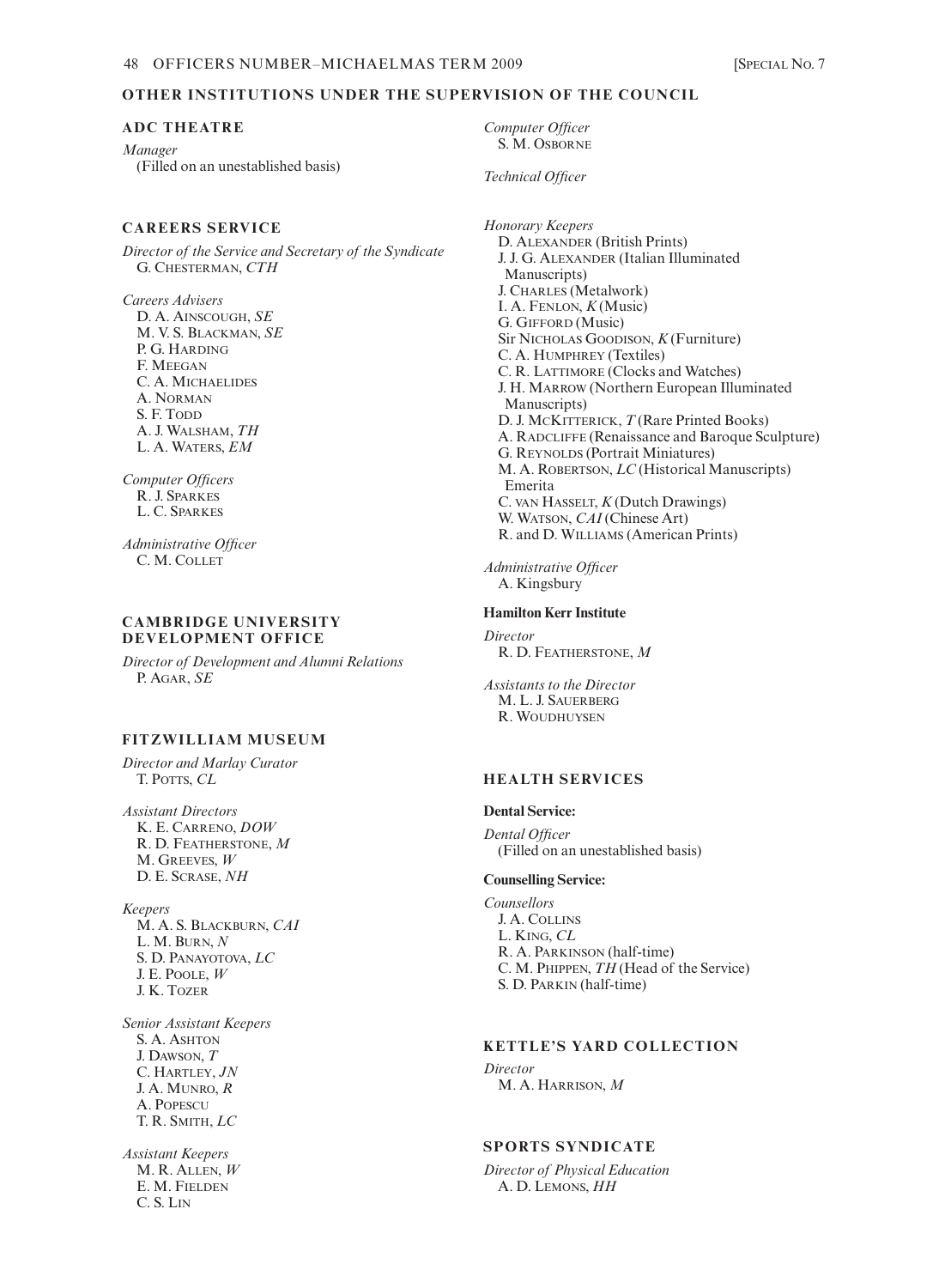*Assistant Director of Physical Education* K. A. PEARCE, *W*

*Physical Education Officer* S. A. CORNISH

# **HOLDERS OF OTHER POSTS**

*Organist* S. J. CLEOBURY, *K*, 2011

*Pro-Proctors* J. A. TREVITHICK, *K* J. P. SPENCER, *SID*

# **CAMBRIDGE ASSESSMENT**

*Group Chief Executive and Secretary of the Local Examinations Syndicate* S. D. LEBUS, *EM*

#### **General Management**

*Group Human Resources Director* S. M. DURHAM

*Group Finance Director* J. RIPPETH

*Director Assessment Research and Development* T. M. OATES

*Other Directors* M. J. DUCKETT (Director, Group IS Service Delivery) J. C. MOLYNEUX, *JN* (Director, Technical & Systems Architecture) R. M. GREEN (Group IS Printing & Operations Director) S. GREEN (Director, Research) B. STEINBERG (Director, Public Affairs) P. E. NEWTON (Director, Cambridge Assessment Network)

# **International Examinations Division (CIE)**

*Chief Executive* A. PUNTIS

# *Other Directors*

D. COGGER (Director, Operations) D. PALMER (Director, Assessment Services)

K. P. STANNARD (Director, International Curriculum & Development)

*Additional Pro-Proctors* M. A. GUITE, *G* P. D. BEATTIE, *CC* T. N. MILNER, *PET*

*Special Pro-Proctor for motor vehicles* A. E. PALMER

*University Marshal* C. HODSON

## **English for Speakers of Other Languages (ESOL)**

*Chief Executive* M. MILANOVIC

*Other Directors*

S. CORCORAN (Director, Customer Services) R. JOHNSON (Director, Assessment and Operations) A. C. NUTTALL (Director, Communications & Stakeholder Relations) N. D. SAVILLE (Director, Research and Validation) S. RANDALL (Director, Business Development & Business Management)

### **Oxford Cambridge and RSA Examinations (ORC)**

*Chief Executive* G. S. WATSON, *Q*

*Other Directors* P. STEER\* (Director, Stakeholder Relations)

C. L. BANKS (Director, Operations) C. A. KENYON (Director, Qualifications)

G. M. O'KEEFFE\* (Director, Customer Support)

D. J. RICHARDS\* (Director, Sales and Marketing)

S. L. COLDICOTT\* (Director, Standards)

\* Based in Coventry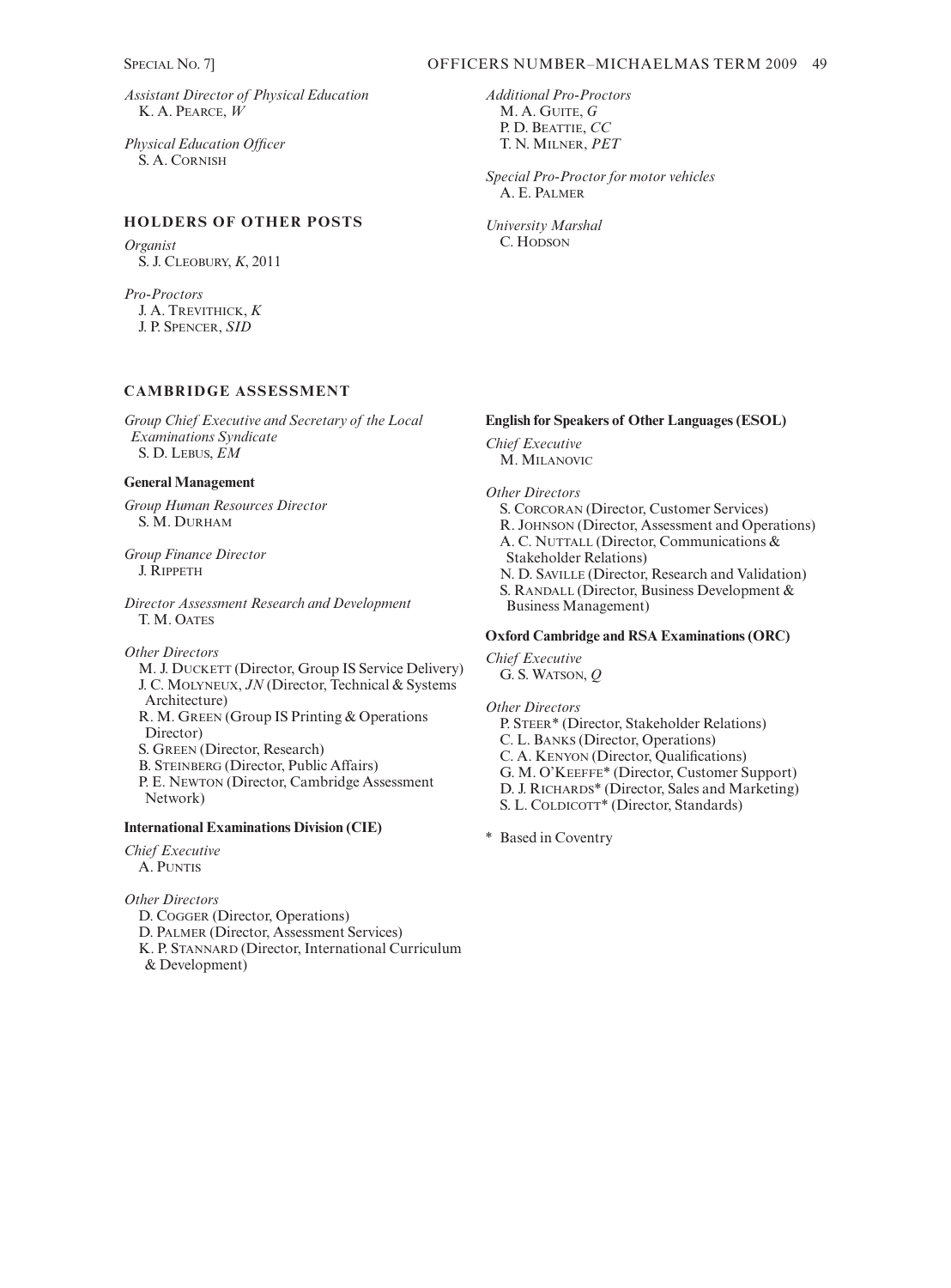*Director, Iberia*

# **UNIVERSITY PRESS**

## **Press Board**

*University Printer, Chief Executive of the Press and Secretary of the Press Syndicate* S. R. R. BOURNE, *CLH*

*Managing Director, Asia-Pacific* C. P. BOUGHTON, *CLH*

*Managing Director, Academic and Professional Publishing* A. M. C. BROWN, *M*

*Managing Director, Europe, Middle East and Africa* A. C. GILFILLAN, *W*

*Chief Financial Officer* S. H. MILLER, *W*

*Managing Director, Cambridge Learning* J. M. PIETERSE, *CLH*

*President, Americas* R. L. ZIEMACKI, *Q*

#### **Press Syndicate Office**

*Legal Services Director* S. R. BENNETT, *W*

*Corporate Affairs Director and Director, Middle East and North Africa* P. J. DAVISON, *CHR*

*Executive Director, Academic and Professional Publishing* R. K. FISHER, *W*

*Chief Technology Officer* M. I. A. B. JOHNSON

*Director of Strategy and IP* K. J. TAYLOR, *CAI*

*Managing Director, New Directions* J. G. TUTTLE, *W*

#### **Other Executive Directors**

*Press Distribution Director* J. R. BRADIE

*Executive Director of Operations* S. J. WARD

#### **Other Branch Directors**

*Director, Japan* M. F. GRESHAM

*Director, Brazil* J. MADUREIRA

*Director, Africa* C. MCCALLUM

*Director, Australia and New Zealand* M. T. O'NEIL

M.J. PELUSE *Director, India* M. P. SAIKIA *Other Directors*  B. M. ASHCROFT (Sales Director, Academic and Professional Books) R. J. BAILEY, *PEM* (Project Manager, Projects Office) E. R. BABER (Innovations Director, New Directions) C. J. BAKER (Regional Sales Director, ELT) I. W. BANBERY (Marketing Director, Journals) E. J. BEECHINOR-COLLINS (Business Development Director, Education) L. H. M. BOYLE (Head of Sales and Library Relations, Journals) C. P. BRANNAN (Director of Printing Operations) L. J. BREE (Editorial Director, Arts and Literature) B. H. BUCKLEY (Chief Financial Officer, EMEA) J. D. BULLOCH (Pensions and Benefits Director) N. B. BURKE (Associate Publishing Director, ELT) S. C. CAPELIN (Editorial Director, Physics and Astrophysics) J. CHAPMAN (UK Customer Services Director) B. CHARLTON (Senior Operations Director, ELT) E. CHRISTOMANOU (Publishing Director, STM Journals) P. J. COLBERT (Global Commercial Director, Digital, ELT and English360) E. M. L. COLVIN (Publishing Director, H&SS Journals) J. H. DINGLE (Associate Publishing Director, ELT) R. B. DUNCAN M.B.E. (Head of Web, Data Services and Projects Office) A. J. DUNGER (Manufacturing Director, Printing) C. R. M. FELL (Director, Online Systems, Journals) B. FLETCHER (Program Director for Special Projects, ELT) A. D. HARLEY, *SE* (Head of Business Solutions) C. H. G. HARRISON, *SID* (Publishing Director, Humanities and Social Sciences) D. S. M. HARRISON, *Q* (Sales and Marketing Director, ELT) R. J. HOLLIS (New Enterprises Director, New Directions) B. C. JARDINE (Head of Communications and Marketing Design) F. M. KELLY, *N* (Head of Intellectual Property) S. M. KENT (Finance Director, Academic and Professional) S. W. LAUGHLIN (Facilities Director) M. J. LLOYD (Editorial Director, Life and Earth Sciences) R. J. MARLEY (Publishing Director, Life Sciences, Earth Sciences and Medicine) C. MEADS (Global Treasurer and Director of Financial Systems) P. E. MEYLER (Publishing Director, Engineering, Mathematical and Physical Sciences) R. NEAL (Digital Publishing Development Director) F. M. O'SULLIVAN (Editorial Director, Law) C. PARK (HR Director) H. E. PERRETT (Director, Digital Partnership Sales) R. A. RAGSDALE (Publishing Director, ELT)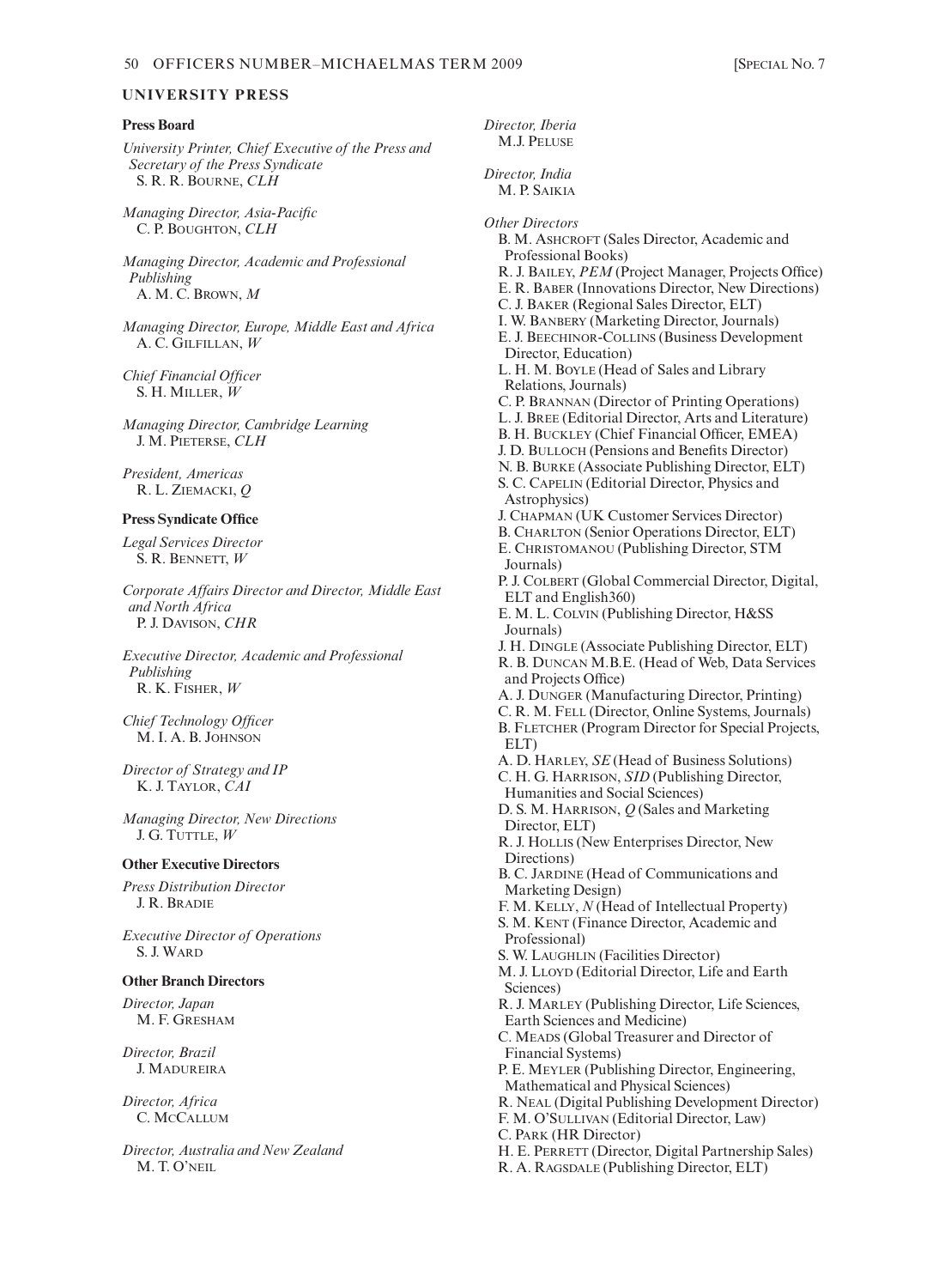S. READ (Education Director) M. RENDLE (Digital Strategy Director and Electronic Operations Director, Cambridge Learning) S. P. ROSS (Journals Director) D. A. RUSSELL (Editorial Director, Medicine) R. M. SEERY (Marketing Director, Academic and Professional Books) L. G. SOULSBY (Director of Global Credit and Royalties) G. M. STAFF (Press Design Director and Business Process Director, Cambridge Learning) S. D. M. STANTON, *SE* (Publishing Director, Humanities and Social Sciences) G. J. SWANSON (Editorial Development Manager, Journals) M. N. TALBOT (Production Director, Journals) D. A. TRANAH, *EM* (Editorial Director, Mathematical Sciences) A. J. WATSON (Chief Financial Officer, New Directions and Cambridge Learning) M. WHITEHOUSE (Press Financial Controller and Finance Director, Printing) A. P. WILLIAMS, *Q* (Production Director, Academic and Professional Publishing, and Manager, Content Services) *Senior Managers* A. ABRAHAM (Finance Manager, Journals) C. ADAMS (Publishing Manager, ELT) G. M. ALAGIRISAMY (Senior Technical Project Manager) C. M. ASHBEE (Manager, Bookshop, Pitt Building, Cass Centre) M. M. BYRON (Head of Marketing, ELT) D. K. CHRISTELOW (Senior Commercial Manager, ELT) P. CUNNINGHAM (Manufacturing Manager, Cambridge Learning) N. J. DONNELLY (Publishing Manager, ELT) M. DOWMAN (Warehouse Manager) S. M. DUMIAK (Senior Design and Operations Manager, ELT) J. R. DURKIN (Senior Marketing Manager, ELT) A. FLEET, *N* (Senior Operations Manager, Cambridge-Hitachi) B. W. GRAHAM (Adaptations and Versions Unit Manager, Cambridge Learning) R. E. C. GROSER (Business Development Manager, Bibles) S. HALL (Manager, Financial Reporting, Planning and Analysis)

- L. G. C. HARRISON (Publishing Manager for New Media, ELT)
- A. HARVEY (Head of Customer Services, Printing) K. S. HOWE (Academic and Professional Operations Manager) F. L. JARVIS (Contracts Manager) N. KAVANAGH (Senior Business Development Manager, Education) A. W. S. KELDAY (Software Development Manager) S. A. LEWIS (Financial Controller) N. P. LOUCH (Head of Applications Group) C. LYE (Content Services Operations Manager) M. P. MCGuire (Senior Electronic Operations Manager, ELT) A. P. MELL (Head of Infrastructure and Support) J. P. MIDGLEY (International Sales Manager, Education) M. MILNE (XML Content and Web Delivery Manager) C. M. MURRAY, *N* (Publisher, Digital Business Development) M. J. PASKELL (Web Development Manager) A. R. PERRETT (HR Manager) M. V. PYLAS (Publishing Manager, ELT) C. M. J. SHERIDAN (Publishing Manager, ELT) R. B. VAUGHAN (Senior Marketing Manager, ELT) R. WESTWOOD, *SID* (Publishing Services Manager, Cambridge-Hitachi) C. J. WRIGHT (Publishing Manager, Bibles) *Publishers and Senior Commissioning Editors* M. J. ACLAND (Humanities and Social Sciences) R. ASTLEY (Publisher, Mathematics) K. BRETT, *ED* (Humanities and Social Sciences) V. L. COOPER (Humanities and Social Sciences) M. J. DUFFY (ELT) N. J. DUNTON (STM) C. FIOCCO (ELT) S. C. FRANCIS, *CAI* (STM) H. GASKIN, *CTH* (Humanities and Social Sciences) K.E. HALLIDAY (STM) J. V. HASLAM (Publisher, Political and Social Sciences) K. B. HUGHES (Law) J. S. HUTCHINS (Publisher, Journals) J. A. LANCASHIRE (Publisher, Engineering) P. J. MCCARTAN (Publisher, Journals) C. J. MCINTOSH (ELT) K. A. MOMBER (ELT) R. J. RYAN (Humanities and Social Sciences)
	-
	- M. L. SHARP (Humanities and Social Sciences)
	- M. D. WATSON (Humanities and Social Sciences)
	- A. C. WINNARD (Publisher, Language and

Linguistics)

M. R. J. WINSON (ELT)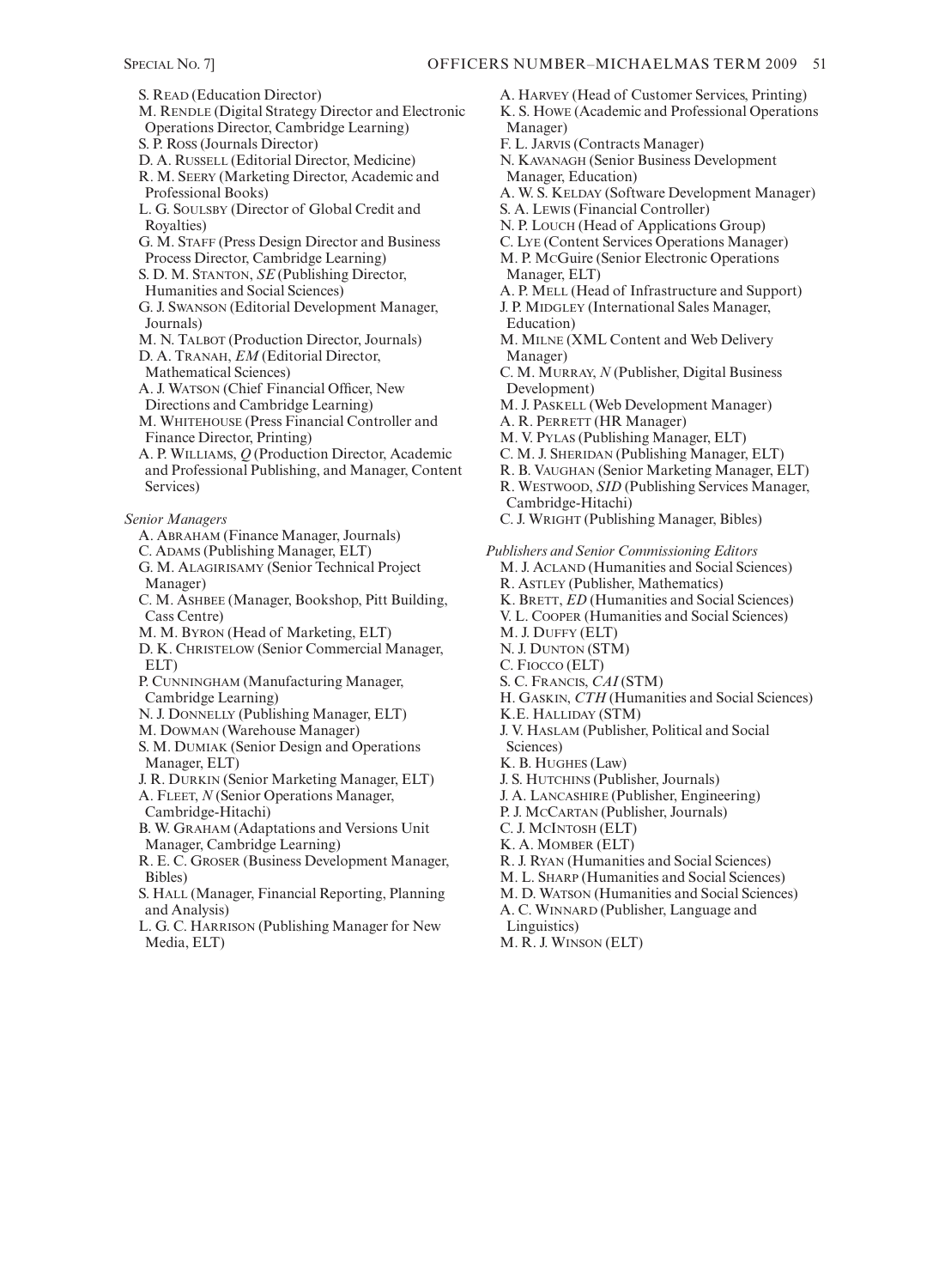# **SPECIAL APPOINTMENTS**

# **PREACHERS BEFORE THE UNIVERSITY**

The following persons have been appointed in the manner prescribed by Ordinance to preach before the University during the academical year 2009–10.

| Michaelmas Term 2009 |                                                                                                                                                  |
|----------------------|--------------------------------------------------------------------------------------------------------------------------------------------------|
| 18 October           | Dr Gemma Simmonds CJ, of Newnham College and St Edmunds College, Lecturer in<br>Systematic Theology and Spirituality at Heythrop College         |
| 1 November           | Sir David Walker, Honorary Fellow of Queens College, Co-Chair of the University's 800th<br>Anniversary Campaign Board (Lady Margaret's Preacher) |
| Lent Term 2010       |                                                                                                                                                  |
| 7 February           | The Most Reverend Metropolitan Kallistos of Diokleia                                                                                             |
| 7 March              | The Reverend Professor Sarah Coakley, Fellow of New Hall, Norris-Hulse Professor of<br>Divinity (Hulsean Preacher)                               |
| Easter Term 2010     |                                                                                                                                                  |
| 20 April             | Preacher at the Commendation of John Mere: to be appointed.                                                                                      |
| 2 May                | Professor Richard Watson, Professor of English Emeritus and Public Orator Emeritus,<br>University of Durham                                      |
| 23 May               | The Right Reverend Timothy Stevens, of Selwyn College, Lord Bishop of Leicester<br>(Ramsden Preacher)                                            |

Except for the Mere's Commemoration service, University Sermons are delivered in Great St Mary's Church at **11.15 a.m**. on the Sundays stated.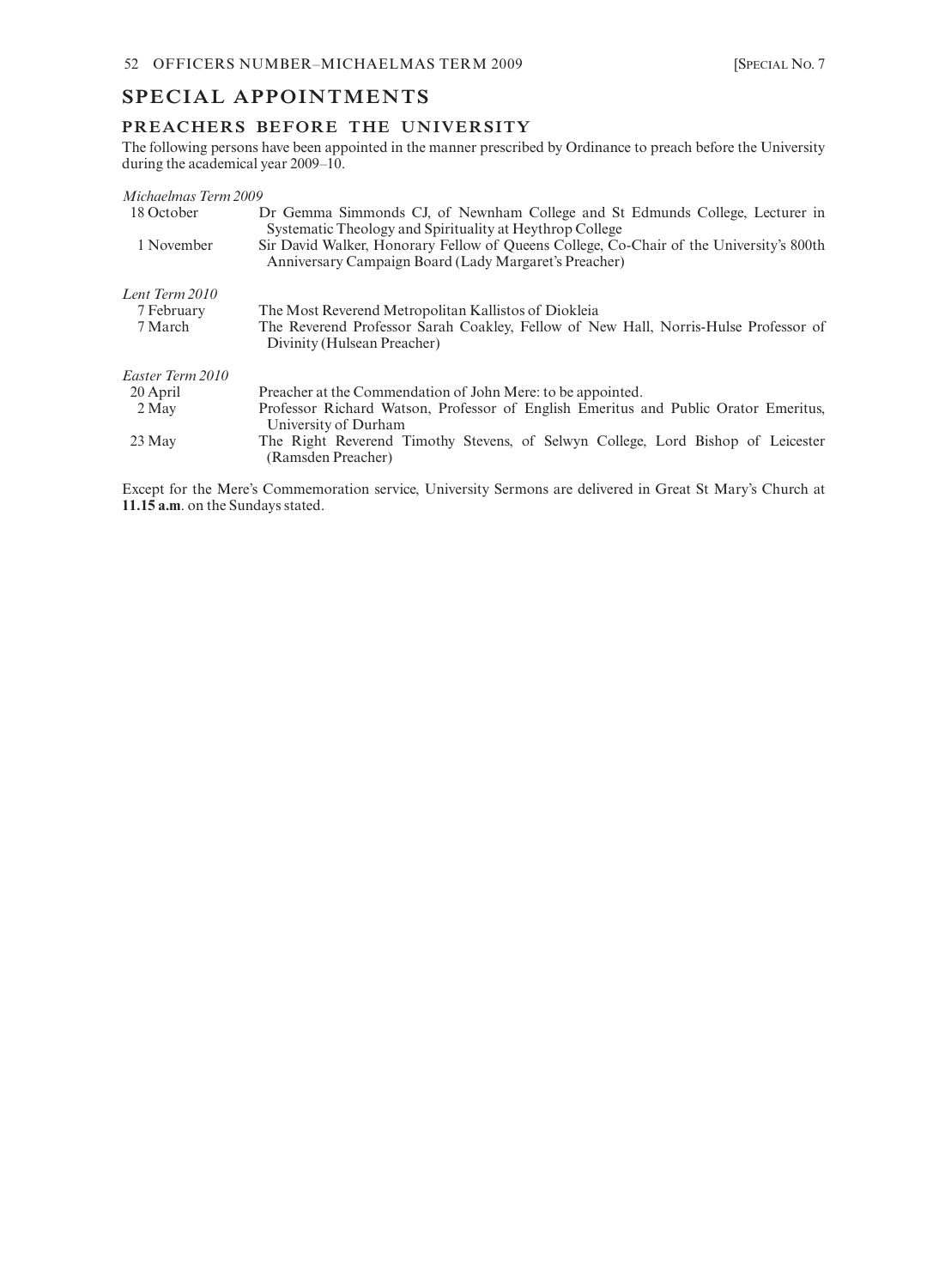# **EMERITUS OFFICERS**

**EMERITUS VICE-CHANCELLOR** Rt Hon Lord BROERS, *CHU*

# **EMERITUS ADMINISTRATIVE OFFICER**

in the order of their retirement *Librarian:* F. W. RATCLIFFE, *CC*

*Registrary:* T. J. MEAD, *W*

*Director* of *the Fitzwilliam Museum and Marlay Curator:* D. D. Robinson, *M*

*Mathematics*, *Rouse Ball:* J. G. THOMPSON, *CHU*

*Librarian:* P. K. Fox, *SE*

# **EMERITUS PROFESSORS**

*Applied Thermodynamics*, *Hopkinson and Imperial Chemical Industries:* Sir WILLIAM HAWTHORNE, *CHU Computer Technology:* Sir MAURICE WILKES, *JN Animal Embryology*, *Charles Darwin:* C. R. AUSTIN, *F Economic History* (*1981*): P. M. DEANE, *N English Literature*, *King Edward VII:* J. F. KERMODE, *K Latin*, *Kennedy:* E. J. KENNEY, *PET Mechanics:* W. JOHNSON, *F Sociology:* J. A. BARNES, *CHU Geology*, *Woodwardian:* H. B. WHITTINGTON, *SID Geophysics:* J. A. JACOBS, *DAR Modern History*, *Regius:* W. O. CHADWICK, *SE Clinical Criminology:* D. J. WEST, *DAR Criminology*, *Wolfson:* N. D. WALKER, *K Economics* (*1965*)*:* R. R. NEILD, *T Pure Mathematics*, *Sadleirian:* J. W. S. CASSELS, *T Social Anthropology*, *William Wyse:* Sir JACK GOODY, *JN Philosophy of Science:* M. B. HESSE, *W Physiology:* R. D. KEYNES, *CHU Community Medicine:* R. M. ACHESON, *CHU Education:* P. H. HIRST, *W Haematological Medicine*, *Leukaemia Research Fund:* F. G. J. HAYHOE, *DAR Mathematics:* Sir PETER SWINNERTON-DYER, *CTH Medieval History:* Sir JAMES HOLT, *F Obstetrics and Gynaecology:* C. P. DOUGLAS, *EM Human Reproduction:* R. G. EDWARDS, *CHU Energy Studies:* R. J. EDEN, *CLH Paediatrics:* J. A. DAVIS, *PET Law:* S. F. C. MILSOM, *JN Radio Astronomy:* A. HEWISH, *CHU Anglo-Saxon*, *Elrington and Bosworth:* R. I. PAGE, *CC Botany:* R. G. WEST, *CL Genetics:* J. R. S. FINCHAM, *PET Metallurgy*, *Goldsmiths':* D. HULL, *M Political Economy:* R. C. O. MATTHEWS, *CL Economics* (*1970*)*:* F. H. HAHN, *CHU Engineering* (*1971*)*:* J. HEYMAN, *PET Engineering* (*1977*)*:* K. L. JOHNSON, *JE Imperial and Naval History*, *Vere Harmsworth:* D. K. FIELDHOUSE, *JE Indian Studies:* K. R. NORMAN, *DOW Organic Chemistry*, *BP* (*1702*)*:* Sir ALAN BATTERSBY, *CTH Animal Pathology:* Lord SOULSBY, *W Applied Economics:* Hon. W. A. H. GODLEY, *K Chemical Engineering*, *Shell:* J. F. DAVIDSON, *T Civil Law*, *Regius:* P. G. STEIN, *Q Comparative Law:* J. A. JOLOWICZ, *T Economic History:* B. E. SUPPLE, *CTH English Literature:* J. B. BEER, *PET* in the order of their retirement from Professorships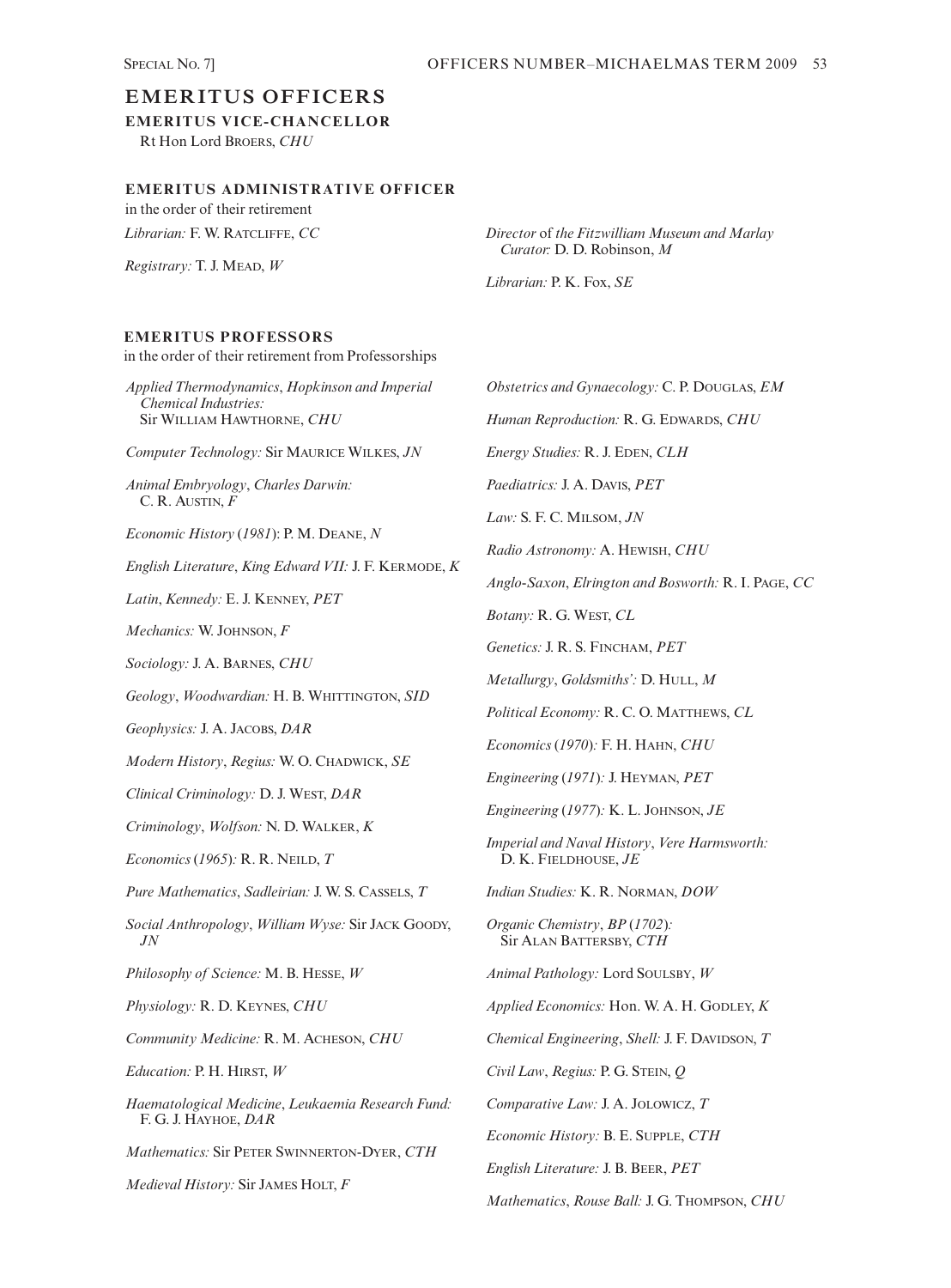| Biology, Quick: C. C. WYLIE, DAR                                                                                      | Physics<br>V. He        |
|-----------------------------------------------------------------------------------------------------------------------|-------------------------|
| Ecclesiastical History, Dixie: C. N. L. BROOKE, CAI                                                                   | Divinity                |
| Fluid Mechanics, G. I. Taylor: G. I. BARENBLATT, CAI                                                                  |                         |
| Greek, Regius: E. W. HANDLEY, T                                                                                       | Enginee<br>A. N.        |
| History of the British Commonwealth, Smuts:<br>D. A. Low, CLH                                                         | Laws of                 |
| <b>Mathematics for Operational Research, Churchill:</b><br>P. WHITTLE, CHU                                            | Patholo<br>Philosop     |
| Radiology: T. SHERWOOD, G                                                                                             | Surgery                 |
| Manufacturing Engineering: C. ANDREW, CHR                                                                             | Mycena                  |
| Aeronautical Engineering, Francis Mond: M. GASTER                                                                     | Philosop                |
| Biochemistry, Sir William Dunn:<br>Sir HANS KORNBERG, CHR                                                             | Anaesth                 |
| Chemistry (1970): Lord LEWIS, R                                                                                       | Comput                  |
| Hebrew, Regius: J. A. EMERTON, JN                                                                                     | <i>History</i><br>D.T.  |
| Mathematical Physics (1967): J. C. TAYLOR, R                                                                          | Immuno                  |
| <i>Medical Physiology: J.T. FITZSIMONS, CAI</i>                                                                       | Magnet                  |
| Physical Chemistry (1978): B. A. THRUSH, EM                                                                           | R. Fr                   |
| Physics, Cavendish: Sir SAM EDWARDS, CAI                                                                              | Medievo                 |
| Physiology: I. M. GLYNN, T                                                                                            | Music: 1                |
| Zoology: G. HORN, SID                                                                                                 | Pharma                  |
| Arabic, Sir Thomas Adams's: M. C. LYONS, PEM                                                                          | Plant Bi                |
| Electrical Engineering: Lord BROERS, CHU                                                                              | Public E                |
| Geography (1931): M. D. I. CHISHOLM, CTH                                                                              | Radioas                 |
| Medieval Art: G. D. S. HENDERSON, DOW                                                                                 | Ancient<br>Sir G        |
| Modern History, Regius: P. COLLINSON, T                                                                               | Architec                |
| Morbid Anatomy and Histopathology:                                                                                    | Educati                 |
| Sir DILLWYN WILLIAMS, CHR<br>Applied Thermodynamics, Hopkinson and Imperial<br>Chemicals Industries: K. N. C. BRAY, G | English<br>Financie     |
| Chemistry (1968): A. D. BUCKINGHAM, PEM                                                                               | G. W                    |
| Corporate Law, S. J. Berwin: L. S. SEALEY, CAI                                                                        | <i>Applied</i><br>M. J. |
| Economic History: Sir TONY WRIGLEY, CC                                                                                | <i>Astroph</i>          |
| History and Philosophy of Science:<br>M. L. G. REDHEAD, $W$                                                           | Cell Bio<br>Sir Jo      |

*Modern History:* D. E. D. BEALES, *SID*

*Physics* (*1966*, *Grace 7 of 1 Dec. 1965*)*:*  $N$ E.  $CL$ 

*Divinity*, *Lady Margaret's:* M. D. HOOKER, *R*

*Engineering* (*1966*, *Grace 6 of 1 Dec. 1965*)*:* SCHOFIELD, *CHU* 

*Laws of England*, *Downing:* G. H. JONES, *T*

*Pathology:* M. A. FERGUSON-SMITH, *PET*

*Philosophy*, *Knightbridge:* T. J. SMILEY, *CL*

*Surgery* (*1965*)*:* Sir ROY CALNE, *TH*

*Mycenaean Greek:* J. T. KILLEN, *JE*

*Philosophy* (*1896*)*:* D. H. MELLOR, *DAR*

*Anaesthesia:* J. G. JONES

*Computer Science:* A. J. R. G. MILNER, *K*

of Mathematics and Exact Sciences: D. T. WHITESIDE, *CHU*

*Immunology:* P. J. LACHMANN, *CHR*

*Magnetic Resonance*, *John Humphrey Plummer:* R. FREEMAN, *JE*

*Medieval History:* R. B. DOBSON, *CHR*

*Music:* A. GOEHR, *TH*

*Pharmacology*, *Sheild:* A. W. CUTHBERT, *F*

*Plant Biophysics:* E. A. C. MACROBBIE, *G*

*Public Health:* N. E. DAY, *HH*

*Radioastronomy:* J. E. BALDWIN, *Q*

**Philosophy and Science:** Sir GEOFFREY LLOYD, *DAR*

*Architecture* (*1970*)*:* P. B. CAROLIN, *CC*

*Education:* D. H. HARGREAVES, *W*

*English* (*1966*, *Grace 2 of 1 Dec. 1965*)*:* A. BARTON, *T*

*Financial Accounting*, *PricewaterhouseCooper:* HITTINGTON,  $\overline{F}$ 

*Applied Numerical Analysis*, *John Humphrey Plummer:* D. POWELL,  $PEM$ 

*Astrophysics* (*1996*)*:* D. LYNDEN-BELL, *CL*

*Cell Biology: John Humphrey Plummer:* Sir JOHN GURDON, *M*

*Classical Archaeology*, *Laurence:* A. M. SNODGRASS, *CL*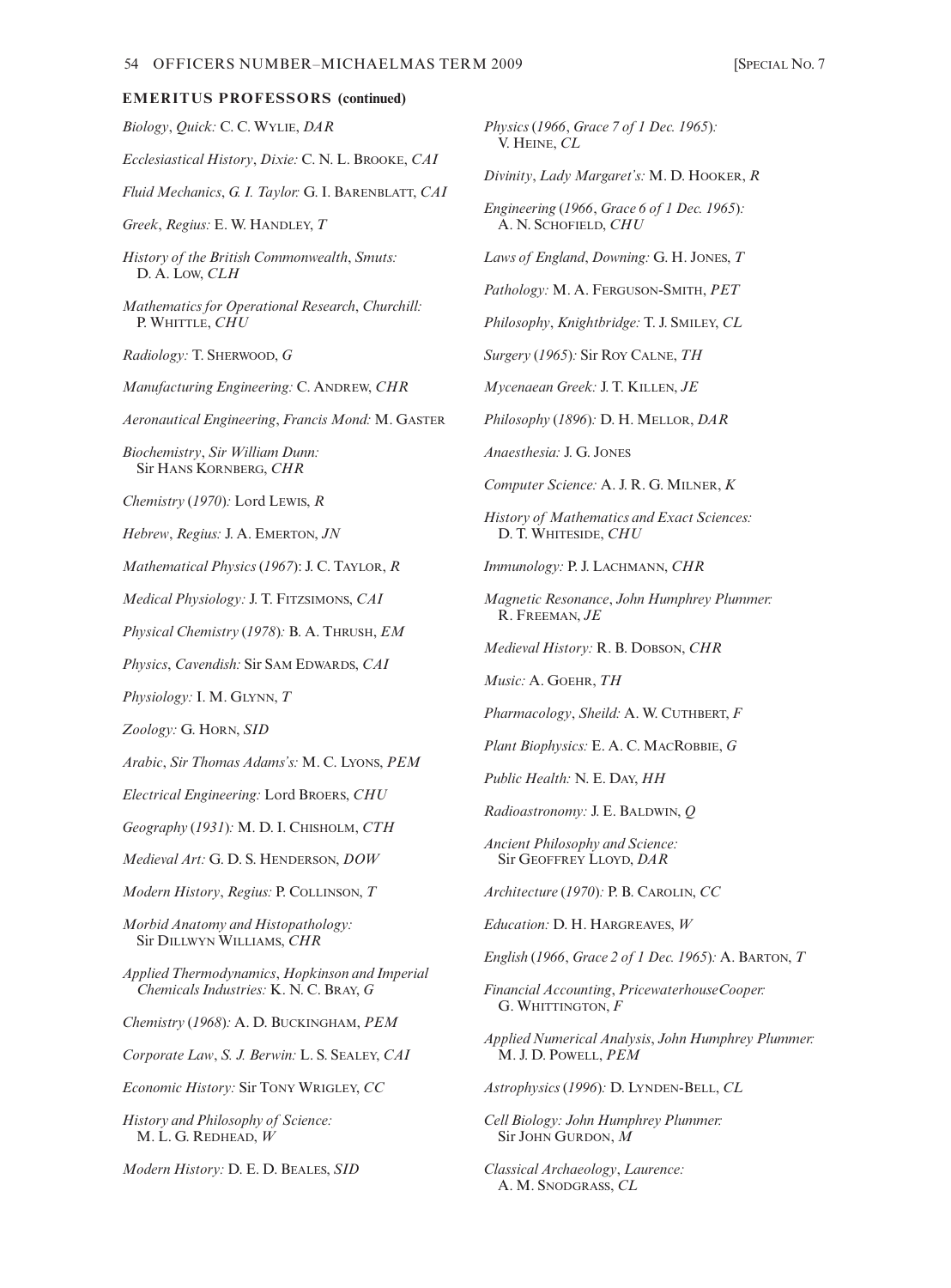*Engineering* (*1966*, *Grace 4 of 1 Dec. 1965*)*:* J. E. CARROLL, *Q*

*European History:* P. SPUFFORD, *Q*

*Greek*, *Regius:* P. E. EASTERLING, *N*

*Investigative Plant Ecology:* P. J. GRUBB, *M*

*Law* (*1973*)*:* Sir BOB HEPPLE, *CL*

*Linguistics* (*1980*)*:* P. H. MATTHEWS, *JN*

*Medieval Latin Literature:* E. P. M. DRONKE, *CLH*

*Physics* (*1986*)*:* A. HOWIE, *CHU*

*Physics* (*1990*)*:* L. M. BROWN, *R*

*Psychiatry* (*1976*)*:* E. S. PAYKEL, *CAI*

*Bioorganic Chemistry:* A. J. KIRBY, *CAI*

*Chemical Biology:* J. STAUNTON, *JN*

*Commonwealth History*, *Smuts:* A. G. HOPKINS, *PEM*

*Engineering*, *Rank:* J. E. FFOWCS WILLIAMS, *EM*

*English* (*1966*, *Grace 1 of 1 Dec. 1965*)*:* C. I. E. DONALDSON, *K*

*English Literature King Edward VII:* Dame GILLIAN BEER, *CLH*

*Experimental Psychology:* N. J. MACKINTOSH, *K*

*Health Research and Development:* R. L. HIMSWORTH, *G*

*Italian*, *Serena:* P. BOYDE, *JN*

*Mathematical Physics* (*1978*)*:* H. K. MOFFATT, *T*

*Observational Astronomy:* R. F. GRIFFIN, *JN*

*Organic Chemistry* (*1998*)*:* I. FLEMING, *PEM*

*Reproductive Immunology:* Y. W. LOKE, *K*

*Structural Mechanics:* C. R. CALLADINE, *PET*

*Applied Physics:* J. E. FIELD, *M*

*Biometry:* A. W. F. Edwards, *CAI*

*Engineering* (*1875*)*:* D. E. NEWLAND, *SE*

*Haematologyy:* R. W. CARRELL, *T*

*Literary History:* H. H. ERSKINE-HILL, *PEM*

*Mexican History:* D. A. BRADING, *CLH*

*Microelectronics:* H. AHMED, *CC*

*Modern French Literature:* C. A. J. PRENDERGAST, *K*

*Neuroscience* (*1999*)*:* J. HERBERT, *CAI Pharmacology:* E. K. MATTHEWS, *JN Political Economy:* Sir JAMES MIRRLEES, *T Signal Processing:* P. J. W. RAYNER, *CHR Applied Mechanics:* W. J. STRONGE, *JE Archaeology*, *Disney:* Lord RENFREW, *JE Astronomy and Experimental Philosophy*, *Plumian:* J. P. OSTRIKER, *CL Biological Chemistry:* D. H. WILLIAMS, *CHU Chemical Engineering*, *Shell:* J. BRIDGWATER, *CTH Combustion Science:* A. N. HAYHURST, *Q Cultural History:* U. P. BURKE, *T Education* (*1996*)*:* D. I. MCINTYRE, *HH English as an International Language:* G. BROWN, *CL Geometric Topolgy:* W. B. R. LICKORISH, *PEM Intellectual Property Law*, *Herchel Smith:* W. R. CORNISH, *M International Public Law:* P. J. ALLOTT, *T International Relations*, *Sir Patrick Sheehy:* J. B. L. MAYALL, *SID Mathematical Astrophysics:* N. O. WEISS, *CL Mathematical Physics* (*1994*)*:* P. V. LANDSHOFF, *CHR Medical Materials:* W. BONFIELD *Medieval and Renaissance English:* W. J. SIMPSON, *G Modern African History:* J. M. LONSDALE, *T Modern British History:* P. F. CLARKE, *TH Quantum Chemistry:* N. C. HANDY, *CHU Slavonic Studies:* A. G. CROSS, *F Structural Biochemistry:* R. N. PERHAM, *JN Chemistry* (*1970*)*:* B. F. G. JOHNSON, *F Chemotherapy:* M. J. WARING, *JE Divinity*, *Norris-Hulse:* D. A. TURNER *Ecclesiastical History*, *Dixie:* J. S. C. RILEY-SMITH, *EM*

*Ethology:* Sir PATRICK BATESON, *K*

*German* (*Schröder*)*:* R. C. PAULIN, *T*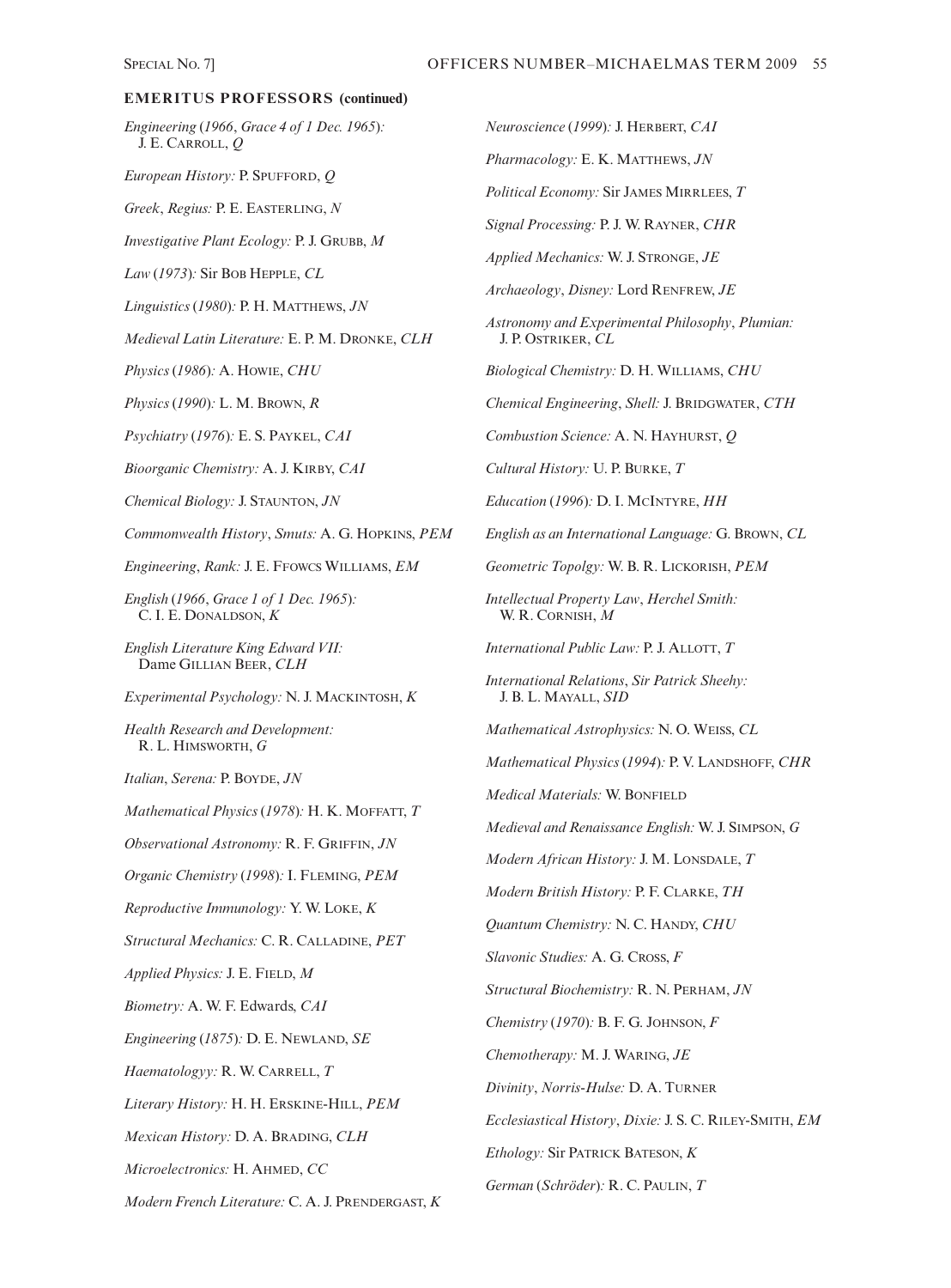*Management Studies* (*1995*)*:* M. A. H. DEMPSTER, *HH Medical Genetics:* M. BOBROW, *W Medicinal Chemistry*, *Herchel Smith:* L. D. HALL, *EM Medieval and Intellectual History:* G. R. EVANS *Nuclear Medicine:* A. M. PETERS, *NH Petroleum Engineering:* A. C. PALMER, *CHU Physic*, *Regius:* Sir KEITH PETERS, *CHR Physical Chemistry:* Sir DAVID KING, *DOW Sociology* (*1985*)*:* B. S. TURNER, *F Theoretical Physics* (*2000*)*:* I. T. DRUMMOND, *R Turbomachinery Aerodynamics:* J. D. DENTON, *TH African Archaeology*: D. W. PHILLIPSON, *CAI African History:* J. ILIFFE, *JN Chinese*: D. L. MCMULLEN, *JN Criminology*, *Wolfson:* Sir ANTHONY BOTTOMS, *F Economics* (*1991*): R. E. ROWTHORN, *K Educational Leadership:* J. E. C. MACBEATH, *HH Epithelial Biology:* M. A. STANLEY, *CHR History of Classical Antiquity*: P. D. A. GARNSEY, *JE Latin*, *Kennedy*: M. D. REEVE, *PEM Mammalian Cell Biochemistry*: J. C. METCALFE, *DAR Mathematical Sciences*, *N. M. Rothschild & Son:* Sir JOHN KINGMAN, *PEM Medieval Hebrew Studies:* S. C. REIF, *JN Microbial Biochemistry:* D. J. ELLAR, *CAI Philosophy*, *Knightbridge*: E. J. CRAIG *Photonics* (*2001*): W. A. CROSSLAND, *HH Physiology*: R. C. THOMAS, *DOW Pure Mathematics*: A. BAKER, *T Theoretical Chemistry*: A. J. STONE, *EM Chemistry* (*1968*): J. P. HANSEN, *CC Complex Analysis*: A. F. BEARDON, *CTH Economics*: A. SINGH *Egyptology*: B. J. KEMP, *W*

*Electromagnetism:* A. M. CAMPBELL, *CHR Epistemology of Psychiatry*: G. E. BERRIOS, *R Equine Reproduction*, *Jim Joel*: W. R. ALLEN, *R International Politics*: G. P. HAWTHORN, *CLH Materials Chemistry*: D. J. FRAY, *F Modern Languages*: H. B. NISBET, *SID Physics* (*1974*): B. D. JOSEPHSON, *T Political Theory*: J. M. DUNN, *K Prehistory and Human Evolution*: P. A. MELLARS, *CC Theoretical Solid Mechanics:* J. R. WILLIS, *F Architectural Engineering:* ROBERT JOHN SUMMERFORD SPENCE, *M Astronomy:* ROBERT FRANCIS CARSWELL, *JN Atmospheric Dynamics:* MICHAEL EDGEWORTH MCINTYRE, *JN Economic Sociology*: CHRISTEL OLGA LANE, *JN Engineering Design* (*2001*): KENNETH MICHAEL WALLACE, *SE Geology*, *Woodwardian*: IAN NICHOLAS MCCAVE, *JN Greek* (*1998*): COLIN FRANCOIS LLOYD AUSTIN, *TH History of Architecture:* DAVID JOHN WATKIN, *PET Law of Taxation:* JOHN TILEY, *Q Materials Science*, *Goldsmiths'*: COLIN JOHN HUMPHREYS, *SE Medical Genetics* (*2003*): JOHN ROBERT WATSON YATES, *CTH Modern and Contemporary History:* CHRISTOPHER MAURICE ANDREW, *CC Modern History*, *Regius:* QUENTIN ROBERT DUTHIE SKINNER, *CHR Natural Philosophy*, *Jacksonian:* MALCOLM SIM LONGAIR, *CLH Psychoanalysis and Gender Studies:* JULIET CONSTANCE WYATT MITCHELL, *JE Social Anthropology*, *William Wyse:* Dame MARILYN STRATHERN, *G Sociology* (*1985*): GORAN THERBORN *South Asian Archaeology*:

DILIP KUMAR CHAKRABARTI, *CHU*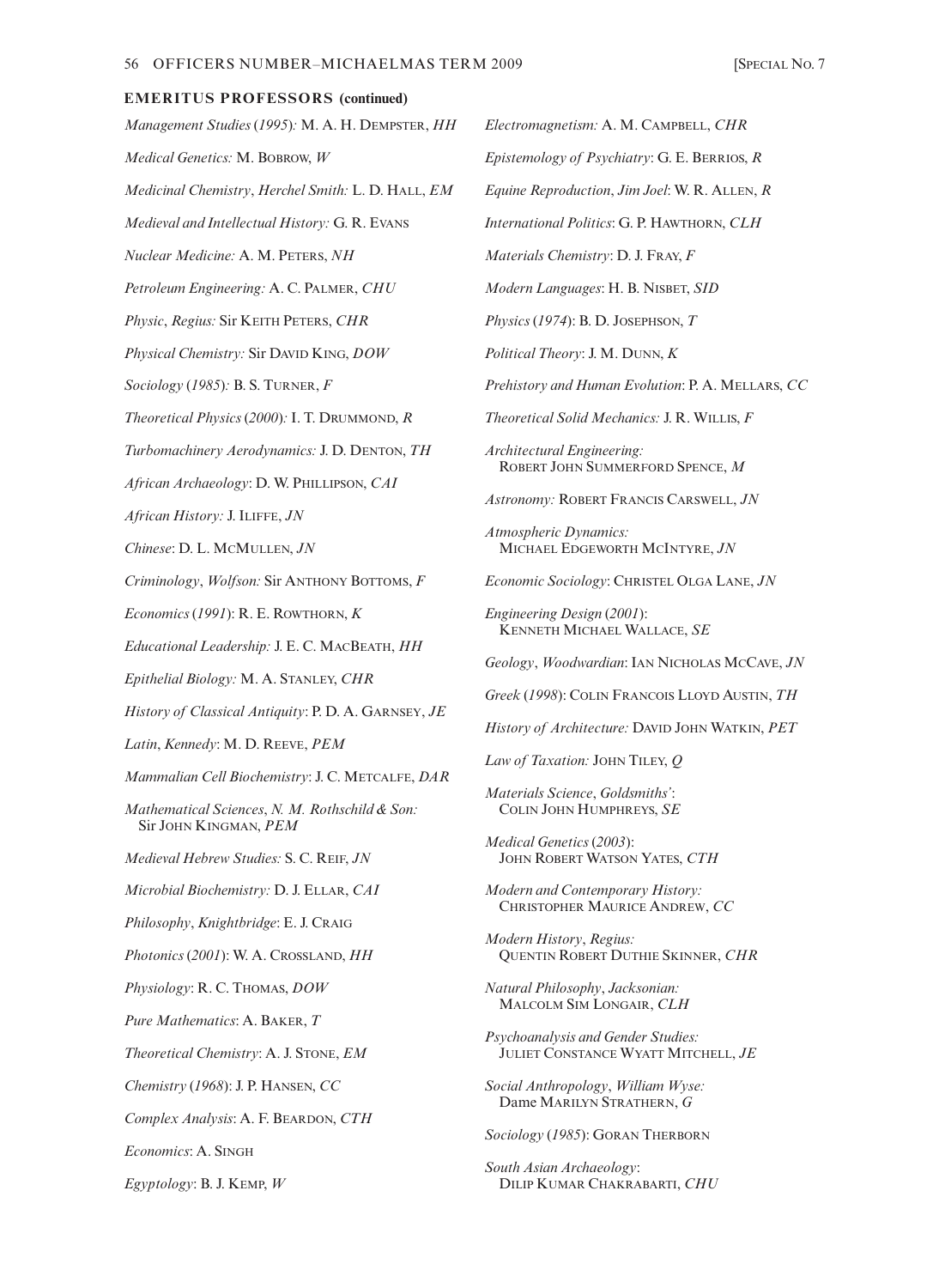*Spanish Golden-Age Literature*, *Culture*, *and Society:* MELVEENA CHRISTINE MCKENDRICK, *G*

*Theoretical Astrophysics:* DOUGLAS OWEN GOUGH, *CHU*

*Veterinary Science* (*1991*): IAN MCCONNELL, *DAR*

*Ancient Philosophy* (*1998*): MALCOLM SCHOFIELD, *JN*

*Animal Welfare*, *Colleen Macleod*: DONALD MAURICE BROOM, *CTH*

*Anthropological Science:* ALAN DONALD JAMES MACFARLANE, *K*

*Behavioural Neuroscience* (*1998*): ERIC BARRINGTON KEVERNE, *K*

*Biochemistry*, *Sir William Dunn*: Sir TOM BLUNDELL, *SID*

*Biology:* MICHAEL ASHBURNER, *CHU*

*Continuing Education and Lifelong Learning:* RICHARD KENNETH STANLEY TAYLOR, *W*

*Cosmology and Astrophysics:* Lord REES, *T*

*Developmental Neurobiology*, *Royal Society:* CHRISTOPHER MICHAEL BATE, *K*

### **EMERITUS READERS**

in the order of their retirement from Readerships

*Celtic Languages and Literature:* R. S. BROMWICH, *N*

*Engineering:* E. N. FOX, *T*

*Smuts Reader:* P. HILL, *CLH*

*Control Engineering:* A. T. FULLER, *CHU*

*Organic Chemistry:* D. MCG. BROWN, *K*

*Experimental Fluid Mechanics:* A. A. TOWNSEND, *EM*

*Genetic Recombination:* H. L. K. WHITEHOUSE, *DAR*

*Radiochemistry:* A. G. MADDOCK, *CTH*

*Roman Historical Epigraphy:* J. M. REYNOLDS, *N*

*Structural Engineering:* J. B. DWIGHT, *M*

*Engineering:* D. S. WHITEHEAD, *JE*

*Metabolic Disease:* J. M. WALSHE, *TH*

*Physics:* A. D. YOFFE, *DAR*

*Architecture:* J. RYKWERT, *DAR*

*International Law:* Sir ELIHU LAUTERPACHT, *T*

*Earth Sciences*, *Royal Society*: DAN PETER MCKENZIE, *K*

*Economic and Social History:* MELVYN JOHN HATCHER, *CC*

*Environmental Fluid Dynamics*: REX EDWARD BRITTER, *PEM*

*European Law*: ARTHUR ALAN DASHWOOD, *SID*

*Experimental Particle Physics:* JANET ROSE CARTER, *N*

*Ferroics*: JAMES FLOYD SCOTT

*Materials Science* (*1988*)*:* ALAN HARDWICK WINDLE, *T*

*Mathematics*, *Lucasian*: STEPHEN WILLIAM HAWKING, *CAI*

*Modern Church History:* DAVID MICHAEL THOMPSON, *F*

*Modern European Histor*y: TIMOTHY CHARLES WILLIAM BLANNING, *SID*

*Physics* (*1966*) (*Grace 19 of 1 Dec. 1965*): Sir MICHAEL PEPPER, *T*

*Transfusion Medicine:* JEAN-PIERRE ALLAIN, *CC*

*Electrical Engineering:* K. C. A. SMITH, *F*

*Indian Studies:* F. R. ALLCHIN, *CHU*

*Process Metallurgy:* J. A. CHARLES, *JN*

*Physics of Geochemical Measurement:* J. V. P. LONG, *CHR*

*English Legal History:* D. E. C. YALE, *CHR*

*Comparative Anaesthesia:* L. W. HALL, *G*

*Engineering:* L. C. SQUIRE, *CHU*

*Public Law:* C. C. TURPIN, *CL*

*French Intellectual History and Bibliography:* C. P. COURTNEY, *CHR*

*Hindi:* R. S. MCGREGOR, *W*

*Medieval German Literature:* L. P. JOHNSON, *PEM*

*History of Economic Theory:* G. C. HARCOURT, *JE*

*Algebra:* J. E. ROSEBLADE, *JE*

*British Imperial History:* R. HYAM, *M*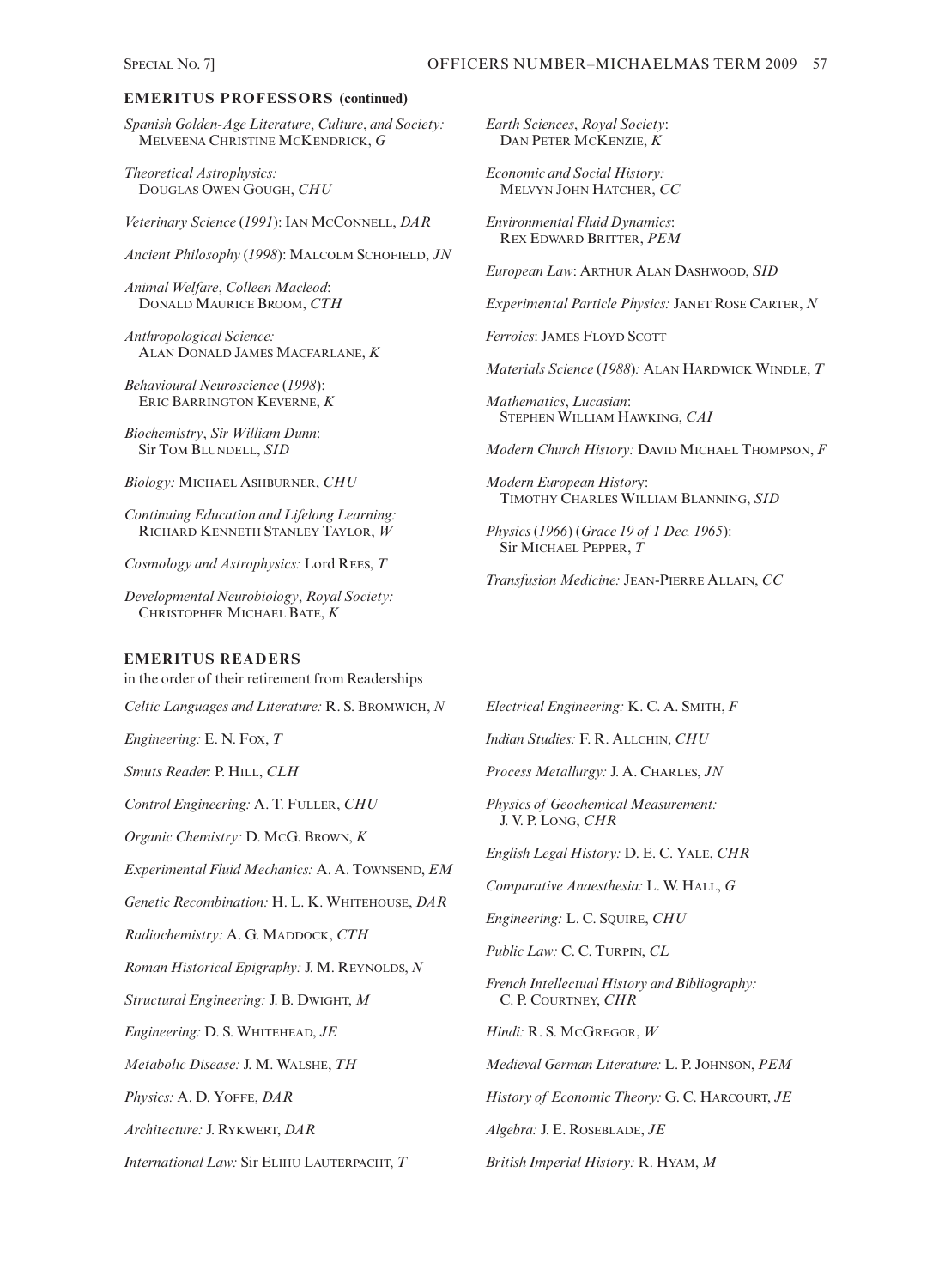# *Inorganic Chemistry:* M. GERLOCH, *TH* **EMERITUS READERS (continued)**

*Mathematical Analysis:* D. J. H. GARLING, *JN*

*Social Cognition:* E. N. GOODY, *NH*

*Tribology:* J. A. GREENWOOD, *PET*

*Cellular Pathology:* M. J. MITCHINSON, *CL*

*History of Western Art:* J. S. GAGE, *W*

*Modern European History:* J. STEINBERG, *TH*

*Sociology:* D. S. LANE, *EM*

*Applied Economics:* S. F. WILKINSON, *G*

*Criminal Justice:* D. A. THOMAS, *TH*

*Sociology:* R. M. BLACKBURN, *CL*

*Social and Economic History:* N. MCKENDRICK, *CAI* 

*Stellar Evolution:* P. P. EGGLETON, *CC* 

*British Social and Cultural History:* V. A. C. GATRELL, *CAI*

*English Poetry:* J. H. PRYNNE, *CAI*

*Functional Analysis:* G. R. ALLAN, *CHU*

*Law:* J. A. WEIR, *T*

*Mathematical Physics*: A. J. MACFARLANE, *JN*

*Architecture:* N. J. RAY, *JE*

*Elastodynamics:* J. A. HUDSON, *JE*

*Geology:* A. G. SMITH, *JN*

#### **HONORARY PROFESSORS**

*Biomolecular Sciences and Informatics:* J. M. THORNTON, *CHU*, 2012 *Cardiothoracic Surgery:* J. WALLWORK, *JN*, 2012 *Cellular Bioenergetics:* M. D. BRAND, *G*, 2012 *Cognitive Neuroscience:* J. DUNCAN, 2011 *Computational Genomics:* R. DURBIN, 2013 *Conservation Science:* R. E. GREEN, *CTH*, 2011 *Epidemiology:* N. J. WAREHAM, *W*, 2011 *Epigenetics:* W. REIK, 2013 *French Literature:* A. M. FINCH, *CHU*, 2012 *Historical Bibliography:* D. J. MCKITTERICK, *T*, 2011 *Spanish Old Comedy:* A. J. CLOSE, *DAR*

*Cell Biophysics:* V. L. LEW, *K*

*Medieval and Renaissance Music:* R. D. BOWERS, *JE*

*American History*: J. A. THOMPSON, *CTH*

*Modern Japanese History*: S. S. LARGE, *W*

*Organic Chemistry*: S. G. WARREN, *CHU*

*Carbonate Diagenesis*: J. A. D. DICKSON, *ED*

*Distributed Information Management*: J. K. M. MOODY, *K*

*Hypothalamic Electrophysiology*: R. E. DYBALL, *CL*

*Neuronal Survival Studies*: A. M. TOLKOVSKY, *CHR*

*Sanskrit*: J. D. SMITH, *CHU*

*Economics:* BARRY CHARLES MOORE, *DOW*

*Medical Biotechnology:* HELEN LEE, *LC*

*Molecular Informatics:* PETER MURRAY-RUST, *CHU*

*Architectural and Planning History:* NICHOLAS OLIVER ALAN BULLOCK, *K*

*Innovation Systems*: ELIZABETH WINIFRED GARNSEY, *CLH*

*Physics:* MOHAMMAD MUNAWAR CHAUDHRI, *DAR*

*Political Economy and Sociology:* GEOFFREY KETIH INGHAM, *CHR*

*Intellectual History and Russian Culture:* AILEEN MARY KELLY

*Historical Ecology:* O. RACKHAM, *CC*, 2010

*History of Art:* R. MARKS, 2012

*History of Art:* N. J. MORGAN, *T*, 2011

*History of East Asian Science*, *Technology and Medicine:* C. CULLEN, *DAR*, 2012

*Human Genetics:* L. PELTONEN, 2013

*Language and Cognition:* W. D. MARSLEN-WILSON, *W*, 2012

*Latin Literature:* P. R. HARDIE, *T*, 2011

*Machine Intelligence:* A. BLAKE, *CLH*, 2012

*Magnetic Resonance Applied to Cancer:* J. GIFFITHS, 2012